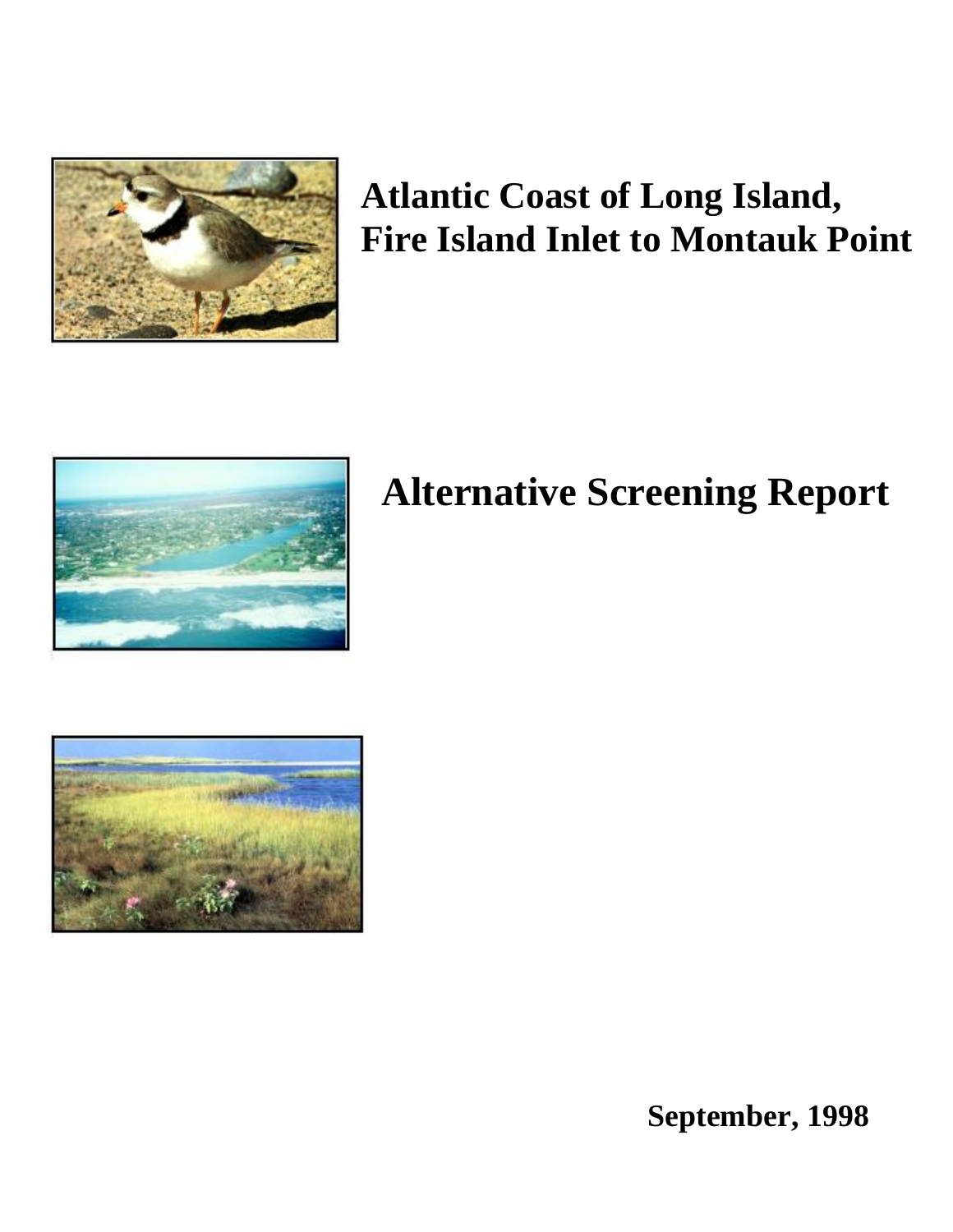# **EXECUTIVE SUMMARY**

The US Army Corps of Engineers, New York District (CENAN) is conducting a comprehensive feasibility-level reformulation of the shore protection and storm damage reduction project for the south shore of Long Island, New York, from Fire Island Inlet to Montauk Point. The Federally authorized project area extends west from Montauk Point to Fire Island Inlet along the Atlantic Coast of Suffolk County, Long Island, New York. Commercial, residential, public and other infrastructure in the study area are subject to economic losses (or damages) during severe storms. The principal problems are associated with extreme tides and waves that can cause extensive flooding and erosion both within barrier island and mainland communities. Breaching and/or inundation of the barrier islands also can lead to increased flood damages, especially along the mainland communities bordering Shinnecock, Moriches and Great South Bays.

The purpose of this submission is to identify potential solutions for the reduction of storm damages to economic resources (e.g. residences, commercial properties, and infrastructure) throughout the study area. Alternative storm damage reduction measures are developed to a conceptual level of detail to permit the screening/selection of preliminary features that may used as elements of storm protection alternative plans during future study phases. It is noted that the present screening is preliminary and is primarily intended to winnow the suite of possible solutions to allow more refined evaluation of selected measures. In addition to the detailed design and development of alternative storm protection plans, future study phases will include analyses of economic, environmental, and social and institutional issues to levels of detail consistent with the final plan alternatives.

To ease alternative development, and evaluation and screening procedures, the study area was separated into a series of potential project reaches. The principle factor considered in project reach delineation was the requirement to provide storm protection benefits for a contiguous area (e.g. reducing inundation of all properties along Shinnecock Bay). Storm protection benefits within these reaches are, from a practical point-of-view, independent of actions elsewhere. Project Reaches delineated for the purposes of the present screening are listed in Table 1.

| Table 1<br><b>Project Reach Designations</b> |                         |                                        |  |  |  |
|----------------------------------------------|-------------------------|----------------------------------------|--|--|--|
| Reach                                        | Location<br><b>Name</b> |                                        |  |  |  |
| 1                                            | <b>Montauk Point</b>    | Montauk Point to Hook Pond             |  |  |  |
| $\overline{2}$                               | Ponds                   | Hook Pond to Agawam Lake               |  |  |  |
| 3                                            | <b>Shinnecock</b>       | Agawam Lake to Quogue (Quantuck Canal) |  |  |  |
| 4                                            | Moriches                | Quogue (Quantuck Canal) to Smith Point |  |  |  |
| 5                                            | Fire Island             | Smith Point to Fire Island Inlet       |  |  |  |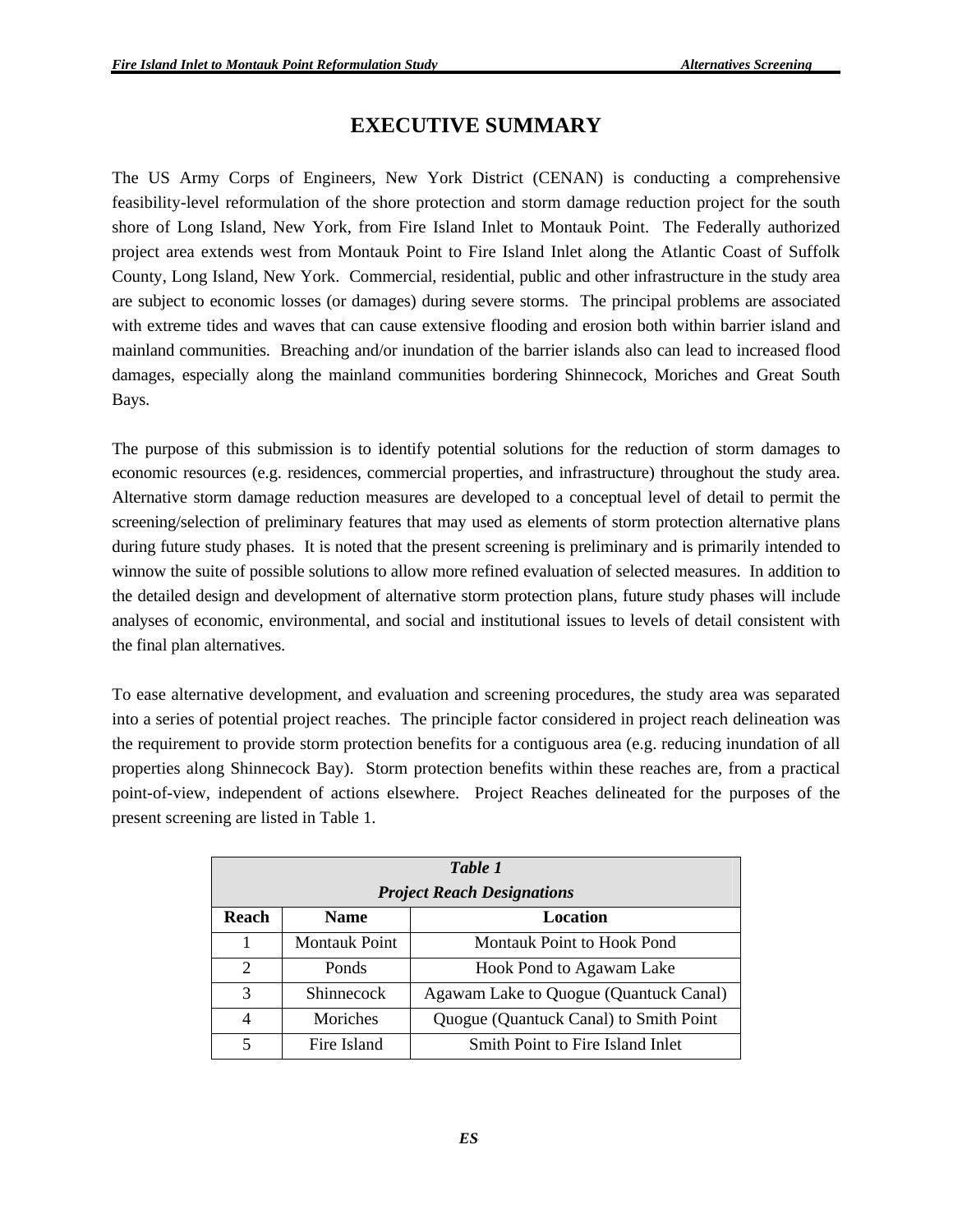The screening and selection of appropriate storm protection measures required an understanding of the storm damage problems and needs, as well as the opportunities to enhance economic activity through reduction of potential storm damages. Storm damages to property in the study area is primarily the result of the susceptibility of the shoreline between Fire Island Inlet and Montauk Point to extratropical storms (northeasters) and hurricanes. These storms produce tides and waves that may cause extensive flooding and erosion throughout the study area. The principle cause of storm damage along the mainland is inundation. Damages to infrastructure along the barrier islands are due to a combination of mechanisms, including wave attack, erosion and inundation. Severe storms also erode barrier island beaches. This erosion and the attendant risk of barrier island breaching and/or inundation compromises the capacity of the barrier islands to protect against mainland flooding. Storm damages east of Southampton along the mainland coast arise principally from inundation and bluff erosion, which impact nearshore and upland structures. Storm damage problems for delineated project reaches are summarized below.

*Project Reach 1 - Montauk Point to Hook Pond -* The communities of Ditch Plains, Montauk Beach, East Hampton Beach and Beach Hampton appear to have the greatest need for storm protection. These communities are vulnerable to shorefront structure damage and inundation of low-lying areas. Narrow beaches and relatively low dunes characterize the area along Hither Hills State Park. This area is a concern inasmuch as it fronts the major eastern access route (i.e. Montauk Highway) between Montauk Point and western Long Island. Continued bluff erosion threatens to undermine individual homes throughout the remainder of Project Reach 1. Shoreline erosion is generally mild to moderate, although isolated high erosion areas are present.

*Project Reach 2 – Hook Pond to Agawam Lake -* Shorefront structures in Project Reach 2 are vulnerable to dune and beach erosion and to a lesser extent inundation and/or wave attack. The principal locations subject to damages arising from dune erosion are at Apaquogue, Wainscott, near Peters Lane in Sagaponack, west of Sagaponack Lake, east/west of Mecox Bay and Wickapogue. Localized flooding of low-lying and more heavily developed areas surrounding Georgica Pond, Sagaponack Lake and Mecox Bay is also a significant concern. These low-lying areas are subject to flooding due to stormwater runoff and overwash, and require frequent letting of accumulated stormwaters to preclude roadway and property flooding.

*Project Reach 3 – Agawam Lake to Quogue -* The principal problem is the threat of barrier island erosion/breaching, which would lead to inundation of low-lying areas along Shinnecock Bay. The barrier islands, especially those areas west of Shinnecock Inlet and along Tiana Beach, are highly vulnerable to storm erosion, inundation, overwash and breaching. Dune erosion could also lead to oceanfront property damage due to wave attack and erosion. An additional concern along the entire barrier island is the elevation of Dune Road, which is subject to frequent flooding and serves as the only access route along the barrier islands. Long-term erosion (tens of years) is varied throughout this reach, but areas of high erosion are present. Severe erosion is especially evident immediately west of Shinnecock Inlet and along portions of Tiana and Hampton Beaches.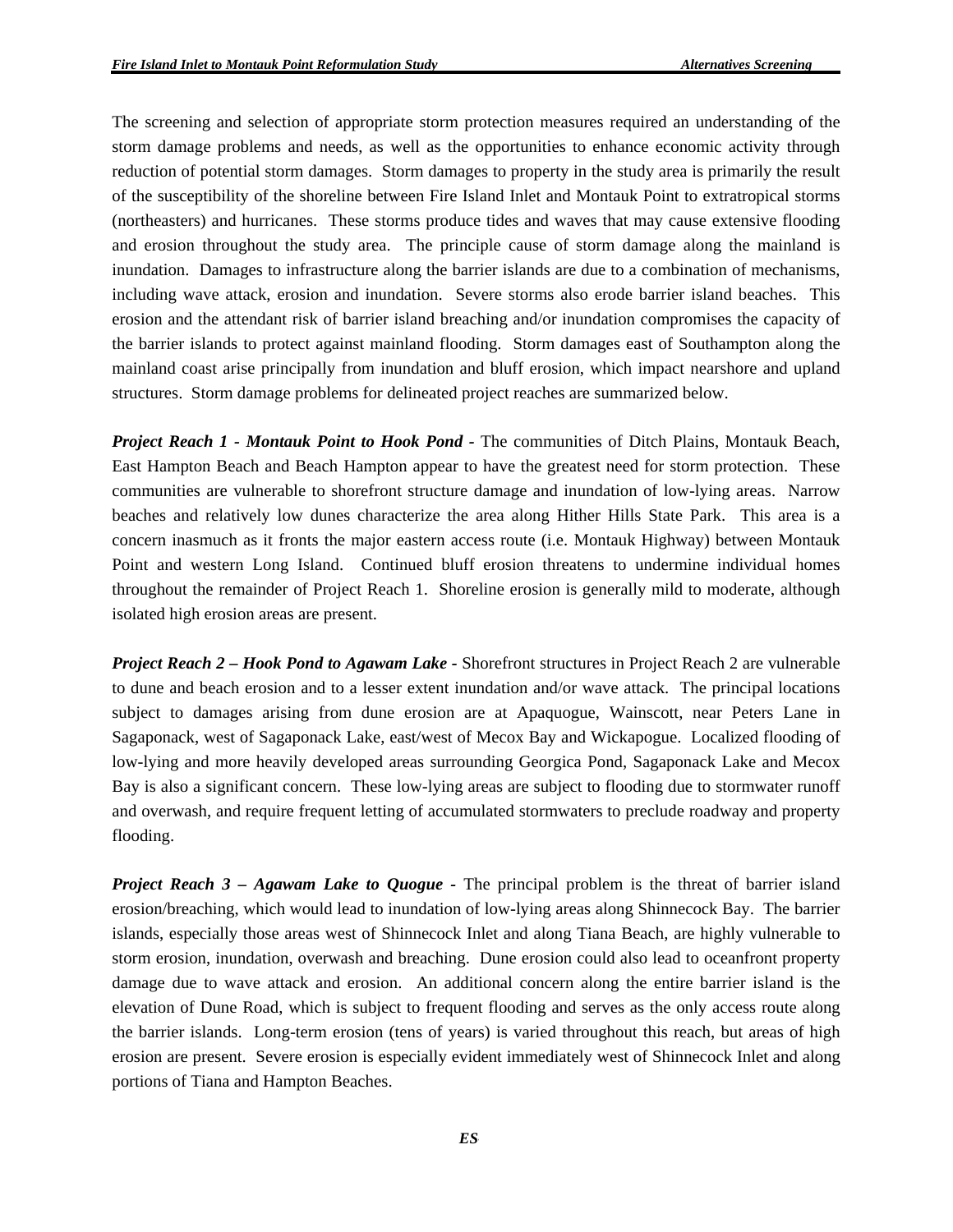*Project Reach 4 – Quogue to Smith Point -* Low-lying areas along the mainland shore of Moriches Bay are vulnerable to inundation damages associated with storms. This vulnerability would increase with further erosion or breaching/inundation of the fronting barrier islands. Areas susceptible to breaching are Pikes Beach, the area immediately east of Moriches Inlet and isolated segments of Smith Point County Park. Past breaches at Pikes Beach and the area near Moriches Inlet underscore this vulnerability, although breach potential has been reduced at both locations by past construction projects. However, breaching remains a concern for severe storms. Development along the barrier shoreline is subject to damages associated with storm erosion, wave attack and inundation.

*Project Reach 5 – Smith Point to Fire Island Inlet -* Due to the high density of structures along the mainland of Great South Bay, the primary mechanism for economic damage is storm inundation of the mainland that results as storm surge propagates through Fire Island Inlet. Additionally, a number of locations along Fire Island are judged to be susceptible to barrier island breaching and/or inundation that would greatly increase flooding of communities bordering Great South Bay. Storm damages to barrier island structures located behind narrow, low dunes also occur as a result of storm erosion, wave attack, inundation and overwash. Long-term erosion rates are low to moderate, but shoreline undulations increase the likelihood of storm damages by notably narrowing the protective beach.

Storm protection measures examined in this screening were selected to meet the needs for storm protection in the study area and to satisfy, to the maximum extent practicable, environmental, institutional, social and economic constraints on project implementation. In all cases, preliminary storm protection features sought to meet the objectives of reduced storm damages, while avoiding unnecessary, adverse impacts to economic, social and environmental resources. Each of the following features was examined to determine its applicability within the study area, and to select those features for further consideration in the development of plan alternatives during future study phases.

- $\triangleright$  No Action
- $\triangleright$  Non-Structural Plans
- $\triangleright$  Beach Restoration
- ¾ Offshore Breakwaters (including Artificial Headlands or T-Groins)
- $\triangleright$  Seawalls (Rubble-mound)
- $\triangleright$  Groins
- $\triangleright$  Beach Restoration With Structures
- $\triangleright$  Removal/Modification of Groins
- $\triangleright$  Levees and Floodwalls
- ¾ Storm Closure Gates
- $\triangleright$  Inlet Sand Bypassing (Inlet Modifications)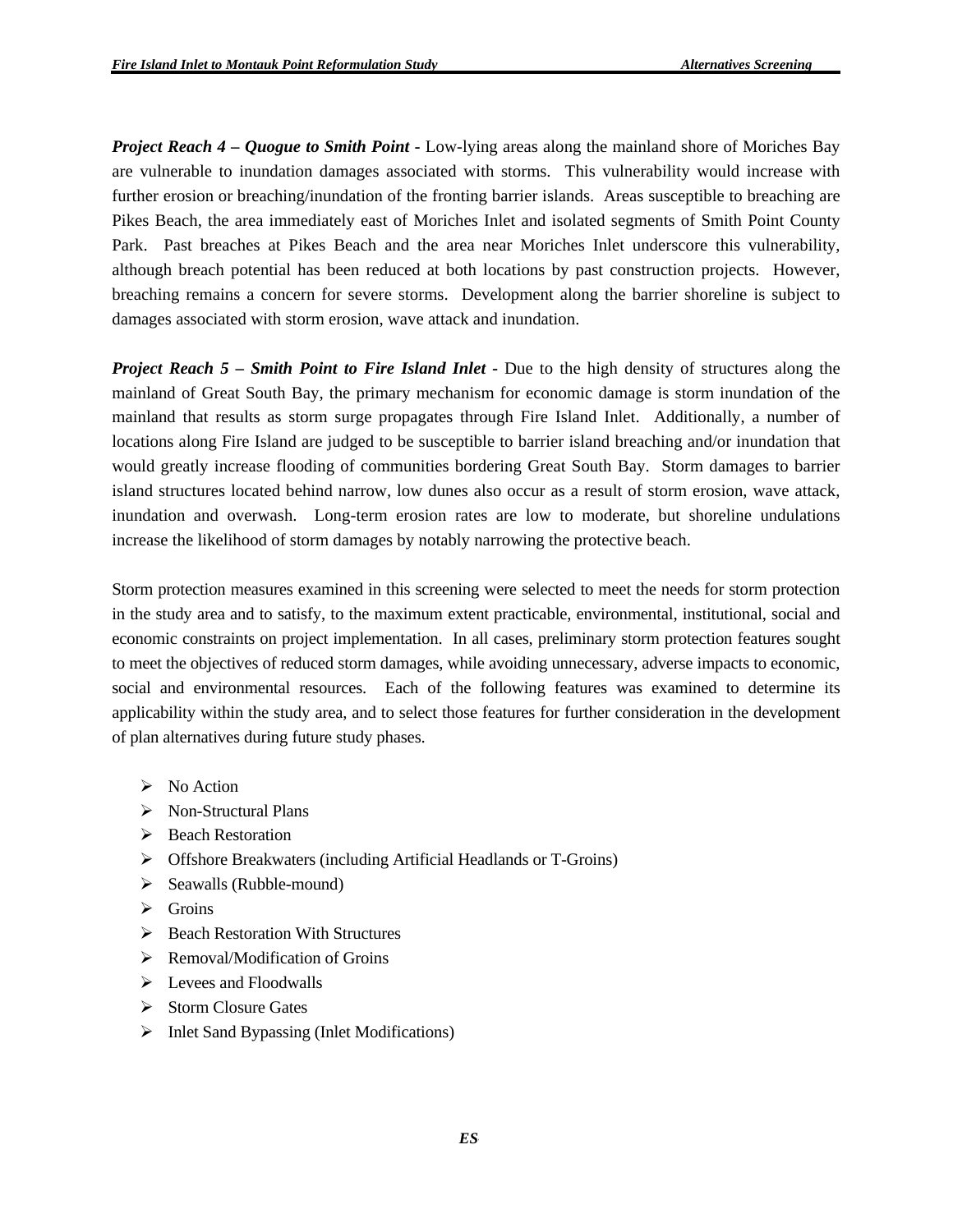Based on the conditions in the study area, objectives of and constraints to potential storm protection measures and economic considerations, the following elements were selected as the most promising for consideration in alternative plans.

- $\triangleright$  Non-structural Plans
- ¾ Beach Restoration
- $\triangleright$  Beach Restoration with Structures
- $\triangleright$  Removal/Modification of Groins
- $\triangleright$  Levees and Floodwalls
- $\triangleright$  Closure Gates
- $\triangleright$  Inlet Sand Bypassing (Inlet Modifications)

These features were designed to a conceptual level of detail to provide a basis for comparison and screening of different storm protection measures at locations throughout the study area. The following factors were considered for each feature to determine their applicability as part of potential plan alternatives.

- $\triangleright$  Performance What is the role of the feature in the reduction of storm damages? Where is the feature located?
- $\triangleright$  Design What are the specific feature requirements for the study area?
- $\triangleright$  Costs What are the costs for feature construction and maintenance?
- $\triangleright$  Limitations Does the feature fully address the problem? Can the feature be implemented?
- $\triangleright$  Impacts What is the effect of the feature on the environment? Is the feature socially/aesthetically acceptable?

These factors aided in the selection of cost-effective solutions for the reduction of storm damages that also minimize adverse social and environmental impacts. Feature development provided information required for the comparison and selection of various protective measures that will be considered in more detailed evaluations to take place during future study. A brief description each screened feature is presented in the following several paragraphs.

*Non-Structural -* Non-structural measures are applicable to any study area location requiring storm protection. Such measures would be feasible in the event that non-structural actions are less costly than shore protection improvements. These features in concert with shoreline improvements could also be used to augment storm protection. Land use management options may be implemented to avoid exacerbation of future storm damages. Specifically, these land use plans could control development in threatened areas to avoid or minimize future storm damage. Non-structural plans may be effective in reducing storm damages by either preventing water from entering individual structures or by removing structures from flood prone areas. These plans may include a number of different measures, which can be divided into three categories: 1) buyouts, 2) floodproofing and 3) land use regulations.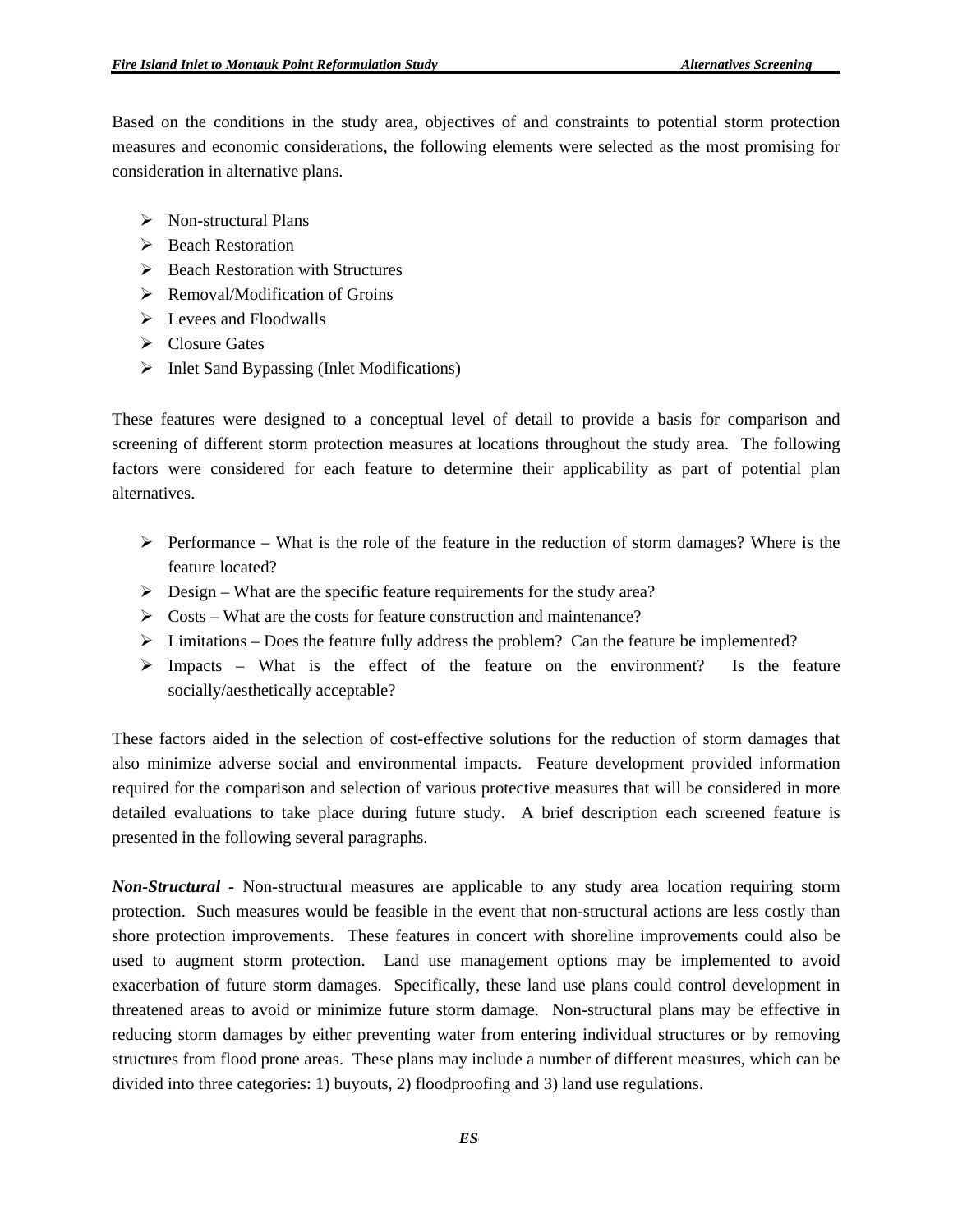*Beach Restoration -* Beach restoration is applicable to both barrier island and mainland oceanfront shorelines in areas that are currently subject to erosion, inundation, breaching and wave attack. In those areas where erosion may lead to increased damage vulnerability, beach restoration is a suitable method for abating shoreline erosion and minimizing storm damages. Beach restoration is particularly useful at locations characterized by minor or moderate erosion, where it can be effective in abating shoreline erosion (either long-term or storm-induced) and improving storm protection. Storm-induced property damages include those arising from beach and dune erosion, barrier island breaches and flooding of upland areas. Long-term erosion can also cause property damage and results from longshore sediment transport gradients and/or anomalous offshore bathymetric features. A beachfill normally consists of a design berm that protects the dune from erosion, and a dune that provides a barrier to storm tides and waves. Beachfill alleviates erosion by providing a sacrificial storm barrier. Renourishment operations are required to maintain storm damage protection.

*Beach Restoration and Offshore Breakwaters -* The use of breakwaters in concert with beach restoration is applicable at locations where beachfill alone is vulnerable to significant erosion with an attendant high cost for renourishment/rehabilitation. Breakwaters are classified as beach stabilization structures, serving the following purposes: (1) reduce beach erosion (both long-term and storm-induced), (2) increase beachfill longevity and (3) maintain a protective beach for the reduction of storm damages. Breakwater design concepts were developed to stabilize the beachfill with storm protection primarily provided by the protective beach rather than the structures.

*Beach Restoration and Seawalls -* A seawall can be used to augment the level of protection offered by beach nourishment alone or to reduce the volume of fill required in the design fill section. Unlike breakwaters and headlands, seawalls provide direct storm protection against waves and storm surge. Seawalls do not, however, reduce beach renourishment requirements due to their position landward of the active littoral zone. Nonetheless, long-term beach maintenance is required to ensure structural integrity. Rubble-mound seawalls were examined to augment the protective capacity of and reduce the reliance on beach restoration for storm damage reduction by providing a robust storm barrier. The seawall feature would absorb direct wave impacts, restrict storm erosion and prevent breach formation. The considered seawall design consists of a rubble-mound structure buried in the dune of the design beachfill. Beach restoration ensures the integrity of the seawall prior to severe storms. Because the seawall is placed within the dune, the size of waves that reach the structure is limited even during a severe event. Furthermore, locating the seawall within the dune removes the structure from sight and the active littoral zone during all but the most extreme storms.

*Beach Restoration and Groins* - Beach restoration and groins are applicable to severely eroding shorelines where beach restoration alone is not cost-effective due to high renourishment requirements. Groins can increase the longevity of beachfill by reducing losses due to long-term erosion. Groins are classified as beach stabilization structures. Groins interrupt longshore sediment transport and promote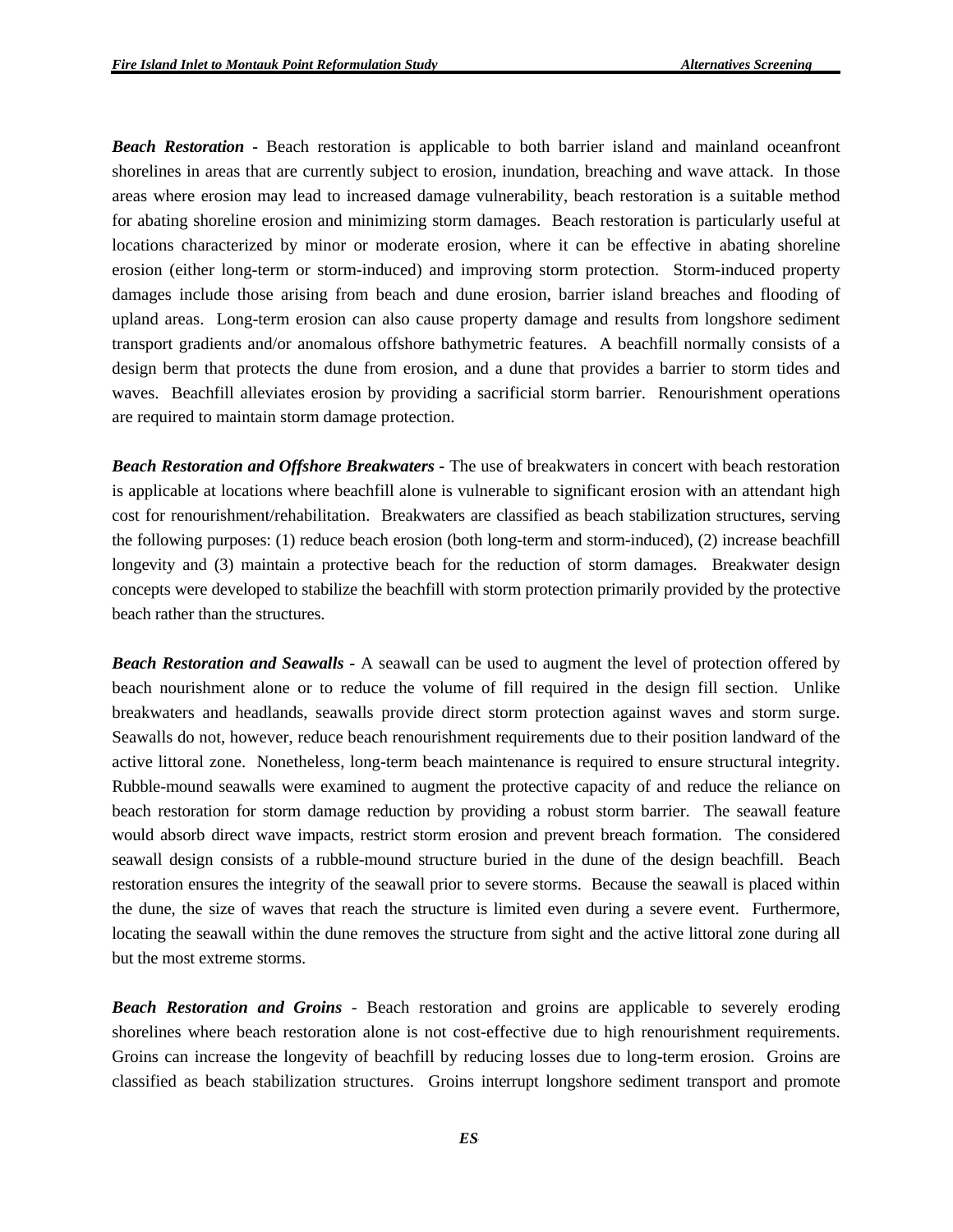sediment deposition. Groins are often constructed in series to provide protection to a continuous shoreline segment. For the present evaluation, groin compartments would be filled initially to promote sand bypassing, which would limit the adverse impacts often observed downdrift of initially unfilled groin fields.

*Removal/Modification of Groins -* This feature is applicable to locations where existing groins may have adversely impacted the beach and adjacent areas. Existing groins are located in the Towns of Easthampton and Southampton (8), at Westhampton Beach (16) and along Fire Island (2). This feature would examine the removal or modification of groins in the study area to augment the performance of other shore protection features (particularly beachfill). For the present screening groin removal was examined, although future study phases may consider modification of existing groins to lessen possible adverse impacts on the existing littoral environment. Groin modifications could include tapering existing groin fields, lowering and/or shortening groins, or notching groins to enhance sand bypassing to downdrift shorelines. A complete investigation into the feasibility or impacts of this alternative requires careful investigation aimed at quantifying the historic and ongoing impact of the existing groins. It would also be required that existing storm protection in areas where groin removal occurred would not be significantly affected.

*Levees and Floodwalls -* Levees and floodwalls are effective in reducing tidal flooding in coastal areas. The levee or floodwall system provides a barrier against high storm tides that cause flooding. Levees and floodwalls are designed to provide a continuous line of protection around a group of structures or larger development. These features represent a flood barrier not directly exposed to ocean storms. Conceptual design performed for the present analysis describes the development of the levee/floodwall protection alternatives for the mainland of Long Island. These features may be comprised of earthen materials, concrete, rock or a combination of materials. Levees and floodwalls must either be self-enclosed or tie into high ground at each end of a project segment. If a large area is to be protected, rivers or canals draining into the bays will either require closure gates and drainage facilities such as pump stations or will require the line of protection to surround the water course on both sides, extending inland to high ground.

*Storm Closure Gates -* These structures are appropriate as stand alone features at locations where surrounding landmasses are high enough to preclude surge inundation, but may need to be combined with other measures (e.g., beachfill, closure dikes) where surrounding land areas are low. Along the barrier islands in the study area, closure gates would require that storm erosion and inundation of the islands was not a significant contributing factor to estuary flooding. In other words, storm closure gates serve only to reduce flooding through inlets. Storm closure gates can also be used to close off canals or creeks as part of the levee and floodwall feature, and are considered in that analysis. Tidal gates at Fire Island, Moriches T and Shinnecock Inlets would provide barriers to flow that could limit the propagation of storm surges into adjoining bays. The present examination also considers a closure gate at Narrow Bay to limit flow between Moriches and Great South Bays. In the event that flow control structures are operated at Moriches and Fire Island Inlets, no structure would be required at Narrow Bay. A flow control structure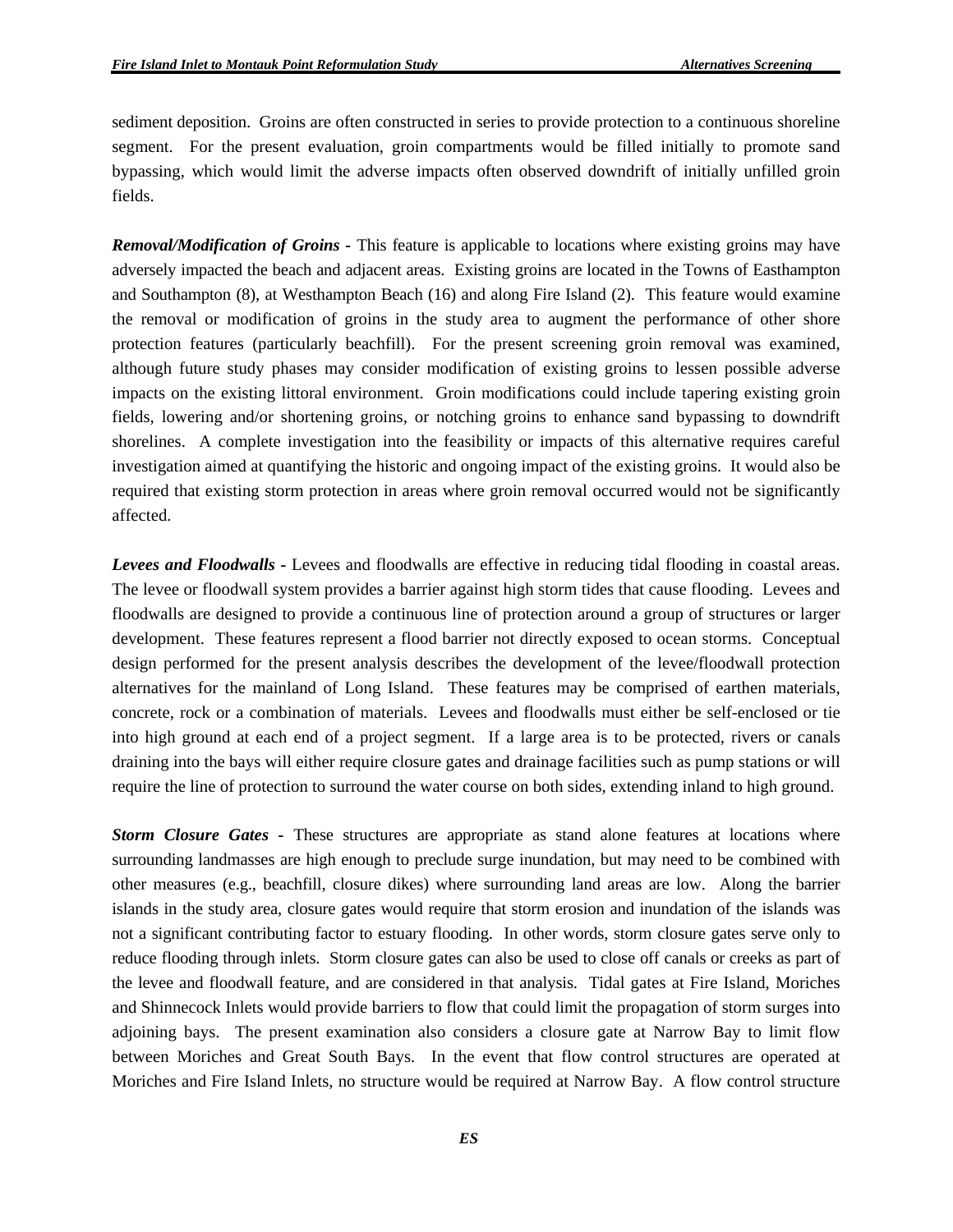was not examined between Shinnecock and Moriches Bay, as flows between these estuaries are presently constricted.

*Inlet Modifications –* Modifications to Fire Island, Moriches and/or Shinnecock Inlets will be investigated during future study efforts. These modifications would focus on reducing inlet-trapping capacity and could involve modification of inlet dredging practices to enhance sand bypassing and/or construction of sand bypassing plants. Other modifications could include revision of current inlet design cross-sections or other features to limit storm surge propagation through the inlets, and concomitantly bay tidal inundation. These modifications would likely be of limited effectiveness without other shorefront improvements, but could improve the performance of other features by reducing erosion downdrift of the inlets (i.e., enhanced sand bypassing).

Site-specific conditions were evaluated to determine the needs, opportunities and constraints that influence plan development. This evaluation was performed to determine alternative features that will be considered at different locations. Accordingly, matrices were developed to compare the needs, opportunities and constraints for different locations in the study area. Alternative storm protection features were then evaluated to identify potential measures applicable to each reach. Factors considered in selecting features for more detailed study and possible application to different reaches included:

- $\triangleright$  Problems and Opportunities performance of specific measures in combating inundation, shoreline erosion, bluff/dune erosion, breach formation, overwash and wave attack; comprises the capability of different measures in meeting storm protection objectives;
- $\triangleright$  Economic Resources damage history, barrier island development, mainland development and coastal structure presence; describes possible locations for implementation of different measures and summarizes economic resources to be protected;
- $\triangleright$  Environmental Constraints Coastal Barrier Resource System and Significant Fish & Wildlife Habitats; indicates environmental sensitivity of potential locations for implementation of different measures; and
- ¾ Institutional Constraints Coastal Barrier Resources Act (CBRA); New York State Coastal Zone Management Policies; Coastal Erosion Hazard Areas; public access, Fire Island National Seashore (FINS), local regulation, wilderness designation, historical constraints; identifies possible constraints to storm protection plans.

These factors were used to determine whether a particular measure is practicable and should be considered in future study phases. The purpose of the screening is to select only those measures that are technically, economically, environmentally, socially and institutionally practicable. Based on these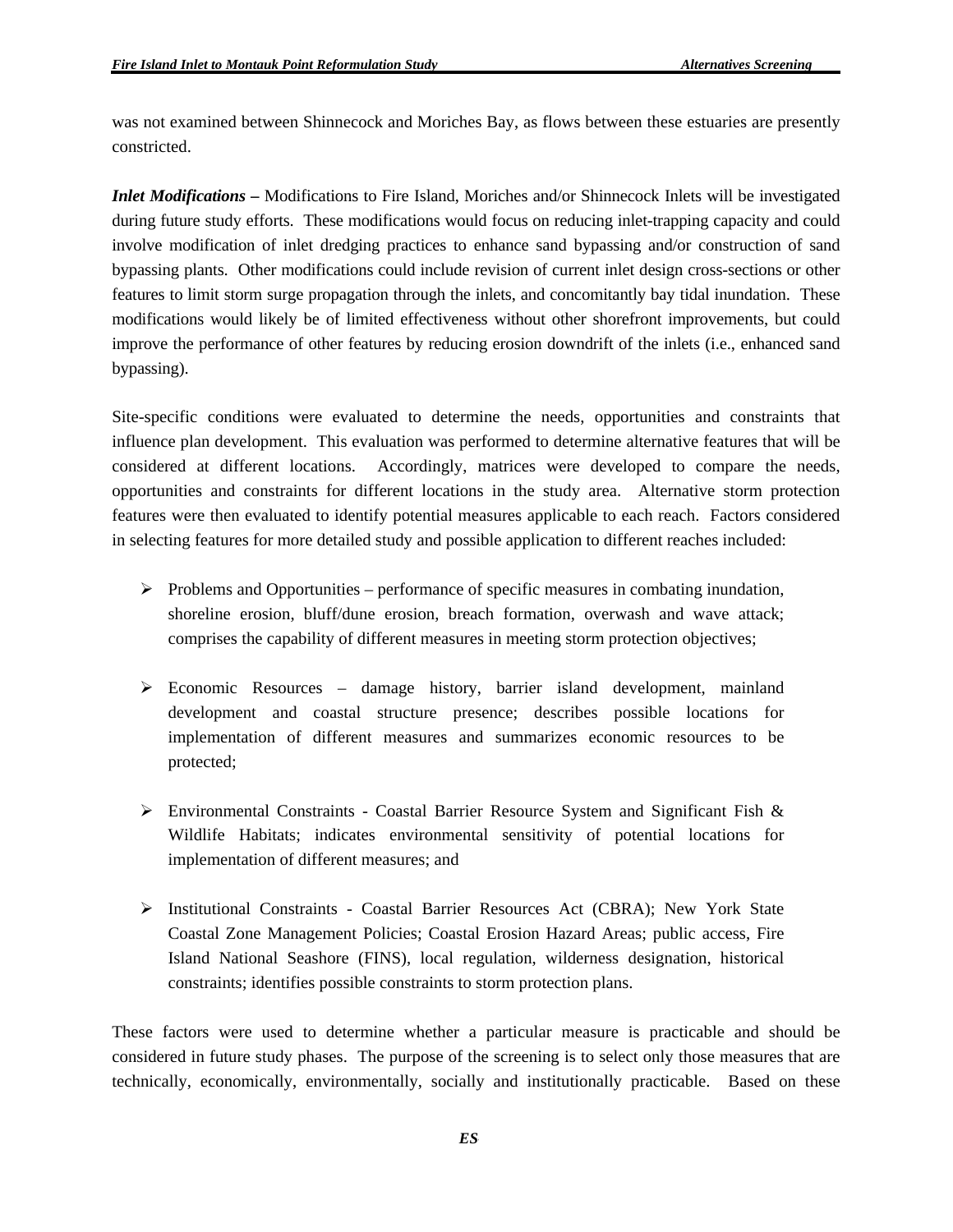considerations, features were selected for more detailed evaluation for each reach delineated in the study area.

Table 2 reflects the results of this screening process. No ranking was assigned to these measures at the present time, although cost comparisons indicated that non-structural and beach restoration measures were the least costly options in Project Reaches 1 and 2. Other measures selected in Project Reaches 1 and 2 (beach restoration and groins/seawalls) were selected to evaluate the cost effectiveness of these measures in response to the highly localized nature of storm damage problems. Cost comparisons in Project Reaches 3 to 5 indicated that beach restoration is the least costly alternative, although nonstructural measures will be examined in concert with or in lieu of shorefront improvements in these areas. Other measures (beach restoration and seawalls/groins/breakwaters) were selected for further evaluation in response to several localized areas where severe erosion or the localized nature of the storm damage problems may preclude cost-effective use of other features. Levees and floodwalls, because of their applicability to localized flooding problems, may be further evaluated in Project Reaches 3 to 5, but do not provide cost-effective, regional storm protection. Inlet modifications will be examined at Shinnecock, Moriches and Fire Island Inlet to determine whether enhanced sand bypassing or modified inlet designs could potentially limit future storm damages and/or enhance the performance of plan alternatives. All other features (i.e., storm closure gates, coastal structures only) were eliminated from further consideration due to their failure to meet the objectives of the Reformulation Study.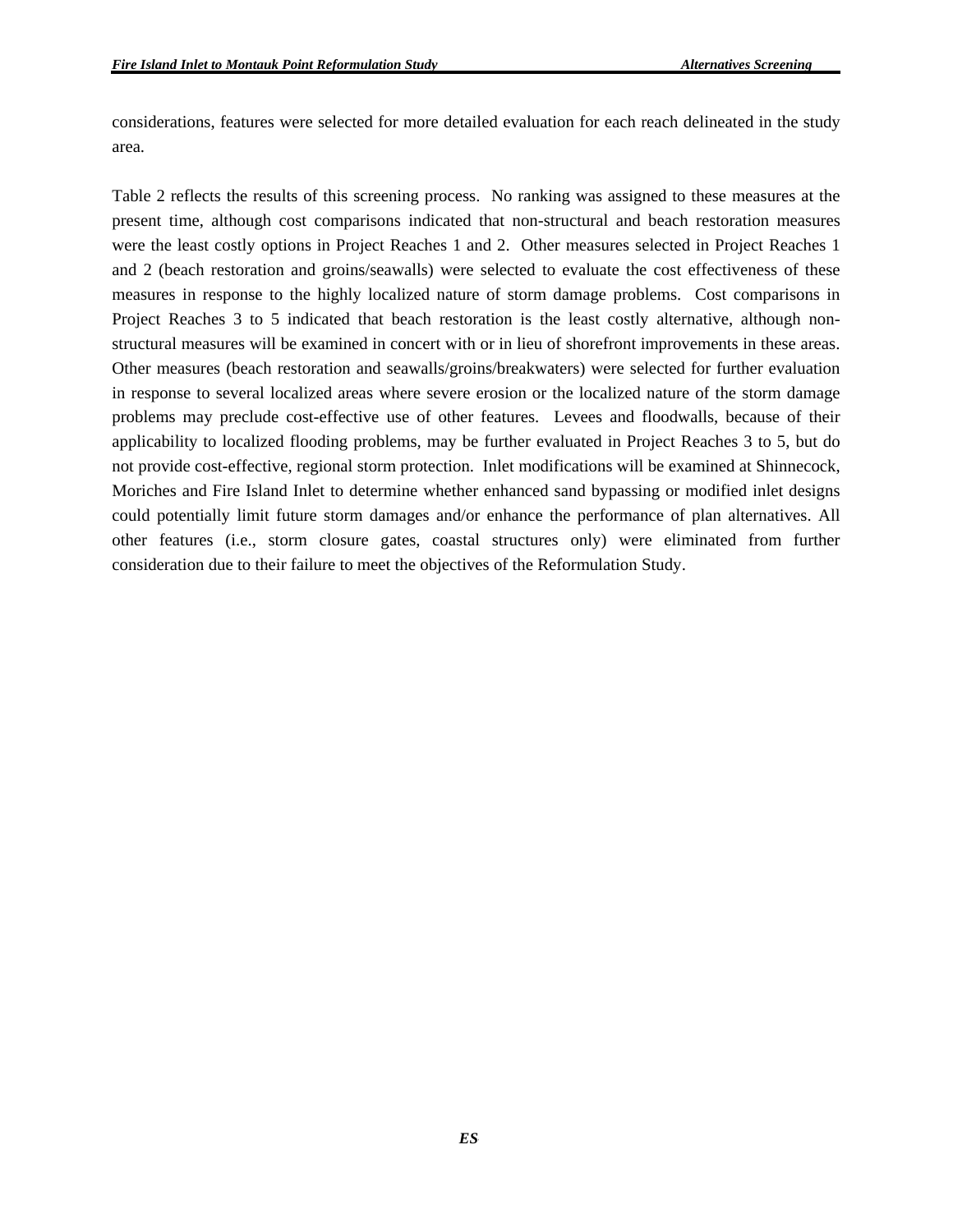|                  | Table 2                                           |                    |                          |                 |           |                     |                   |                      |                      |
|------------------|---------------------------------------------------|--------------------|--------------------------|-----------------|-----------|---------------------|-------------------|----------------------|----------------------|
|                  | <b>Storm Protection Feature Screening Summary</b> |                    |                          |                 |           |                     |                   |                      |                      |
| Project          | Non-Structural                                    | <b>Beach</b>       | <b>Beach Restoration</b> |                 |           |                     |                   |                      |                      |
| Reach            |                                                   | <b>Restoration</b> | <b>Breakwaters</b>       | <b>Seawalls</b> | Groins    | Groin               | <b>Levees</b> and | <b>Storm</b>         | <b>Inlet</b>         |
|                  |                                                   |                    |                          |                 |           | <b>Modification</b> | <b>Floodwalls</b> | <b>Closure Gates</b> | <b>Modifications</b> |
|                  |                                                   |                    |                          |                 |           |                     |                   |                      |                      |
| 2                |                                                   |                    |                          |                 |           |                     |                   |                      |                      |
| 3                |                                                   |                    |                          |                 |           |                     |                   |                      |                      |
| $\boldsymbol{4}$ |                                                   |                    |                          |                 | $\bullet$ |                     |                   |                      |                      |
| 5                |                                                   |                    |                          |                 |           |                     |                   |                      |                      |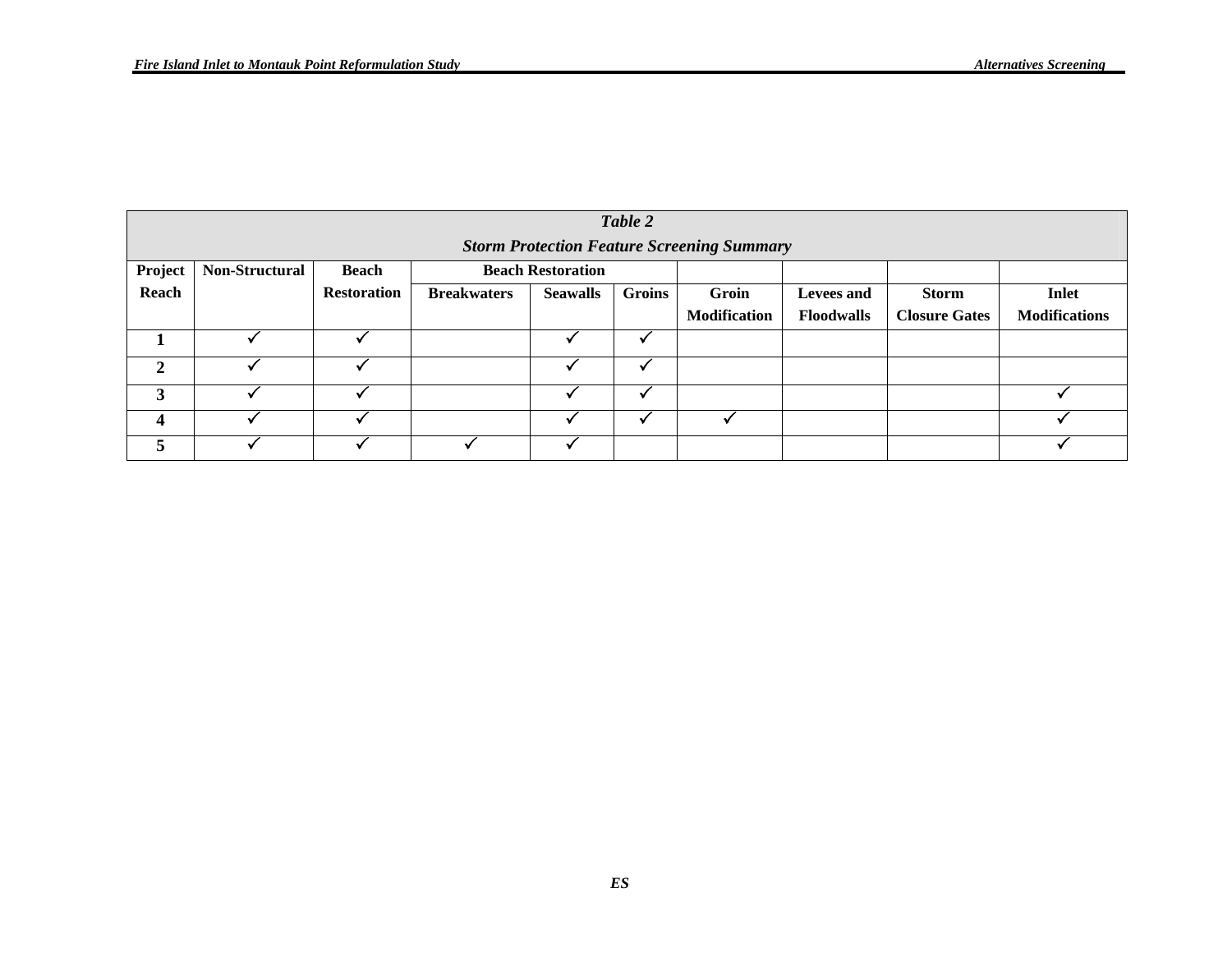# **TABLE OF CONTENTS**

| 1.         |       |  |
|------------|-------|--|
| 1.1        |       |  |
| 1.2        |       |  |
| 1.3        |       |  |
| 1.4        |       |  |
| 1.5        |       |  |
| 2.         |       |  |
| 2.1        |       |  |
| 2.2        |       |  |
| 2.3        |       |  |
|            | 2.3.1 |  |
|            | 2.3.2 |  |
|            |       |  |
|            | 2.4.1 |  |
|            | 2.4.2 |  |
|            | 2.4.3 |  |
|            | 2.4.4 |  |
| 3.         |       |  |
|            |       |  |
| 3.1        |       |  |
| 3.2        |       |  |
|            | 3.2.1 |  |
|            | 3.2.2 |  |
|            | 3.2.3 |  |
| 3.3<br>3.4 |       |  |
|            | 3.4.1 |  |
|            | 3.4.2 |  |
|            | 3.4.3 |  |
|            | 3.4.4 |  |
|            |       |  |
| 3.5        |       |  |
| 3.6        |       |  |
| 3.7        |       |  |
|            | 3.7.1 |  |
|            | 3.7.2 |  |
| 4.         |       |  |
|            |       |  |
| 4.1<br>4.2 |       |  |
|            |       |  |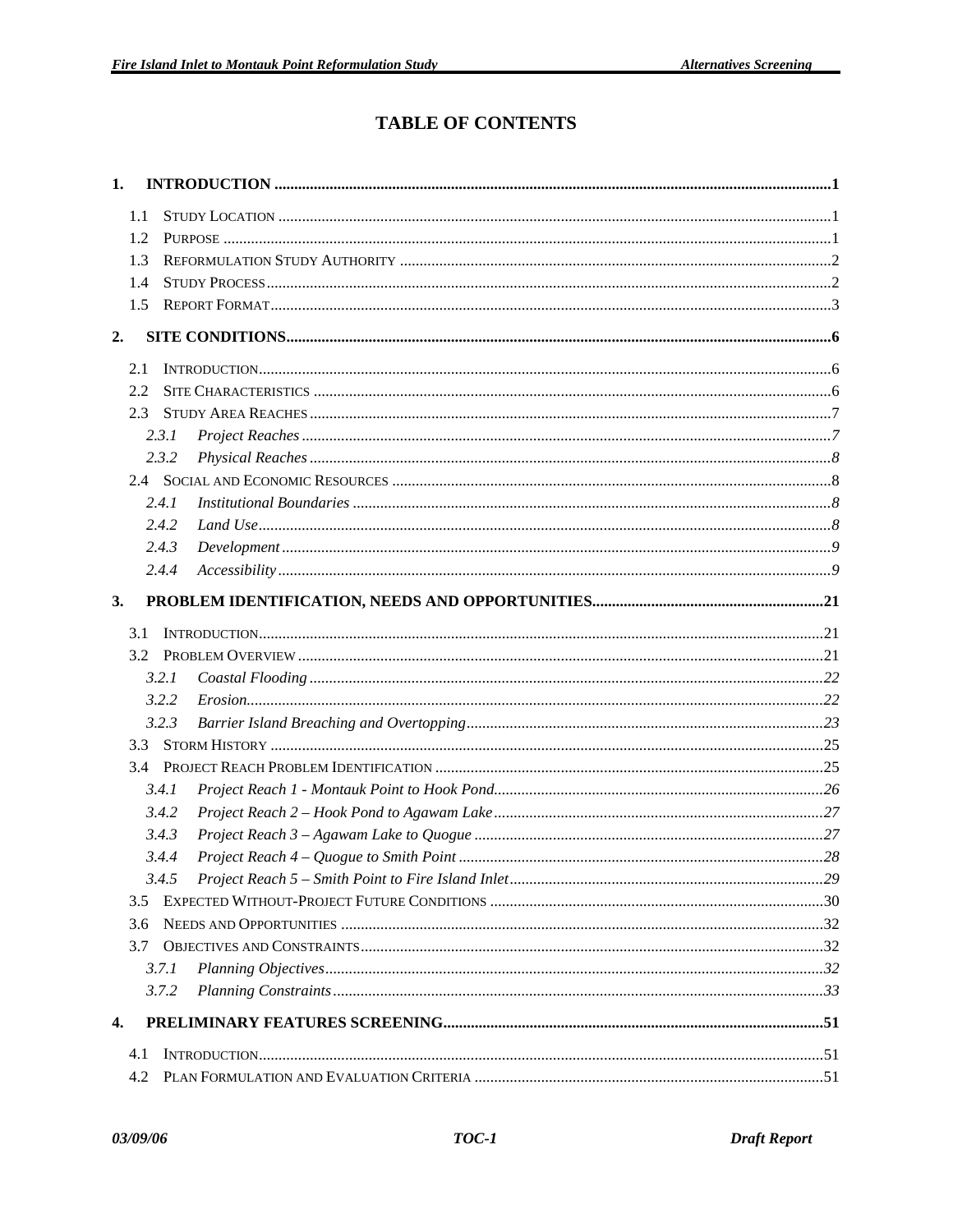| 4.3.1  |                  |      |
|--------|------------------|------|
| 4.3.2  |                  |      |
| 4.3.3  |                  |      |
| 4.3.4  |                  |      |
| 4.3.5  |                  |      |
| 4.3.6  |                  |      |
| 4.3.7  |                  |      |
| 4.3.8  |                  |      |
| 4.3.9  |                  |      |
| 4.3.10 |                  |      |
|        |                  |      |
|        |                  |      |
| 5.     |                  |      |
|        |                  |      |
| 5.1    |                  |      |
| 5.2    |                  |      |
| 5.3    |                  |      |
| 5.3.1  |                  |      |
| 5.3.2  |                  |      |
| 5.3.3  |                  |      |
| 5.3.4  |                  |      |
| 5.3.5  |                  |      |
| 5.3.6  |                  |      |
| 5.3.7  |                  |      |
| 5.3.8  |                  |      |
| 5.3.9  |                  |      |
|        |                  |      |
| 5.5    |                  |      |
| 6.     |                  |      |
|        | 6.1 INTRODUCTION | .103 |
| 6.2    |                  |      |
| 6.3    |                  |      |
|        |                  |      |
| 6.4.1  |                  |      |
| 6.4.2  |                  |      |
| 6.4.3  |                  |      |
| 6.4.4  |                  |      |
| 6.4.5  |                  |      |
| 6.5    |                  |      |
| 6.6    |                  |      |
|        |                  |      |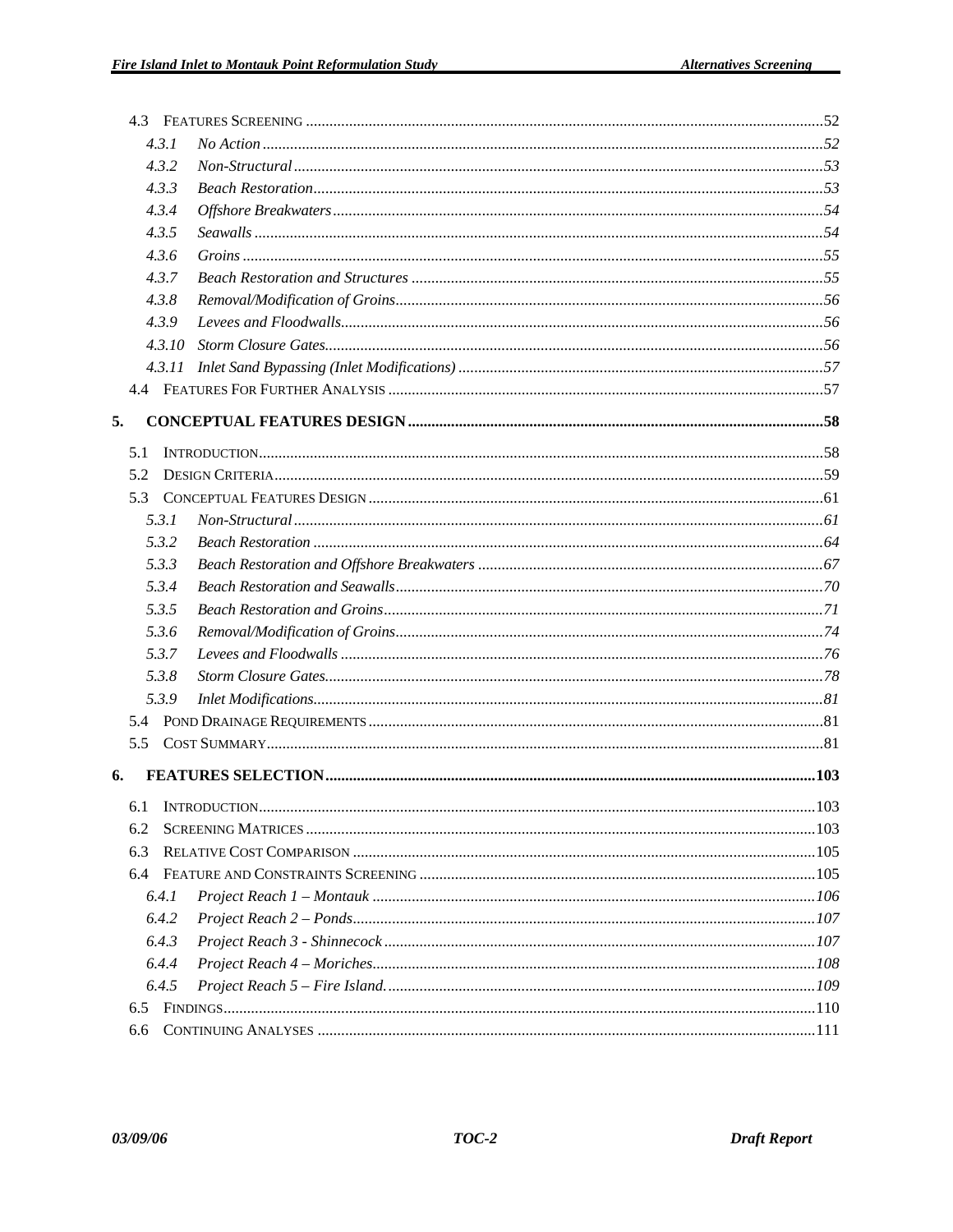# **LIST OF TABLES**

| Table 1.1  |                                                            |
|------------|------------------------------------------------------------|
| Table 2.1  |                                                            |
| Table 2.2  | Approximate Number of Structures in 100-Year Floodplain 11 |
| Table 3.1  |                                                            |
| Table 3.2  |                                                            |
| Table 5.1  |                                                            |
| Table 5.2  |                                                            |
| Table 5.3  |                                                            |
| Table 5.4  |                                                            |
| Table 5.5  |                                                            |
| Table 5.6  |                                                            |
| Table 5.7  | <b>Conceptual Seawall and Beachfill Costs</b>              |
| Table 5.8  |                                                            |
| Table 5.9  |                                                            |
| Table 5.10 |                                                            |
| Table 5.11 |                                                            |
| Table 5.12 |                                                            |
| Table 5.13 |                                                            |
| Table 5.14 | <b>Annual Feature Cost Summary</b>                         |
| Table 6.1  |                                                            |
| Table 6.2  | <b>Feature Performance Screening</b>                       |
| Table 6.3  | <b>Feature Application Screening</b>                       |
|            |                                                            |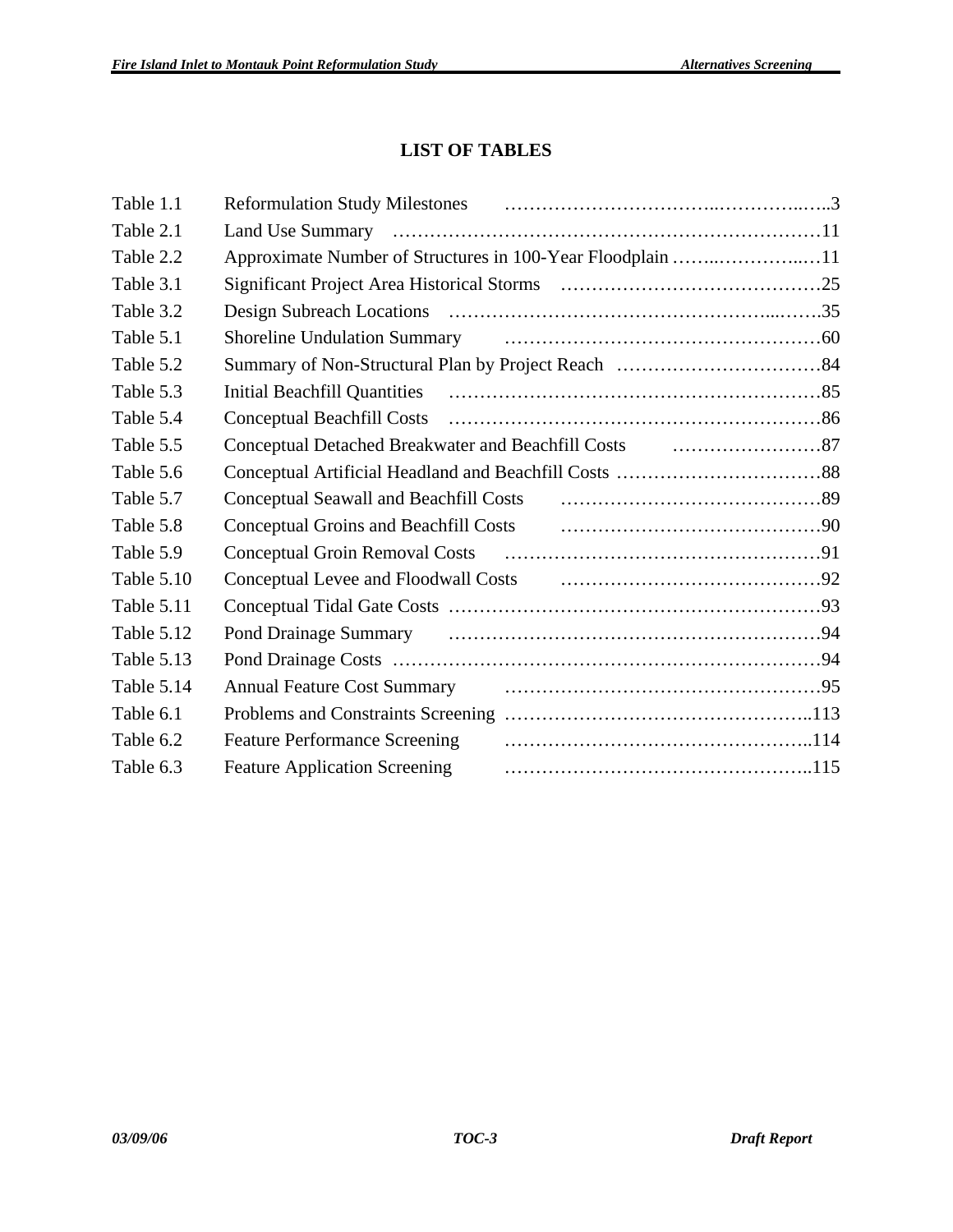# **LIST OF FIGURES**

| Figure 1.1 |                                            |
|------------|--------------------------------------------|
| Figure 2.1 | Study Area                                 |
| Figure 2.2 | <b>Reach Delineation</b>                   |
| Figure 2.3 | Reach Delineation (cont'd)                 |
| Figure 2.4 | Reach Delineation (cont'd)                 |
| Figure 2.5 | Reach Delineation (cont'd)                 |
| Figure 2.6 | Reach Delineation (cont'd)                 |
| Figure 2.7 | Reach Delineation (cont'd)                 |
| Figure 2.8 | Reach Delineation (cont'd)                 |
| Figure 2.9 | <b>Authorized Project Area</b>             |
| Figure 3.1 | Design Subreaches                          |
| Figure 3.2 | Design Subreaches (cont'd)                 |
| Figure 3.3 | Design Subreaches (cont'd)                 |
| Figure 3.4 | Design Subreaches (cont'd)                 |
| Figure 3.5 | Design Subreaches (cont'd)                 |
| Figure 5.1 | <b>Project Reach Shoreline Changes</b>     |
| Figure 5.2 | <b>Physical Reach Shoreline Changes</b>    |
| Figure 5.3 | <b>Beach Restoration Typical Section</b>   |
| Figure 5.4 | Detached Breakwater Typical Section        |
| Figure 5.5 | <b>Artificial Headland Typical Section</b> |
| Figure 5.6 | <b>Buried Seawall Typical Section</b>      |
| Figure 5.7 |                                            |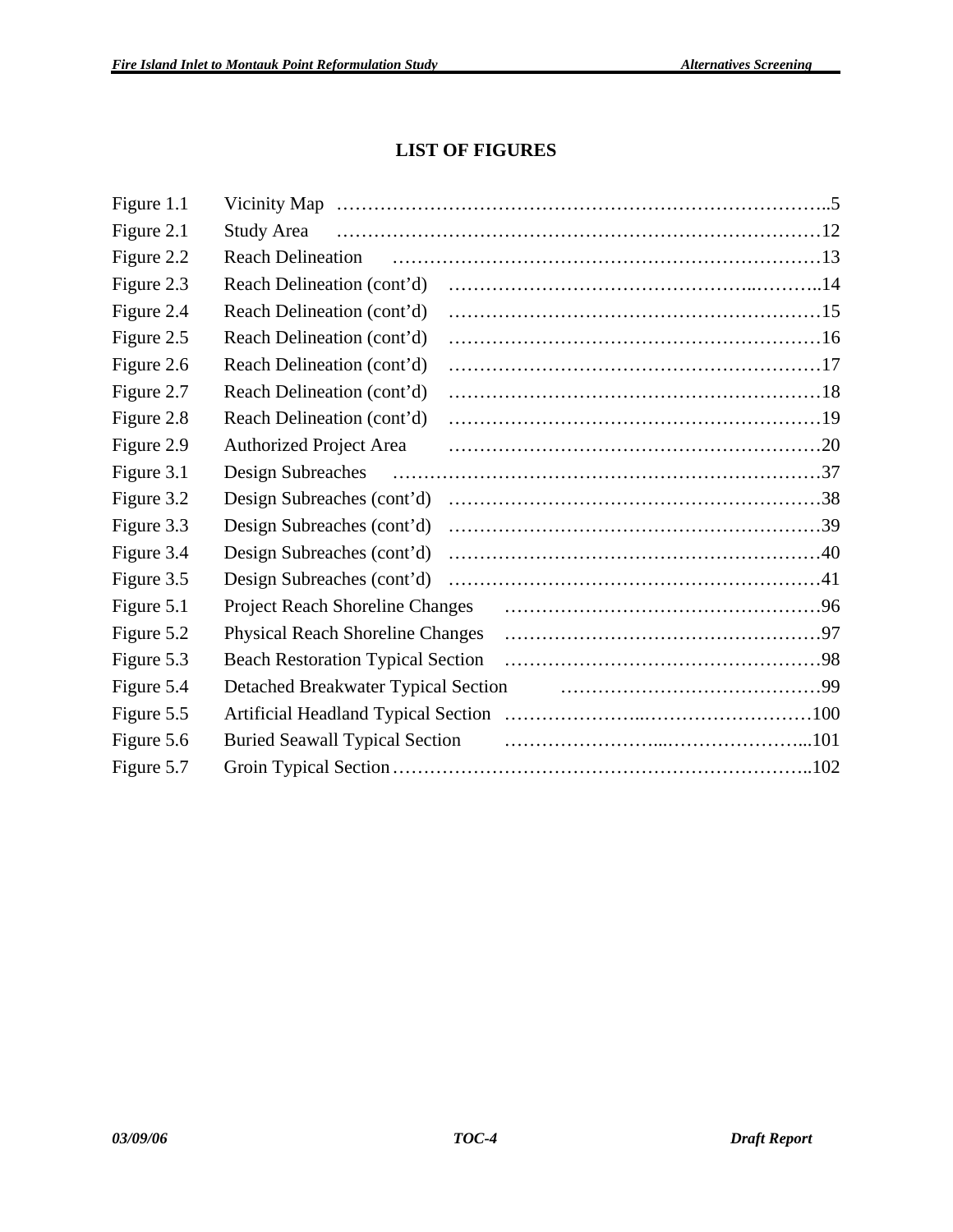# **LIST OF PHOTOGRAPHS**

| Photograph 3.1  | Mainland Flooding at Great South Bay manufactured and Theorem and Plooding at Great South Bay |
|-----------------|-----------------------------------------------------------------------------------------------|
| Photograph 3.2  |                                                                                               |
| Photograph 3.3  |                                                                                               |
| Photograph 3.4  |                                                                                               |
| Photograph 3.5  |                                                                                               |
| Photograph 3.6  |                                                                                               |
| Photograph 3.7  |                                                                                               |
| Photograph 3.8  |                                                                                               |
| Photograph 3.9  |                                                                                               |
| Photograph 3.10 |                                                                                               |
| Photograph 3.11 |                                                                                               |
| Photograph 3.12 |                                                                                               |
| Photograph 3.13 |                                                                                               |
| Photograph 3.14 |                                                                                               |
| Photograph 3.15 |                                                                                               |
| Photograph 3.16 |                                                                                               |
| Photograph 3.17 |                                                                                               |
| Photograph 3.18 | Ocean Bay Park                                                                                |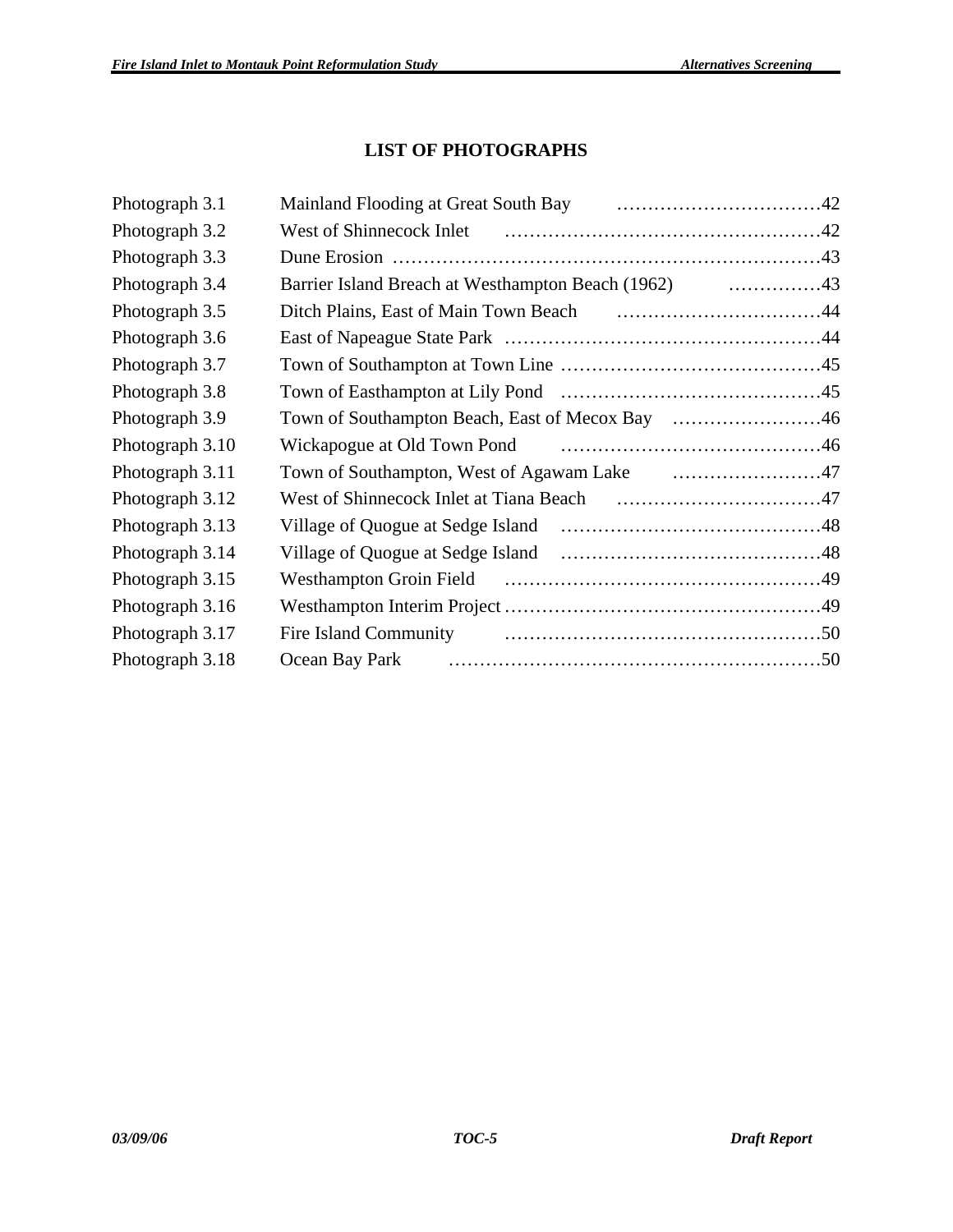# <span id="page-15-0"></span>**1. INTRODUCTION**

The US Army Corps of Engineers, New York District (CENAN) is conducting a comprehensive feasibility-level reformulation of the shore protection and storm damage reduction project for the south shore of Long Island, New York, from Fire Island Inlet to Montauk Point. Numerous study tasks are involved in the planning of storm damage reduction projects for the approximately 83-mile study area length. The Reformulation Study is a multi-year and multi-task effort, involving project planning and engineering, economic analyses and environmental studies.

#### **1.1 Study Location**

The Federally authorized project area extends west from Montauk Point to Fire Island Inlet along the Atlantic Coast of Suffolk County, Long Island, New York (see Figure 1.1). The study area includes the mainland of Long Island extending from Montauk Point to Southampton, the barrier island chain from Southampton to Fire Island Inlet, the Atlantic Ocean shorelines and adjacent back-bay areas along Shinnecock, Moriches and Great South Bays. Total study length encompasses approximately 83 miles along the Atlantic Ocean and comprises approximately 70 percent of the total ocean frontage of Long Island, as well as hundreds of miles of bay shoreline.

#### **1.2 Purpose**

The study area is subject to economic damages during severe storms due to extreme tides and waves that can cause extensive flooding and erosion, both of which can be exacerbated by breaching and overwashing of the barrier islands. Normal site condition changes (e.g., shoreline movements) may also increase the likelihood of economic losses, as the protective capacity of the barrier islands are lessened in association with decreasing beach widths and dune erosion. The purpose of this submission is to identify potential solutions for the reduction of storm damages to economic resources (e.g., residences, commercial properties, and infrastructure) throughout the study area. Alternative storm damage reduction measures are developed to a conceptual level of detail to permit the screening/selection of those features that may used as elements of storm protection alternative plans during future study phases. The present submission builds upon earlier study results that included the identification of a series of reaches to ease the development and screening of potential project alternatives.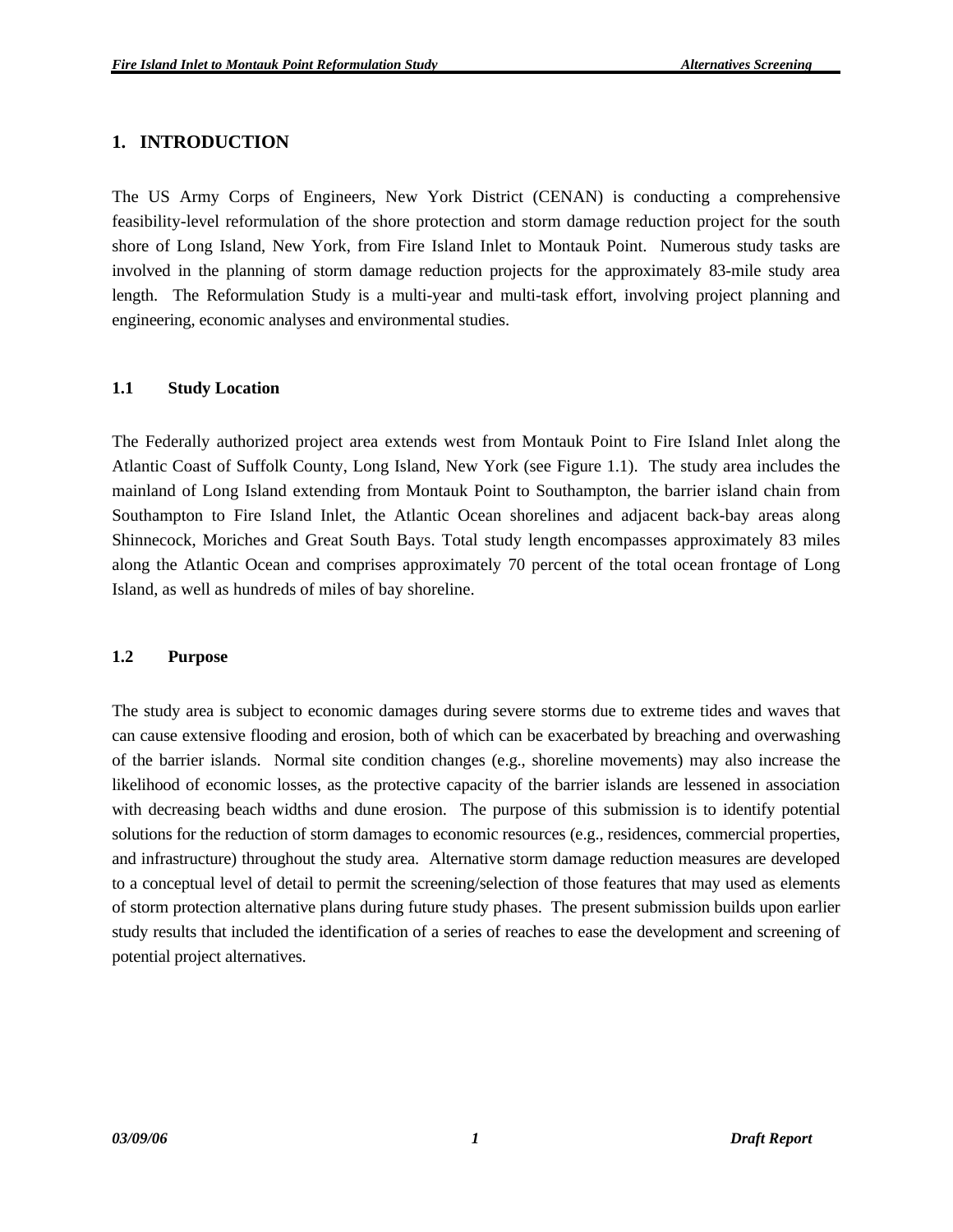#### <span id="page-16-0"></span>**1.3 Reformulation Study Authority**

The Fire Island Inlet to Montauk Point, New York, Combined Beach Erosion Control and Hurricane Protection Project was authorized by the River and Harbor Act of 14 July 1960 in accordance with House Document 425, 85th Congress, 2nd Session, dated 21 June 1960. The authorization was modified for the cost sharing of the beach erosion portion of the project in accordance with Section 103 of the River and Harbor Act of 12 October 1962. The project authorization was modified again by Section 31 of the Water Resources Development Act of 1986 (P.L. 99-662), which directed the Secretary of the Army to apply the cost sharing provisions of Section 31(1) of the Water Resources Development Act of 1974 (P.L. 93-251) to include periodic nourishment of the construction project at Westhampton Beach, New York, for a period of 20 years after the date of enactment of P.L. 99-662. The Water Resources Development Act of 1992 further modified the project to extend the period of renourishment for 30 years from the date of project completion for Westhampton Beach with the non-Federal share not to exceed 35 percent of the total project cost.

The authorized project provided for the dual purposes of beach erosion control and hurricane protection. Stated purposes of the authorized project, as described in House Document 425, were as follows: (1) the beach erosion control phase was to determine the most practicable economic method of restoring adequate recreational and protective beaches and to provide continued stability to the ocean shore from Fire Island Inlet to Montauk Point and (2) the hurricane study phase was to develop an adequate plan of protection against hurricane flooding for the same study area.

Elements of the authorized project included widening the beaches along the developed areas between Kismet and Mecox Bay to a minimum width of 100 feet at an elevation of 14 feet above Mean Sea Level (MSL). Dunes were to be raised to an elevation of 20 feet above MSL from Fire Island Inlet to Hither Hills State Park, and at Montauk and opposite Lake Montauk Harbor by artificial placement of suitable sand. Other elements of the authorized project included dune grass planting and interior drainage structures at Mecox Bay, Sagaponack Lake and Georgica Pond. The project authorized construction of up to 50 groins subject to future determination of the actual need based on experience.

#### **1.4 Study Process**

The Reformulation Study will comprise a comprehensive evaluation of storm damage reduction alternatives, as well as the examination of environmental, institutional and regional impacts arising from potential project construction and/or implementation. Planned milestones in the continuing Reformulation Study are summarized in Table 1.1.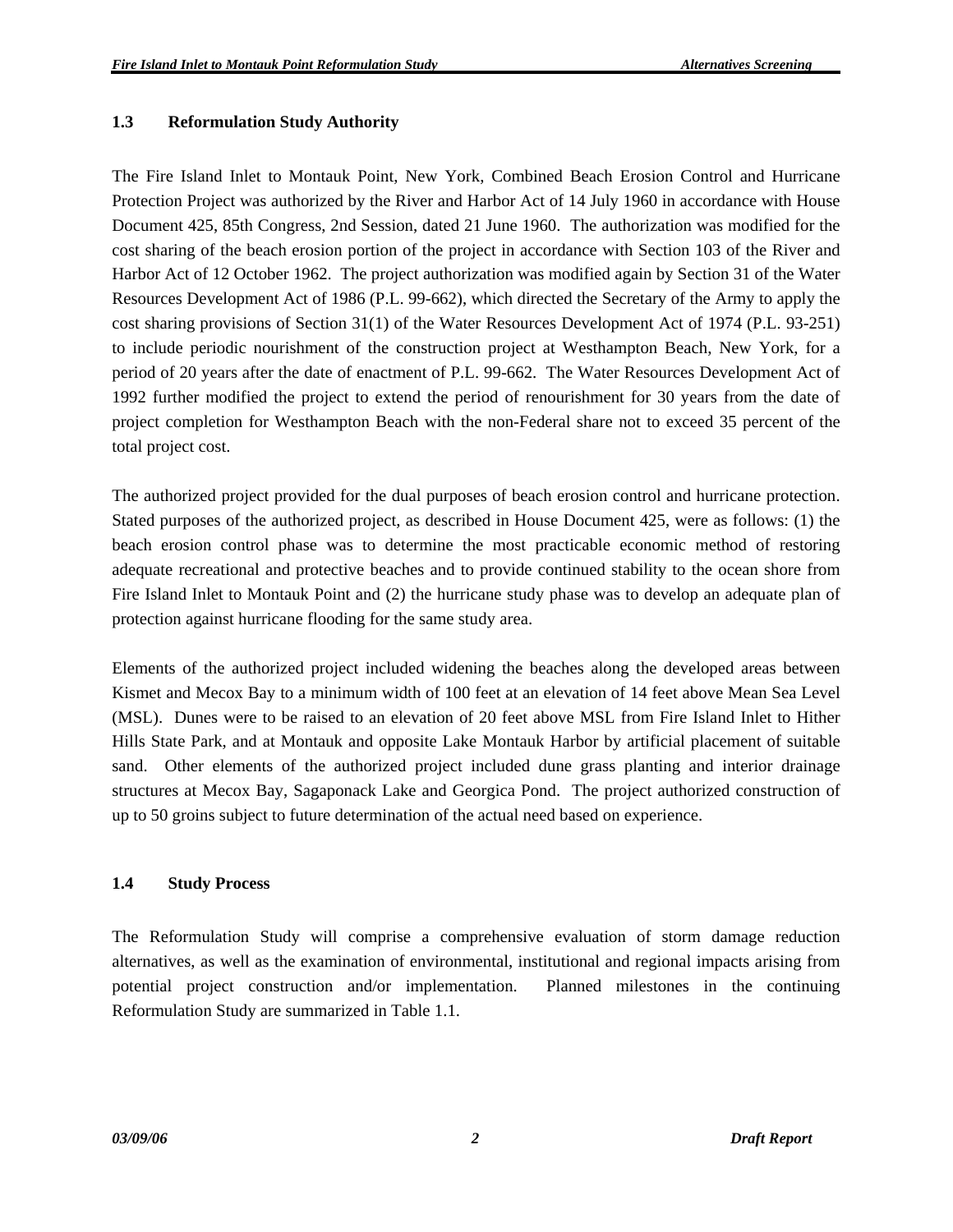<span id="page-17-0"></span>

| <b>Milestone</b>                                                               | <b>Completion Date</b> | <b>Description</b>                                                                                                                                                                                                                                                                                                                                                                                |
|--------------------------------------------------------------------------------|------------------------|---------------------------------------------------------------------------------------------------------------------------------------------------------------------------------------------------------------------------------------------------------------------------------------------------------------------------------------------------------------------------------------------------|
| <b>Reach Delineation</b>                                                       | April 1998             | Identifies the approach for considering alternative measures, based<br>upon study area characteristics.                                                                                                                                                                                                                                                                                           |
| Screening of Storm<br>Damage Reduction<br>Alternatives                         | January 1999           | Investigation of typical alternative solutions for general project areas;<br>documents the basis for alternatives to be further considered in future<br>study phases.                                                                                                                                                                                                                             |
| Identification of<br>Mitigation<br>Alternatives                                | February 1999          | For each alternative addressed in the screening report, a qualitative<br>discussion of impacts is included, with the identification of<br>mitigation measures for each alternative. Report documents basis for<br>measures to be further developed, and identifies the necessary<br>development steps (e.g., quantification of impacts, siting).                                                  |
| Detailed<br>Development of<br><b>Storm Damage</b><br>Reduction<br>Alternatives | December 1999          | Detailed development of alternatives identified in the screening<br>report, including, including site specific development of up to four<br>alternative types, and three scales. Report documents solutions to be<br>modeled for with-project consideration, in order to evaluate project<br>performance and economics impacts.                                                                   |
| Screening of<br>Mitigation<br>Alternatives                                     | January 2000           | For each of the specific alternatives identified in the above analysis,<br>further analyses of site specific impacts will be performed, including<br>design of possible mitigation measures. The report will include the<br>methods to be used for final quantification, and selection of<br>mitigation measures.                                                                                 |
| Design Optimization                                                            | September 2000         | Incorporates modifications to project plans based upon with-project<br>simulation, economic analysis based upon with-project simulations,<br>and project costs for storm damage reduction measures, including<br>required mitigation costs. Will include comparison of all plans,<br>throughout project location, and identify the NED plan, and the<br>selected plan, if different than the NED. |
| <b>Final Feasibility</b><br>Design                                             | February 2001          | Based upon Design Optimization, final feasibility level design of the<br>selected plan(s).                                                                                                                                                                                                                                                                                                        |
| Alternative<br><b>Formulation Briefing</b>                                     | <b>June 2001</b>       | Presentation of formulation analysis, selected design, and economic<br>and environmental considerations to USACE higher authorities.<br>Will serve as precursor to information to be presented in the<br>Reformulation Report and Environmental Impact Statement.                                                                                                                                 |
| Draft Report and EIS<br>(HQUSACE/Agency<br>Review)                             | September 2001         |                                                                                                                                                                                                                                                                                                                                                                                                   |
| Draft Report (Public<br>Review)                                                | January 2002           |                                                                                                                                                                                                                                                                                                                                                                                                   |
| <b>Final Report</b>                                                            | May 2002               |                                                                                                                                                                                                                                                                                                                                                                                                   |

**Table 1.1 Reformulation Study Milestones**

#### **1.5 Report Format**

The remainder of this submission describes the procedures used in the conceptual design and screening of storm damage reduction measures. The present submission is limited to engineering and/or technical analyses of storm protection measures, and is divided into the following sections.

#### ¾ *Section 2 – Site Conditions*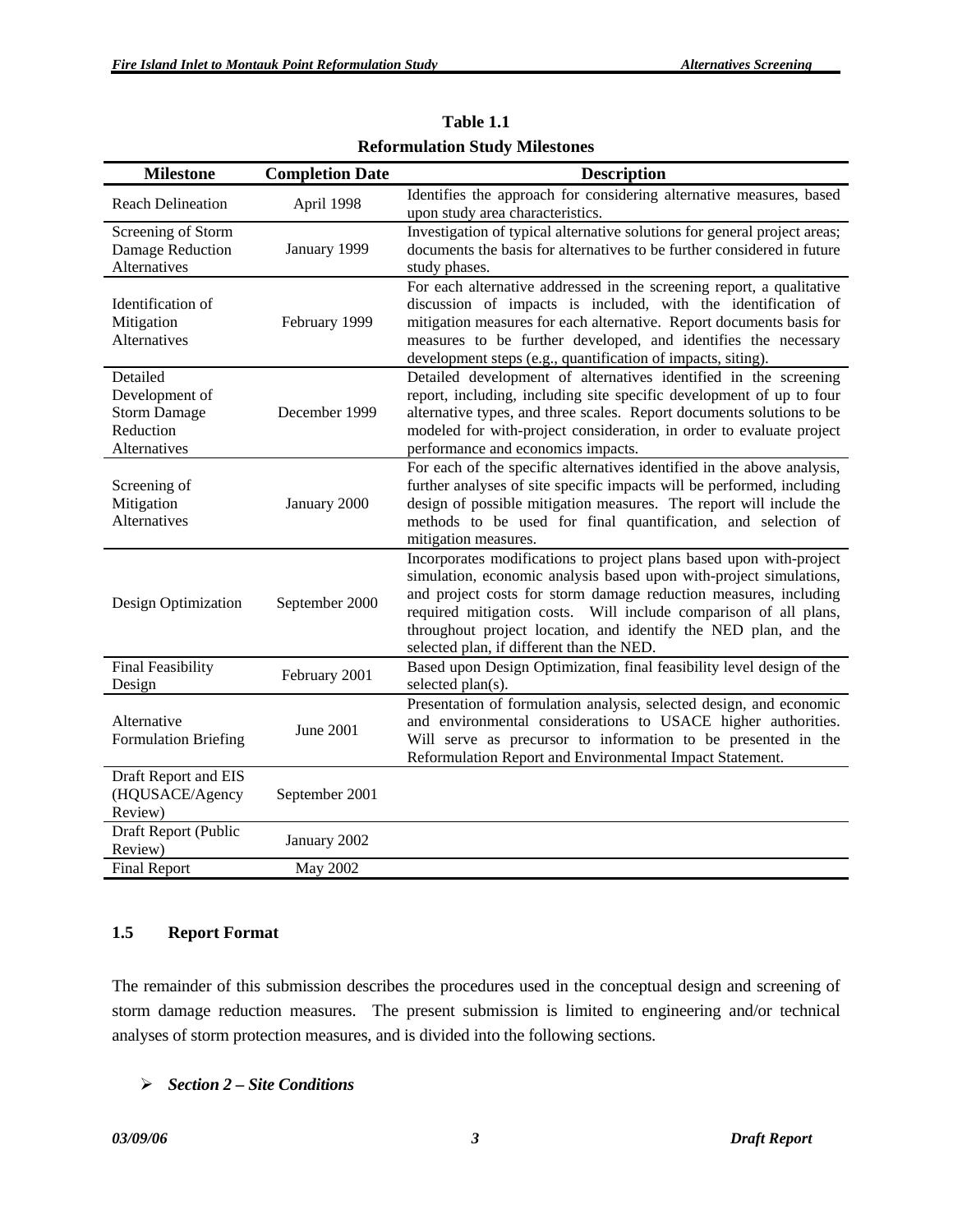- *Section 3 Problem Identification, Needs and Opportunities*
- *Section 4 Preliminary Project Feature Screening*
- *Section 5 Conceptual Features Design*
- *Section 6 Features Selection*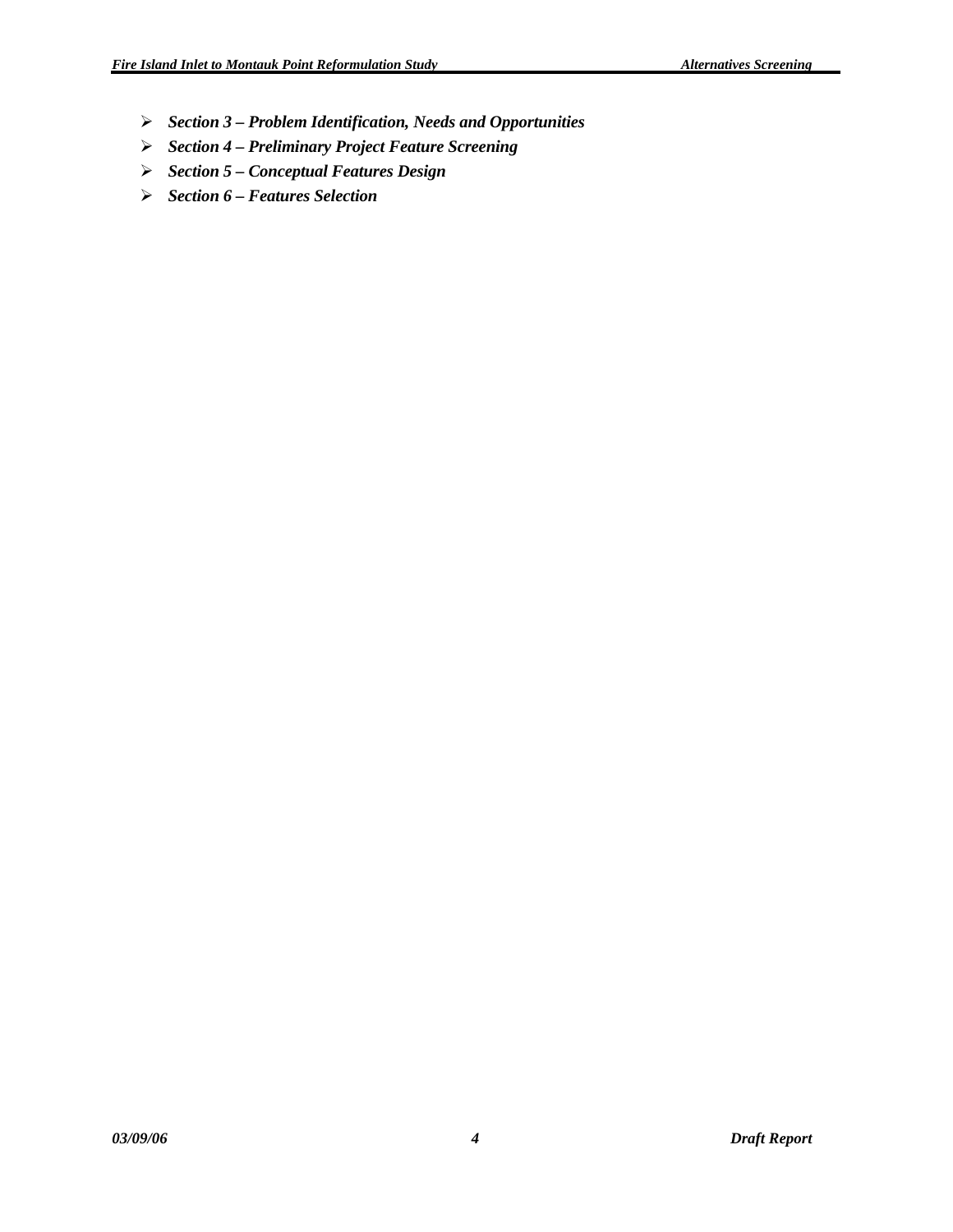# <span id="page-19-0"></span>**2. SITE CONDITIONS**

#### **2.1 Introduction**

Physical processes and economic and coastal resources of the study area have been identified to provide the basis for examining storm protection problems and opportunities. These processes/resources represent the baseline conditions used to evaluate the storm protection needs of the study area. This information is important in the screening/selection of appropriate storm protection measures that are consistent with the identified problems and conditions. Concurrent to the formulation of plans, the information presented below is being developed to a higher level of detail that will be consistent with the final design of storm protection alternative measures.

#### **2.2 Site Characteristics**

The study area is shown in Figures 2.1 to 2.8. The eastern project segment includes the south fork of the mainland coast of Long Island, and extends from Montauk Point to the Town of Southampton (approximately 33 miles). Extending west from Montauk Point for a distance of approximately about 15 miles, the south shore of Long Island is backed by Block Island Sound (to the east) and Napeague Bay (to the west). Island widths in this segment range from about 15,000 feet at Montauk to 4,500 feet at Napeague. The eastern 10-mile segment of the study area is characterized by a series of bluffs or headlands with elevations ranging up to 100 feet. For the next 23 miles to the west, the shore is characterized by lower bluffs and/or dunes fronted by beaches of varying width. Beach widths in the eastern project area range from approximately 50 to 200 feet and are characterized by berm elevations from 6 to 10 feet. Several bodies of water are situated just landward of the shorefront, within the boundaries of the Towns of East Hampton and Southampton. The largest of these water bodies include Hook Pond, Georgica Pond, Sagaponack Lake, Mecox Bay and Agawam Lake (see Figures 2.3 and 2.4).

A series of barrier islands is located within the western portion of the study area extending from Southampton to Fire Island Inlet for a distance of approximately 50 miles. The island chain includes the 4-mile long barrier island extending from Southampton to Shinnecock Inlet; the 15-mile barrier island from Shinnecock Inlet to Moriches Inlet; and the 30-mile long Fire Island that extends from Moriches Inlet to Fire Island Inlet. Beaches along the barrier island chain are generally characterized by a welldefined dune system with crest elevations ranging from 6 to 40 feet relative to the National Geodetic Vertical Datum (NGVD).

The barrier island chain is separated from the Long Island mainland by Shinnecock, Moriches and Great South Bays. Shinnecock Bay is a relatively small estuarial system located between the Villages of Southampton and Quogue, where it connects with Moriches Bay through the Quantuck and Quogue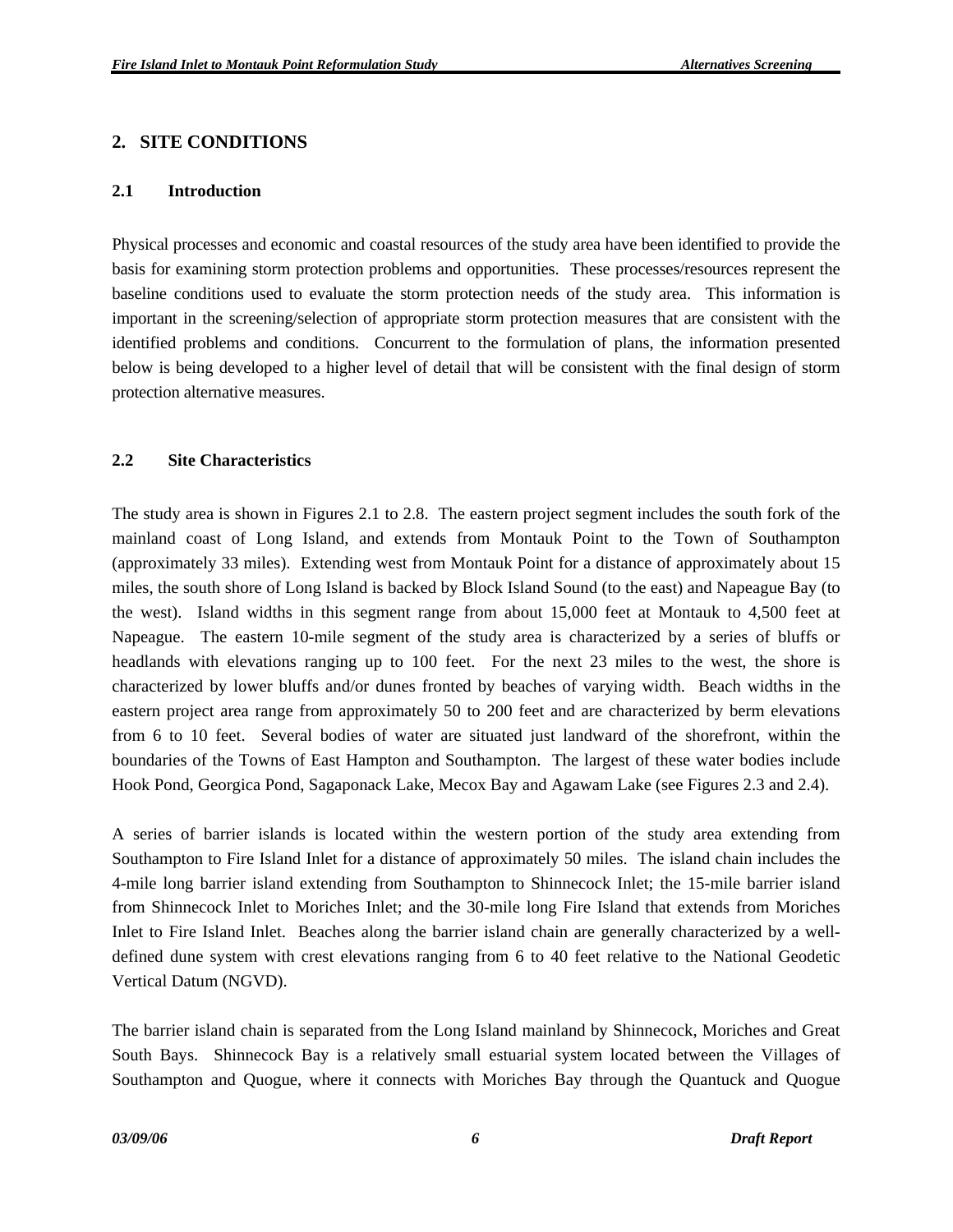<span id="page-20-0"></span>Canals. Moriches Bay, like Shinnecock Bay, is a relatively small estuary that is comprised of an ocean entrance, eastern and western connections to Shinnecock Bay and Great South Bay, respectively, and a number of tidal rivers and creeks. Moriches Bay extends from Westhampton Beach to Smith Point (inclusive of Narrow Bay) where it adjoins Great South Bay. Great South Bay is the largest of the study area estuaries extending about 30 miles from Smith Point to South Oyster Bay. Inlets connecting Shinnecock, Moriches and Great South Bays with the Atlantic Ocean include Shinnecock, Moriches and Fire Island Inlets which are located approximately 96, 80 and 50 miles east of The Battery, New York City, respectively. Federal navigation projects have been established at each of these inlets.

#### **2.3 Study Area Reaches**

To ease alternative development, evaluation and screening procedures, the study area was separated into a series of reaches, namely: (1) potential project reaches and (2) physical reaches. These reaches were delineated from Fire Island Inlet to Montauk Point and represent the oceanfront areas where oceanfront storm protection measures may be undertaken. An addition set of economic reaches was also delineated for evaluation of storm damage reduction benefits and analysis of bay shoreline storm protection alternatives. Economic reaches were specified from Fire Island Inlet to Montauk Point and along the bay shorelines surrounding Great South, Moriches and Shinnecock Bays. The following two paragraphs describe physical and project reaches and their relationship to the development of storm damage reduction plans. Reach delineation procedures were presented in Interim Submission No. 1 (dated April 1998) and results are shown in Figures 2.2 to 2.8. These figures also show economic reach locations to be used for project economic evaluation, but these reaches are not used in the present report. It is noted that physical reach numbering has been modified from Interim Submission No. 1, although locations are unchanged.

#### **2.3.1 Project Reaches**

Project reaches are defined as shore segments where separate storm protection measures may be implemented generally independent of actions elsewhere. The principle factor considered in project reach delineation was the requirement to provide storm protection benefits for a contiguous area (e.g. all of Shinnecock Bay). Storm damage reduction benefits within these reaches are, from a practical point-ofview, separate of actions elsewhere. While the influence of alternatives for a single project reach must be considered in the context of the entire study area, separation of these segments permits evaluation of incremental project benefits. Project reaches may be characterized by varying physical characteristics that influence the development of storm protection measures. Therefore, project reaches were subdivided into physical reaches to reflect changes in physical conditions important to project element design.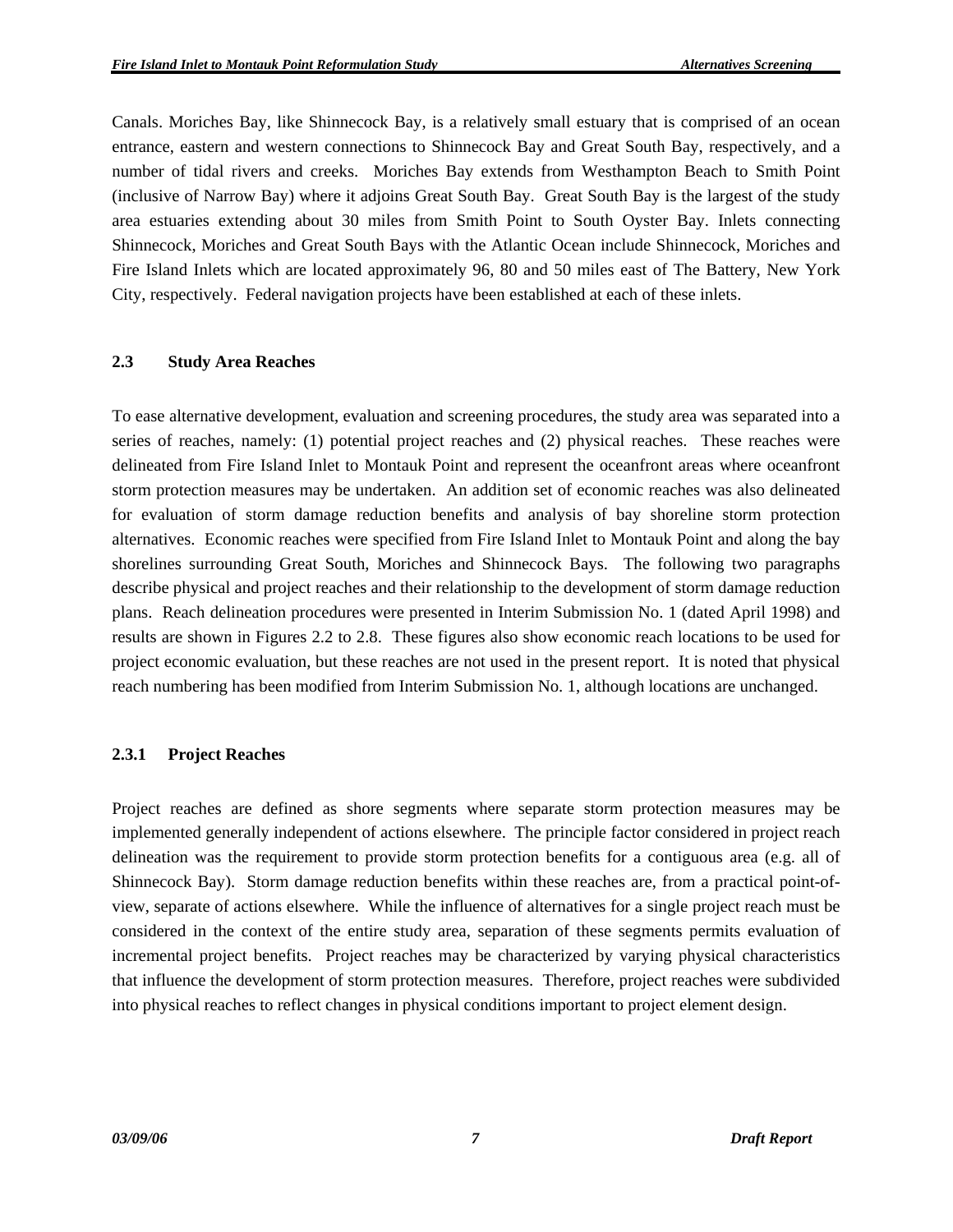#### <span id="page-21-0"></span>**2.3.2 Physical Reaches**

These reaches were defined as continuous shore segments having similar geomorphic features and environmental constraints, and serve as the preliminary basis for determining appropriate storm protection solutions. As stated above, physical reaches are subreaches of project reaches. Project features would be consistent for a physical reach due to similar site conditions, but may differ between neighboring physical reaches due to varying conditions. Consequently, alternatives for a given project reach include the design features of each physical reach. Physical reaches are akin to design reaches. The latter will be delineated either by combining or restructuring physical reaches based on the outcome of more detail analyses during future study stages.

#### **2.4 Social and Economic Resources**

The importance and severity of storm damages and, consequently, the economic feasibility of storm damage reduction plans are dependent on the social and economic resources at risk. This section provides a brief description of these factors for use in the screening and selection of appropriate storm protection measures.

#### **2.4.1 Institutional Boundaries**

The entire study area is located in Suffolk County, including portions of five towns, namely: (1) Town of East Hampton, (2) Town of Southampton, (3) Town of Brookhaven, (4) Town of Islip and (5) Town of Babylon. Town locations are shown in Figures 2.1 and 2.9. Each of these towns is comprised of incorporated villages and unincorporated hamlets. The town in which a hamlet is located governs that hamlet, whereas incorporated villages have local governments. The boundaries of the five towns and the incorporated villages located within these towns are important to plan formulation performed for the Reformulation Study. In addition to Suffolk County and local jurisdictions, the Fire Island National Seashore and several state parks are present in the study area. Since state, federal and local jurisdictions will have input to the planning process, their needs regarding development of storm protection plans must be considered. More detailed information on the social and economic criteria is being developed concurrently with the development of alternatives to identify the benefits associated with storm protection measures.

#### **2.4.2 Land Use**

A summary of land uses in the study area is presented in Table 2.1, which shows that the study area is more developed to the west and that development decreases to the east. Aside from the more developed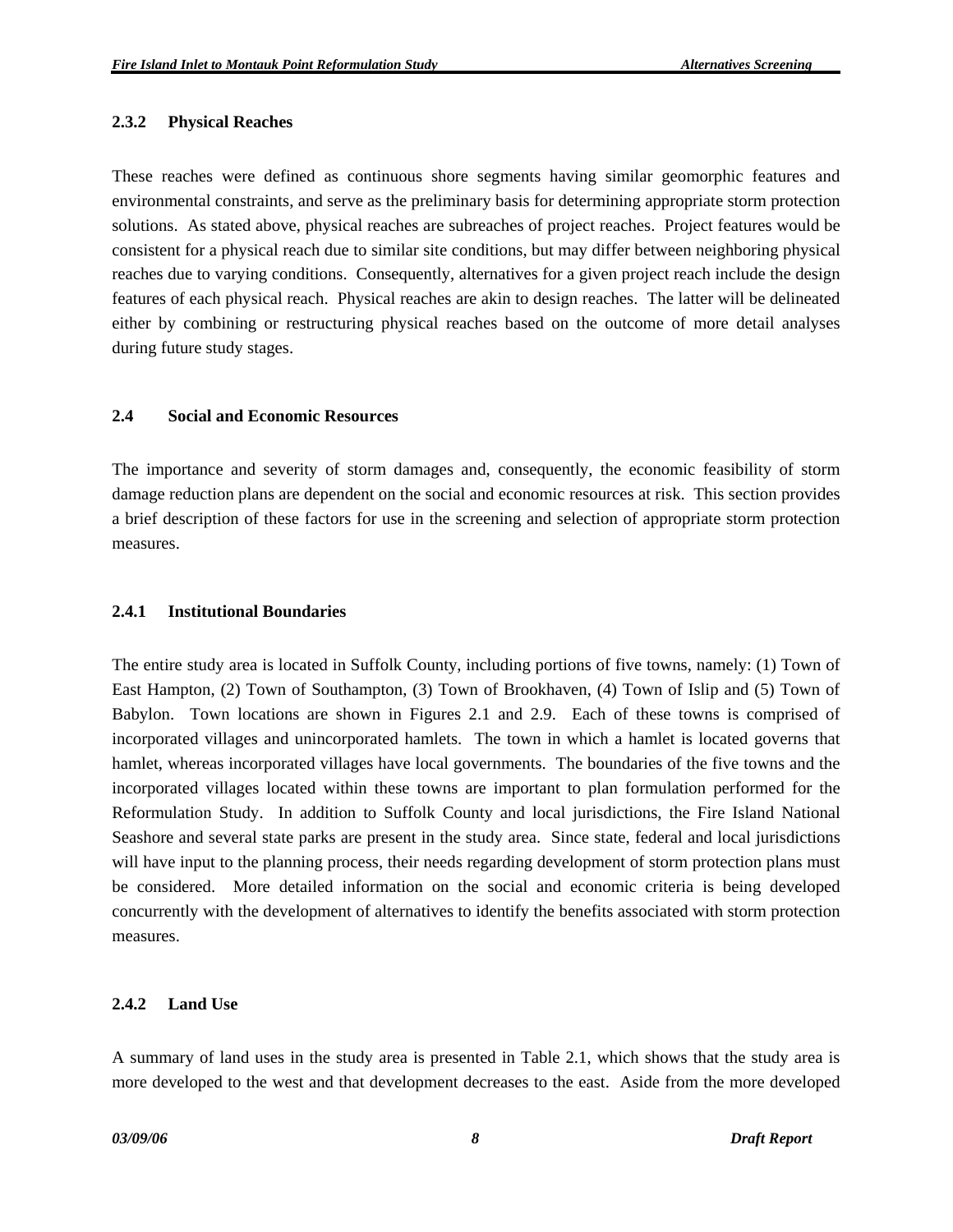<span id="page-22-0"></span>mainland communities, Fire Island National Seashore, Robert Moses State Park and Smith Point County Park comprise the vast majority of Fire Island. The eastern towns, including Southampton and East Hampton, have a significant portion of land use devoted to agriculture and a relatively small portion devoted to commercial/industrial use. To the west, near the Nassau County border, there is very little agricultural use and more commercial/industrial use. There are currently about 35,000 acres of active farmland in Suffolk County, but this amount is decreasing by approximately 1,400 acres/year.

#### **2.4.3 Development**

Table 2.2 shows that the study area contains over 47,000 structures located along the south shore in Suffolk County. These structures are generally located within a swath that extends from the shoreline to an area where the ground elevations rise above 16 feet NGVD. Over 22,000 of these structures are located in the 100-year floodplain and the majority of these structures are located at the western end of the study area. There are relatively few structures located in the 100-year flood plain east of Southampton in Project Reaches 1 and 2 relative to Project Reaches 3, 4 and 5 (Shinnecock, Moriches and Great South Bays, respectively). The majority of the structures are residential, whereas commercial, municipal and industrial structures represent approximately 8 percent of the total.

Just over 10 percent of the buildings in the study area are located on the barrier islands. These barrier island structures are spaced sporadically with the majority of development adjacent to Great South Bay between Fire Island Inlet and Watch Hill and east of Cupsogue County Park along Moriches and Shinnecock Bays. The barrier islands between these two developed areas have few structures and contain the Fire Island Wilderness Area, Smith Point County Park and Cupsogue County Park.

#### **2.4.4 Accessibility**

The study area has a large network of roadways (see Figure 2.1). A number of highways provide eastwest access including the Long Island Expressway (Interstate 495), the Northern State Parkway, the Southern State Parkway, Sunrise Highway (Route 27) and the Montauk Highway (route 27A/27). At the western end of the study area on Jones Island, Ocean Parkway provides east-west access along Long Island and connects at its western end with the Wantaugh and Meadowbrook Parkways. Both of these parkways are major north-south thoroughfares. The east end of Ocean Parkway connects to the Robert Moses Parkway and the Sagitos State Parkway providing additional north-south routes. The William Floyd Parkway at the center of the study area provides a major north-south route across Long Island.

There are no roadways on Fire Island except at its eastern end where the William Floyd Parkway connects at Smith Point County Park, and at its western end where the Robert Moses Causeway connects the mainland to Robert Moses State Park. The Robert Moses Causeway is the only access route to the Fire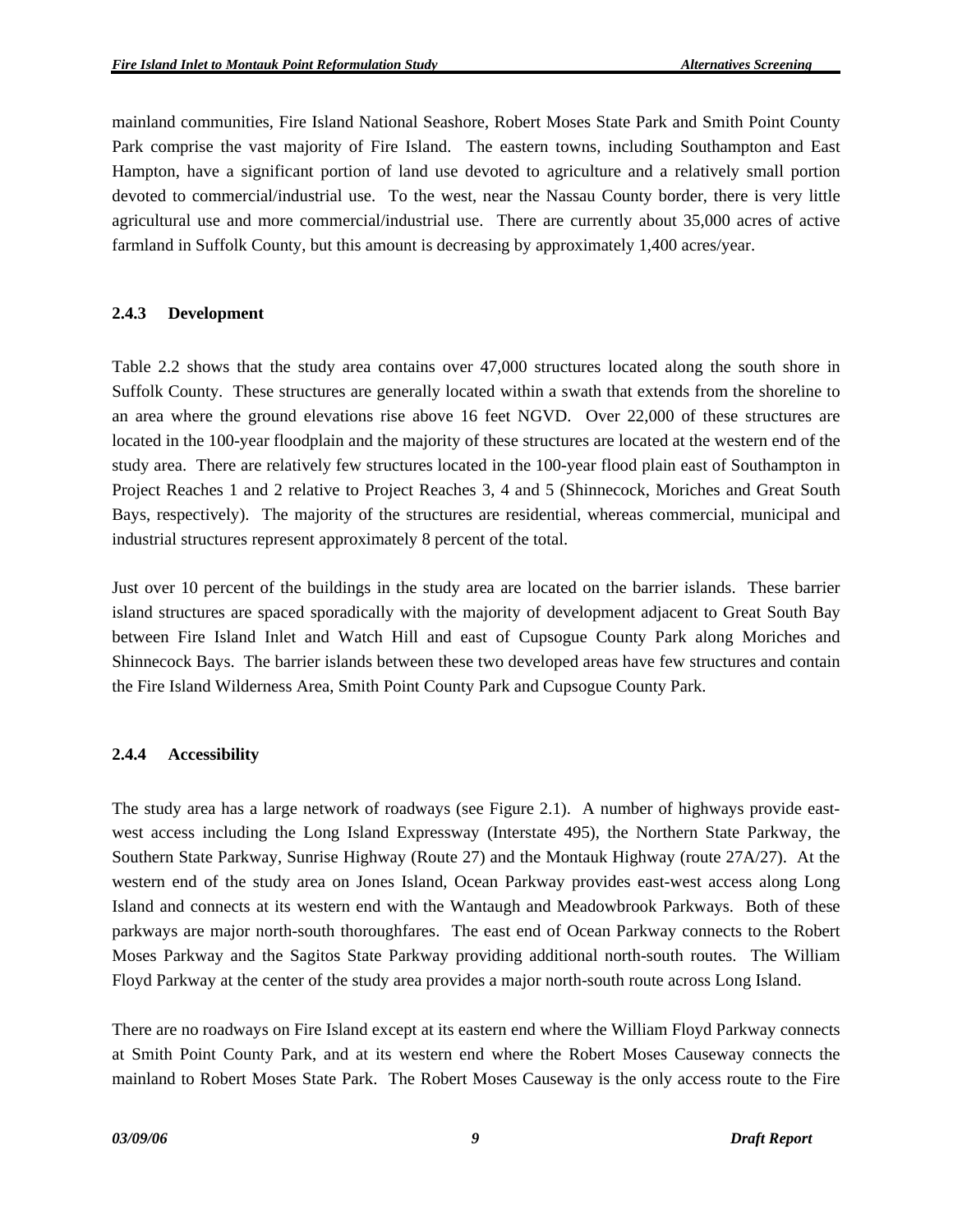Island Lighthouse and vicinity. Further access to Fire Island is limited to (1) ferry service from Bay Shore, Sayville and Patchogue and (2) private boat access. Travel on Fire Island is limited to rough trails and footpaths, and motorized vehicle use is restricted.

East of Shinnecock Inlet, Dune Road provides east-west access from the barrier island to the village of Southampton via Halsey Neck Road, Cooper Neck Lane, First Neck Lane and South Main Street. Dune Road continues west of Shinnecock Inlet providing east-west access along the barrier island from Shinnecock Inlet west to Cupsogue County Park near Moriches Inlet. Dune Road is connected to the mainland via Jessup Lane and Beach Lane in Westhampton Beach, by Post Lane in Quogue and by the Ponquogue Bridge in Ponquogue.

East of the Village of Southampton, the Montauk Highway (Route 27) provides the only major east-west roadway, and is, therefore, a crucial roadway in terms of its potential for flooding. Other large northsouth thoroughfares include those listed below.

- ¾ Moriches-Riverhead Road (Route 51) extends from Riverhead southwest to East Moriches and connects the Sunrise Highway and Montauk Highway.
- ¾ Route 112 connects Part Jefferson and Patchogue.
- ¾ Westhampton Road (Route 111) connects the Long Island Expressway to the Sunrise Highway.
- ¾ Nicholls Road (Route 97) connects the Long Island Expressway, Sunrise Highway and Montauk Highway.
- $\triangleright$  Veterans Memorial Highway (Route 454) provides access from the Long Island Expressway to the Sunrise Highway.
- $\triangleright$  Route 110 connects the Long Island Expressway, Southern State Parkway and Montauk Highway.

In addition to these thoroughfares, the Montauk Branch of the Long Island Railroad (LIRR) provides passenger railroad service from Montauk Point to New York City via Jamaica, New York. Bus services are also available throughout Long Island.

Traffic congestion on Long Island has increased over the last 20 years due to increases in population and the number of drivers. For example, from 1980 to 1990 the population of Nassau and Suffolk Counties grew by approximately 37,750 but the number of licensed drivers grew by 321,000. As Suffolk County's population is spread out, transportation via mass transit is difficult (87 percent of Suffolk County's work force works on Long Island) and traffic congestion is a problem. Furthermore, despite major transportation corridors along the south shore of Long Island, a number of the villages are only connected to major roadways via roadways of smaller capacity. If these roadways become flooded and/or washed out, access to these communities is interrupted.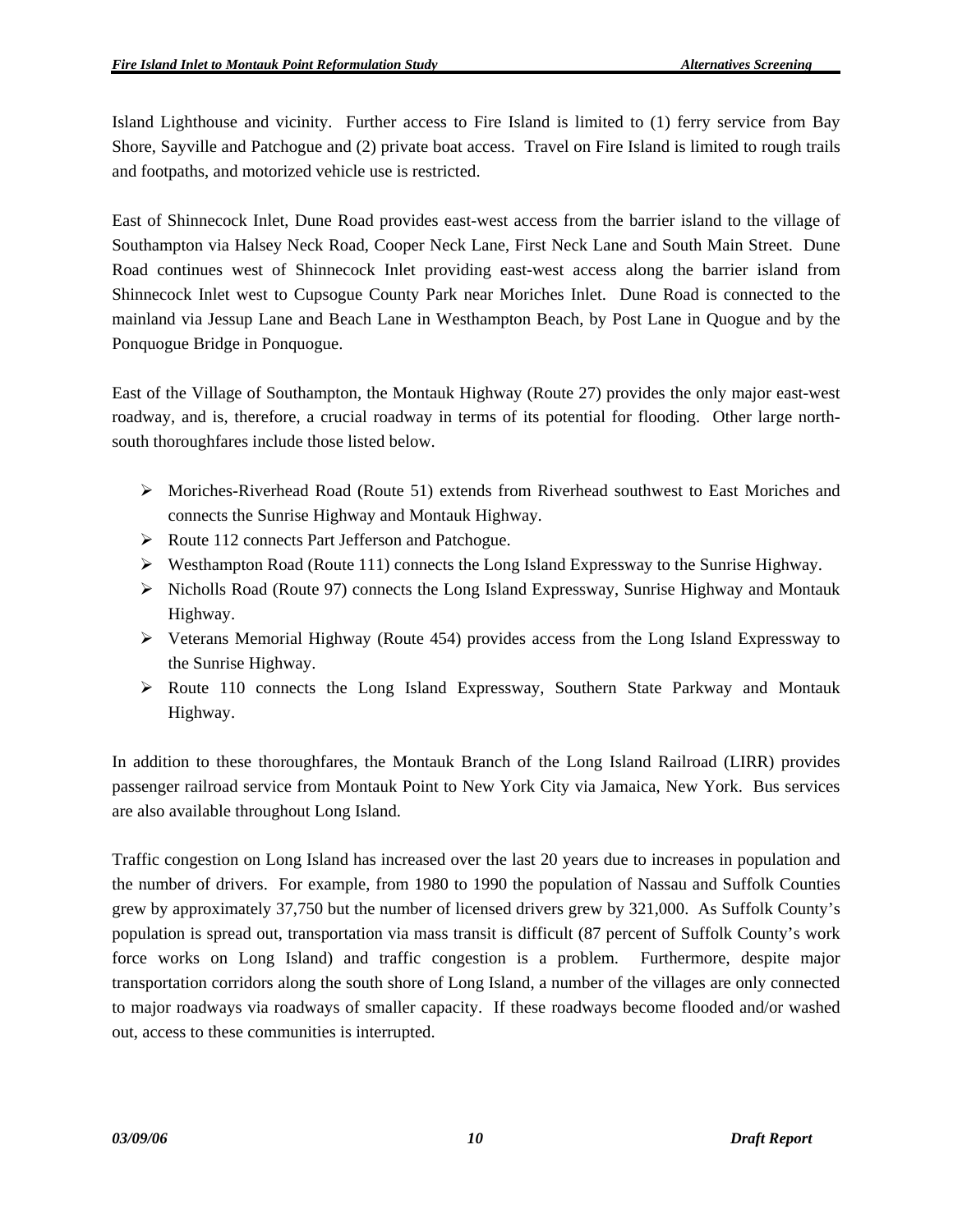| <b>TABLE 2.1</b>                                                                   |                         |                                           |                                                  |                      |                                                               |                     |                                      |                                 |  |
|------------------------------------------------------------------------------------|-------------------------|-------------------------------------------|--------------------------------------------------|----------------------|---------------------------------------------------------------|---------------------|--------------------------------------|---------------------------------|--|
| <b>LAND USE SUMMARY</b>                                                            |                         |                                           |                                                  |                      |                                                               |                     |                                      |                                 |  |
|                                                                                    |                         | <b>Percent Residential</b>                |                                                  |                      | <b>Percent</b>                                                |                     |                                      |                                 |  |
| <b>Location</b>                                                                    | <b>Total</b><br>Acres   | Low to<br><b>Medium</b><br><b>Density</b> | <b>Intermediate</b><br>to High<br><b>Density</b> | <b>Total</b>         | Commercial/<br>Industrial/<br><b>Institutional Recreation</b> | <b>Percent</b>      | <b>Percent</b><br><b>Agriculture</b> | <b>Percent</b><br><b>Vacant</b> |  |
| <b>Town of Babylon</b>                                                             | 32,664                  | 20.3                                      | 26.6                                             | 46.8                 | 17.2                                                          | 29.3                | 0.2                                  | 6.3                             |  |
| Incorporated Villages:<br>Amityville<br>Babylon<br>Lindenhurst                     | 1.340<br>1,557<br>2,322 | 21.0<br>10.6<br>14.3                      | 38.2<br>52.2<br>59.6                             | 59.3<br>62.8<br>74.0 | 26.0<br>18.7<br>18.2                                          | 10.6<br>8.4<br>4.3  | 0.0<br>0.0<br>0.0                    | 4.2<br>9.9<br>3.7               |  |
| <b>Town of Islip</b>                                                               | 58,823                  | 31.6                                      | 2.8                                              | 34.4                 | 25.5                                                          | 19.9                | 0.3                                  | 19.9                            |  |
| <b>Incorporated Villages:</b><br><b>Brightwaters</b><br>Ocean Beach<br>Saltaire    | 652<br>90<br>209        | 78.5<br>0.0<br>12.0                       | 7.6<br>64.4<br>0.0                               | 86.2<br>64.4<br>12.0 | 3.8<br>0.0<br>0.0                                             | 6.9<br>25.6<br>23.9 | 0.0<br>0.0<br>0.0                    | 3.2<br>10.0<br>64.1             |  |
| <b>Town of Brookhaven</b>                                                          | 148.919                 | 18.9                                      | 3.4                                              | 22.4                 | 22.0                                                          | 11.6                | 5.4                                  | 38.7                            |  |
| <b>Incorporated Villages:</b><br>Patchogue<br>Bellport                             | 1.485<br>893            | 62.6<br>58.5                              | 3.5<br>0.0                                       | 66.1<br>58.5         | 18.7<br>5.6                                                   | 5.0<br>19.0         | 0.0<br>0.0                           | 10.0<br>16.8                    |  |
| <b>Town of Southampton</b>                                                         | 140.2                   | 13.4                                      | 1.9                                              | 15.3                 | 10.7                                                          | 9.1                 | 16.2                                 | 48.7                            |  |
| <b>Incorporated Villages:</b><br>Quogue<br>Southampton<br><b>Westhampton Beach</b> | 2.681<br>4,237<br>1,942 | 23.6<br>51.6<br>37.0                      | 0.0<br>2.0<br>0.6                                | 23.6<br>53.6<br>37.5 | 4.4<br>6.3<br>22.0                                            | 2.8<br>1.2<br>1.8   | 0.1<br>8.2<br>0.3                    | 69.0<br>30.6<br>38.5            |  |
| <b>Town of Easthampton</b>                                                         | 43,629                  | 10.5                                      | 1.7                                              | 12.2                 | 10.2                                                          | 19.0                | 6.9                                  | 51.6                            |  |
| <b>Incorporated Villages:</b><br>Easthampton                                       | 3,017                   | 34.8                                      | 0.3                                              | 35.2                 | 6.1                                                           | 8.8                 | 9.9                                  | 40.0                            |  |

Source: Quantification and Analysis of Land Use for Nassau and Suffolk Counties, Long Island Regional Planning Board, December 1982

| TABLE 2.2<br><b>APPROXIMATE NUMBER OF STRUCTURES IN 100-YEAR FLOODPLAIN</b> |                                                                                       |                                |                       |  |  |  |  |
|-----------------------------------------------------------------------------|---------------------------------------------------------------------------------------|--------------------------------|-----------------------|--|--|--|--|
|                                                                             | <b>Total Structures</b><br><b>Structures Between 100-Year</b><br><b>Structures In</b> |                                |                       |  |  |  |  |
| <b>Project Reach</b>                                                        | 100-Year Floodplain                                                                   | <b>Floodplain and 16' NGVD</b> | (Mainland Study Area) |  |  |  |  |
|                                                                             | 85                                                                                    | 989                            | 1,074                 |  |  |  |  |
| $\mathcal{D}_{\mathcal{L}}$                                                 | 112                                                                                   | 937                            | 1,049                 |  |  |  |  |
| 3                                                                           | 1,641                                                                                 | 2,258                          | 3,899                 |  |  |  |  |
| 4                                                                           | 4,335                                                                                 | 2,906                          | 7,246                 |  |  |  |  |
| 5                                                                           | 15,845                                                                                | 18,408                         | 34,255                |  |  |  |  |
| <b>Total</b>                                                                | 22,018                                                                                | 25,498                         | 47,516                |  |  |  |  |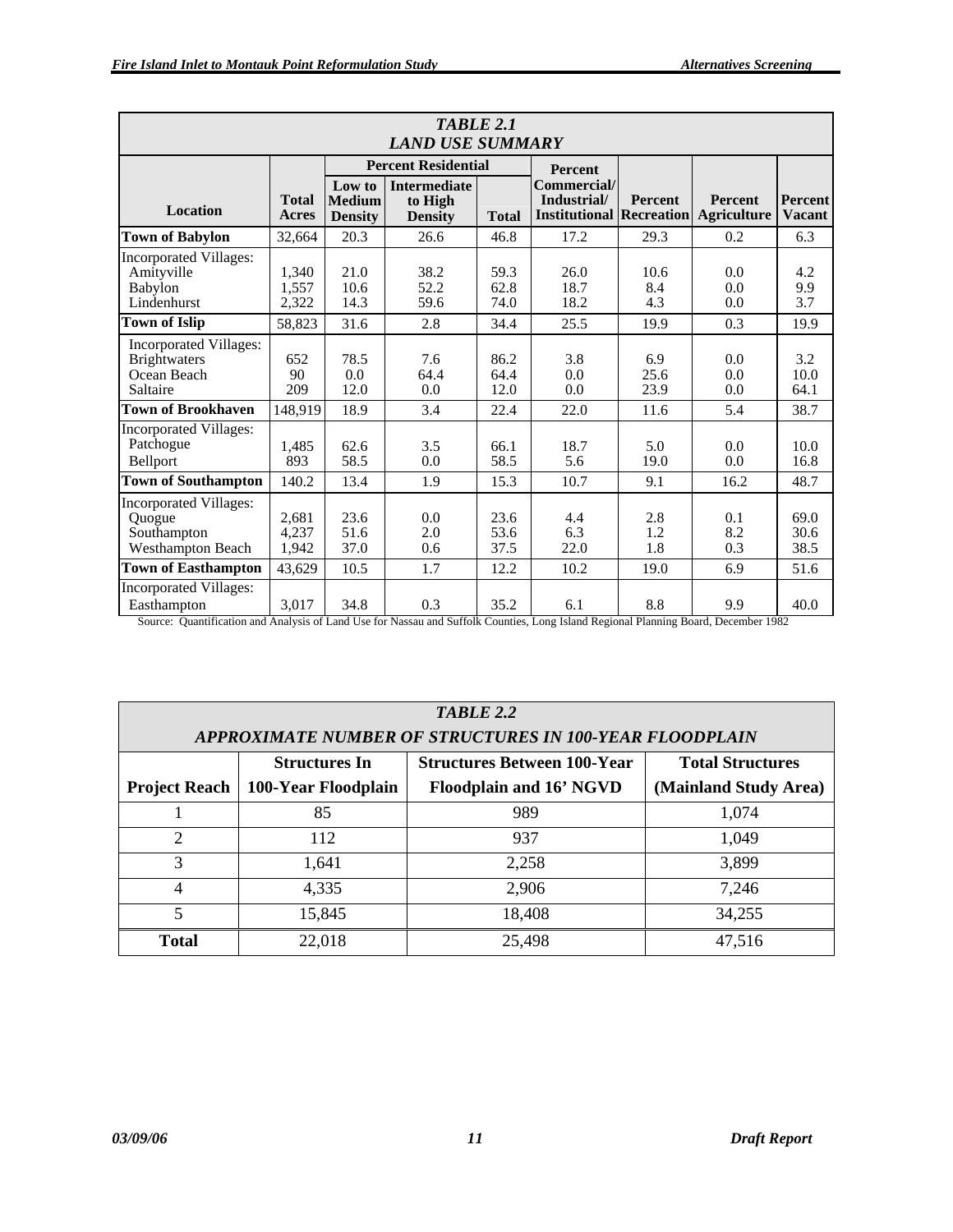## <span id="page-25-0"></span>**3. PROBLEM IDENTIFICATION, NEEDS AND OPPORTUNITIES**

#### **3.1 Introduction**

The screening and selection of appropriate storm protection measures requires an understanding of the coastal processes and storm damage problems and needs, as well as opportunities to enhance economic and recreational activity through reduction of potential storm damages. The identification of storm damage problems in the study area have been summarized based on recent storm experiences and current study area conditions to provide a basis for the preliminary assessment of storm protection methods.

#### **3.2 Problem Overview**

Storm damages to property in the study area are primarily the result of the susceptibility of the shoreline between Fire Island Inlet and Montauk Point to extratropical storms, northeasters and hurricanes. These storms produce tides and waves that may cause extensive flooding and erosion throughout the study area. Severe storms have historically overwashed and even broken through the barrier islands at various places between Fire Island Inlet and Southampton inundating developed areas on the barrier islands and mainland. The mainland shoreline from Southampton to Montauk Point has also been impacted by historic storms that have narrowed the protective beaches and resulted in significant bluff/dune erosion. Severe storms during recent years have exacerbated these conditions resulting in more widespread vulnerability to economic losses during future storms. Damages to existing development and infrastructure arising from continued shoreline movements, increased bluff/dune erosion and barrier island breaching/inundation include flooding along the ocean and bay shorelines and damages to oceanfront structures arising from erosion, tidal inundation and direct ocean wave attack. Infrastructure vulnerable to damage include homes, commercial properties, transportation routes, utility lines and sewers. Storm damages have resulted in extensive financial losses to upland properties and numerous storm evacuations.

The principle cause of storm damage along the mainland is tidal inundation. As the water level rises due to storm tides, the low-lying areas of the mainland become flooded. Damages to infrastructure along the barrier islands are due to a combination of mechanisms, including wave attack, erosion and tidal inundation. Severe storms also erode barrier island beaches and dunes. This erosion and the attendant risk of barrier island breaching/inundation compromises the capacity of the barrier islands to protect against mainland flooding. Storm damages east of Southampton along the mainland coast arise principally from tidal inundation and bluff erosion, which can adversely impact nearshore and upland structures.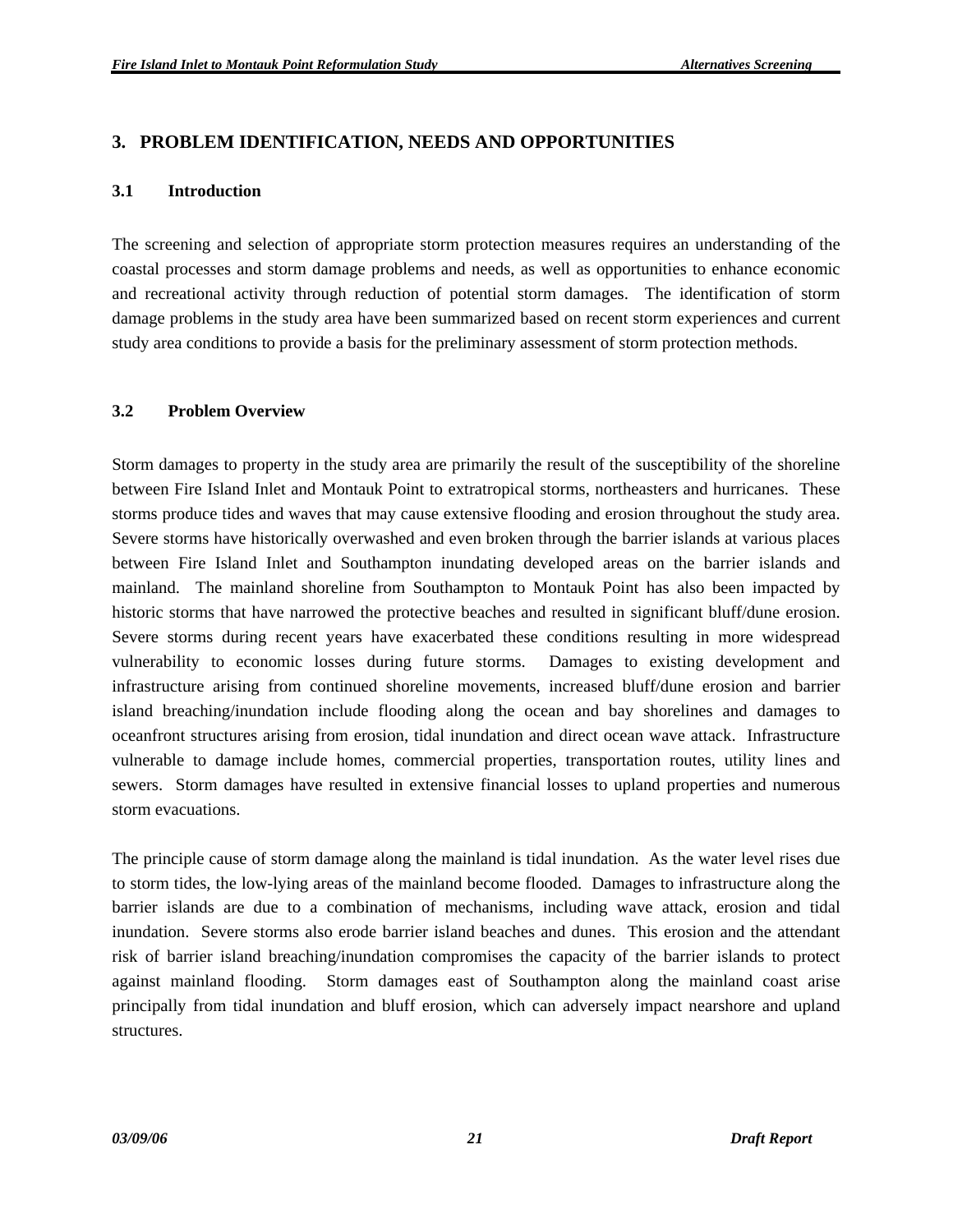<span id="page-26-0"></span>Recent storms that have resulted in economic losses between Fire Island Inlet and Montauk Point include (1) Hurricane Bob in 1991, (2) the 1991 Halloween Northeaster, (3) the December 1992 Northeaster and (4) the March 1993 Northeaster. Additionally, numerous lesser storms have caused tidal inundation and property damages along the barrier islands, and bluff/dune erosion and tidal inundation of mainland structures.

### **3.2.1 Coastal Flooding**

Flooding resulting from storm tides has been a recurring problem for numerous communities along the south shore of Long Island. Flood-related problems are magnified along the western portion of the study area where storm tide elevations are higher, development density is greater and land area elevations can be low (see Photograph 3.1). The severity of the flooding problem is decreased along the eastern portion of the study area where land elevations are relatively high. Several isolated, low-lying communities in the eastern portion of the study area are, however, subject to storm flooding.

Continued growth in Suffolk County has led to intensive development of low-lying areas around Great South, Moriches and Shinnecock Bays. During storms, the presence of the barrier islands limits or prevents widespread tidal inundation of these low-lying areas, although flooding during severe storms can be extensive. Fire Island, Moriches and Shinnecock Inlets, as well as Narrow Bay, act as constrictions that significantly control storm surge propagation into study area estuaries.

#### **3.2.2 Erosion**

Erosion may be classified as either short-term (storm-induced) or long-term erosion. The former is associated with cross-shore sediment transport during storms while the latter is associated with gradients of longshore sediment transport under normal conditions. Storm driven waves may cause severe, short-term recession of beaches, dunes and bluffs, while long-term shoreline processes may result in significant shoreline movement over a period of years. Both phenomena are responsible for erosion related problems (e.g., property and infrastructure damages) along the study area.

Long-term shoreline erosion due to longshore sediment transport gradients and/or overall sediment deficits has resulted in the reduction of the protective capabilities of numerous barrier island and mainland beaches. Long-term shoreline movements throughout the study area are characterized by erosion on the order of 1 to 2 feet per year. Extreme long-term shoreline erosion is reported at several locations, most notably west of Shinnecock Inlet, Pikes Beach and Smith Point County Park. The influence of severe long-term erosion west of Shinnecock Inlet is shown in Photograph 3.2. This photograph shows a narrow, low beach that has been rendered susceptible to increased overtopping, storm erosion and breaching by long-term processes. Several factors can influence long-term erosion, including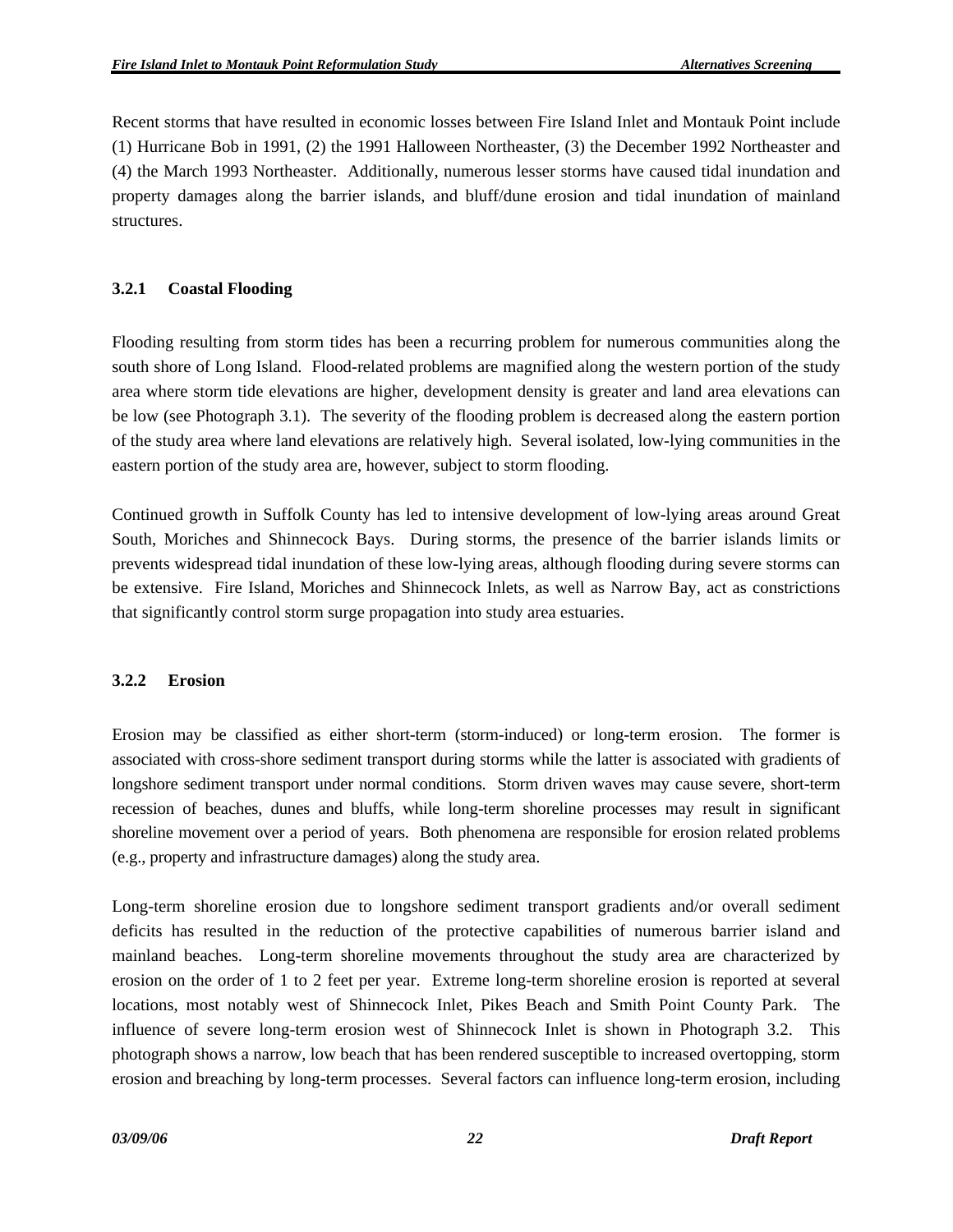<span id="page-27-0"></span>the effects of inlets (both stabilized and unstabilized), coastal structures or natural sediment deficits. It is also recognized that long-term erosion includes the accumulation of short-term erosion events (i.e., storms).

Storm-induced shoreline, dune and bluff erosion has greatly impacted the study area. Dune and bluff erosion during a single storm may exceed long-term erosion that occurs over a period of years. The impact of storm events on dune erosion is typified by Photograph 3.3. Dunes and bluffs erode during storms and may be a critical source of sediments to the study area littoral environment. This source of sediments is vital to the ability of study area beaches to renourish and sustain themselves. Bluffs are a predominant coastal feature along the eastern portion of the study area, and unlike beach erosion that may recover after storm passage, storm-induced dune and bluff erosion does not recover quickly and in some cases may never recover. The erosion of dunes and/or bluffs during storms introduces beach sediments to the shoreface as the beach profile adjusts to elevated storm tides and waves. Once moved to the shoreface, these sediments provide a degree of protection to dunes and bluffs during subsequent storms. Shorefront infrastructure may, however, become threatened as coastal dunes and bluffs recede. Furthermore, the threat of erosion often leads property owners to construct stabilization measures, which can, in some cases, exacerbate erosion in adjacent areas.

An additional factor relevant to long-term shoreline movements is the persistence of large-scale shoreline undulations about the average shoreline position. These undulations may dwarf long-term erosion, and can increase the potential for storm damage and breaching. These undulations can impact several miles of shoreline with landward indentures from the average shoreline position that average between 50 and 100 feet.

# **3.2.3 Barrier Island Breaching and Overtopping**

Breaching and overtopping has occurred at various times and locations in the study area. Historically, breaches have occurred during several major storms, including in 1938, 1954, 1962, 1980 and 1992 (see Photograph 3.4). Most of these breaches have either closed naturally or were closed mechanically, with the exception being the breach that formed the present Shinnecock Inlet during a storm in 1938. Most recently, in December 1992, two breaches formed at Pikes Beach between Westhampton and Moriches Inlet, and overwash occurred west of Shinnecock Inlet and at Tiana Beach, Atlantique, Old Inlet and Smith Point County Park. Additionally, dune overtopping and overwash has occurred at numerous locations during recent years.

The impacts of barrier island breaching and overwash can be immediate. Immediate impacts that persist during the course of the causal storm include increased normal and storm tides in the adjoining embayment, displacement of barrier island sediments, burial of tidal wetlands, interruption of littoral drift, modification of bay circulation and destruction of structures proximate to breach/overwash areas.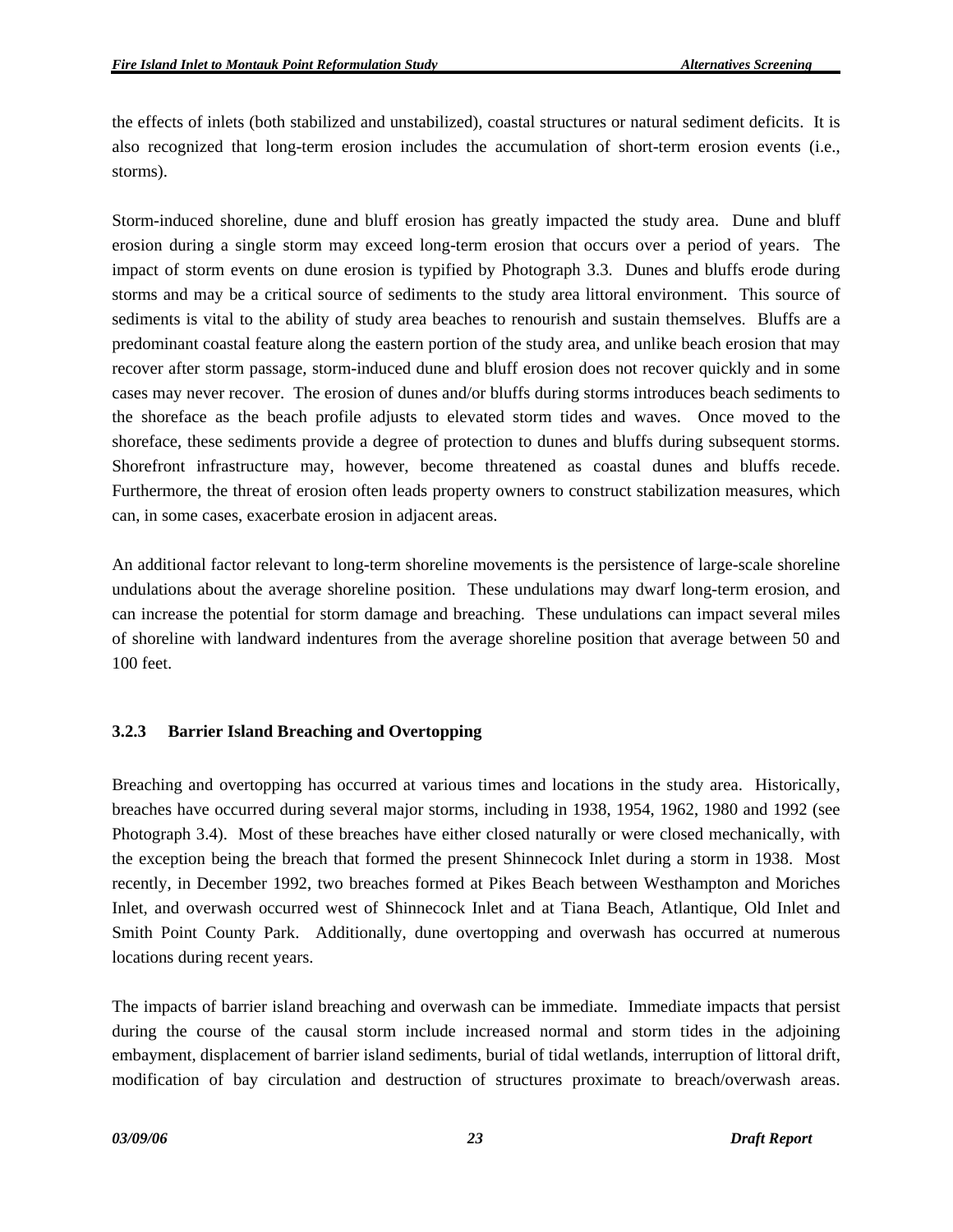Impacts that can occur subsequent to breach formation and are exacerbated should the breach increase in size include:

- $\triangleright$  breach vulnerability to migrate with the attendant destruction of structures;
- $\triangleright$  provision of an additional opening to an embayment, which can alter bay flushing and circulation characteristics, bay salinities, and increase normal astronomical and storm tides within the bay;
- $\triangleright$  increased shoaling and/or closure of the existing bay inlet opening;
- $\triangleright$  increased wave activity in formerly quiescent areas, possibly leading to shoreline/marsh erosion;
- $\triangleright$  shoaling of bay navigation channels; and
- $\triangleright$  trapping of significant portions of barrier beach sediments leading to downdrift erosion of adjacent beaches.

The impacts described pertain to periods that span from breach formation to closure, and generally comprise the adverse impacts that the Reformulation Study proposes to address. These adverse impacts are significant factors influencing the need for storm protection in the study area. Over the course of several decades, numerous storms causing overwashing and breaching will occur. Attending these events can be marked storm damages that are exacerbated should the protection provided by the barrier island be compromised by overwashing or breaching. On the other hand, overwashing and breaching are pivotal in the development of the barrier island system, but generally produce major change over periods of hundreds to thousands of years. However, these breaching and overwash effects represent the cumulating of short-term episodes (i.e., storms). In general, overwashing is a principal source of sediments for the vertical construction of the barrier islands in response to rising sea levels, whereas breaching (or new inlets) provide the backbarrier sediments that accommodate barrier island migration and salt marsh establishment.

It is acknowledged that the storm damage reduction measures being considered may adversely impact the benefits associated with barrier island breaching and overwash. These benefits include barrier island migration, wetland creation/stabilization and other geologic and environmental factors in the evolution of the barrier island system. Conversely, considered measures would also reduce possible adverse economic, social and environmental impacts associated with breaching and overwash. It must be recognized that the planning horizon of the Reformulation Study (50 years) may be relatively insignificant in light of the time-frame of barrier island development that is commonly believed to be on the order of hundreds or thousands of years. As the present report provides an engineering evaluation of storm protection features, geologic factors are not addressed herein. Nonetheless, ongoing and future Reformulation Study efforts will examine geologic and environmental impacts of potential construction by quantifying the reduction of breaching and overwash due to possible plans. These future investigations will examine the cumulative geomorphic and environmental impacts of potential construction on the barrier island and estuarial system.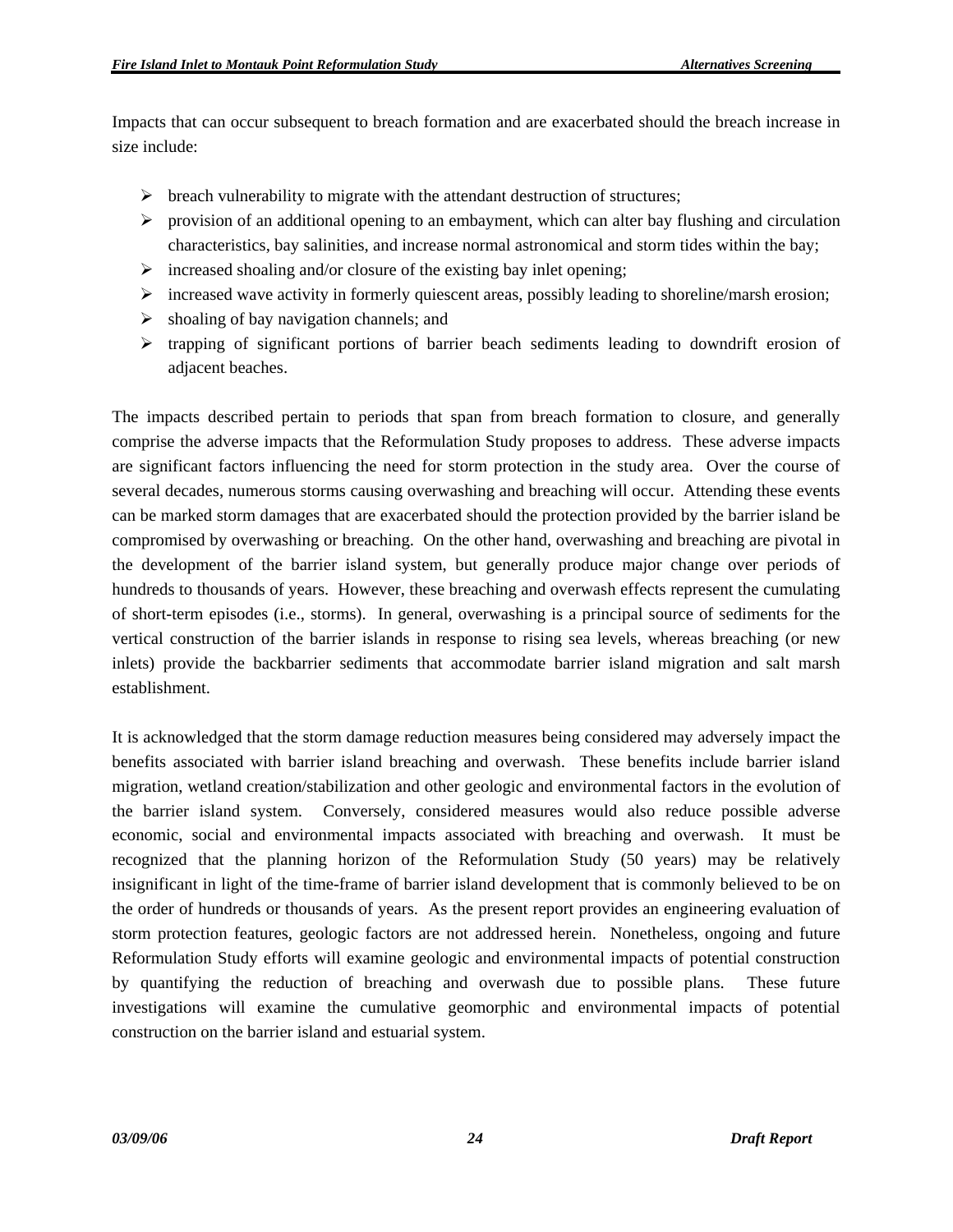## <span id="page-29-0"></span>**3.3 Storm History**

Two storm types are important along the south shore of Long Island: (1) tropical storms which typically impact the New York area from July to October, and (2) extratropical occurring from October to March. Extratropical storms (northeasters) are usually less intense than tropical storms (hurricanes), but tend to have a much longer duration. These storms often cause high water levels and intense waves, and are responsible for significant damages and flooding throughout the Long Island coastal region.

Historically, New York has been subjected to a number of severe hurricanes and northeasters. Several of these storms are listed in Table 3.1. Northeasters are generally less intense than hurricanes, but may have localized winds that reach hurricane strength. Because of their longer duration, however, northeasters often cause damages that equal or exceed those of hurricanes. USACE (1969) states that 65 moderate to severe northeasters have impacted the New York coastal region over the 100 year period preceding 1965. More recently, a series of severe northeasters has impacted the New York coastal region in October 1991, December 1992, and March 1993. The two most severe northeasters occurred on 6 to 8 March 1962 and 11 to 12 December 1992.

| <b>TABLE 3.1</b><br>SIGNIFICANT PROJECT AREA HISTORICAL STORMS |                   |                  |                   |  |  |  |  |
|----------------------------------------------------------------|-------------------|------------------|-------------------|--|--|--|--|
| Date                                                           | <b>Storm Type</b> | Date             | <b>Storm Type</b> |  |  |  |  |
| 14 September 1904                                              | Hurricane         | 3 March 1931     | Extratropical     |  |  |  |  |
| 8 September 1934                                               | Hurricane         | 17 November 1935 | Extratropical     |  |  |  |  |
| 21 September 1938                                              | Hurricane         | 25 November 1950 | Extratropical     |  |  |  |  |
| 14 September 1944                                              | Hurricane         | 6 November 1953  | Extratropical     |  |  |  |  |
| 31 August 1954                                                 | Hurricane Carol   | 6 March 1962     | Extratropical     |  |  |  |  |
| 12 September 1960                                              | Hurricane Donna   | 6 February 1978  | Extratropical     |  |  |  |  |
| 6 August 1976                                                  | Hurricane Belle   | 28 March 1984    | Extratropical     |  |  |  |  |
| 27 September 1985                                              | Hurricane Gloria  | 30 October 1991  | Extratropical     |  |  |  |  |
| 19 August 1991                                                 | Hurricane Bob     | 11 December 1992 | Extratropical     |  |  |  |  |

# **3.4 Project Reach Problem Identification**

While the entire south shore of Long Island is subject to generally similar storm problems, separation of the study area into reaches allows for a refined assessment of site-specific problems and needs. This section describes the conditions and associated problems specific to each project reach. Project and physical reaches locations were shown in Figures 2.2 to 2.8. These reaches extend the entire study area length, and reflect the need to examine storm protection for contiguous areas that include varying site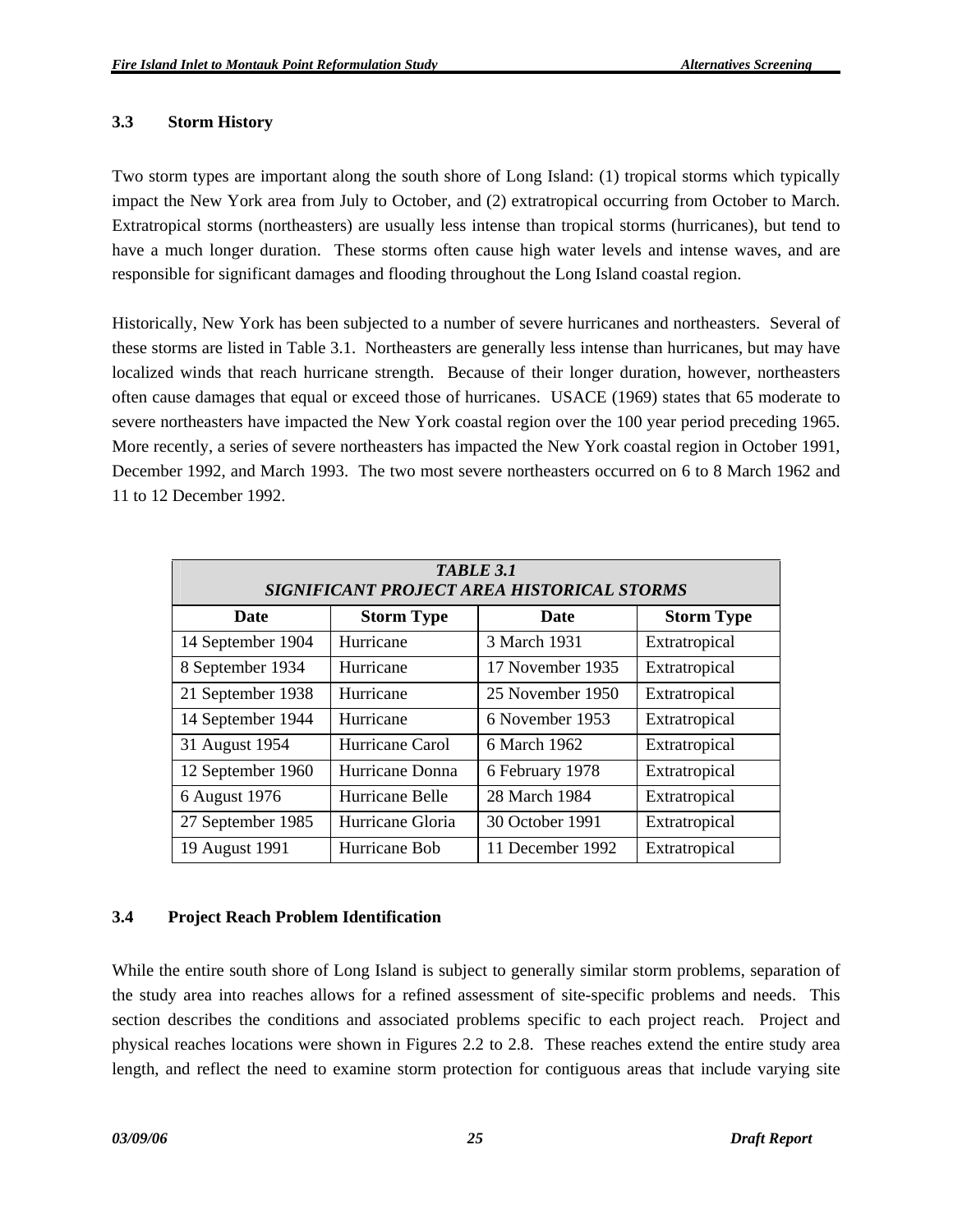<span id="page-30-0"></span>conditions influencing feature selection. On the other hand, storm damage problems are variable and non-continuous, and may be limited to isolated locations. Consequently, design subreaches were identified that represent those areas within which different storm protection features may be applicable. These subreaches were selected based on economic considerations, such as past storm damages and development that indicate likely economic justification for inclusion in the planning process. Furthermore, subreaches were identified based on existing conditions that provide or lack adequate storm protection. Design subreaches are referenced in the following paragraphs and are shown in Figures 3.1 to 3.5 for each project reach, and are identified relative to project and physical reaches in Table 3.2. Future study phases will examine/modify design reaches based on more comprehensive investigations of localized storm problems and needs. For the purposes of the present discussions, design subreach locations shown in Figures 3.1 to 3.5 are utilized in the screening process to allow the identification of solutions appropriate to local conditions.

The primary problems described below are based on site inspection and recent topographic mapping, for each project reach. Problem severity was judged on the basis of prior storm damage and the extent and estimated frequency of future occurrences. This evaluation considered the level of development in each reach.

#### **3.4.1 Project Reach 1 - Montauk Point to Hook Pond**

**Description.** Project reach 1 is located within the Town of East Hampton, and extends from Montauk Point to Hook Pond (see Figure 3.1). This reach covers approximately 19.5 miles of mainland, oceanfront shoreline. Elevated coastal bluffs fronted by narrow beaches are predominant throughout the area, but several low-lying areas fronted by high, narrow dunes also exist. Development in Project Reach 1 is sparse, notwithstanding the fact that the communities of Ditch Plains, Montauk Beach, Hither Hills State Park, East Hampton Beach and Beach Hampton lie within the reach. Interestingly, these communities are generally located in low-lying land areas fronted by narrow beaches and dunes (see Photograph 3.5). The remainder of Project Reach 1 is characterized by individual or small groups of homes located along high dunes and bluffs (see Photograph 3.6). Approximately eighty-five structures are located within the 100-year floodplain. Coastal protection structures along this reach are limited and widely spaced.

**Problem Identification**. The communities of Ditch Plains, Montauk Beach, East Hampton Beach and Beach Hampton appear to have the greatest need for storm protection. These communities are vulnerable to shorefront structure damage and tidal inundation of low-lying areas. The area along Hither Hills State Park is characterized by narrow beaches and relatively low dunes. This area is a concern inasmuch as it fronts the major eastern access route (i.e. Montauk Highway) between Montauk Point and western Long Island. Elevations of that roadway are as low as 4 feet NGVD. As a result, dune erosion and tidal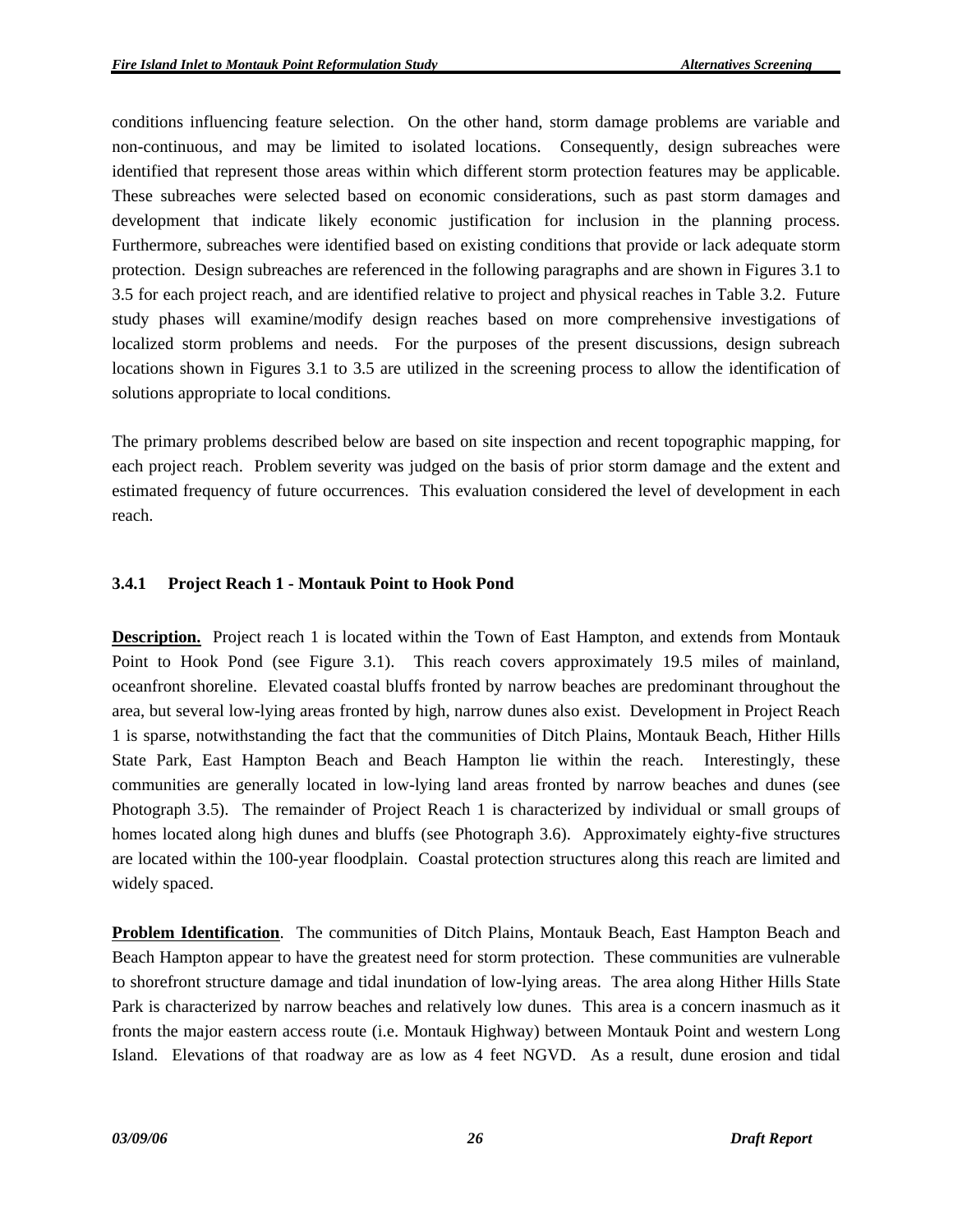<span id="page-31-0"></span>inundation are a concern. Continued bluff erosion threatens to undermine individual homes throughout the remainder of Project Reach 1.

## **3.4.2 Project Reach 2 – Hook Pond to Agawam Lake**

**Description.** This reach extends from Hook Pond west to Agawam Lake (see Figure 3.2) and includes portions of the Towns of East Hampton and Southampton. The reach extends approximately 11.5 miles along the Atlantic Ocean, and includes the communities of Apaquogue, Wainscott, Sagaponack, Mecox, Wickapogue and Southampton. The mainland shoreline within this reach is characterized by segments of narrow beaches backed by dunes of varying elevations, although the area is generally characterized by high dunes. There are, however, low-lying areas fronting a series of landlocked ponds that are subject to flooding and barrier beach washover during extreme storm or rainfall events. Development in this reach is relative sparse with a total of approximately 112 structures located in the 100-year floodplain. Shoreline conditions are generally characterized by individual and/or groups of structures located landward of the existing dunes (see Photograph 3.7). Coastal protection measures have been constructed along much of the shorefront (see Photograph 3.8).

**Problem Identification.** Shorefront structures in Project Reach 2 are vulnerable to dune and beach erosion and to a lesser extent tidal inundation and/or wave attack (see Photographs 3.9 and 3.10). The principal locations subject to damages arising from dune erosion are at Apaquogue, Wainscott, near Peters Lane in Sagaponack, west of Sagaponack Lake, east/west of Mecox Bay and Wickapogue. Localized flooding of low-lying and more heavily developed areas surrounding Georgica Pond, Sagaponack Lake and Mecox Bay is also a significant concern. These low-lying areas are subject to flooding due to stormwater runoff and overwash, and require frequent letting of accumulated stormwaters to preclude roadway and property flooding.

# **3.4.3 Project Reach 3 – Agawam Lake to Quogue**

**Description.** This reach is entirely within the Town of Southampton and includes the mainland oceanfront shoreline west of Agawam Lake, the shoreline along Shinnecock Bay and the barrier island extending west to the easternmost groin at Westhampton Beach (see Figure 3.3). Project Reach 3 also includes Shinnecock Bay and Shinnecock Inlet. The total length of this reach is approximately 14.0 miles, and includes the communities of Southampton, Southampton Beach, Tiana Beach and Hampton Beach, as well as all communities adjoining Shinnecock Bay. Mainland development is heavy along Shinnecock Bay and the Atlantic Ocean. A total of approximately 1,641 structures are within the 100 year floodplain. Variable beach widths and dune elevations characterize the shoreline. Numerous structures are located just landward of the dune (see Photograph 3.11), and along the mainland oceanfront are backed by relatively heavy and low-lying development. Along the barrier island east of Shinnecock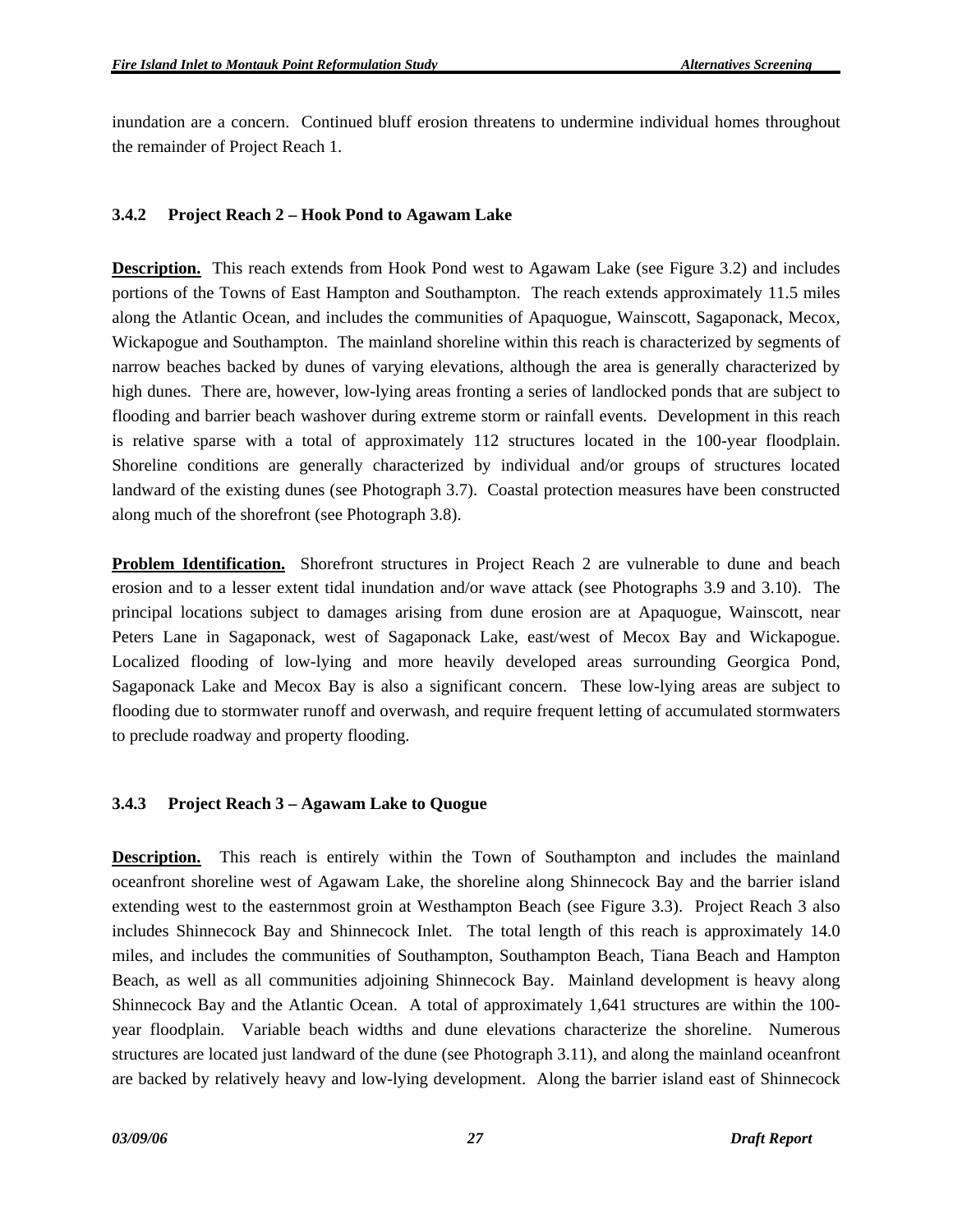<span id="page-32-0"></span>Inlet, private residences are situated landward of high dunes. Low-lying, sparsely developed areas leeward of narrow dunes prevail from Shinnecock Inlet to Hampton Beach (see Photograph 3.12). Barrier island development increases within Hampton Beach, where dunes have been eroded (see Photograph 3.13). The mainland areas around Shinnecock Bay are generally low-lying and heavily developed.

**Problem Identification.** The principal problem is the threat of barrier island erosion and breaching/inundation, which would lead to tidal inundation of low-lying areas along Shinnecock Bay. The barrier islands, especially those areas west of Shinnecock Inlet and along Tiana Beach (see Photograph 3.14), are highly vulnerable to storm erosion, tidal inundation, overwash and breaching. Increased shoaling of Shinnecock Inlet would likely occur should a breach form through the barrier island. Dune and beach erosion is the primary problem along Hampton Beach due to the proximity of structures located in low-lying areas behind the dunes. Dune erosion could also lead to oceanfront property damage due to wave attack and erosion. An additional concern along the entire barrier island is the elevation of Dune Road, which is subject to frequent flooding and serves as the only access route along the barrier islands.

## **3.4.4 Project Reach 4 – Quogue to Smith Point**

**Description.** Extending from the easternmost groin in Westhampton Beach to the eastern boundary of the Fire Island Wilderness Area, this reach spans approximately 13.0 miles (see Figure 3.4) and is located in the Towns of Southampton and Brookhaven. Project Reach 4 fronts all of Moriches Bay and includes Moriches Inlet. Mainland development around Moriches Bay is heavy and generally low-lying. A total of approximately 4,335 structures currently are located in the 100-year floodplain. The barrier island shoreline is comprised of widely varied dune and beach conditions. The easternmost 3.5-mile segment comprises the groin field at Westhampton Beach where high dunes and wide beaches predominate (see Photograph 3.15). Barrier island development along Westhampton Beach is dense relative to other barrier island segments. From the Westhampton groin field west for a distance of about 5,000 feet along Pikes Beach, barrier island development is generally absent due to the breaches in 1992. Home reconstruction has been ongoing in the area since completion of the Westhampton Interim Project. Shoreline conditions in this area reflect the Westhampton Interim Project (see Photograph 3.16). Shoreline erosion will be abated by renourishment operations that will continue for a minimum period of thirty years absent a new decision or outcome of the Reformulation Study. Site conditions from 5,000 to 9,000 feet west of the Westhampton groin field are comparable to those along Pikes Beach, although existing development is heavier. There is no residential development in Cupsogue County Park from Pikes Beach to Moriches Inlet, although park facilities are present. The eastern 4,000 feet of this barrier island section is wide with high dunes. The 3,000-ft segment immediately east of Moriches Inlet is narrow with narrow beaches and dunes. An existing revetment is present along the barrier bay shoreline extending about 1,500 feet east of the inlet. No development exists west from Moriches Inlet to the Wilderness Area, other than day-use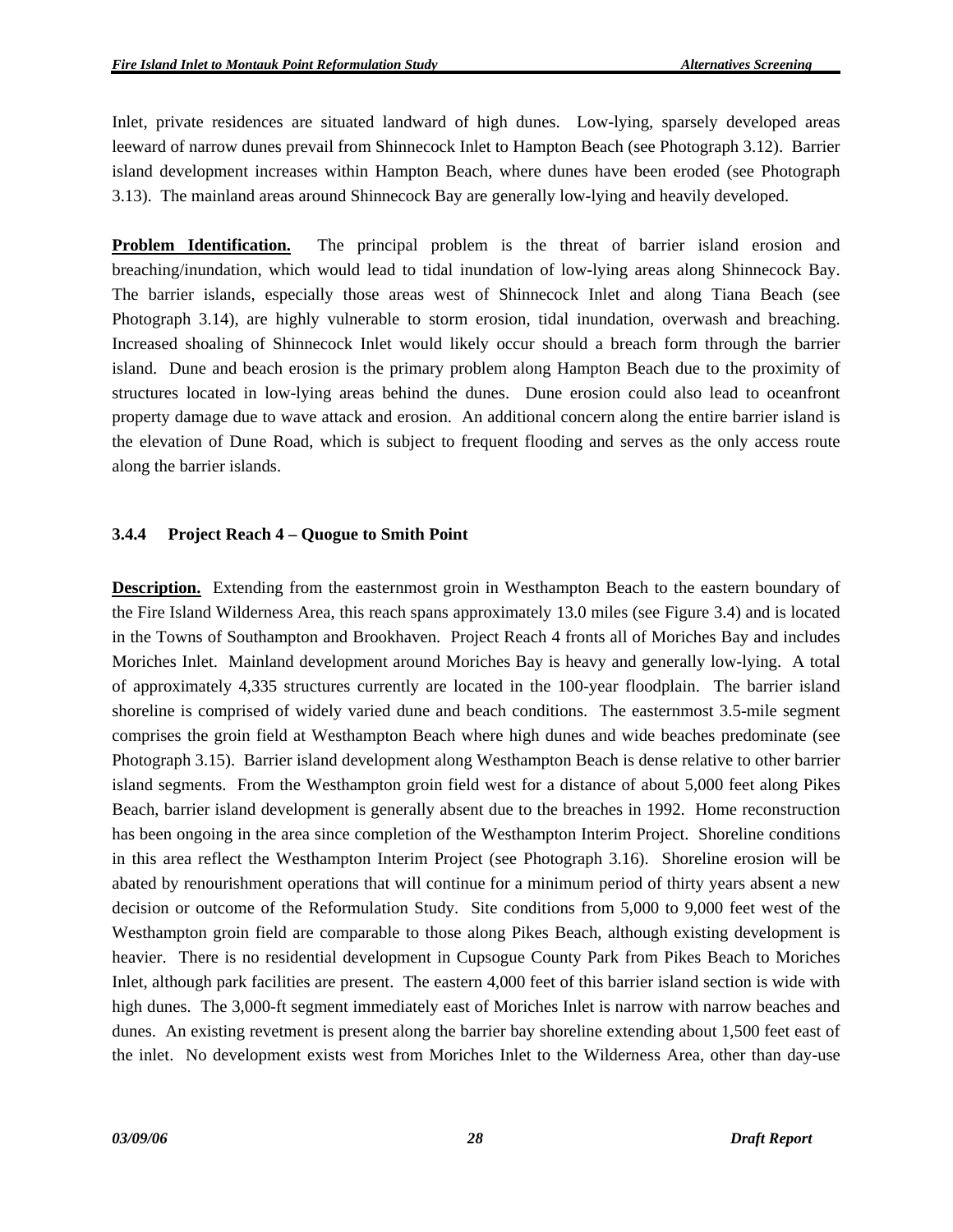<span id="page-33-0"></span>facilities at Smith Point County Park. Dunes in this area range from high primary and secondary dunes to low, narrow segments.

**Problem Identification.** Low-lying areas along the mainland shore of Moriches Bay are vulnerable to inundation damages associated with storms. This vulnerability would increase with further erosion or breaching or inundation of the fronting barrier island. Areas susceptible to breaching are Pikes Beach, the area immediately east of Moriches Inlet and isolated segments of Smith Point County Park. Past breaches at Pikes Beach and the area near Moriches Inlet underscore this vulnerability, although breach potential has been reduced at both locations by past construction projects. However, breaching remains a concern for severe storms. Development along the barrier island shoreline is subject to damages associated with storm erosion, wave attack and tidal inundation. At the Smith Point County Park facilities, existing structures and the access route (i.e. William Floyd Parkway) are subject to frequent inundation. Furthermore, these facilities are vulnerable to wave attack and overwash. There is also a risk that Moriches Inlet would not remain stable if a breach formed and led to the creation of a new inlet.

#### **3.4.5 Project Reach 5 – Smith Point to Fire Island Inlet**

**Description.** This reach includes all of Fire Island from the eastern boundary of the Wilderness Area to Fire Island Inlet and spans approximately 24.5 miles (see Figure 3.5) in the Towns of Brookhaven, Islip and Babylon. The majority of this reach, including developed communities, is contained within the limits of the Fire Island National Seashore. The reach also includes all mainland areas bordering Great South Bay located in Suffolk County. Mainland development along Great South Bay is extensive with approximately 15,845 structures located in the 100-year floodplain. Communities on the barrier island include Davis Park, Fire Island Pines, Cherry Grove, Ocean Beach, Atlantique and Saltaire. Also included in this area are undeveloped portions of the Fire Island National Seashore and Robert Moses State Park. Dune and beach conditions are highly varied, and the barrier island is narrow. The Wilderness Area extends about 6.5 miles and is comprised of three principal physical segments, namely: (1) east of Old Inlet, (2) Old Inlet and (3) west of Old Inlet. Dunes and beaches are narrow east of Old Inlet, whereas a well-established primary and secondary dune system exists west of Old Inlet. Old Inlet is a low shoreline segment with little or no dunes. The remainder of Fire Island is characterized by sporadic, low-lying communities with the heaviest development near Davis Park, Fire Island Pines to Cherry Grove and Point O' Woods to Kismet. The barrier island, dunes and beaches in developed areas are typically narrow and low as shown in Photographs 3.17 and 3.18, whereas higher dunes characterize less developed sections.

**Problem Identification.** Due to the high density of structures along the mainland of Great South Bay, the primary mechanism for economic damage is storm inundation of the mainland that results as storm surge propagates through Fire Island Inlet. Additionally, a number of locations along Fire Island are susceptible to barrier island breach or inundation formation that would exacerbate flooding around Great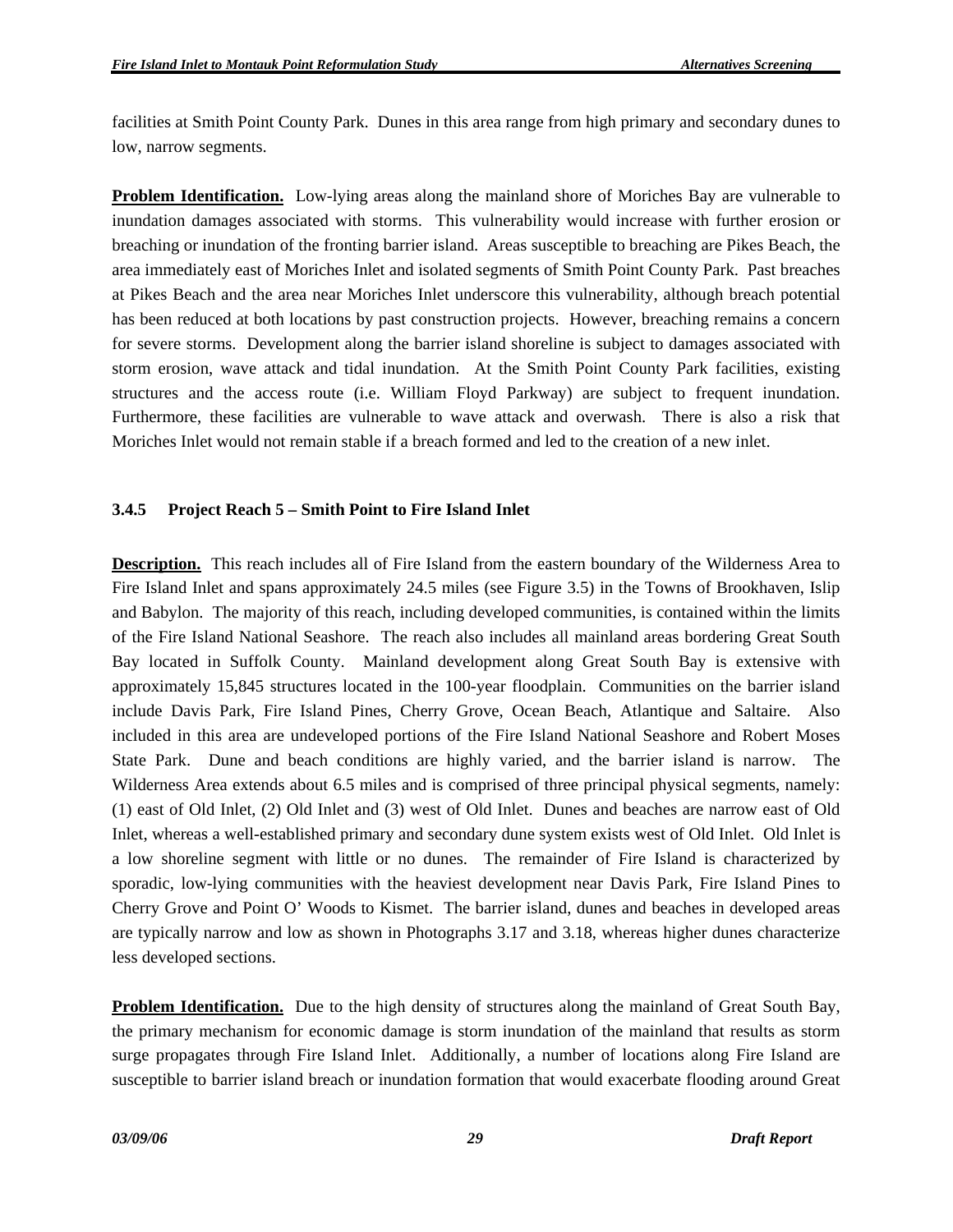<span id="page-34-0"></span>South Bay. Coupled with the relative instability of Fire Island Inlet, a breach could significantly increase mainland tidal inundation and shoaling of Fire Island Inlet, as the new inlet would likely persist. Storm damages to barrier island structures located behind narrow, low dunes also occur as a result of storm erosion, wave attack, tidal inundation and overwash. Long-term erosion rates are low to moderate, but shoreline undulations increase the likelihood of storm damages by notably narrowing the protective beach. Storm damages along both developed and undeveloped barrier island areas can primarily be attributed to increased tidal inundation in adjoining estuaries attending possible barrier island inundation or breach formation. Facilities (i.e., parking lots and roadways) at Robert Moses State Park and Smith Point County Park are fronted by narrow beaches and low dunes, and are vulnerable to wave attack, erosion and tidal inundation damages.

#### **3.5 Expected Without-Project Future Conditions**

The expected future without-project condition is a scenario that was developed to represent that baseline condition against which alternative measures can be evaluated to determine economic justification and need. Simply, the without-project condition is a forecast of the most likely future condition in the study area if no actions are taken. Future activities that impact the without-project condition are based upon historic practice and events, unless there is definitive evidence of new actions or policies scheduled for implementation. The future without-project condition for the Fire Island Inlet to Montauk Point Reformulation Study considers ongoing Federal, State, County, and municipal activities which are likely to occur independent of the outcome of this investigation. These actions are likely to continue and include: (1) inlet maintenance, (2) breach closure, (3) ongoing shore protection projects, and (4) local and private development and shore protection activities. Additionally, development policies related to the National Flood Insurance Program; Coastal Zone Management Policies; Coastal Erosion Hazard Areas; and the Fire Island National Seashore General Management Plan, among others, are anticipated to continue independent of the Reformulation Study. The following discusses the above activities, and their interaction with relation to the without-project scenario to be considered in the Reformulation Study.

**Inlet Maintenance Projects.** Three Federal navigation channels are located within the boundaries of the Fire Island Inlet to Montauk Point study area, including the Shinnecock Inlet Navigation Project, Moriches Inlet Navigation Project, and Fire Island Inlet Navigation Project. Each of the inlets is maintained for navigation with the removal and placement of material on the downdrift beaches to the west. The cost of maintenance dredging is shared with the State. Each of these inlets is currently used, and it is not anticipated that the State will want to close any of these and back out of the current costsharing agreements within the potential project life of 50 years. It should also be noted that these inlets also act as a reliable bay flushing conveyance to a degree beyond historic flushing, which helps to maintain bay water quality. Therefore, it is assumed that future maintenance dredging, and downdrift disposal will continue, as required for maintenance purposes. An alternative future modification of inlet maintenance practice would be the construction of sand bypassing plants for downdrift transport of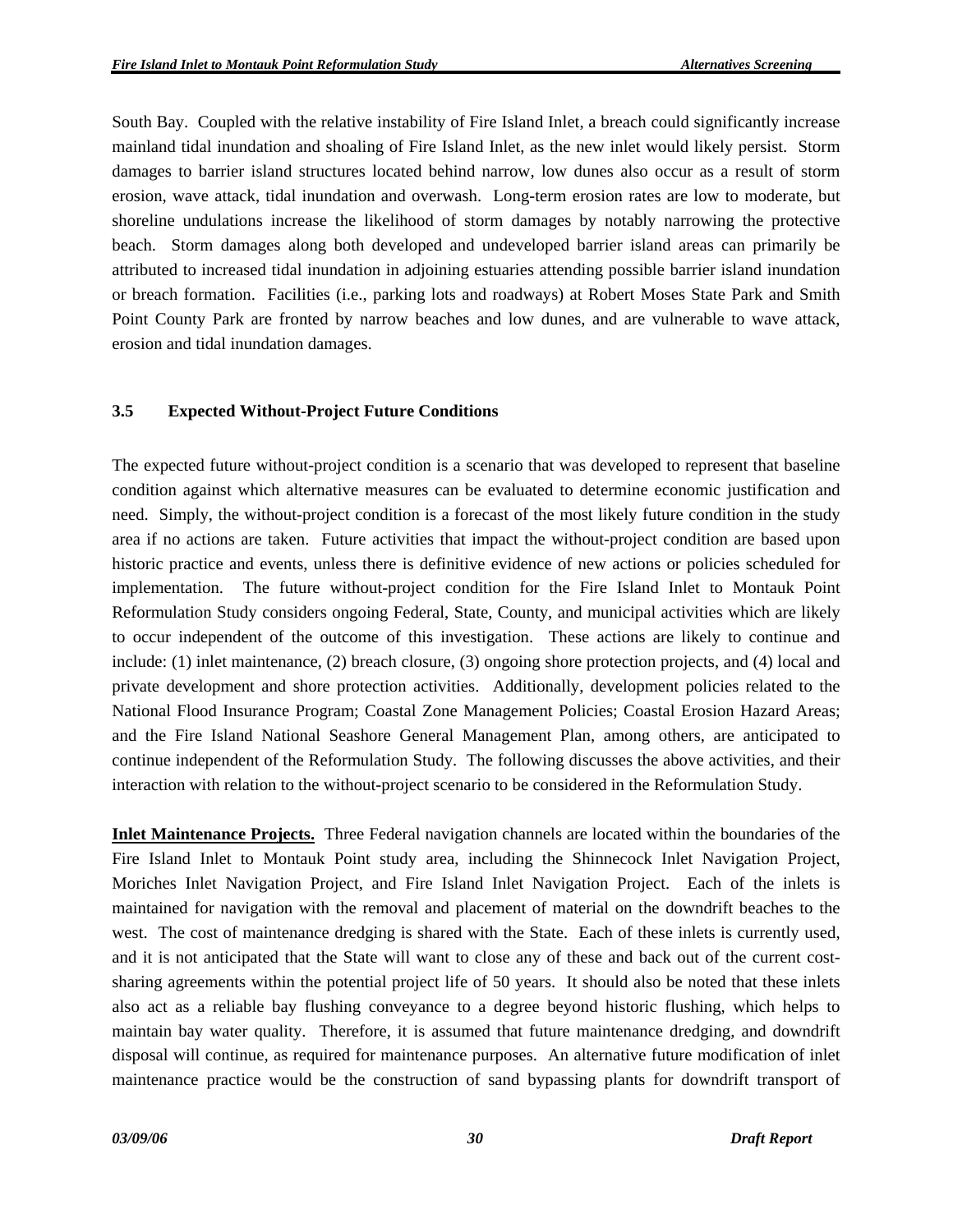trapped littoral drift. Such actions, possibly undertaken by the State, are not anticipated to significantly alter the future without-project scenario.

**Breach Closure Activities.** Since 1938, local government policy along the study area has been to close breaches (with the exception of Shinnecock Inlet that opened in 1938. Recently, New York State (as per the Governor's Coastal Erosion Task Force) made it State policy to close breaches. The U.S. Army Corps of Engineers has also developed a Breach Contingency Plan (BCP), which is intended to close breaches expeditiously. The BCP is an interim measure to address the time period prior to completion of the Reformulation Study. The long-term decision, whether breaches should be closed quickly, is being reevaluated as part of the Reformulation Study. As such, the baseline condition (i.e. future withoutproject scenario) is that any breaches that form in the study area will be closed within a period of one year. This condition is based primarily on historic practices.

**Ongoing and Proposed Shore Protection Projects.** Within the study area are three ongoing or proposed storm protection measures that may impact the future without project scenario. These projects include: (1) Moriches Inlet to Shinnecock Inlet "Westhampton Beach" Interim Project (constructed), (2) Fire Island Inlet to Moriches Inlet "Fire Island" Interim Project (proposed), and (3) Moriches Inlet to Shinnecock Inlet "West of Shinnecock" Interim Project (proposed). The future without project scenario recognizes that the Westhampton Interim Project has been constructed, and will be maintained for a period of 30 years from completion of initial construction (December 1997). The proposed Fire Island Interim and West of Shinnecock Inlet Interim Projects are presently being evaluated to consider remedial protection for the period before results of the Reformulation Study could be implemented. These studies are currently in the planning phase with implementation uncertain. Hence, the Reformulation Study will proceed assuming that these interim projects are absent, and that these areas will remain in their presently vulnerable condition.

**Local and Private Activities.** Historically, efforts have been undertaken by local homeowners, either independently or as an organized erosion control district, in response to storm events. These efforts vary by location, but have generally included the following actions: beach nourishment, various types of structural erosion protection measures, beach scraping and house relocation. It is also noted that, despite the threat of storm damages, landowners are continuing to develop lots on or near the existing dunes or near eroding bluff areas. It is expected that, within regulatory and fiscal limitations, these actions will continue to occur in the future without project condition.

In recognition of the above future without-project scenario and assuming no further actions are taken by Federal or non-Federal sponsors, the study area will continue to have periodic flooding and erosion problems. Flooding of low-lying communities will continue to endanger lives, cause property damage and delay traffic. Erosion of bluffs and beaches will continue to threaten hinterland infrastructure, and this threat will likely increase as development increases. Furthermore, continued erosion of barrier islands could increase barrier island breaching/inundation vulnerability with a concomitant increase of the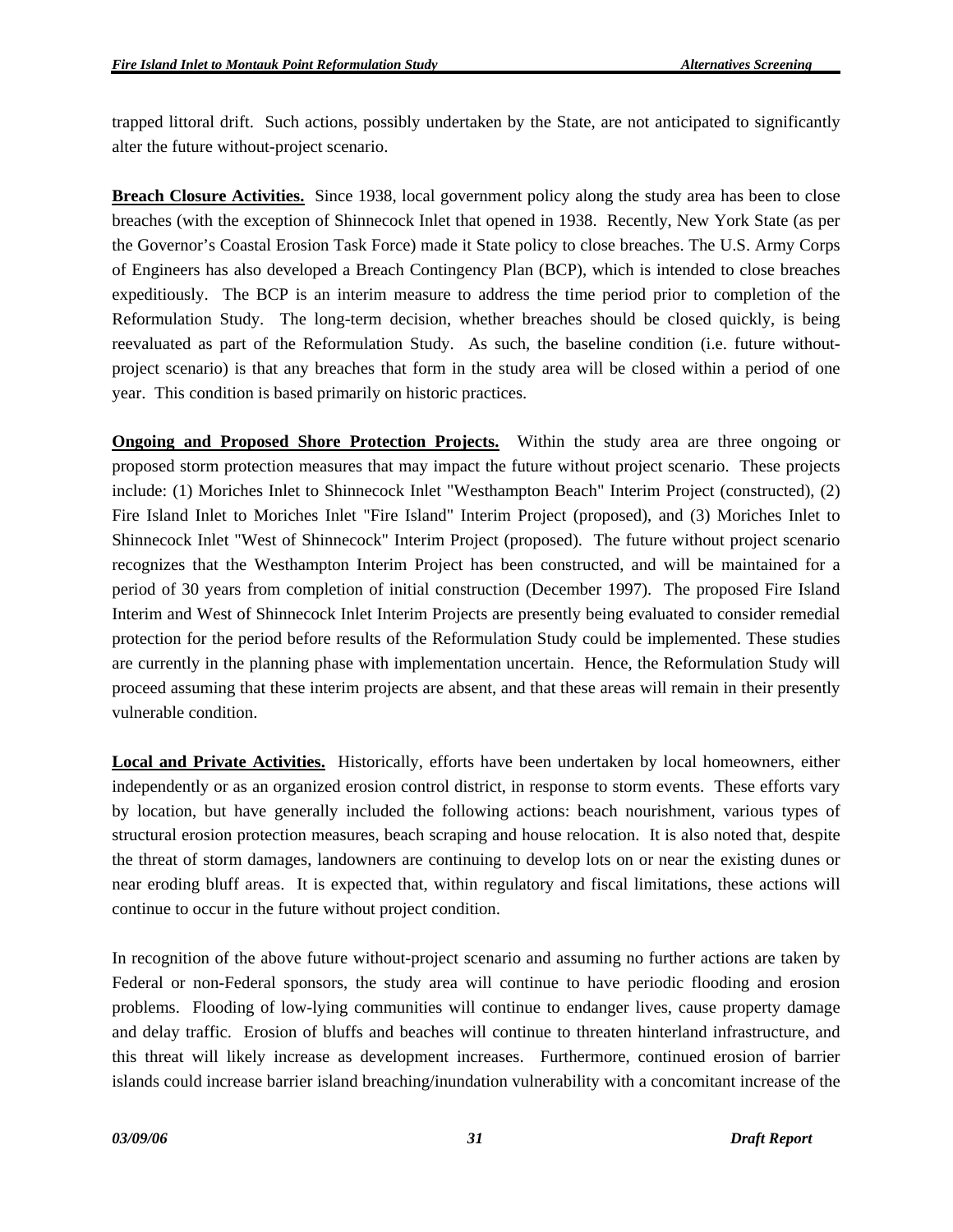frequency and severity of flooding of mainland communities. Erosion would also result in increased flooding damage along low-lying mainland and ocean shoreline areas where protective dunes are narrow. The impact of this increased vulnerability to storm damages in the study area is currently being examined as part of ongoing coastal process and economic analyses.

## **3.6 Needs and Opportunities**

Based on the storm damage problems described for the study area, the needs for storm protection measures can be identified in terms of appropriate types of protection, project scale and location. In general, major needs throughout the study area include: (1) reduction of tidal flooding and attendant loss of life, property and economic activity and (2) reduction of beach and bluff erosion in critical areas. In providing for these needs, opportunities exist to enhance both economic and recreational activity. Economic activity will be enhanced due to a reduction in the frequency of flood damage and loss of business.

# **3.7 Objectives and Constraints**

Objectives of and constraints to possible storm protection measures were identified in order to guide the development/screening process. Furthermore, these objectives and constraints were used to determine which measures merit further consideration or should be eliminated from future study phases.

# **3.7.1 Planning Objectives**

Planning objectives were identified based on the problems, needs and opportunities as well as existing physical and environmental conditions present in the project area. In general, the prime Federal objective is to contribute to the National Economic Development (NED) account consistent with protecting the Nation's environment, pursuant to national economic statutes, applicable executive orders and other Federal planning requirements. The following general and specific objectives have been identified:

### **General**

- $\triangleright$  Meet the specified needs and concerns of the general public within the study area
- $\triangleright$  Respond to expressed public desires and preferences
- $\triangleright$  Be flexible to accommodate changing economic, social, and environmental patterns and changing technologies
- $\triangleright$  Integrate with and be complementary to other programs in the study area
- $\triangleright$  Establish and document financial and institutional capabilities and public consensus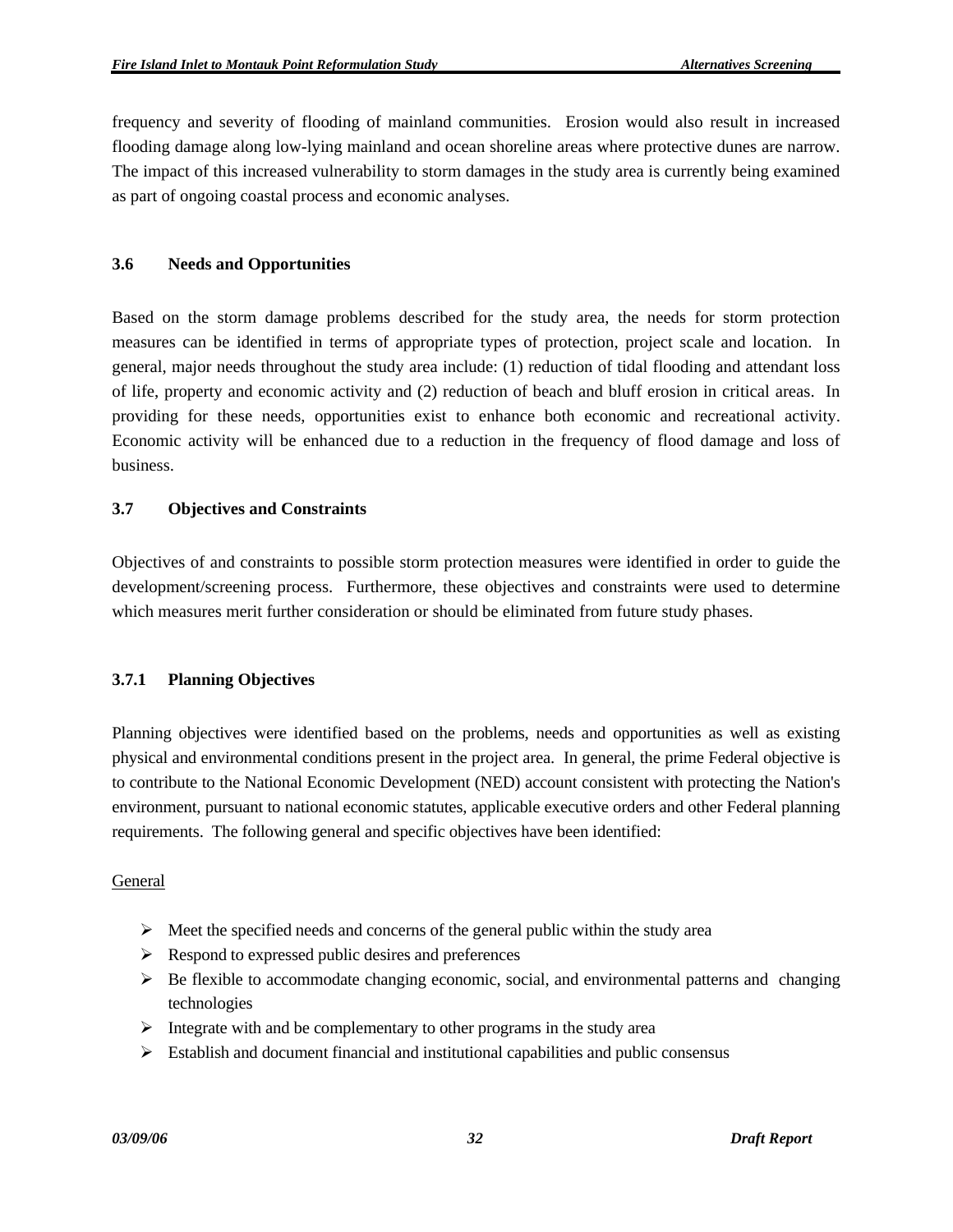### Specific

- $\triangleright$  Reduce the threat of potential future economic damages due to the effects of storm-induced flooding, wave attack, and shore recession
- $\triangleright$  Mitigate the effect of and either prevent or offset current long-term erosion trends
- $\triangleright$  Minimize impact to environmental resources and on adjacent shore areas

# **3.7.2 Planning Constraints**

Formulation and evaluation of alternative improvement plans are constrained by technical, environmental, economic, regional, social, and institutional considerations. These constraints must be considered in current and future project planning efforts and are summarized below.

# Technical Constraints

- ¾ Plans must represent sound, safe and acceptable solutions.
- ¾ Plans must be in compliance with sound engineering practice and satisfy Corps of Engineers regulations.
- $\triangleright$  Plans must be realistic and state-of-the-art. No reliance on future research and development of key components is acceptable.
- $\triangleright$  Plans must provide storm damage protection.
- ¾ Plans must provide features to minimize the effect of shoreline erosion processes.

# Economic Constraints

- ¾ Plans must be efficient. They must represent optimal use of resources in an overall sense. Accomplishment of one economic purpose cannot unreasonably impact another economic system.
- $\triangleright$  The economic justification of the proposed project must be determined by comparing the anticipated annual tangible economic benefits, which should be realized over the project life with the average annual costs. The expected annual benefits must equal or exceed the annual costs.

# Environmental Constraints

- ¾ Plans cannot unreasonably impact environmental resources.
- $\triangleright$  Where a potential impact is established, plans must consider mitigation or replacement and should adopt such measures, if justified.
- $\triangleright$  Where opportunities exist to enhance significant environmental resources, the plan should incorporate all justified measures.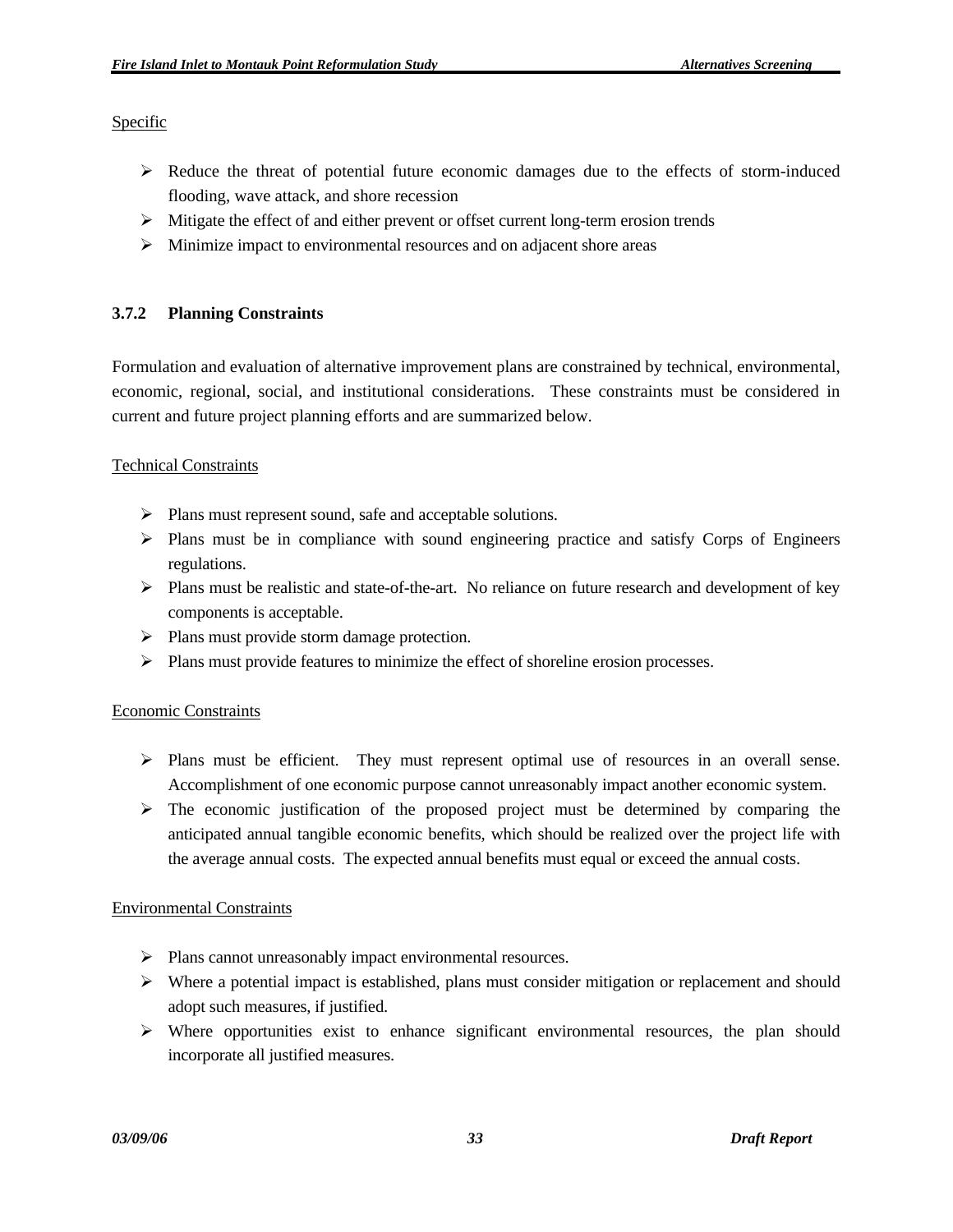### Regional and Social Constraints

- $\triangleright$  Reasonable opportunities for development within the study scope must be weighed relative to others, and views of State and local public interests must be solicited.
- $\triangleright$  The needs of other regions must be considered and one area cannot be favored to the unacceptable detriment of another.
- $\triangleright$  Public access plans must be obtained where sand is placed to stabilize or create new beaches, unless such placement is purely incidental to project function or for cost savings to the Government.

### Institutional Constraints

- ¾ Plans must be consistent with existing Federal, State, and local laws.
- $\triangleright$  Plans must be locally supported to the extent that local interests must, in the form of a signed local cooperation agreement, guarantee for all items of local cooperation including cost sharing.
- $\triangleright$  Local interests must agree to provide public access to the beach in accordance with Federal guidelines and with requirements of State laws and regulations.
- $\triangleright$  The plan must be fair and find overall support in the region and State.
- ¾ Plans must be consistent with State Coastal Zone Management Policies to the maximum extent practicable and consider such policies in plan formulation. These policies include, among other, the following major criteria:
	- Storm protection measures must consider non-structural options first, beachfill only second and structural measures only where necessary to satisfy planning objectives;
	- Each considered measure must identify environmental impacts and appropriate mitigation; and
	- Public access to water-related recreation resources must be protected, maintained or restored.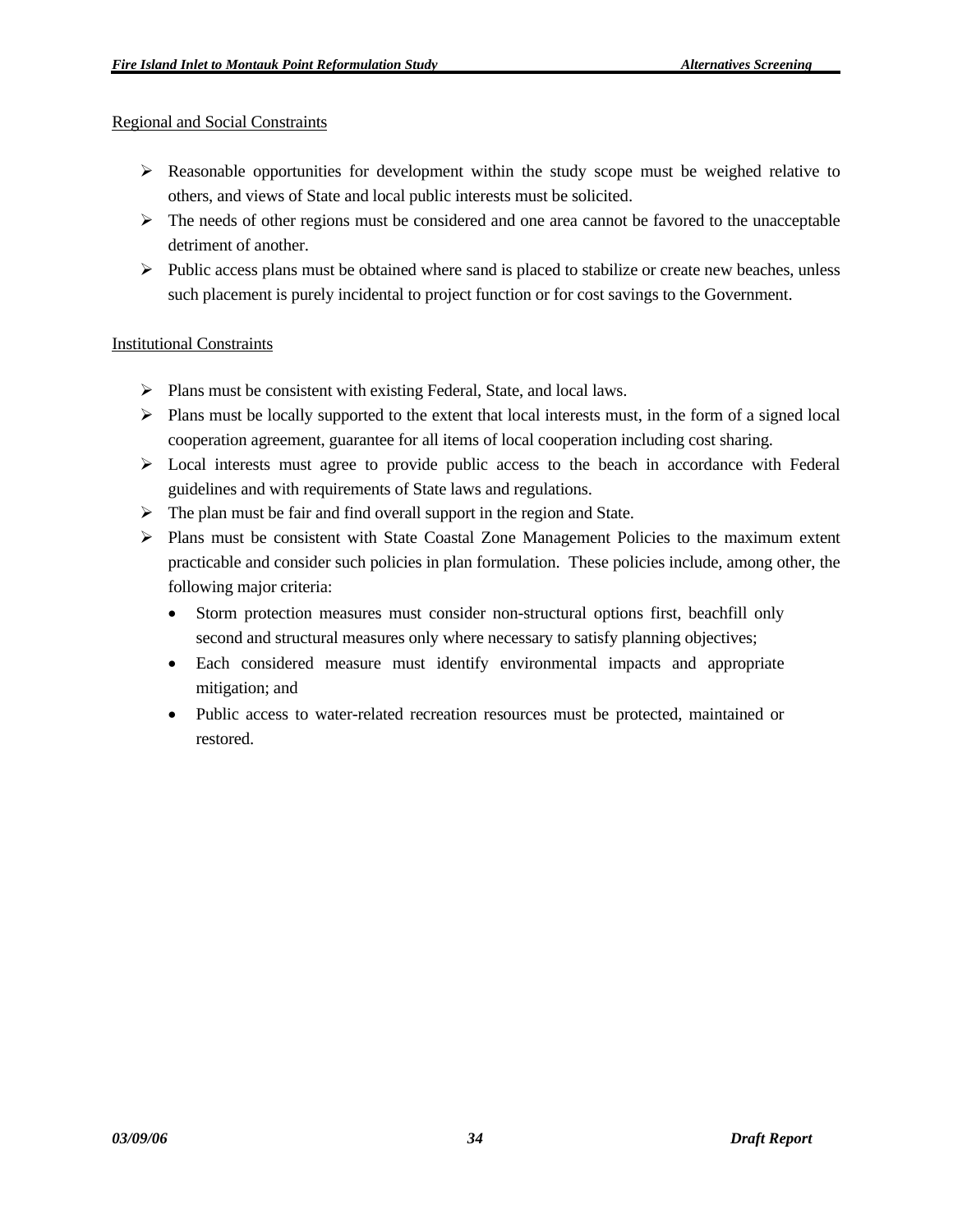# **4. PRELIMINARY FEATURES SCREENING**

## **4.1 Introduction**

This section presents the preliminary screening of potential protective measures to determine those features to be considered in future study phases. These features (or measures) combined with other features or actions will comprise the elements of possible alternative plans for the reduction of storm damages in the Fire Island Inlet to Montauk Point study area.

# **4.2 Plan Formulation and Evaluation Criteria**

The development of alternative plans, including the screening of individual features (or measures) and complete alternatives, must be within the context of an appropriate set of formulation criteria. The Water Resources Council's *Principles and Guidelines* require the systematic preparation and evaluation of alternative measures which address identified problems, needs and opportunities under the objectives of the Nation Economic Development (NED) consistent with protecting the nation's environment. The Principles and Guidelines require the application of four major evaluation criteria.

The *completeness* of a plan is determined by analyzing whether all necessary investments or other actions required to assure full attainment of the plan have been incorporated. The *effectiveness* of a plan is determined by analyzing the technical performance of a plan and its contribution to the planning objectives. The *efficiency* of a plan is determined by analyzing its ability to achieve planning objectives, as well as NED and Environmental Quality (EQ) outputs that minimize costs. The *acceptability* of a plan is determined by analyzing acceptance by concerned parties. A plan is acceptable if it is, or likely will be, supported by some significant sector of the public and public representatives or officials. During reiteration of the planning tasks, every attempt will be made to eliminate, to the extent possible, proposals unacceptable to any significant segment of the public.

**Technical Criteria.** The plans to be evaluated are based on technical criteria that incorporate appropriate engineering standards and guidelines. The level of protection provided by the plans must be technically feasible for implementation. In addition, the plans must protect the potential damage area without causing adverse impacts to adjacent areas.

**Economic Criteria.** The plans must result in a net positive National Economic Development (NED) benefit. Proposed plans must be justifiable and provide benefits by reducing forms of damage such as structural losses and damages from tidal inundation, traffic delays or erosion. Although recreation benefits will be considered, these alone cannot make a project justifiable.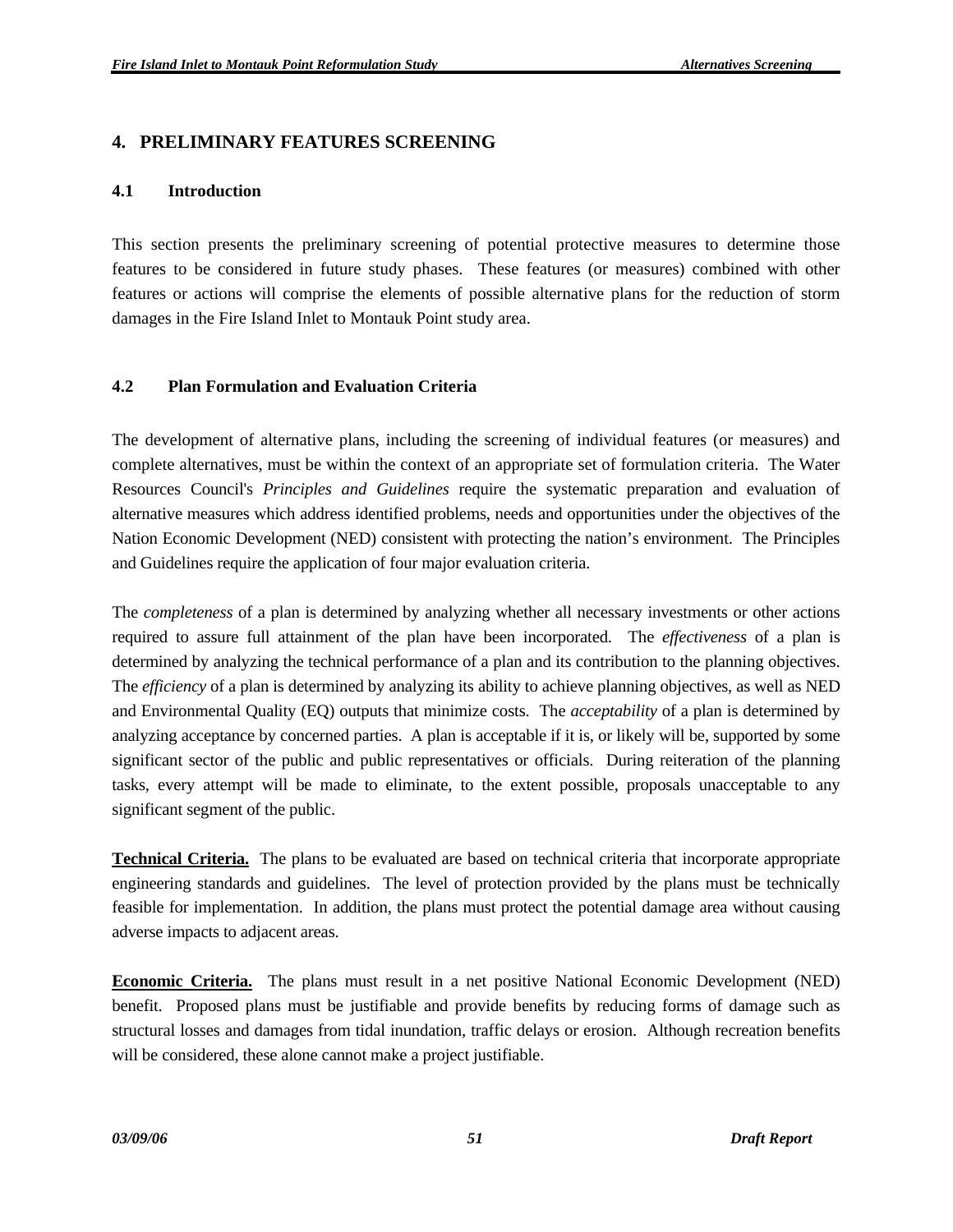**Environmental Criteria.** Plans must consider environmental impacts associated with each alternative. Where potential impacts are identified, plans must consider mitigation or replacement, and should adopt such measures, if justified. For the purposes of this formulation this will be undertaken during future study phases by considering the impacts and necessary mitigation associated with considered plans.

# **4.3 Features Screening**

The following paragraphs briefly describe the objectives for, and the evaluation of, potential project features. This preliminary evaluation was performed to explore the potential viability of various measures to address problems in the study area. Features considered include those that provide storm damage reduction benefits from a number of possible storm damage mechanisms, including:

- $\triangleright$  Tidal inundation
- $\triangleright$  Wave attack
- $\triangleright$  Storm recession
- $\triangleright$  Long-term erosion

The following features are currently being evaluated as part of the Reformulation Study:

- $\triangleright$  No Action
- $\triangleright$  Non-Structural Plans
- ¾ Beach Restoration
- ¾ Offshore Breakwaters (including Artificial Headlands or T-Groins)
- $\triangleright$  Seawalls (Rubble-mound)
- $\triangleright$  Groins
- $\triangleright$  Beach Restoration With Structures
- $\triangleright$  Removal/Modification of Groins
- $\triangleright$  Levees and Floodwalls
- $\triangleright$  Storm Closure Gates
- $\triangleright$  Inlet Sand Bypassing (Inlet Modifications)

# **4.3.1 No Action**

Simply stated, this plan, means that no additional measures would be taken to provide for storm damage protection in the study area, and assumes continuation of the described future without-project condition. This plan fails to meet any of the objectives or needs of the project. While this plan was not considered for further development, it does provide the basis for measuring with-project benefits. Additionally, this plan would be implemented if project costs exceed project benefits (i.e. shore protection measures are not in the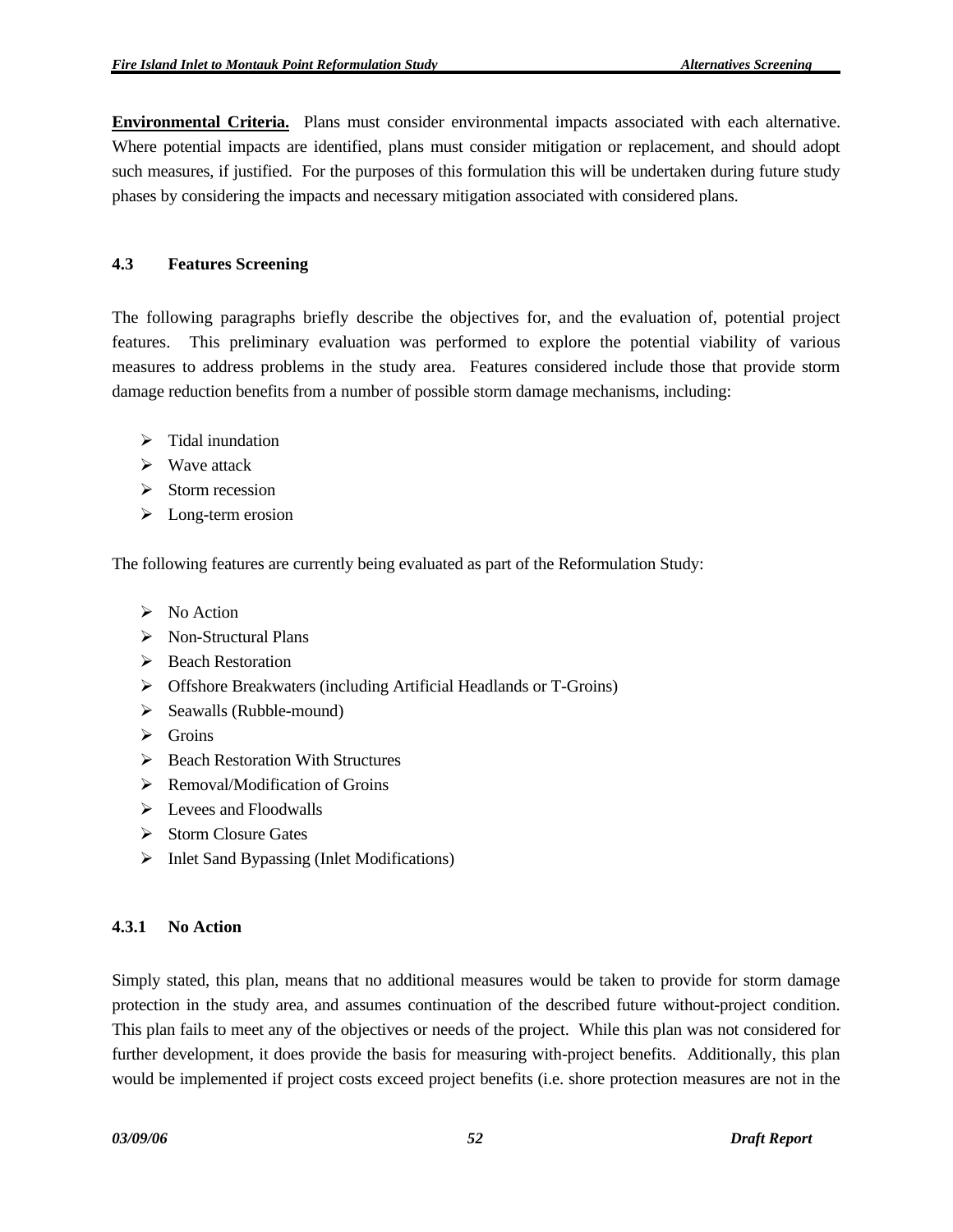Federal interest under current NED guidelines). This plan is based on the continuation of the Westhampton Interim Project for thirty years, in accordance with the RAPFT settlement, and breach closure activities within a period of one year.

## **4.3.2 Non-Structural**

Non-structural plans include floodproofing, buyouts of threatened properties and land use management options. Floodproofing may be accomplished by providing an impermeable barrier around the structure, by raising the structure above the design flood or by relocating the structure out of the flood plain. Wet floodproofing techniques may also be utilized whereby floodwaters are allowed to enter the basement of the structure but utilities are relocated or protected from damage. Unlike floodproofing, buyouts of structures in the flood plain will prevent all damage to structures and will provide land that may be utilized for public use and conservation. However, buyouts may decrease the local tax base by removing land from private ownership. Land use management options include zoning regulations that provide restrictions on further development in areas where continued development is expected. Land use management is an effective way of controlling flood plain development and thereby minimizing future increases in the potential damage associated with flooding. Since the Reformulation Study includes a large geographical area with numerous villages and towns, coordination between the many political agencies and municipalities will be crucial to the implementation of any land use management options. Although land use regulation may be recommended, USACE authority to implement non-structural plans is generally limited to floodproofing or buy-outs. Non-structural techniques can also be effective in supplementing the protection provided by other structural features.

### **4.3.3 Beach Restoration**

Beach restoration generally involves the placement of sand on an eroding shoreline to restore its form and to provide an adequate protective geometry. Beach restoration may include the following options: (1) beach and dune fill, (2) dune fill only, (3) beachfill only or (4) beachfill placement is response to extreme events to close breaches (e.g., BCP). Selection of the desired configuration depends on site conditions, and must consider whether fill placement is intended to combat shore erosion, flood inundation or both. A beachfill typically includes a berm backed by a dune and both elements combine to prevent inundation damages to leeward areas. Periodic renourishment is normally required to offset long-term and storm-induced erosion. At locations where long-term and storm-induced erosion are severe, renourishment and rehabilitation may prove costly. Beach restoration represents a quasi-natural method for reducing flooding and erosion damages, and is an important element for constructed storm damage reduction measures that must combat severe erosion. Beach restoration is commonly used in concert with other structural features (e.g. offshore breakwaters, groins, buried seawalls etc.).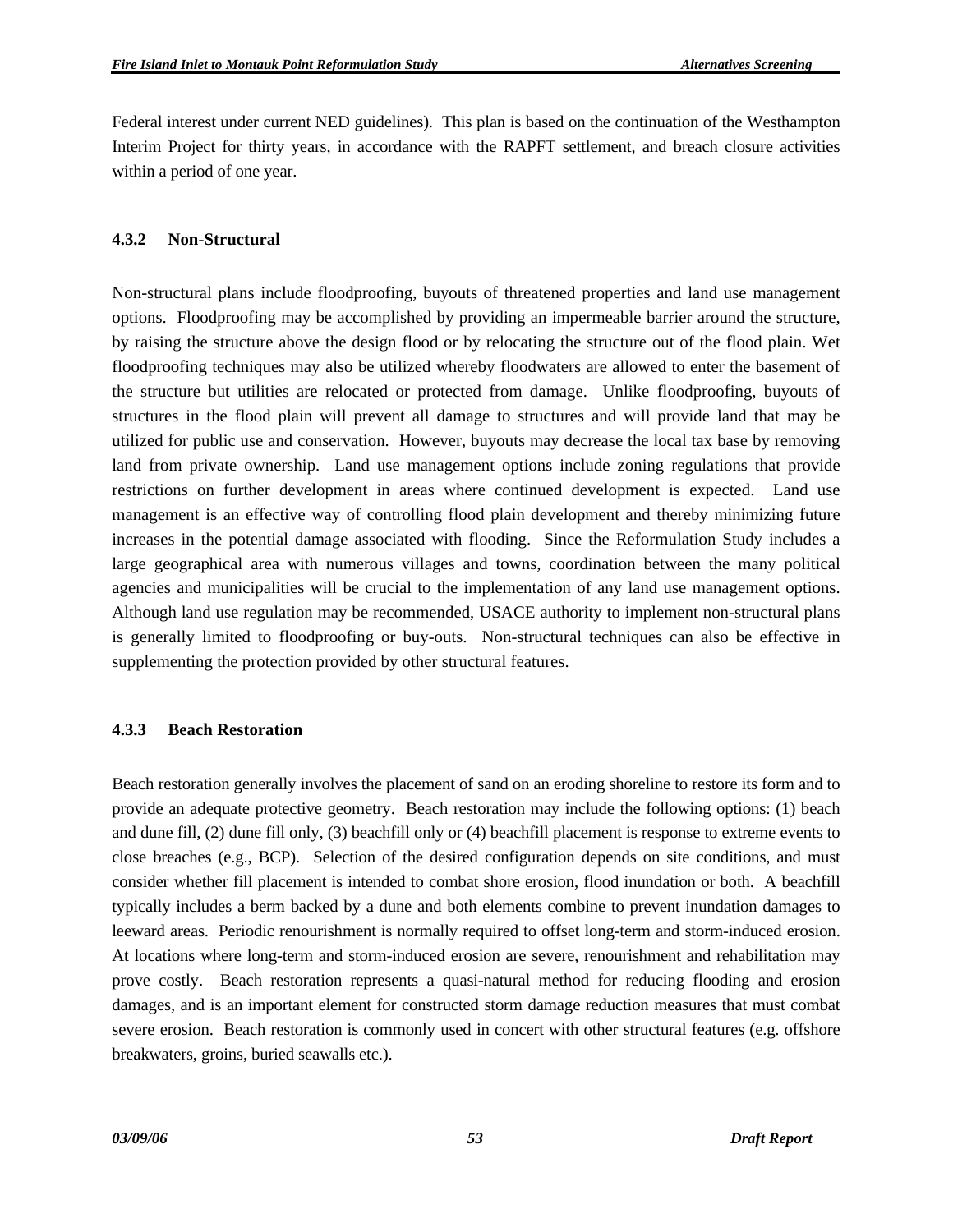Beach restoration typically involves the use of compatible sand from an offshore source (borrow area) to add sand to the barrier beach system. Quantities of offshore sand can sometimes be minimized by utilizing material otherwise available in the active littoral system, such as at stabilized inlets and nearby navigation channels. Common examples of alternative sand sources include the beneficial use of dredged inlet materials, inlet sand bypassing that acts to mechanically move beach sands across gaps (inlets) in the littoral system, stockpiles, feeder beaches and beach scraping.

### **4.3.4 Offshore Breakwaters**

Offshore breakwaters are typically rubble-mound structures built seaward of the shoreline, and act to reduce wave energy reaching the shoreline. Offshore breakwaters may be built as a long continuous structure or as a series of shorter, segmented structures. The advantages of segmented breakwaters include costeffectiveness and design flexibility. The effect of breakwaters is to cause gradients in wave energy in the lee of the structures that promote sediment deposition behind the breakwaters. When properly designed, these depositional features should not interrupt longshore sediment transport in a way that negatively impacts adjacent shorelines. As with other coastal structures, offshore breakwaters are often combined with beach restoration. For example, beach restoration may serve to reduce storm-induced damages, while the offshore breakwater system serves to reduce long-term erosion. The need for structural features combined with beach nourishment is particularly acute near inlets, where both long-term and storm-induced erosion may be severe. Beachfill and offshore breakwater combinations provide needed shore protection, and, when properly designed, will permit sand bypassing of the inlet. If located too far offshore, for instance, offshore breakwaters located near inlets may interfere with inlet behavior. Consequently, it is often advisable to locate the structures closer to shore where they would act as artificial headlands or combined with tradition groins to form T-groins. Additionally, breakwater placement closer to shore reduces construction costs and enhances fill stabilization relative to breakwaters located further offshore.

### **4.3.5 Seawalls**

Seawalls are generally used to protect upland structures from wave impact and erosion damage. Seawalls are typically rather massive structures as they are intended to resist the full force of storm waves. Seawalls normally require extensive toe protection to preclude scour. Vertical seawalls are generally high and are often judged to be socially and aesthetically unacceptable. Moreover, vertical seawalls are vulnerable to catastrophic failures that may be attended by accelerated upland erosion. A rubble-mound seawall consisting of relatively large armor units and armored backslope provides a high level of stability when subjected to direct wave forces. An exposed rock structure in the absence of beach restoration does not abate shoreline erosion, because it does not provide the sand necessary to offset erosion processes. Seawalls are typically located landward of the active littoral zone, therefore, shoreline erosion is not affected. , the rubble-mound seawall is often coupled with beach restoration. An alternative to a conventional rubble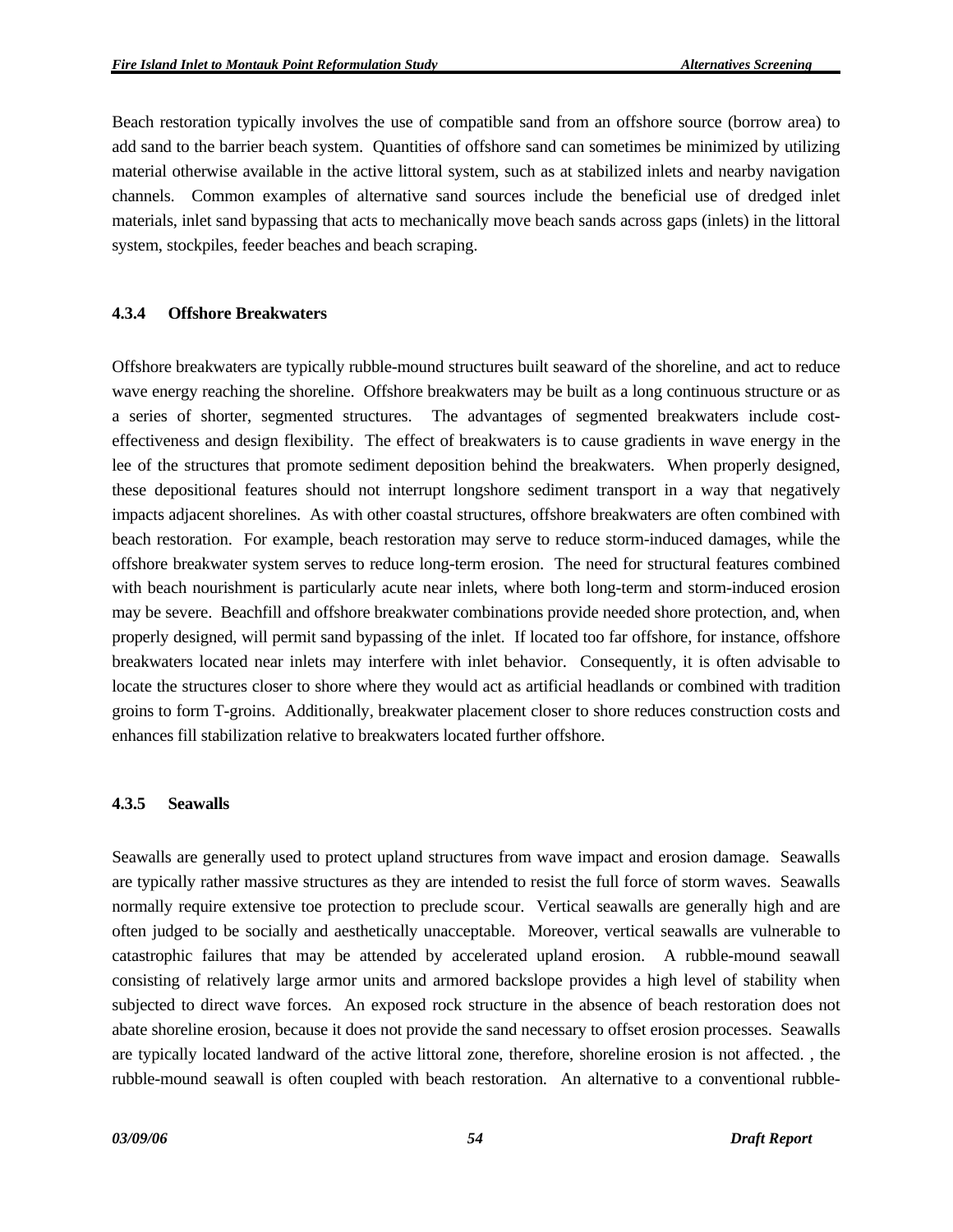mound or vertical seawall is a buried rubble-mound seawall placed landward of the shoreline. Example applications of a buried seawall are described in Headland (1992) and Basco (1998). The buried seawall has the appearance of a sand dune and is only be exposed during severe events. When used in concert with beachfill, the seawall provides the last-line-of-defense storm protection, while the beach restoration combats long-term shoreline erosion.

## **4.3.6 Groins**

Groins are coastal structures, normally constructed perpendicular to the shoreline, which act to interrupt longshore sediment transport. Groins generally extend from the dune/beach interface to MSL water depths on the order of 10 to 12 feet and are designed to impound sand. At a single groin, the updrift impoundment of sand is generally offset by an equivalent amount of erosion downdrift of the structure. Groins are often constructed in series or fields to provide protection for continuous shoreline segments. In this arrangement, erosion is displaced to the most downdrift groin, rendering the downdrift area susceptible to accelerated erosion. Erosion downdrift of a groin field can be mitigated through the use of low, tapered groin transitions and/or beach nourishment. Groin fields can also be designed to transition to areas of lower erosion losses or to terminal structures, such as jetties. Furthermore, groin compartments should be filled initially in order to promote sand bypassing throughout the groin field. Groins fields may be particularly effective at areas characterized by significant longshore sediment transport or high erosion rates. Groins are, however, vulnerable to storm-induced or offshore erosion losses. These losses may be reduced by the use of T-groins that may be an effective solution in areas of severe erosion, such as in the vicinity of tidal inlets. T-groins combine the features of traditional groins and breakwaters by reducing both alongshore and cross-shore beach erosion losses.

# **4.3.7 Beach Restoration and Structures**

As stated previously, life-cycle costs may be much higher for beach restoration in areas of severe erosion. Therefore, it is advisable to consider beach restoration in concert with structural options that augment protection against severe storms (i.e. seawalls) or stabilize the beachfill against long-term erosion (i.e. breakwaters and groins). These structures act to reduce long-term maintenance requirements and/or residual damages arising from severe storm effects. Beach restoration performance may also be improved by including structures at locations requiring only isolated (short) lines of protection. The principal consideration in these cases is the poor performance typically characteristic of small beachfill projects.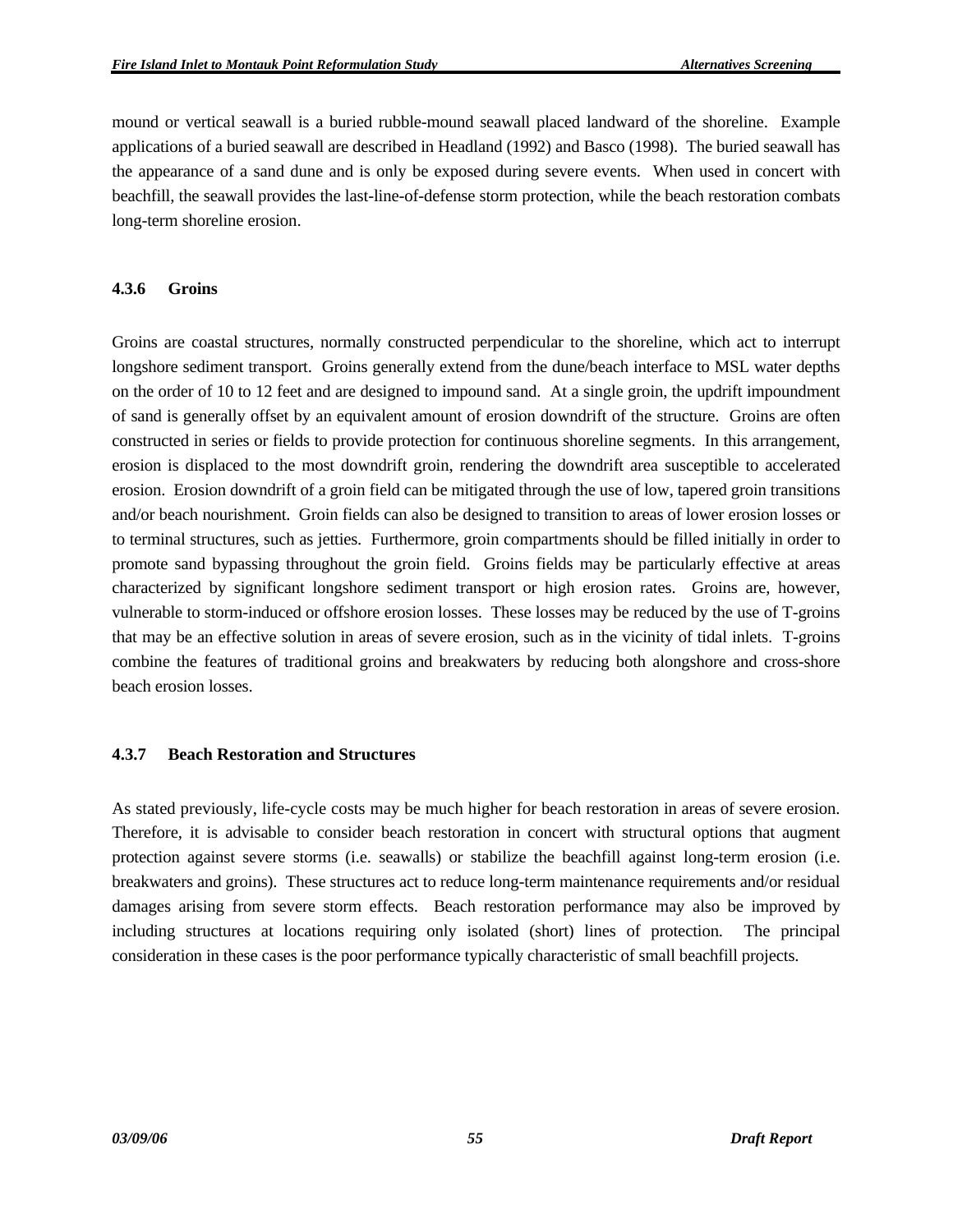### **4.3.8 Removal/Modification of Groins**

The effects of groins on littoral transport were described above. Groins serve to protect the shoreline fronted by these structures, but may adversely impact downdrift shorelines. Adverse impacts of groin fields may be mitigated through beachfill placement and/or groin transitions or it may be best to remove or modify existing groins. Existing groin fields should examined to determine whether groin removal or modification is advisable. The present screening examines groin removal to determine whether other measures may benefit from removal/modification measures.

#### **4.3.9 Levees and Floodwalls**

Levees and floodwalls are generally considered the most direct method to protect backbay/mainland areas from tidal inundation. However, levees and floodwalls are not suited to protect against wave action, and are not considered for oceanfront applications. They protect developed areas by providing a continuous line of protection around a group of structures and are often described as local protection measures. The line of protection may be made of earthen materials, concrete, rock, metal sheetpiling or a combination of materials. Along the mainland shorefront, protective features would tie into high ground at each end of a project segment. In general, levees (dike or embankment, comprised of rock or earthen materials, protecting low land areas from flooding) are less expensive than floodwalls (comprised of concrete and/or sheetpiling) but require more land. If a large area is to be protected, the numerous rivers or canals draining into the bays will either require closure gates and drainage facilities such as pump stations or will require the line of protection to surround the water course on both sides, frequently extending inland to high ground. This often requires significant roadway and bridge relocation as the existing structures are usually too low to cross over the levee or floodwall. The levee/floodwall line of protection must be accompanied by an extensive interior drainage system to impound and/or pump stormwater runoff.

### **4.3.10 Storm Closure Gates**

Flood control closure gates are designed to prevent storm surges from entering tidal inlets and/or canals. As mentioned previously, closure gates are also included in levee and floodwall features for canal and creek closures. In the present context, closure gates could be considered at Fire Island, Moriches and Shinnecock Inlets, as well as Narrow Bay and Quogue and Quantuck Canals. Storm closure gates constructed at these locations could reduce inundation damages by limiting storm tidal flows into study area estuaries. While several types of closure gates exist, they can be primarily classified as either mobile or fixed systems. Mobile systems can be raised, lowered or otherwise removed when there is no threat of coastal flooding. Fixed systems restrict flow during storms by inducing hydraulic losses and/or limiting flow area.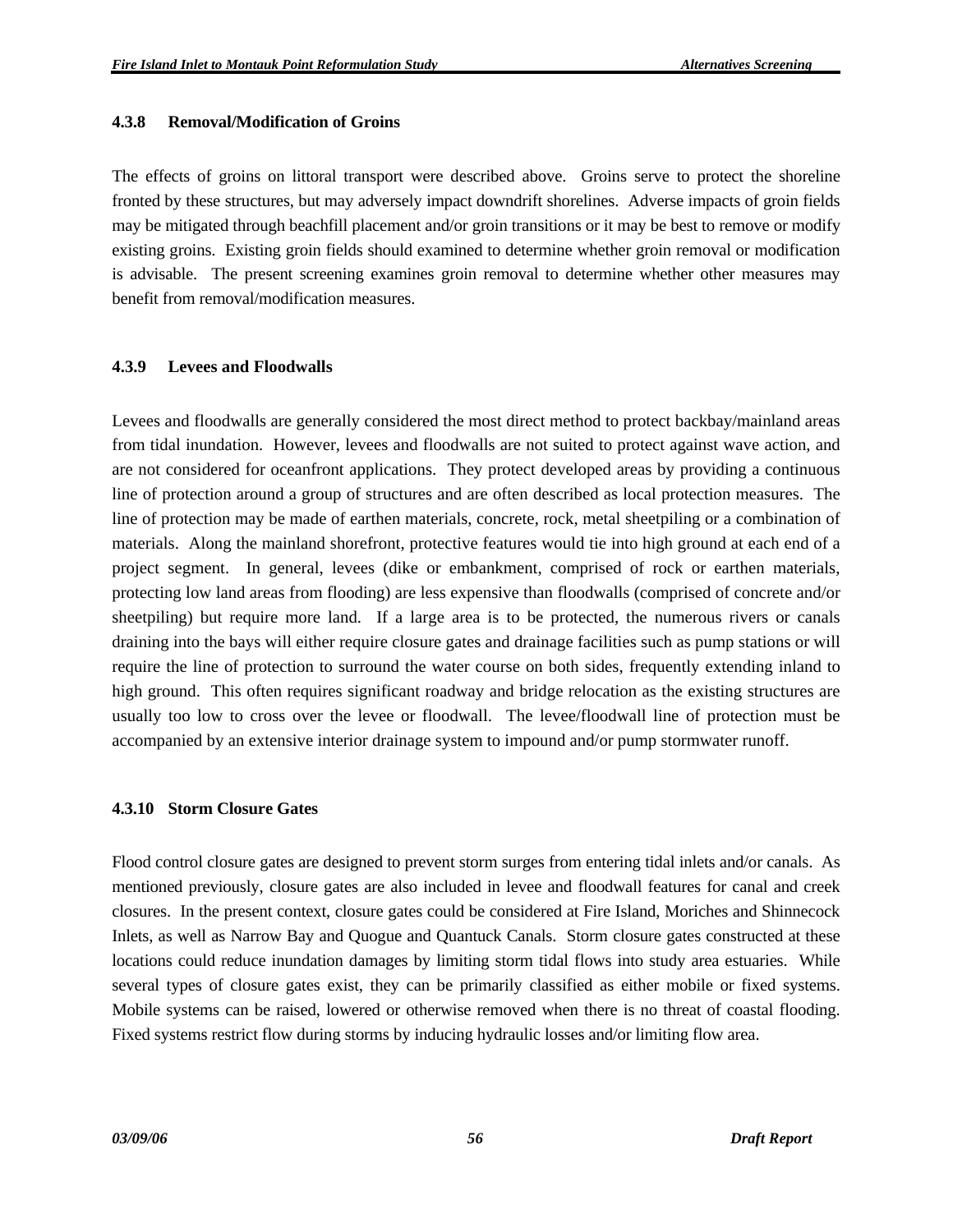### **4.3.11 Inlet Sand Bypassing (Inlet Modifications)**

Tidal inlets, either stabilized or unstabilized, represent perturbations to the continuum of littoral drift. Areas updrift (east in the study area) may be subject to accretion as longshore sediment transport is trapped. A portion of longshore sediment transport entering the inlet will also be distributed into shoals adjacent to the inlet. The remaining portion of longshore sediment transport will bypass the inlet and nourish the downdrift beaches. Trapping of longshore sediment transport, either updrift or within the inlet, may create sediment transport deficits downdrift that may result in shoreline erosion. The erosion experienced downdrift of inlets may be marked and can more significant than experienced outside of the inlet vicinity. As this erosion can be partly assigned to sediment trapping caused by the inlet, measures to enhance/restore littoral drift across the inlets in the study area will be investigated in future study phases. These measures will explore dredging of inlet shoals and channels and/or excavating updrift deposits with placement downdrift, and other inlet design modifications (e.g., modification of inlet cross-sections to reduce shoaling) to aid natural bypassing. Also to be explored are modifications of current inlet design and dredging practices that may provide measures to limit storm surge propagation through the inlets that leads to bay flooding.

### **4.4 Features For Further Analysis**

Alternative plans for storm damage reduction in the study area will consider a combination of protective features to address the wide range of existing problems and conditions. The present screening, however, examines separable features, whereas feature combinations will be investigated in future study phases as part of alternative plans. Reduction of storm damages requires the abatement of the effects of shoreline erosion, because features implemented without combating erosion will become vulnerable to damages over the project life. On the other hand, areas not subject to erosion typically do not require shore protection measures. Accordingly, beach restoration is an important element for oceanfront improvements, especially in eroding areas. Beach restoration ensures the long-term viability of flood barriers (e.g. seawalls) and mitigates potentially negative impacts of and enhances the performance of sand retention structures (e.g. groins and breakwaters). On this basis, coastal shorefront structures alone were eliminated from further consideration, but are examined in combination with beach nourishment. The following elements are judged to be the most promising for consideration in alternative plans.

- $\triangleright$  Non-structural Plans
- **►** Beach Restoration
- ¾ Beach Restoration with Structures (Breakwaters, Seawalls and Groins)
- $\triangleright$  Removal/Modification of Groins
- $\triangleright$  Levees and Floodwalls
- $\triangleright$  Storm Closure Gates
- $\triangleright$  Inlet Sand Bypassing (Inlet Modifications)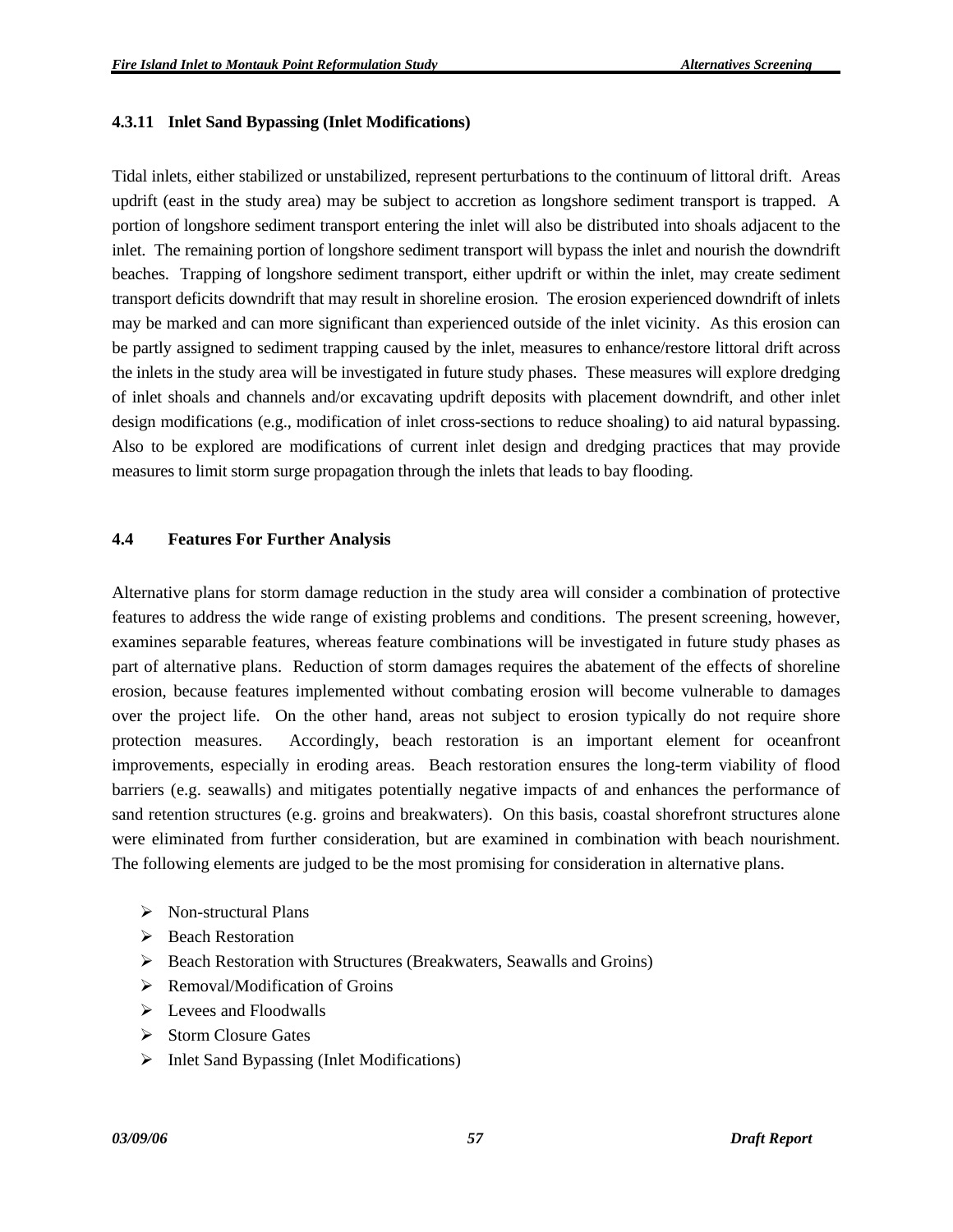# **5. CONCEPTUAL FEATURES DESIGN**

### **5.1 Introduction**

This section describes the conceptual design of individual storm protection features that were selected for further evaluation along the Fire Island Inlet to Montauk Point study area. The following screening factors are briefly presented below for each feature:

- $\triangleright$  Performance What is the role of the feature in the reduction of storm damages? Where is the feature located?
- $\triangleright$  Design What are the specific feature requirements for the study area?
- $\triangleright$  Costs What are the costs for feature construction and maintenance?
- $\triangleright$  Limitations Does the feature fully address the problem? Can the feature be implemented?
- $\triangleright$  Impacts What is the effect of the feature on the environment? Is the feature socially/aesthetically acceptable?

These screening factors help to select cost-effective solutions for the reduction of storm damages, and minimize adverse social and environmental impacts. Detailed evaluation of these factors will be performed in eventual plan formulation stages during future study phases. The present screening briefly introduces these screening factors to allow determination of those features for future consideration. Development of project features was performed to comply with the objectives and constraints set forth in Section 3.7. Most pertinent to the present engineering development were technical objectives and constraints, whereas economic, environmental, social and institutional issues will be examined more comprehensively as part of other Reformulation efforts, including preparation of an Environmental Impact Statement. Nonetheless, the design and selection of conceptual project features sought to satisfy all objectives and constraints previously described.

The following paragraphs describe storm damage reduction features for problems throughout the study area. Comparison of various features was made to select those features that should be considered for more detailed evaluation and those that may be included in preliminary project alternatives. Costs presented below reflect storm damage protection for each physical reach, even though there is no determination whether any or all areas would be economically justified for plan implementation. Economic analyses being performed in parallel to engineering efforts will provide information necessary to determining whether storm protection measures are justified.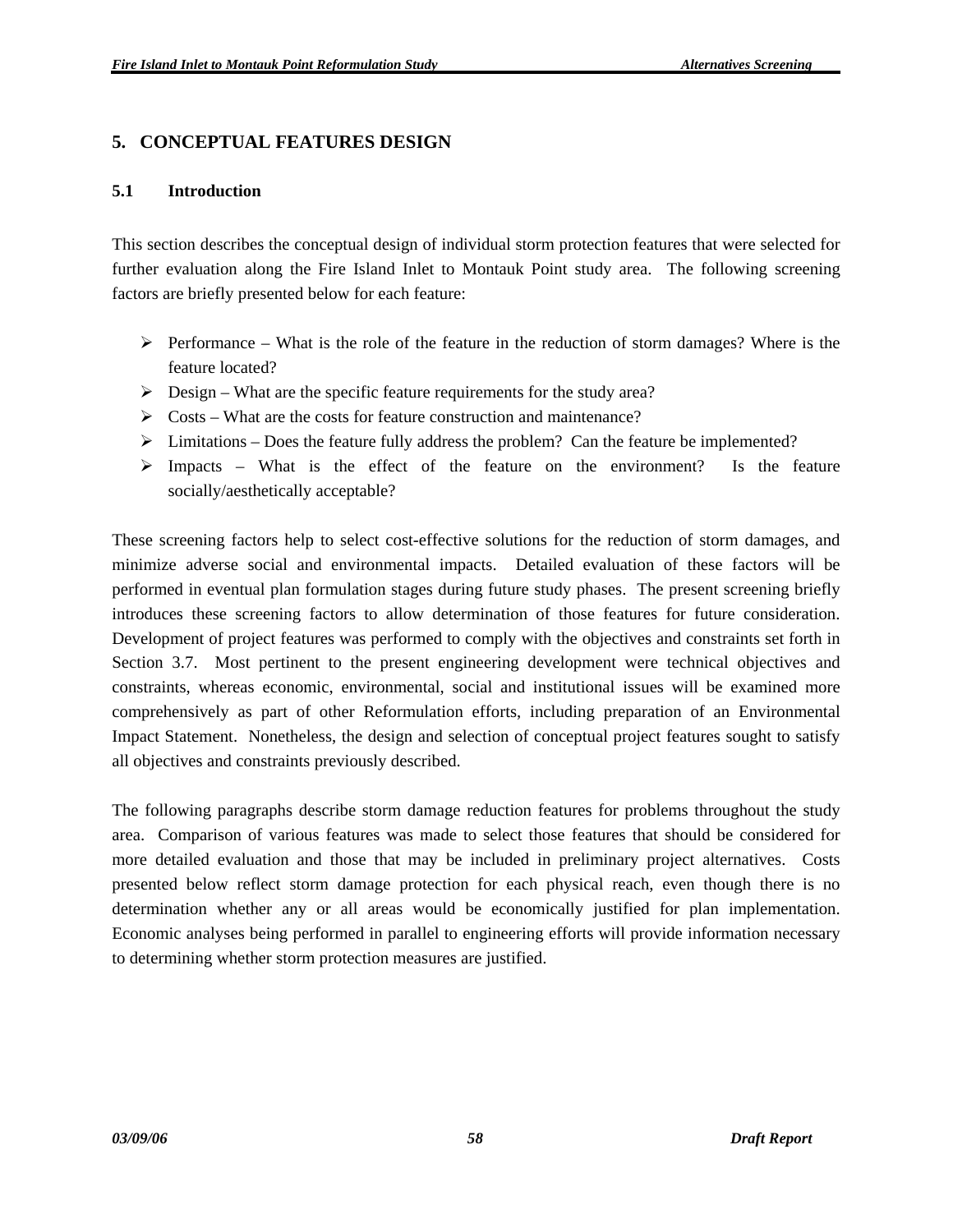# **5.2 Design Criteria**

This section describes the factors influencing conceptual design of storm protection features. Overall, consistent parameters were selected for design in order to establish a consistent basis for feature comparisons. Design and screening of shore protection features was performed for a 100-year return period storm, i.e. a storm with a one-percent chance of being exceeded in any year. The following presents site conditions used in the conceptual design of project features.

**Tides.** Astronomical tides on the south shore of Long Island are semi-diurnal, ebbing and flooding twice daily. Mean tidal ranges at Fire Island, Moriches and Shinnecock Inlets are 4.1, 2.9 and 3.3 feet, respectively. The datum used for design is the National Geodetic Vertical Datum (NGVD), which is 1.6, 1.2 and 1.3 feet above MLW at Fire Island, Moriches and Shinnecock Inlet, respectively.

**Storm Surge.** Hydrodynamic modeling storm surge output stations (i.e., stage-frequency curves) produced for the Reformulation Study are shown in Figures 2.1 to 2.7. For the purpose of conceptual design, storm surge frequency relationships were separated as follows: (1) west of Moriches Inlet and (2) east of Moriches Inlet. Design storm surge elevations for the 100-year storm were 7.9 and 9.5 feet above NGVD, for areas east and west of Moriches Inlet, respectively.

**Waves.** Design wave heights for the 100-year storm were estimated as 19.0 and 19.8 feet east and west of Moriches Inlet, respectively, based on wave and storm erosion modeling data provided by CHL. These estimated wave heights were determined at the 10-meter contour. Corresponding wave periods were 18.7 and 19.2 seconds. Wave setup for the eastern and western areas during the 100-year storm was estimated as 3.3 and 3.5 feet.

**Site Geology.** Three primary layers characterize the generalized subsurface stratigraphy along the barrier island shoreline, namely: (1) upper sand, (2) clay and (3) lower sand. The upper sand layer consists of a poorly graded medium to fine sand and contains intermittent pockets and lenses of organic clays and silts. Organic clay and silt lenses range up to 20 feet thick, and are very soft in consistency. Sand corings from USACE reports were available to a typical profiling depth of 40 feet, and are confined to the upper sand layer. According to USACE (1985) and generalized geologic data, the upper sand layer is underlain by Gardiners clay. Geologic mappings of the study area indicate that the top of the clay layer is approximately 100 feet below Mean Sea Level (MSL) with a thickness ranging from 15 to 25 feet. A lower sand layer underlies the Gardiners clay.

The generalized stratigraphy along the bay shorelines of Long Island is separated into four principal layers, namely: (1) surficial deposits, (2) upper sand, (3) clay and (4) lower sand. Surficial deposits along the bay areas are comprised of loamy sand, tidal marsh and fill materials. Fill and marsh areas are primarily coastal features, whereas inshore surficial deposits are comprised mostly of loamy sand. The loamy sand consists of a mixture of underlying sandy soil, organic matter and fine grain soil particles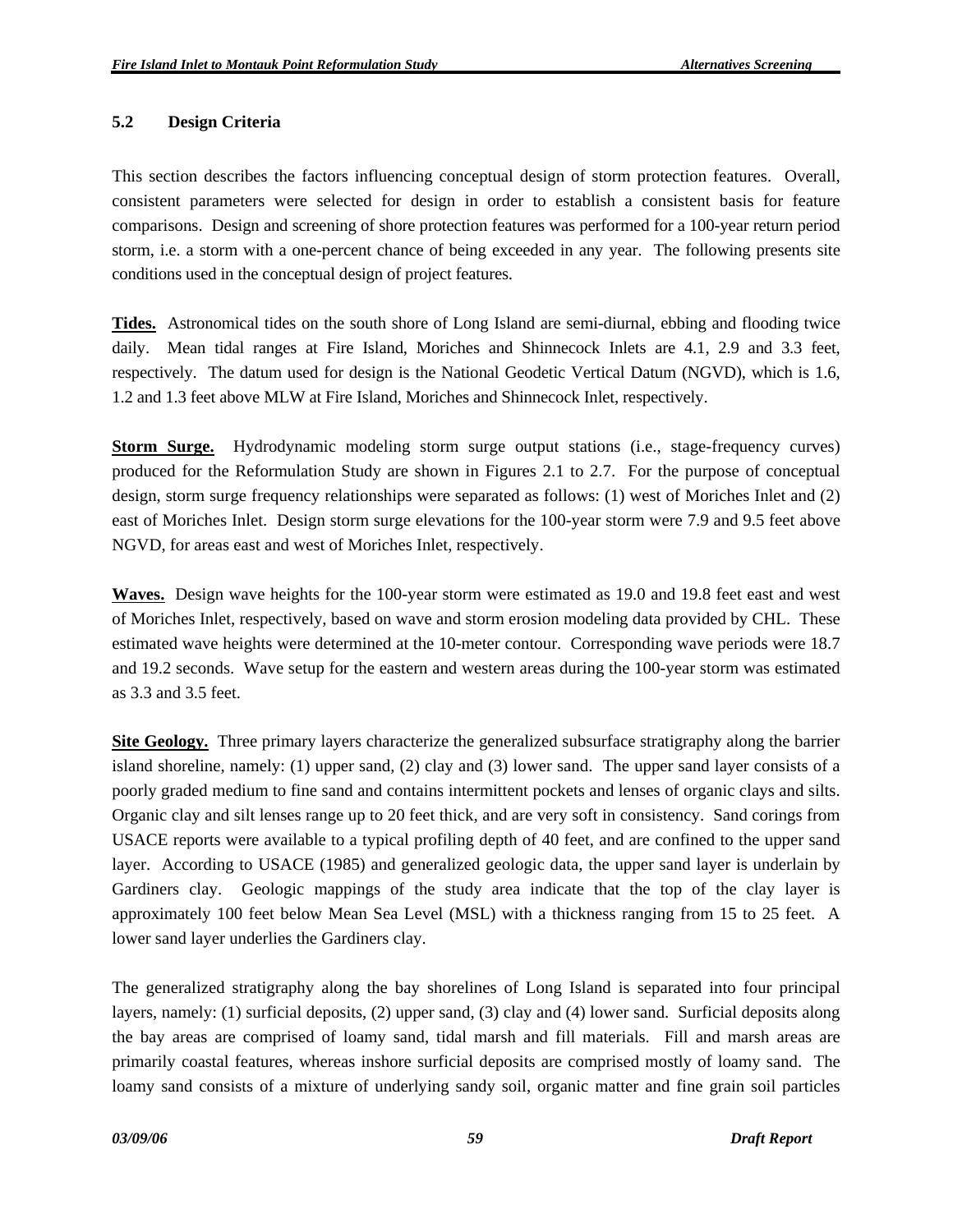derived from the decomposition of surface material. The lower three soil layers are generally consistent with the stratigraphy of the barrier islands.

**Beach Profiles.** Representative beach profiles were determined from surveys dated March 1995, October 1995 and March 1996. Representative profiles were determined for each physical reach to represent study area conditions for conceptual design analyses. These profiles are presented later in this report in conjunction with beachfill design.

**Littoral Conditions.** Average median grain sizes in the study area are characterized by a value of 0.40 mm with only minor longshore variations. Shoreline changes were determined for the period from 1979 to 1995, and are shown in Figures 5.1 and 5.2 for project and physical reaches, respectively. The most erosive shoreline segments presented correspond to Physical Reaches 3B (west of Shinnecock Inlet), 4B (west of Westhampton groin field), 4C (east of Moriches Inlet) and 4D (west of Moriches Inlet to Smith Point). It is anticipated that recent completion of the Westhampton Interim Project and renourishment operations will reduce shoreline erosion in reaches 9 and 10. Bluff erosion is prevalent along the eastern portion of the study area, and represents a significant source of beach sediments.

Shoreline undulations must be considered in the evaluation of storm protection features. These undulations can dominate long-term erosion rates and may be primarily responsible for property damages. Shoreline undulations were analyzed for four areas, namely Fire Island – Fire Island Inlet to Moriches Inlet, Westhampton – Moriches Inlet to Shinnecock Inlet, Montauk – Shinnecock Inlet to Georgica Pond, and Montauk – Georgica Pond to Montauk Point. Wavelengths of shoreline undulations range from 0.6 to 2 miles, with most wavelengths in the 0.6 to 1.1-mile range. Table 5.1 presents averaged root-meansquare undulation amplitudes for the study area.

| <b>TABLE 5.1</b><br><b>SHORELINE UNDULATION SUMMARY</b> |                  |          |                |
|---------------------------------------------------------|------------------|----------|----------------|
|                                                         | Amplitude (feet) |          |                |
| Location                                                | <b>Total</b>     | Landward | <b>Seaward</b> |
| Fire Island                                             | 100              | 50       | 55             |
| Westhampton                                             | 130              | 60       | 75             |
| Montauk (West)                                          | 120              | 55       | 65             |
| Montauk (East)                                          | 110              | 50       | 65             |

**Sediment Budget.** Sediment budgets were developed for the entire study area between Montauk Point and Fire Island Inlet. Budgets account for shoreline changes, bluff erosion, inlet sediment trapping or bypassing and barrier island overwash. Net longshore sediment transport for the study area is predominately from east to west and ranges between from negligible transport near Montauk Point to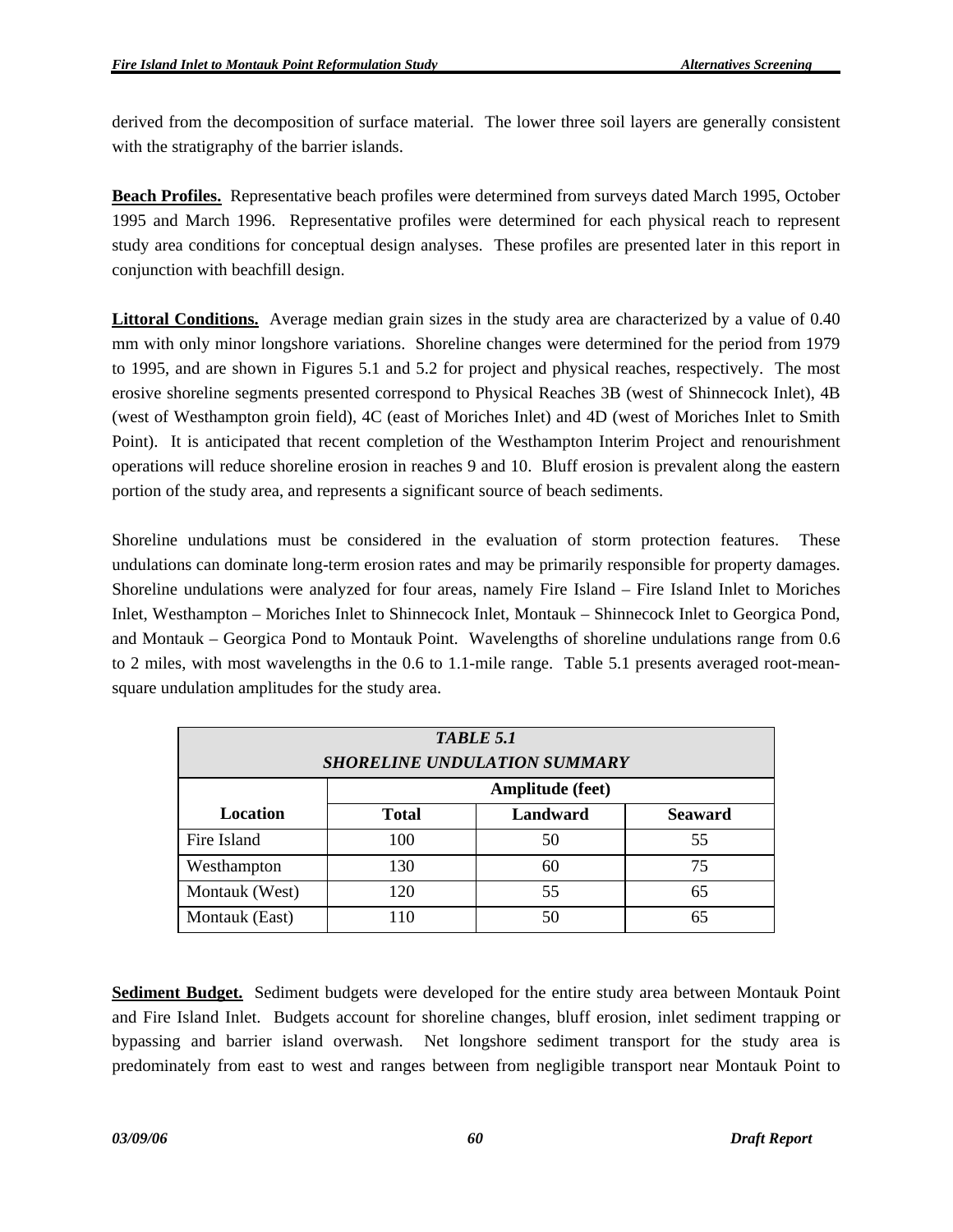approximately 400,000 to 500,000 cubic yards per year (cy/yr) at Democrat Point on the east side of Fire Island Inlet. Sediment budget results were used to determine beachfill renourishment requirements, but will continue to be refined during future study phases.

# **5.3 Conceptual Features Design**

## **5.3.1 Non-Structural**

Non-structural measures are applicable to any study area location requiring storm protection. These features in concert with shoreline improvements can augment storm protection or may be implemented in lieu of shoreline protection at locations where other measures are economically, institutionally or environmentally unacceptable. Land use management options may be implemented to avoid exacerbation of future storm damages. Specifically, these land use plans could control development in threatened areas to avoid or minimize future storm damage.

**Performance.** Non-structural plans may be effective in reducing storm damages by either preventing water from entering individual structures or by removing structures from flood prone areas. These plans may include a number of different measures, which can be divided into three categories: 1) buyouts, 2) floodproofing and 3) land use regulations. Because there are a number of different measures, they are applicable to various situations. For example, buyouts of selected structures may be effective if areas are flooded to the degree that floodproofing is not a practical solution or if the land would provide a significant value if maintained in an undeveloped condition. Floodproofing can be used to supplement structural protection or to protect individual structures where structural protection would not be cost effective. Land use regulations are usually only effective in areas where future development (and damages) is expected. Each measure may be used alone or in combination with structural measures.

Buyouts. Permanent evacuation of existing areas subject to erosion and/or inundation involves the acquisition of the land and structures either by purchase or by exercising the powers of eminent domain. Following this action, all development in these areas is either demolished or relocated. Widespread buyouts would be extremely expensive and generally not cost effective compared to other plans. However, limited buy-outs may be an effective means to enhance or supplement protection provided by other alternatives.

Land Use Regulations. Through proper land use regulation, floodplains can be managed to insure that their use is compatible with the severity of a flood hazard. Several means of land use regulation are available, including zoning ordinances, subdivision regulations, and building and housing codes. Their purpose is to reduce losses by reducing future development and damages. These regulations are most effective in relatively undeveloped areas with significant growth potential. Since the eastern end of the study area has the greatest growth potential, land use regulations should focus on this area. In the western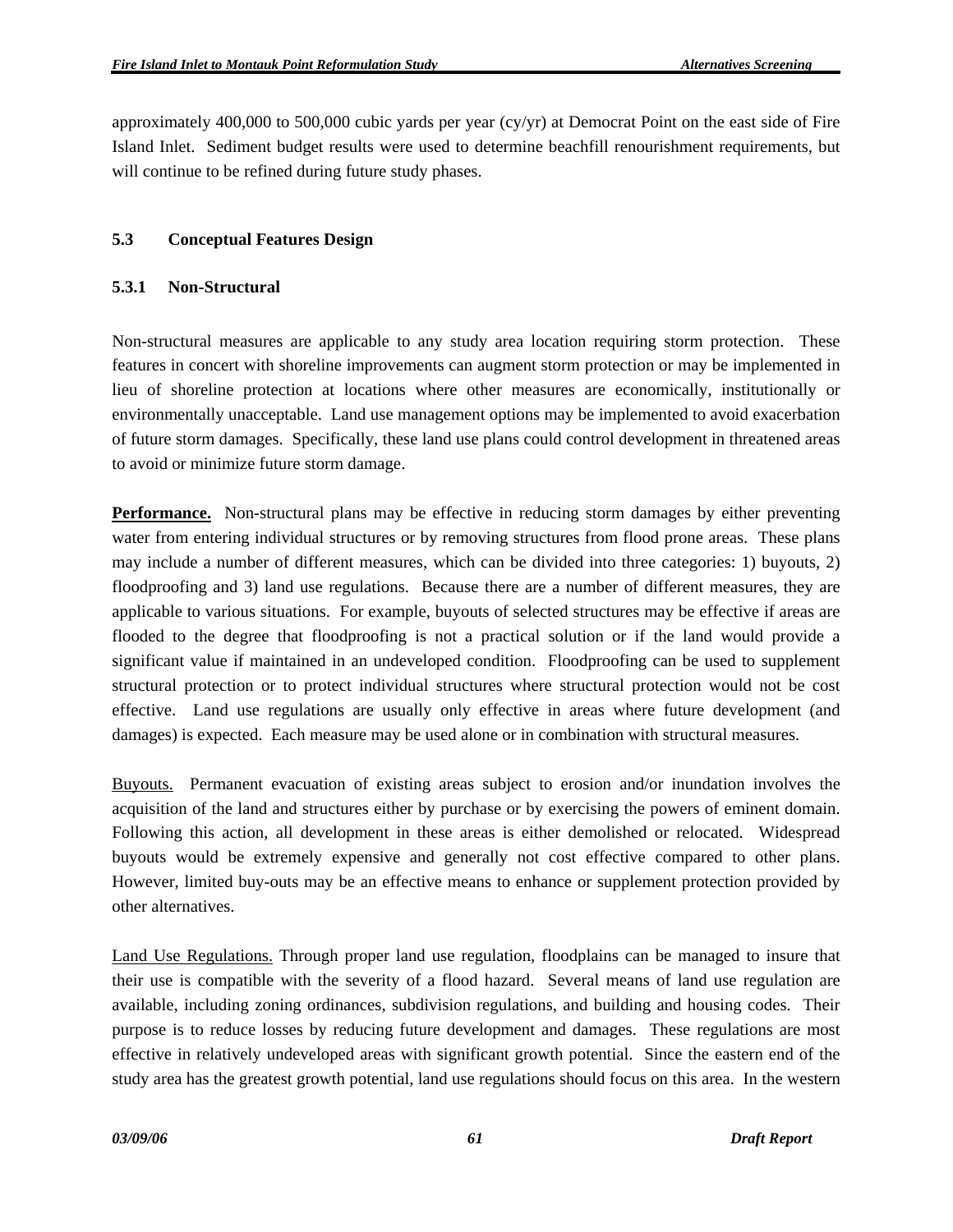portion of the study area the potential for growth is small since the existing development approaches full buildout.

Development rights for parcels subject to storm damage can also be purchased or transferred so that these parcels will remain undeveloped. The cost for purchase of the development rites may be much less than the full cost of the land. Land use regulations can also be geared to address a post catastrophic loss condition by preventing rebuilding. Such action would likely be accompanied by buy out provisions.

Floodproofing.Floodproofing, by definition, is a body of techniques for preventing damages due to floods; requiring adjustments both to structures and to building contents. It involves keeping water out as well as reducing the effects of water entry. Such adjustments can be applied by an individual or as part of a collective action either when buildings are under construction or during remodeling or expansion of existing structures.

Floodproofing can involve providing a protective wall around a structure located directly on the existing structure or a wall with a space between the structure and the wall (ringwall). If protection is directly on the structure then the structural integrity of the building must be incorporated into the design. However, if the protection is a wall around the structure and is separate from the building then the structural integrity of the building is not involved in the design of the floodproofing measure. Floodproofing can also involve protecting utilities (usually in the basement) from flood damage and allowing water to enter the basement. This "wet floodproofing" method allows hydrostatic pressures to equalize thereby reducing basement wall collapses that may occur in "dry floodproofing." The utilities can either be protected by an impermeable barrier or can be raised above flood levels. Lastly, floodproofing may also involve raising the entire structure. The feasibility of this method depends on the size of the structure, its construction and its condition. In general, wood frame structures built on crawl spaces are the easiest to raise while masonry structures or structures built on a slab are more difficult to raise. Structures are usually raised to a point where their main floor is above flood level.

**Design.** Although floodproofing must be tailored to the individual structure, typical designs can be used to show the range of options available. Since different floodproofing designs will be suited to different types of structures subjected to varying flood levels and since there are too many buildings to perform this analysis on an individual basis, a computer program was used to evaluate which floodproofing measure is most suitable for each building. The program will take into consideration the type of construction, whether the building has a basement, its main floor and ground elevations and the flood level. It will then decide on the appropriate floodproofing measure for that specific building.

**Costs.** Costs will depend on the type of non-structural measure. Buyout costs depend on both land and structure values that vary widely over the study area. In general, water front properties will be some of the highest valued properties. Larger structures on larger lots will also cost more than smaller structures on smaller lots. Buyout costs include the costs to relocate the present residents and also costs to demolish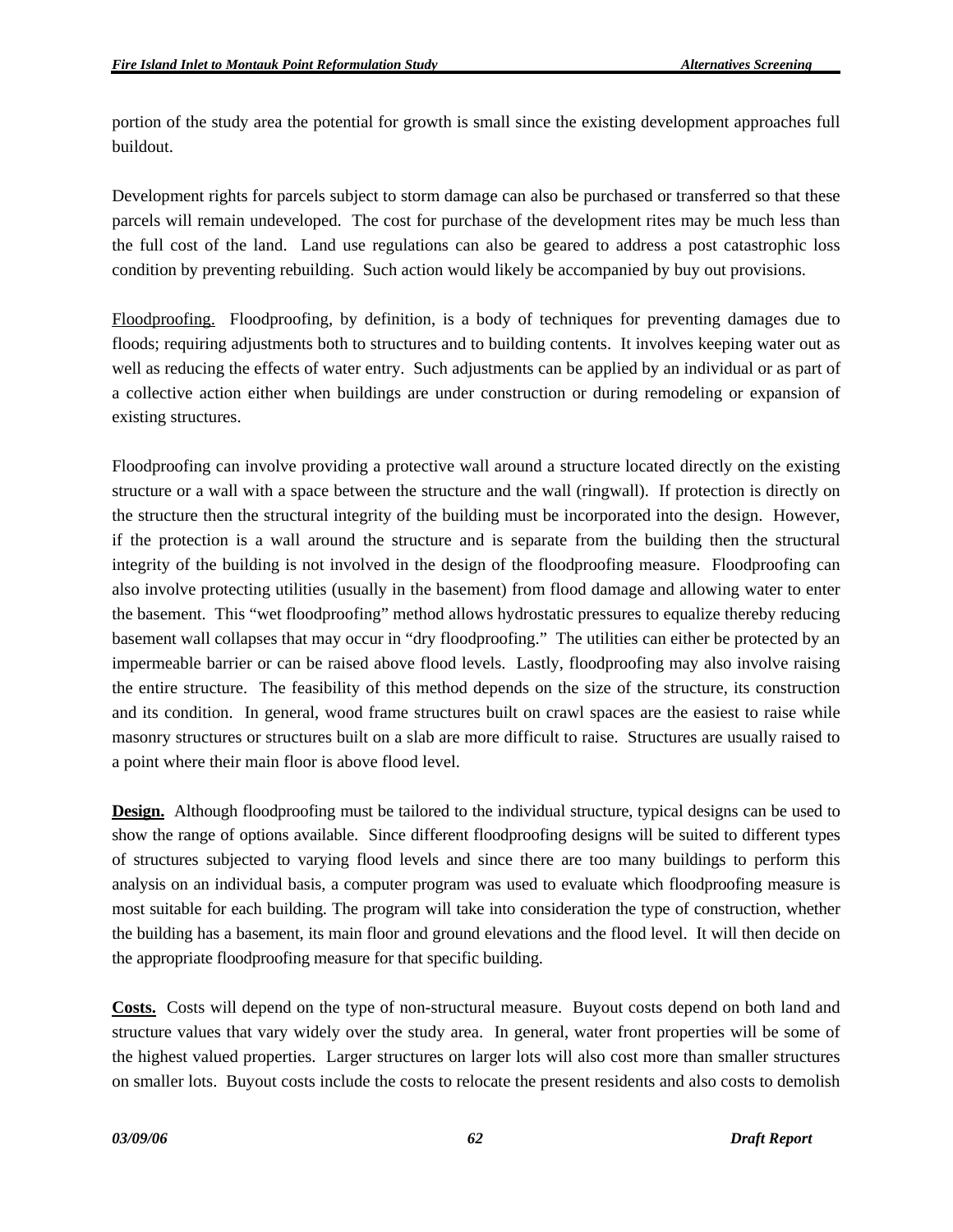and remove the existing structure. Buyout costs must be determined on a structure by structure basis with individual real estate costs performed by qualified appraisers. Land use regulations do not involve costs but may involve use of funds for enforcement of regulations or for purchase of development rights. Floodproofing costs depend on the size, type and construction of the structure. Costs will depend on the flood elevation relative to the main floor and whether the structure has a basement. In general, if the flood level is less than about three feet above ground then the structure can be flood proofed at minimal cost. However, if the flood level is greater than approximately three feet above ground then the structure will need either to be raised or to be surrounded with a ringwall. In either case, the cost will be significantly greater than either wet or dry floodproofing.

Floodproofing costs were developed for each project reach, using a computer program that accounts for the type and size of structure, whether the structure has a basement, ground and main floor elevations and the 100-year flood level. The appropriate type of floodproofing (i.e. west/dry floodproofing, raising, ringwall or buyout) and associated costs were determined. A 20% contingency was added to the total cost, as well as \$5,000/building for engineering and design. An additional 6% was included for construction management. Costs from these analyses are summarized in Table 5.2, assuming a 50-year project period and an interest rate of 7-1/8%.

**Limitations.** Limitations are also specific to the type of non-structural measure. For example, buyouts are effective in reducing flood damages, but are often not socially acceptable since entire communities would be disrupted if a buyout plan were to be implemented on any large scale. This would severely impact the tax base. Land use regulations are not effective if the area is already developed and consequently, this measure has limited effectiveness in the western end of the study area. Floodproofing, like other methods of preventing flood damages, has its limitations. It can generate a false sense of security and discourage timely evacuations. Indiscriminately used, it can tend to increase the uneconomical use of floodplains resulting from unregulated floodplain development. Floodproofing including raising structures can reduce damages but would still leave residents stranded and separated from emergency services. In addition, floodproofing may be ineffective against erosion and waves, which can scour foundations for even structures raised above flood level.

**Impacts.** The environmental impacts from non-structural measures are small compared to structural measures. Buyouts have no negative impact on the environment except for the demolition process that may cause typical construction impacts. These impacts can be minimized or mitigated during the demolition process, but may include the demolition of historically significant resources. Subsequent to demolition and removal, buyouts are expected to provide beneficial environmental impacts by adding habitat. Limited buyouts may be effective in improving public access to recreational beaches. This in turn could promote increased use of the shorefront. Land use regulations will have a beneficial effect on the future environment by preserving existing ecosystems and limiting future degradation due to development. They are often the most environmentally acceptable solution since they do not involve any construction. Floodproofing impacts are similar to impacts from demolition associated with buyouts.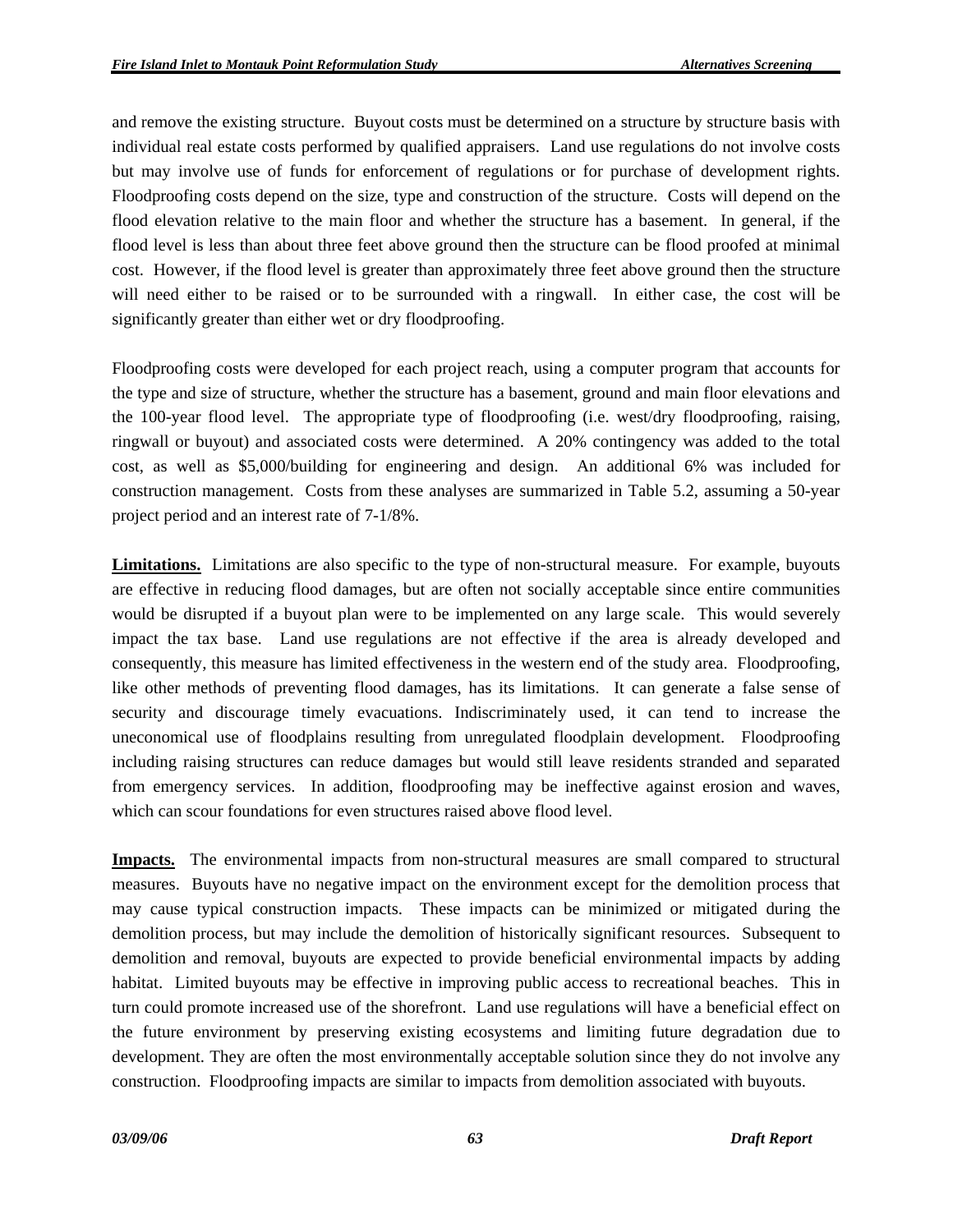### **5.3.2 Beach Restoration**

Beach restoration is applicable to both barrier island and mainland oceanfront shorelines in areas that are currently subject to erosion, inundation and wave attack. In those areas where erosion may lead to increased damage vulnerability, beach restoration is a suitable method for abating shoreline erosion and minimizing storm damages. Beach restoration is particularly useful at locations characterized by minor or moderate erosion.

**Performance.** The purpose of the beach restoration feature is to offset against long-term erosion and to provide protection against storm-induced erosion/flooding. Storm-induced property damages include those arising from beach and dune erosion, barrier island breaches and flooding of upland areas. Longterm erosion can also cause property damage and results from longshore sediment transport gradients and/or anomalous offshore bathymetric features. A beachfill normally consists of a design berm that protects the dune from erosion, and a dune that provides a barrier to storm tides and waves. Beachfill alleviates erosion by providing a sacrificial storm barrier. Renourishment operations are required to maintain storm damage protection.

**Design.** Beachfill cross-section design was prepared for a 100-year storm, based on existing beach dimensions. Representative profiles for the study area were analyzed to quantify existing beach dimensions. An example beachfill cross-section is shown in Figure 5.3, which shows the relationship of the beachfill cross-section to an existing beach profile. The design dune extends to an elevation of +20 feet NGVD. This elevation was selected because it represents the median dune elevation along the entire study area. The elevation also represents a dune that provides protection against a 100-year storm. The combined tide, storm surge and wave setup elevation for the 100-year storm is estimated between 11 and 13 feet above NGVD. Consequently, the design dune provides about 7 to 9 feet of freeboard to protect against wave runup that typically reaches 15 to 20 feet above NGVD for the 100-year storm and overtopping. A slope of 1(v):5(h) was used for the seaward and landward dune slopes. Since dunes are generally above water, dune side slopes can be limited to the steepest slope that is stable for the given beach material. Existing dune slopes vary between  $1(v):2(h)$  and  $1(v):15(h)$ , but average  $1(v):5(h)$ . A design dune crest width of 50 feet was selected, because storm recession modeling indicated that this dune dimension would survive a 100-year storm with half of the dune crest remaining.

Berm width and elevation were selected to correspond to existing beach conditions. The study area features a berm that is highly variable in both elevation and width. The existing berm elevation averages 11 feet NGVD. This value is selected for the conceptual beachfill, based on guidance in Engineering Manual 1110-2-3301 that suggests …. *if possible, constructed berm elevations should be designed to be the same or slightly less than the natural berm crest elevations. Restricting the construction berm height to natural berm height will prevent significant post-storm scarping*. Similarly, the selected berm width of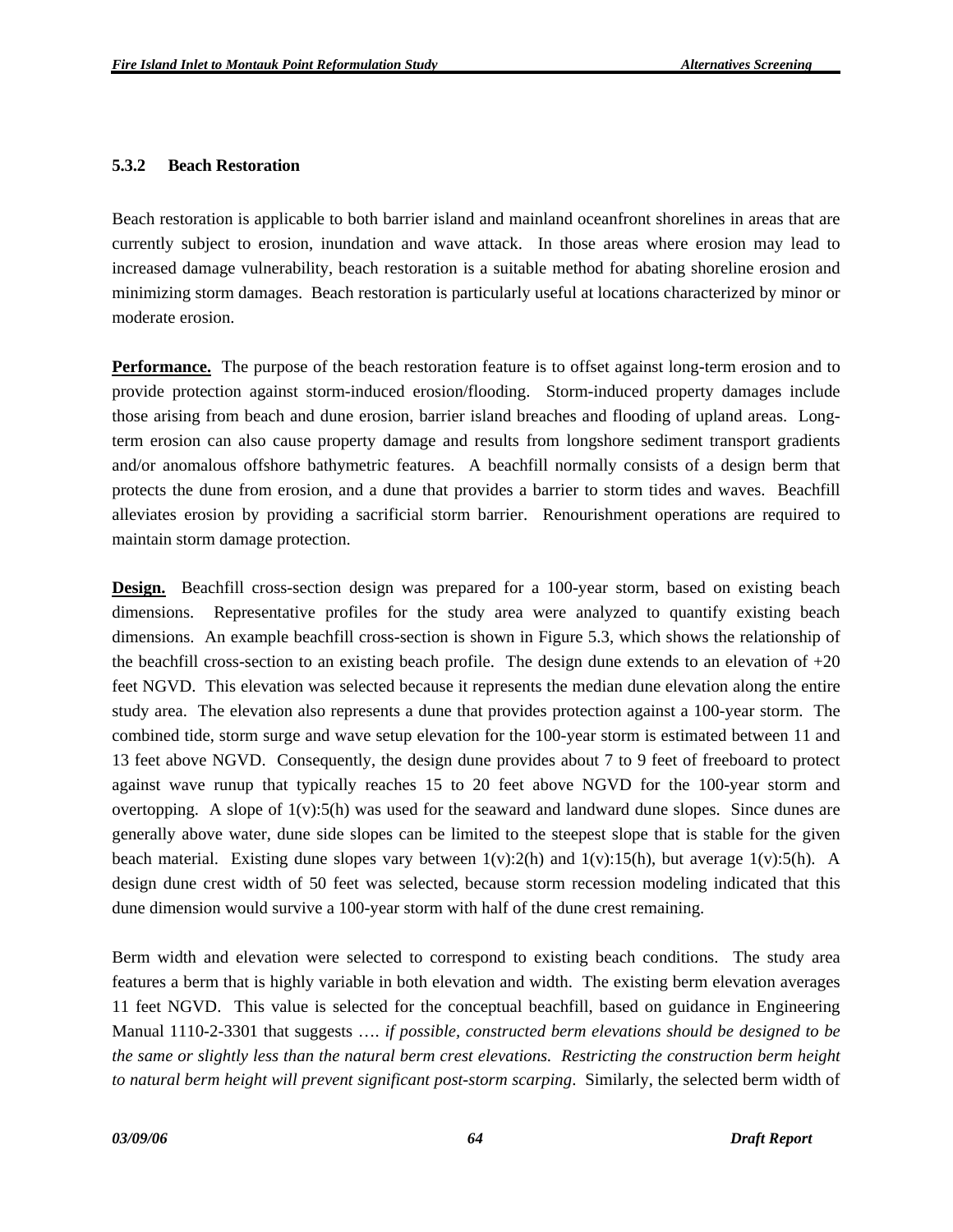100 feet was based on an averaged berm width from Fire Island Inlet to the Village of Montauk. Seaward beach slopes were assumed equal to native beach conditions offshore to the estimated closure depth. This assumes that fill materials are compatible with native beach sands. A closure depth at the –27-ft NGVD contour has been identified at Fire Island (USACE, 1998a), and was used for conceptual design.

The following paragraphs summarize specific conditions along the study area that influence the conceptual beachfill design.

*Project Reach 1* - This area is characterized by high bluffs and dunes fronted by narrow beaches. Beachfill in this reach would consist primarily of a beach berm fronting existing bluffs and dunes to protect against bluff recession and attendant damages from tidal inundation and/or erosion.

*Project Reach 2* - The shoreline within this reach is characterized by segments of narrow beach backed by dunes of varying elevations. Beachfill would be comprised of beach berm placement seaward of the existing dune to protect against dune erosion and concomitant tidal inundation.

*Project Reaches 3 to 5 - These reaches are characterized by widely variable beach and dune conditions.* The conceptual beachfill feature would include both the design berm and dune to provide adequate tidal inundation and erosion protection.

**Costs.** Beach and dune construction would be accomplished using either hopper or pipeline hydraulic dredges. Fill material will be obtained from offshore borrow areas located along the study area. Newly constructed dunes would be stabilized with sand fences and dune vegetation. Wooden dune walkways would be constructed to reduce damage to newly constructed dunes and vegetation that would arise from pedestrian traffic. Initial beachfill quantities were determined from the comparison of beachfill crosssections to existing profiles. In addition, advanced beachfill would be provided to preclude erosion of the design fill section. Advanced fill requirements, which indicate fill quantities that are necessary to stabilize the design fill, were estimated from sediment budget results. An erosion rate of 6 cubic yards per foot of beach per year (cy/ft/yr) was utilized for Reaches 1A, 3C, 4B, 4C and 5C, which is increased relative to historic rates due to recently accelerated erosion. Periodic renourishment of the beach would also be required approximately every 4 to 8 years over the project life. Periodic renourishment requirements are equivalent to advanced fill volumes.

Estimated design fill quantities are summarized in Table 5.3, for each physical reach. Also shown are advanced fill requirements, based on an assumed renourishment interval of either 4 or 8 years, depending of erosion severity. Physical reaches 1A, 3B, 3C, 4B, 4C, 4D and 5C were estimated for a 4-year nourishment cycle due to more severe erosion conditions relative to other locations that were estimated for an 8-year cycle. Fill requirements were adjusted to include dredging tolerance (15%) and overfill (10%) allowances. Renourishment would be accomplished by means of dredging from offshore borrow sources or upland trucking, depending on renourishment volume requirements.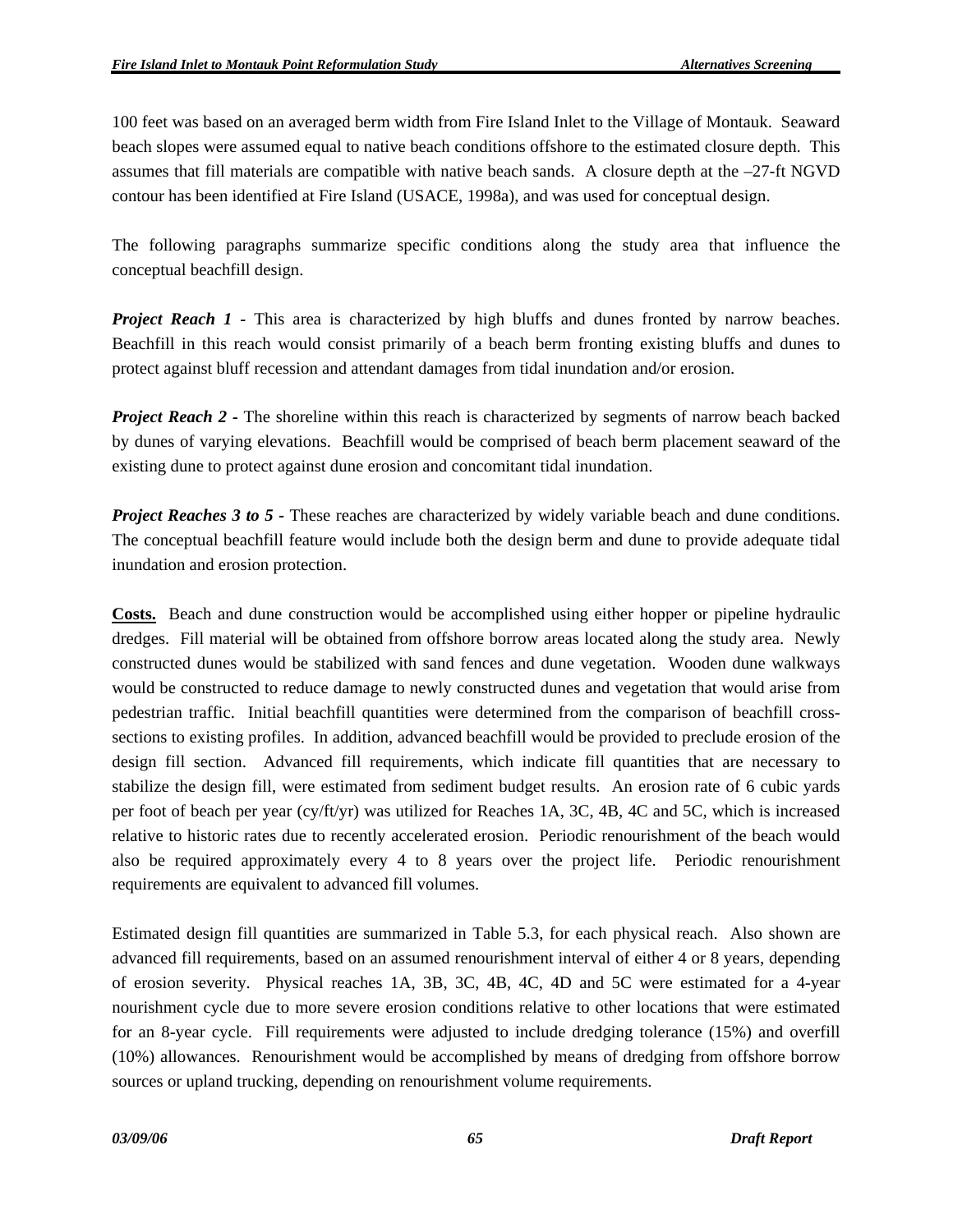Unit beachfill costs were determined for each physical reach of the study area, based on the distance from nearby borrow sources and fill quantities. These distances were used to determine whether beachfill placement would be performed using hydraulic pipeline or hopper dredges, and associated unit fill costs. These unit fill costs were combined with quantity estimates to determine initial and annual beachfill costs. Costs estimates do not include major rehabilitation, real estate and mitigation, and a contingency of 20% has been assumed, which is commensurate with the level of detail associated with cost variables. Engineering and design, and construction management have been estimated as 7% of initial construction costs. Total first and annual costs for beach restoration are summarized in Table 5.4 (1998 price level). Total annual costs were estimated using a 50-year project life and annual interest rate of 7-1/8%. These total annual costs include renourishment operations through the 50-year project life.

**Limitations.** Beachfill alone is a viable solution for the reduction of storm damages at locations where shore erosion is not severe. It is a natural method for restoring the protective capacity of the shoreline, but is limited in its effectiveness in areas where renourishment/rehabilitation is required frequently (e.g. adjacent to inlets or erosional hot spots). At these highly erosive locations, it is often advisable to combine beachfill with other methods for reducing erosion (e.g., groins, breakwaters or seawalls). The longevity of a beach restoration project is also related to the length of the filled shoreline. Consequently, beachfill projects are ideally applied to long segments and are less suitable for local, isolated storm protection. Another technical limitation of the beach restoration feature is related to placement of the design dune. By the placement of the beach dune landward of the project baseline, which represents the toe of the existing dune, the fill volume required to construct the design dune is minimized. However, in many areas, this results in a dune footprint that conflicts with existing development. Cost analyses would most likely indicate that the least expensive implementation of beachfill would involve the relocation or condemnation of some existing structures. This would most likely be unacceptable, requiring dune fill to be placed seaward of the existing dune. Additionally, the New York State Department of Environmental Conservation Coastal Erosion Management Regulations requires a 25-ft buffer between a structure and the landward toe of dune construction. In summary, these limitations force the beachfill to be placed seaward from its most cost-effective location, resulting in higher fill volumes, decreased fill stability and increased initial and maintenance costs.

**Impacts.** The primary impact of the beach restoration alternative is the creation of a larger beach and dune cross-section. The improved profile would feature a wide berm section in areas that currently feature a minimal berm cross section. The anticipated result would be a moderate increase in the longshore transport rate, that may require increased maintenance dredging at Shinnecock, Moriches, and Fire Island Inlets. Other impacts may include a reduction/increase in landward sediment transport during severe storms, which may affect barrier island dynamics and fringing bay habitats. Beach restoration using materials comparable to existing beach sediments results in minor long-term changes to physical coastal parameters (e.g. beach profiles and waves), although long-term erosion and storm-induced erosion are abated.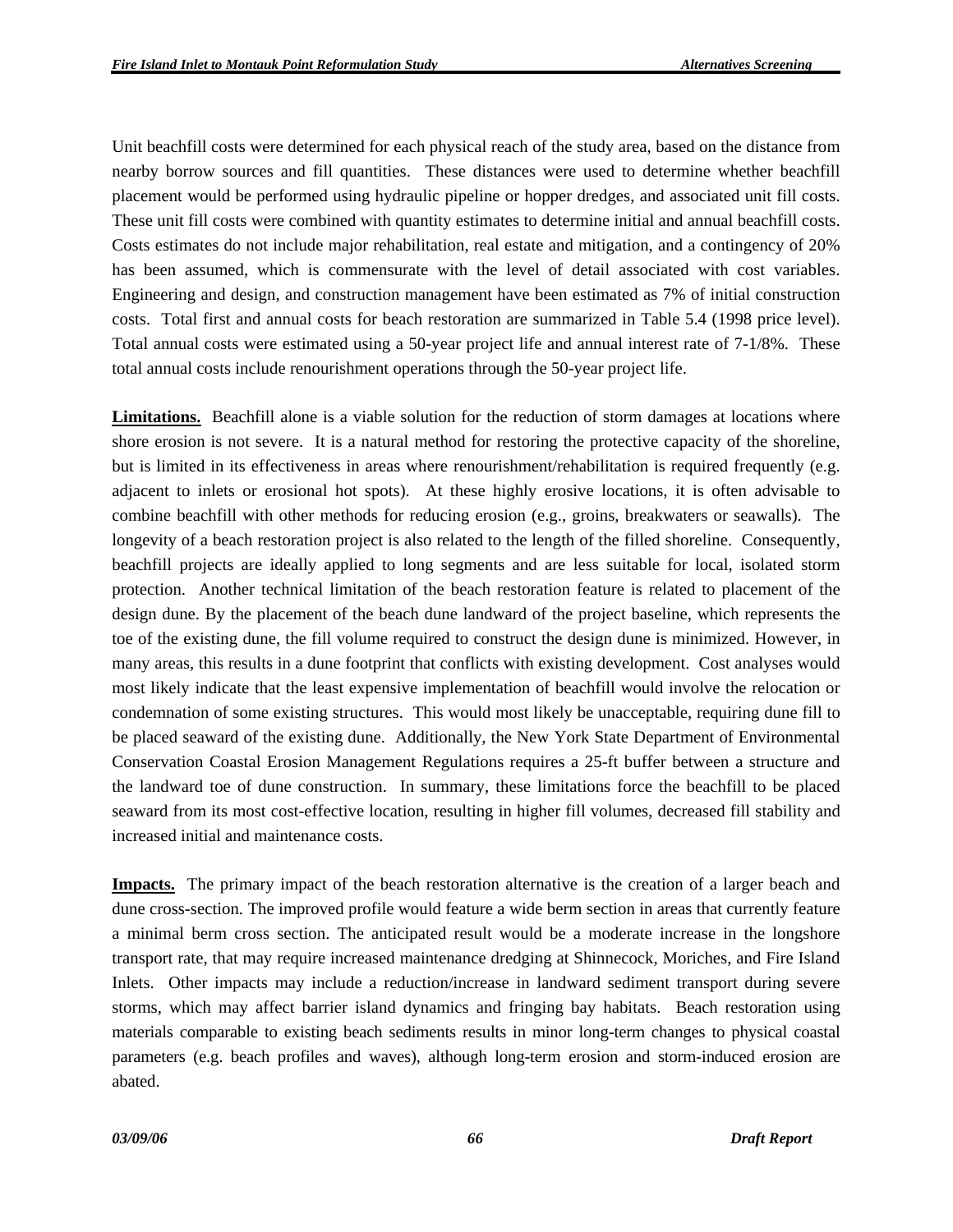According to the National Research Council (NRC 1995), environmental impacts associated with beach restoration range from short- to long-term alterations that include both positive and negative consequences. NRC (1995) separated the effects of beach nourishment into three regions, namely: (1) subaerial habitats (i.e. supralittoral and intertidal), (2) subtidal habitats and (3) borrow areas. Subaerial impacts of beach restoration may include the disturbance of biota habitats, affecting species feeding, nesting, nursing and breeding. Impacts in subtidal regions may include the burial of surf zone habitats, increased sediment concentrations and sedimentation during and following construction and nearshore bathymetric changes. Borrow area dredging modifies borrow site bathymetry and removes benthic communities inhabiting surficial sediments, which may impact species feeding patterns. Additionally, borrow site dredging increases turbidity and may influence water quality. All of these impacts are site-specific and oftentimes temporary. However, the completeness and period of recovery is highly variable. Therefore, site-specific environmental resources must be examined to determine those habitats and physical conditions affected by beach restoration in order to properly determine or predict beach nourishment impacts.

# **5.3.3 Beach Restoration and Offshore Breakwaters**

The use of breakwaters in concert with beach restoration is applicable at locations where beachfill alone is vulnerable to significant erosion with an attendant high cost for renourishment/rehabilitation.

**Performance.** Breakwaters are classified as beach stabilization structures, serving the following purposes: (1) reduce beach erosion (both long-term and storm-induced), (2) increase beachfill longevity and (3) maintain a protective beach for the reduction of storm damages. Breakwater design concepts presented below were developed to stabilize the beachfill.

Breakwaters may be either detached or shore-connected. Shore-connected breakwaters are constructed close to shore and promote the formation of a tombolo. Tombolo formation can be either natural due to sediment deposition or artificially constructed (beachfill placement). A variant of the shore-connected breakwater is the artificial headland. A series of artificial headlands forms pocket beaches that are characterized by a stable, equilibrium shoreline. Detached breakwaters are constructed offshore, and serve to stabilize the leeward shoreline against long-term and storm-induced erosion. Sand is deposited landward of a detached breakwater during normal wave activity. Breakwaters also reduce the offshore loss of sediments during storms. Two breakwater options were investigated for application to the Reformulation Study, namely: (1) artificial headlands and (2) detached breakwaters.

**Design.** One cross-section was developed for each breakwater type using design characteristics of the entire study reach. No modification of the design beach restoration cross-section was made, for the purposes of this screening. It should be recognized, however, that initial fill quantities may be reduced due to the protective capacity of the structures and that renourishment costs can be significantly less when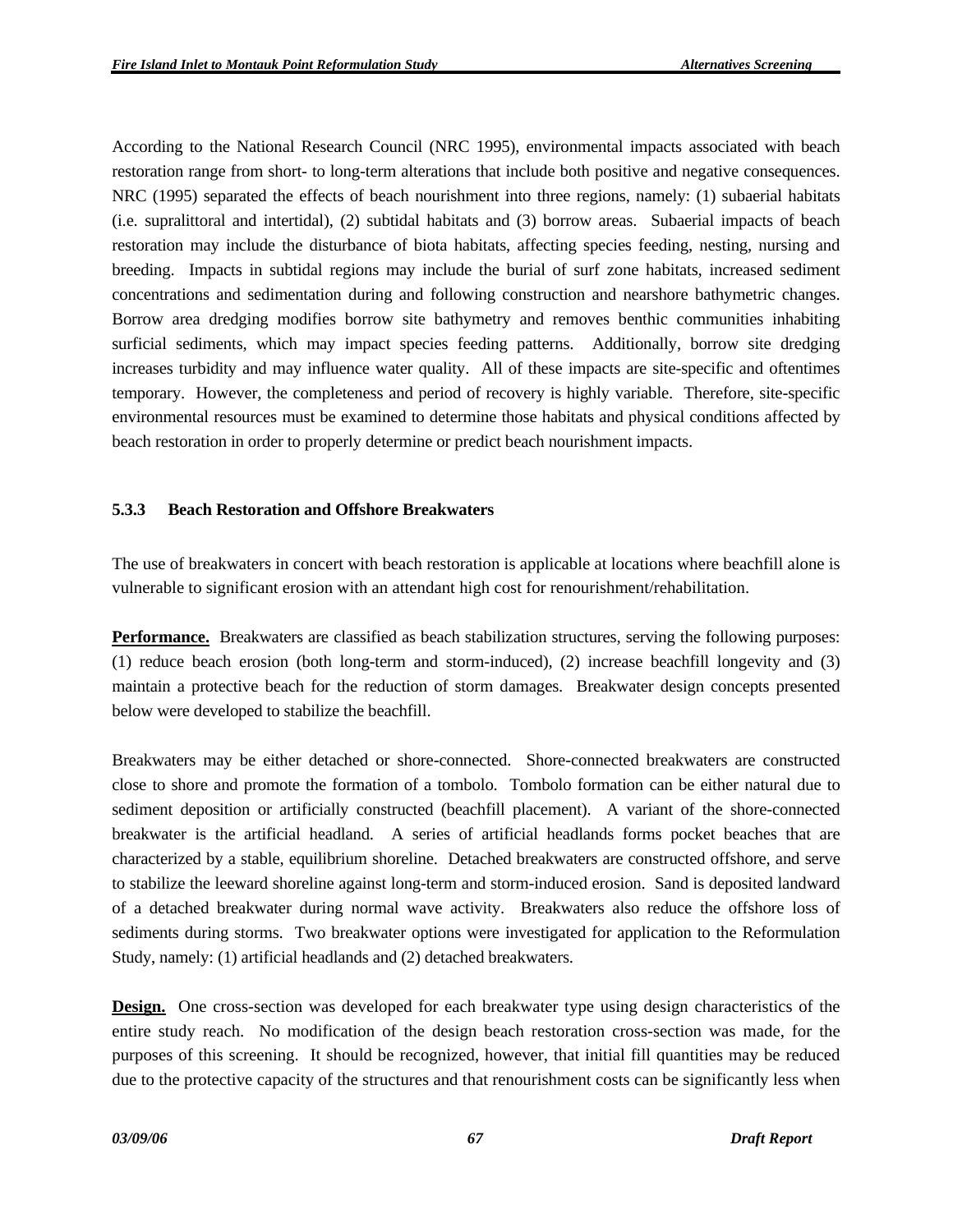breakwaters are coupled with beach restoration. This screening presents the design of beach restoration and breakwaters, assuming that the beach alone provides storm protection, excluding possible protection provided by the structures. Future analyses to further explore cost savings due to the protective capacity of breakwaters would be undertaken pending selection of this feature for further consideration.

Detached Breakwater. Figure 5.4 presents the conceptual detached breakwater cross-section. Structure design was performed using a water depth of 15 feet below NGVD, which is located approximately 1,000 feet offshore. The breakwater was sited at the 15-ft depth contour to avoid tombolo formation. The primary armor layer of the breakwater is comprised of two layers of 16-ton rough, quarrystone on a slope of  $1(y)$ :2(h) over an underlayer of two layers of 2-ton stone. The structure core consists of quarrystone ranging from approximately 10 to 200 pounds. A 12-inch bedding layer and toe berm are included for structure stability against wave forces, scour and differential settlement. Head armor stone is 16 tons at a slope of  $1(v):3(h)$ . A minimum crest width of about 20 feet at an elevation of  $+6$  feet NGVD was selected. The toe berm is comprised of two layers of underlayer stone with a crest width of 10 feet. Breakwater lengths of 300 feet with a structure spacing of 400 feet were selected for preliminary purposes to promote salient formation, although the actual breakwater layout could vary significantly based on local conditions.

Artificial Headland. The conceptual cross-section of the artificial headland is show in Figure 5.5. The structure was designed to avoid erosion of the beachfill template and to promote stable tombolo features. A preliminary headland spacing of 350 feet and structure segment length of 300 feet were selected for cost estimating purposes. The headlands will be located approximately 150 feet offshore of the fill shoreline in a water depth of 8 to 10 feet below NGVD. The primary armor layer of the artificial headland consists of two layers of 14-ton rough, quarrystone on a slope of  $1(v):2(h)$  with an underlayer of two layers of 1.5-ton stone. Head armor stone is 14 tons at a slope of  $1(v):3(h)$ . The structure core consists of quarrystone ranging from approximately 5 to 150 pounds with an interior crest elevation at  $-$ 1.0 ft NGVD. A crest elevation of +10 feet NGVD was selected.

**Costs.** Initial quantities and costs for the beachfill element of this feature are identical to those described previously for beach restoration, except advanced fill requirements are reduced. Renourishment would also be reduced due to the breakwater. For the purpose of plan comparison, renourishment requirements in areas including breakwaters were estimated to be reduced by approximately 50 percent (relative to beachfill alone). These estimates are viewed as conservative insofar as reductions in renourishment requirements may be higher. Nonetheless, these reductions provide a means to determine whether additional expenditures for breakwater construction are justified by reduced renourishment costs. The determination of actual breakwater impacts on renourishment reductions would require more detailed design analysis. Quantities and costs were developed for the detached breakwater and artificial headland features, and were combined with beach restoration costs.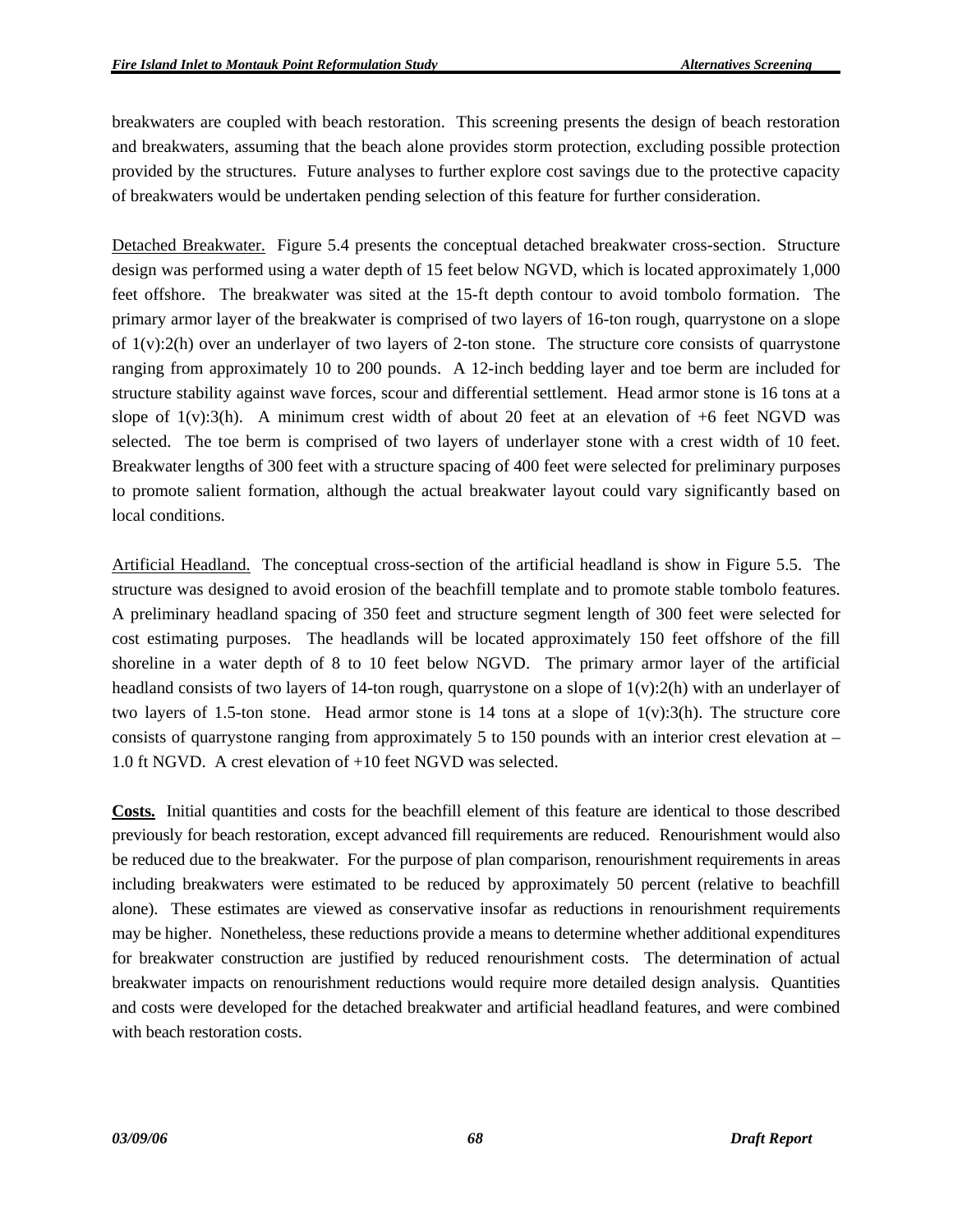Initial first costs (structure only) were estimated as approximately \$9,600 and \$7,700 per unit structure length for the detached breakwater and artificial headland features, respectively. These estimates were used to determine breakwater costs per unit length of shoreline for each physical reach, based on structure segment lengths and gap spacing. The resulting costs per linear foot of shoreline were combined with beach restoration costs per physical reach, and are summarized in Tables 5.5 and 5.6. Costs presented in these tables include total investment costs, annualized investment costs, annual renourishment and annual structure maintenance. Annual renourishment costs were estimated using reduced renourishment quantities and 4 or 8-year nourishment intervals, as described previously for the beach restoration feature. Annual structure maintenance costs were estimated as 0.5% of initial construction costs. Cost estimates do not include major rehabilitation, real estate and mitigation, and a contingency of 20% has been assumed for breakwater costs. Engineering and design, and construction management for breakwaters have been estimated as 7% of initial construction costs with a contingency of 10%. Annual costs were determined using a 50-year project life and interest rate of 7-1/8%.

**Limitations.** A clear distinction must be made between shore protection and beach stabilization structures, where the former is intended to provide storm protection and the latter stabilizes a protective beach. The breakwater/headland features presented above are beach stabilization structures. Storm damage reduction is not provided directly by these structures, but rather through beachfill placement. Breakwaters or headlands in the absence of beachfill do not provide the necessary storm damage protection, but are proven to be effective in shoreline stabilization. However, breakwaters can be expensive to construct and performance experience in the U.S. is limited, especially on the open Atlantic Coast.

The State of New York, Coastal Management Program, regulations limit the use of structures to locations where beachfill alone is not viable. It is judged that breakwaters or headlands could be an acceptable feature in the present context, because they would only be considered at locations where beach restoration alone is not effective.

**Impacts.** The impacts of beachfill in concert with breakwaters are comparable to those described for the beach restoration feature. Breakwaters increase the longevity of beachfill, decreasing the frequency and volume of renourishment operations. Accretion leeward of breakwaters could result in erosion elsewhere, unless special provisions are made. Breakwaters will also significantly alter surf zone characteristics, and may pose hazards to navigation and beach users.

Environmental impacts of rubble-mound structures may be separated as (1) short-term and (2) long-term, and can be both positive and negative. Short-term impacts are usually associated with project construction, although construction can be scheduled to minimize these impacts. Construction impacts may include noise and air pollution associated with heavy equipment use, disruption of nesting and feeding of fish, waterfowl and other wildlife, temporary water quality impacts (e.g. increased suspended sediment concentrations), destruction of benthic habitats, and mortality of clams and other invertebrates. USACE (1995a) states that water quality degradation during construction is generally confined to the immediate vicinity of project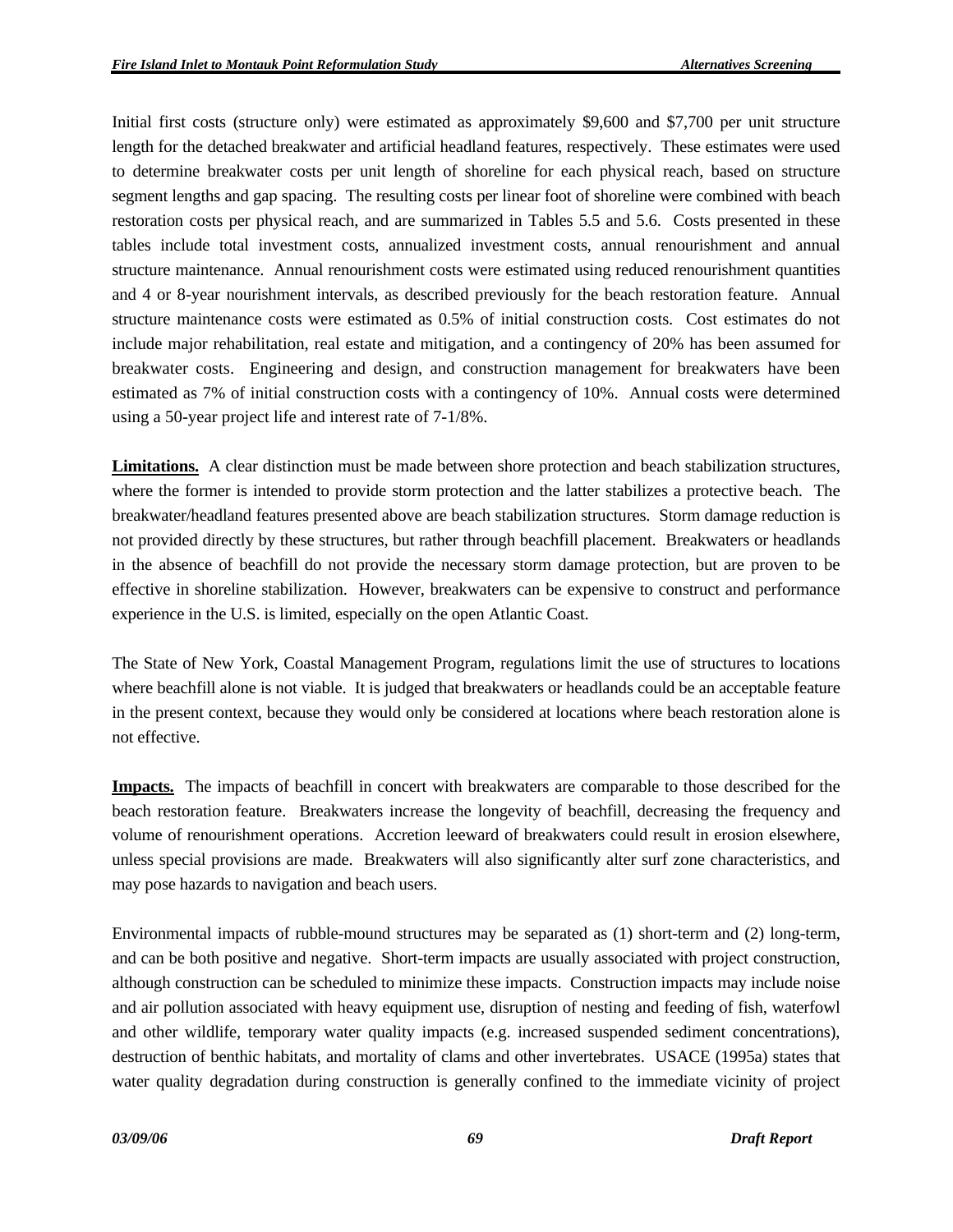construction. Long-term impacts are associated with changes to the physical environment caused by breakwater construction. These include different nearshore wave breaking and circulation patterns, and the loss or gain of intertidal, marsh, upland and/or reef habitats

## **5.3.4 Beach Restoration and Seawalls**

A seawall can be used to augment the level of protection offered by beach nourishment alone or to reduce the volume of fill required in the design fill section. Unlike breakwaters and headlands, seawalls serve to provide storm protection, but do not reduce beach renourishment requirements.

**Performance.** Rubble-mound seawalls were examined to augment the protective capacity of and reduce the reliance on beach restoration for storm damage reduction. The seawall feature would absorb direct wave impacts, restrict storm erosion and prevent breach formation. The proposed seawall design consists of a rubble-mound structure buried in the dune of the design beachfill. Beach restoration ensures the integrity of the seawall prior to severe storms. Because the seawall is placed within the dune, the size of waves that reach the structure is limited even during a severe event. Accordingly, it is possible to construct a robust rubble-mound structure that is highly resistant to storm wave attack.

**Design.** Conceptual design of the beach restoration and seawall feature was performed for areas east and west of Moriches Inlet. As an example, Figure 5.6 presents the conceptual seawall for the area east of Moriches Inlet. No modification of the beach restoration cross-was made for the present evaluation, although more detailed future evaluation will consider reducing initial fill requirements due to the protective capacity of the seawall. Renourishment requirements are not reduced due to seawall presence. Therefore, cost savings for a seawall and beachfill combination would arise primarily from reduced initial fill requirements.

The primary armor layer of the seawall is comprised of two layers of 4.5 (eastern) and 6.5 (western) ton quarrystone on a slope of  $1(v):2(h)$ . An underlayer comprised of two layers of 800 (eastern) and 1,400 (western) pound quarrystone would be placed on geotextile fabric. Design structure crest elevations are +15 and +17 feet NGVD for the eastern and western areas, respectively. A structure crest width of 15 feet was selected consistent with USACE (1984a). Toe protection consists of two layers of 4.5 (eastern) and 6.5 (western) ton armor stone at an elevation of +4 feet NGVD. The landward slope of the seawall includes two layers of primary armor stone for overtopping protection. The primary armor layer on the landward side of the structure extends to an elevation of approximately +5 feet NGVD.

**Costs.** Conceptual quantities and cost estimates were developed for the seawall and beach restoration for each physical reach. Quantities and costs for initial beachfill placement and renourishment operations are identical to those described previously for the beachfill feature.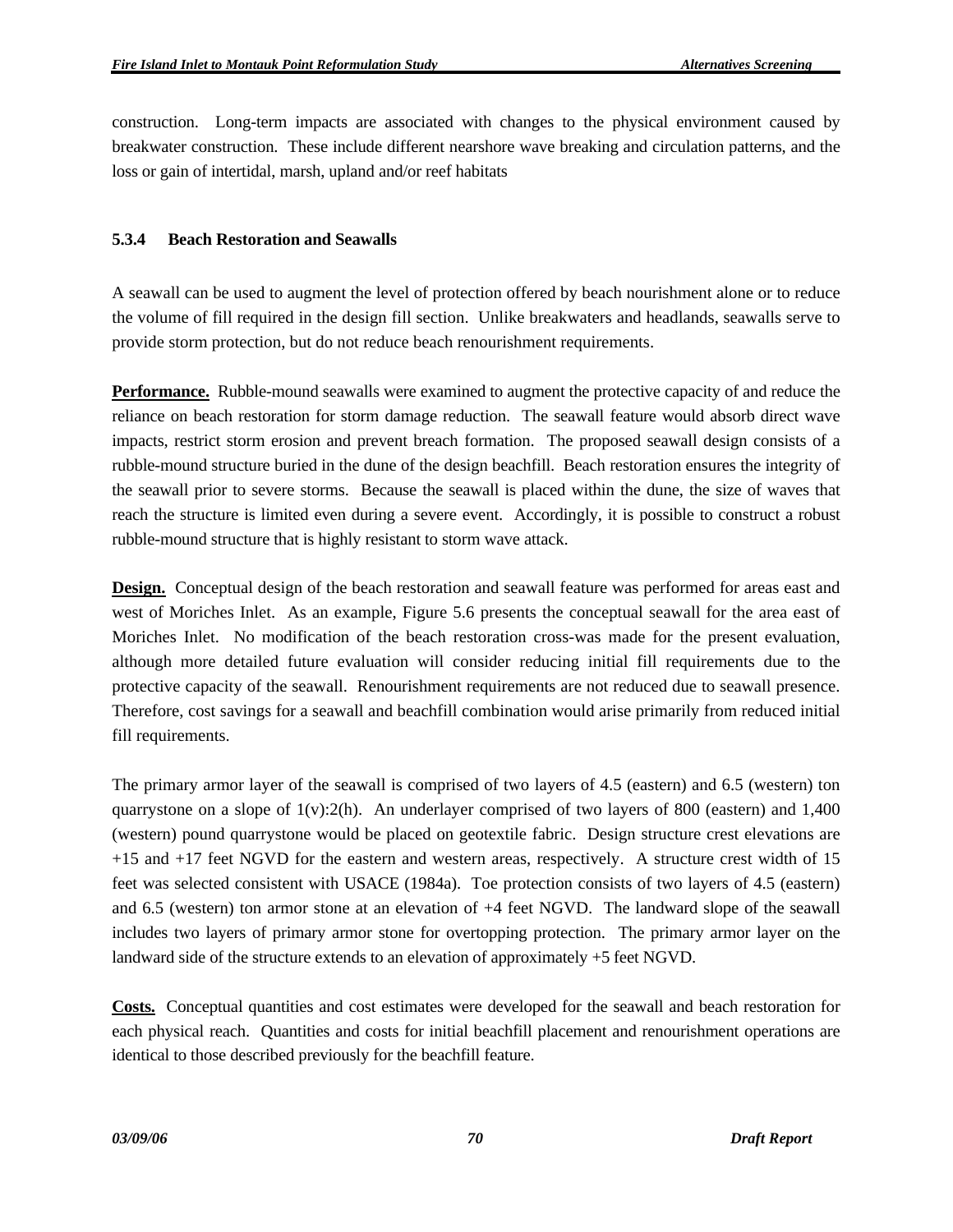Initial costs for the seawalls were estimated as approximately \$5,600 and \$6,800 per unit structure length for the eastern and western domains, respectively. These unit costs were combined with beachfill costs to estimate seawall and beachfill costs for each physical reach. Results are shown in Table 5.7. Cost estimates do not include major rehabilitation, real estate and mitigation, and a contingency of 20% has been assumed. Engineering and design, and construction management have been estimated as 7% of initial construction costs with a contingency of 10%. Annual costs were determined using a 50-year project life and interest rate of 7-1/8%.

**Limitations.** Seawalls protect only those land areas immediately leeward and offer no protection to the fronting beach. Recession of surrounding shorelines will continue unabated, although beachfill placement in front of the seawall may somewhat lessen this erosion.

Compliance with State of New York, Coastal Management Program, regulations limits the use of structures to locations where beachfill alone is not viable. Seawalls may be an acceptable solution at locations where beach restoration alone is not effective and requires additional structural shore protection. Furthermore, it is noted that several local community regulations may restrict seawall construction.

**Impacts.** Impacts of the beachfill and seawall feature are similar to those described for the beach restoration feature, although the required beachfill design template may be smaller when constructed in concert with the seawall. Additionally, a significant impact of seawalls is the loss of leeward bluff and/or dune materials as a source of sediments to the littoral zone. Overall, provision of a beachfill has two principal benefits: (1) limits and protects the seawall from direct wave impacts and (2) provides a source of material to compensate for the loss of sediments to the littoral zone from the protected uplands. Impacts of the seawall on wave and littoral conditions should be minor, because the proposed seawall feature is located landward of the active littoral zone. Seawalls constructed along the barrier islands provide additional protection against barrier island breaching, but may reduce the amount of overwashing sediments. Notwithstanding this potential impact, the seawall feature is characterized by crest elevations that are typically below existing natural dunes.

Biological impacts associated with seawall construction are limited to impacts to the subaerial beach. These impacts may include the temporary loss of subaerial habitats and the disturbance of species feeding and nesting patterns. Burial of the seawall in a dune would reduce these long-term effects.

### **5.3.5 Beach Restoration and Groins**

Beach restoration and groins are applicable to severely eroding shorelines where beach restoration alone is not cost-effective due to high renourishment requirements. Groins can increase the longevity of beachfill by reducing losses due to long-term erosion.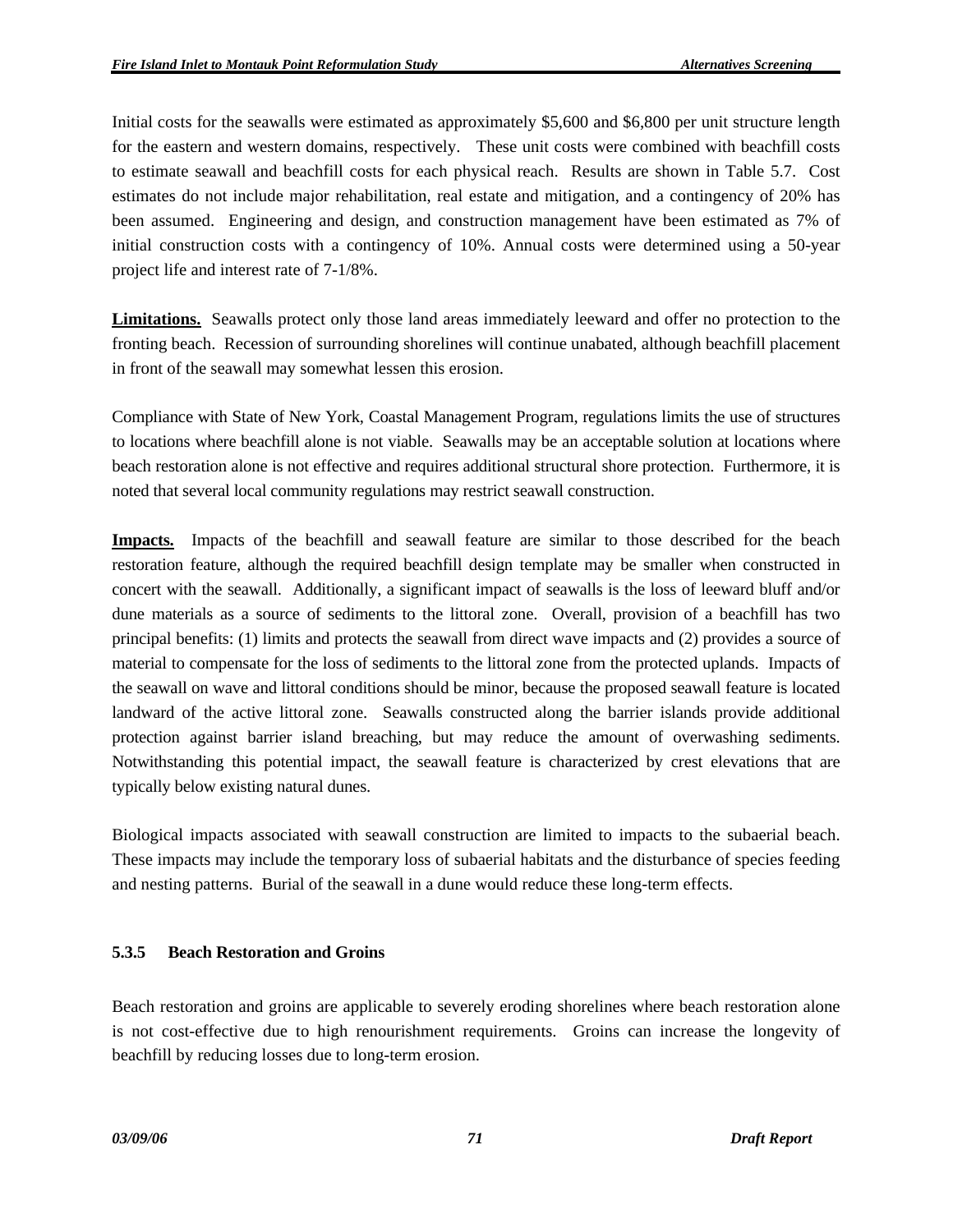**Performance.** Groins are classified as beach stabilization structures. Groins interrupt longshore sediment transport and promote sediment deposition. Groins are often constructed in series to provide protection to a continuous shoreline segment. For the present evaluation, groin compartments would be filled initially to promote sand bypassing.

**Design.** Beach restoration and groin design assumed that the beachfill cross-section would be unchanged, although advanced fill requirements are reduced. Typical groins were designed for the study area. Figure 5.7 presents the resulting groin design, which is comparable to the recently completed groins at Westhampton Beach and those described in USACE (1998b). These groins closely match the design beachfill geometry, following design procedures described in USACE (1984a).

Groin design can be summarized as: (1) a horizontal shore section (HSS) extending from a crest elevation of +11.0 feet NGVD to a bottom elevation of 0.0 feet NGVD; (2) an intermediate sloping section (ISS) extending from a crest elevation of  $+11.0$  to 0.0 feet NGVD at a slope of  $1(v):18(h)$ ; and (3) an outer sloping section (OS) extending from a crest elevation of 0.0 feet NGVD to a bottom elevation of –12.0 feet NGVD. One layer of 7-ton armor stone was determined for the ISS and landward end of the OS. One layer of 5-ton stone was used for the HSS, and two layers of 14-ton armor stone were included on the head of the OS. The HSS and ISS have side slopes of  $1(v):1.5(h)$  and the OS has side slopes of  $1(v):3(h)$ . A core comprised of 50 to 1500 pound stone would be placed beneath a single layer of armor, except at the head of the OS.

According to USACE (1984a), groin spacing is generally two to three groin lengths where groin length is defined as the distance from the beach berm crest to the seaward groin end. Based on this criteria, groins spacing may range from 500 to 750 feet relative to a groin length of 250 feet. For the present evaluation, a groin spacing of 700 feet was selected for cost estimating purposes. It should be noted that the present groin design reflects long, low-profile groins that are effective at interrupting longshore sediment transport, but encourage bypassing. Ultimately, the groin capacity to hold sand is dictated by the elevation of the sand-tight core, which is a major factor in determining a groin's trapping efficiency.

The effect of the proposed groin feature on renourishment is a significant factor in evaluating cost effectiveness relative to beachfill alone. Guidance in USACE (1984a) suggests that the proposed design could impede between 75 and 100 percent of the local longshore sediment transport. Similar rules applied to the Westhampton groin field would indicate 100 percent trapping, prior to complete filling of the groin compartments. A 50 percent reduction in renourishment requirements was used for cost comparisons.

**Costs.** Initial quantities and costs for the basic beachfill element of this feature are identical to those described previously, however, less advanced fill is required. Costs estimates also reflect reduction in renourishment quantities. Quantities and costs were developed for the groin feature per single structure.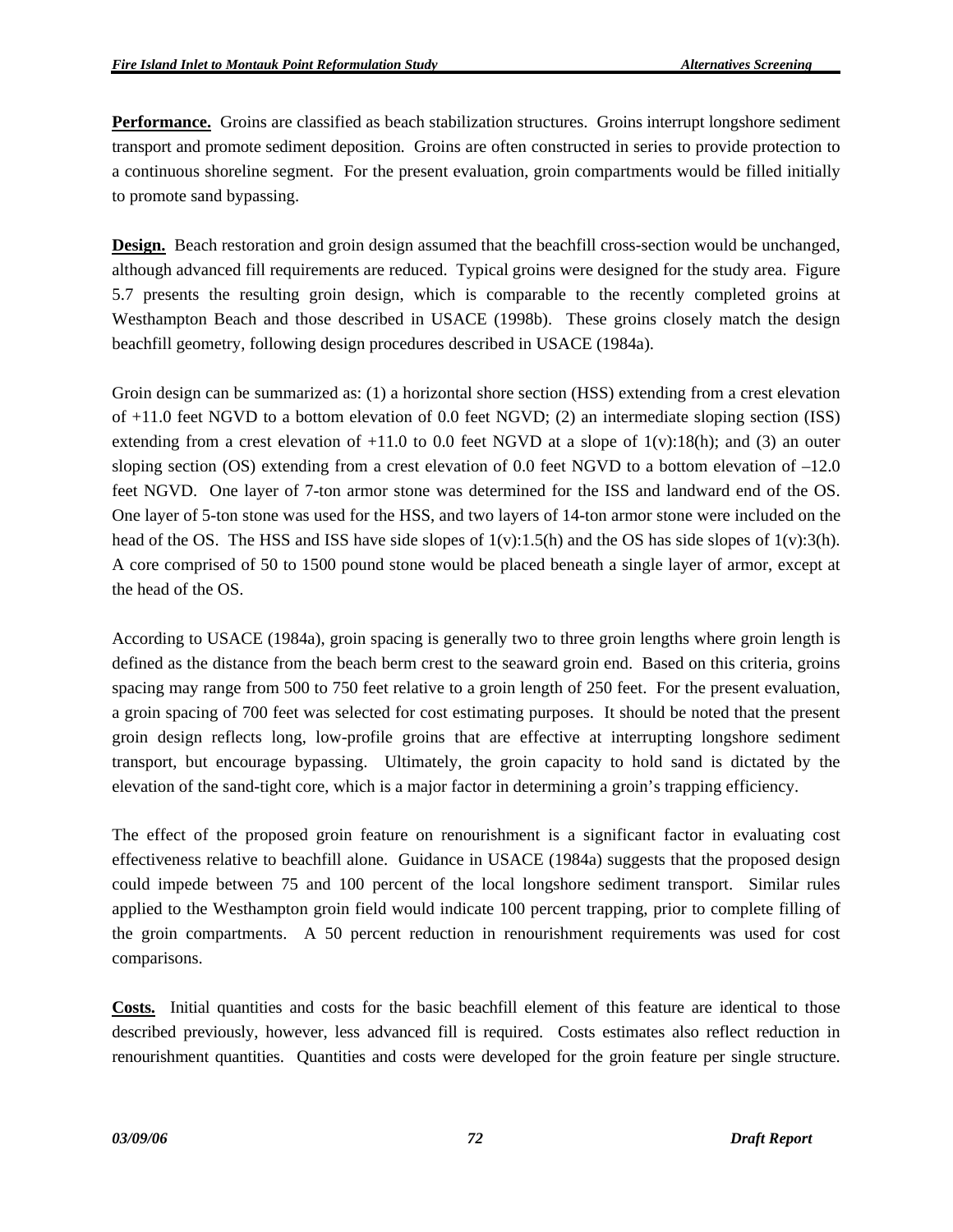These quantities and associated costs were then adjusted to reflect costs per unit shoreline length accounting for the groin spacing of 700 feet.

Initial first costs were estimated as approximately \$1,700 per unit shoreline length. This estimate was used to determine groin costs per physical reach, and was combined with beachfill to reflect total costs. Results are shown in Table 5.8, which presents total initial costs for beachfill and groins, annualized initial costs, annual renourishment, annual structure maintenance and total annual costs. Annual costs were determined using a 50-year project life and interest rate of 7-1/8%. Annual renourishment costs were estimated using reduced quantities and a 4-year nourishment interval for high erosion areas and 8 years for all other areas. Annual structure maintenance costs were estimated as 0.5% of initial construction costs. Cost estimates do not include major rehabilitation, real estate and mitigation, but do include a contingency of 20%. Engineering and design, and construction management have been estimated as 7% of initial construction costs.

Limitations. Groins are beach stabilization structures and, as a result do not directly provide storm protection. Groins can only be implemented if the resulting benefits to the local and updrift shoreline offset possible negative impacts to the downdrift shoreline.

Compliance with State of New York, Coastal Management Program, regulations limit the use of structures to locations where beachfill alone is not viable. Groins are judged to be potentially acceptable at locations where the success of beach restoration alone is compromised by severe erosion (e.g. downdrift of an inlet), and where renourishment costs can be significantly reduced.

**Impacts.** Beachfill impacts are comparable to those described for the beach restoration feature. The addition of groins would have impacts that are similar to breakwater construction. These include increased beachfill longevity, an alteration of surf zone characteristics, and potential hazards to navigation and beach users. Short-term construction impacts may also be a significant factor in groin implementation. Potential groin impacts are summarized in the document USACE (1992). This document states that *although groins are useful, in some circumstances they have several undesirable qualities. In general, groins are unsightly, impede movement along the beach, pose hazards to swimmers, and may generate rip currents that carry sediment offshore. In addition, consideration must be given to the fact that trapping of sand in the groin fields may create sand starvation, and consequent erosion, on downdrift beaches. However, when groins are filled to capacity by fill material, the normal littoral drift will likely be bypassed around the seaward end of the groins until such time as loss of fill restores their potential as sediment traps.*  These impacts may be lessened or eliminated by the use of low-profile groins that do not significantly exceed the height of the surrounding beach, and the inclusion of beachfill placement, maintenance and monitoring.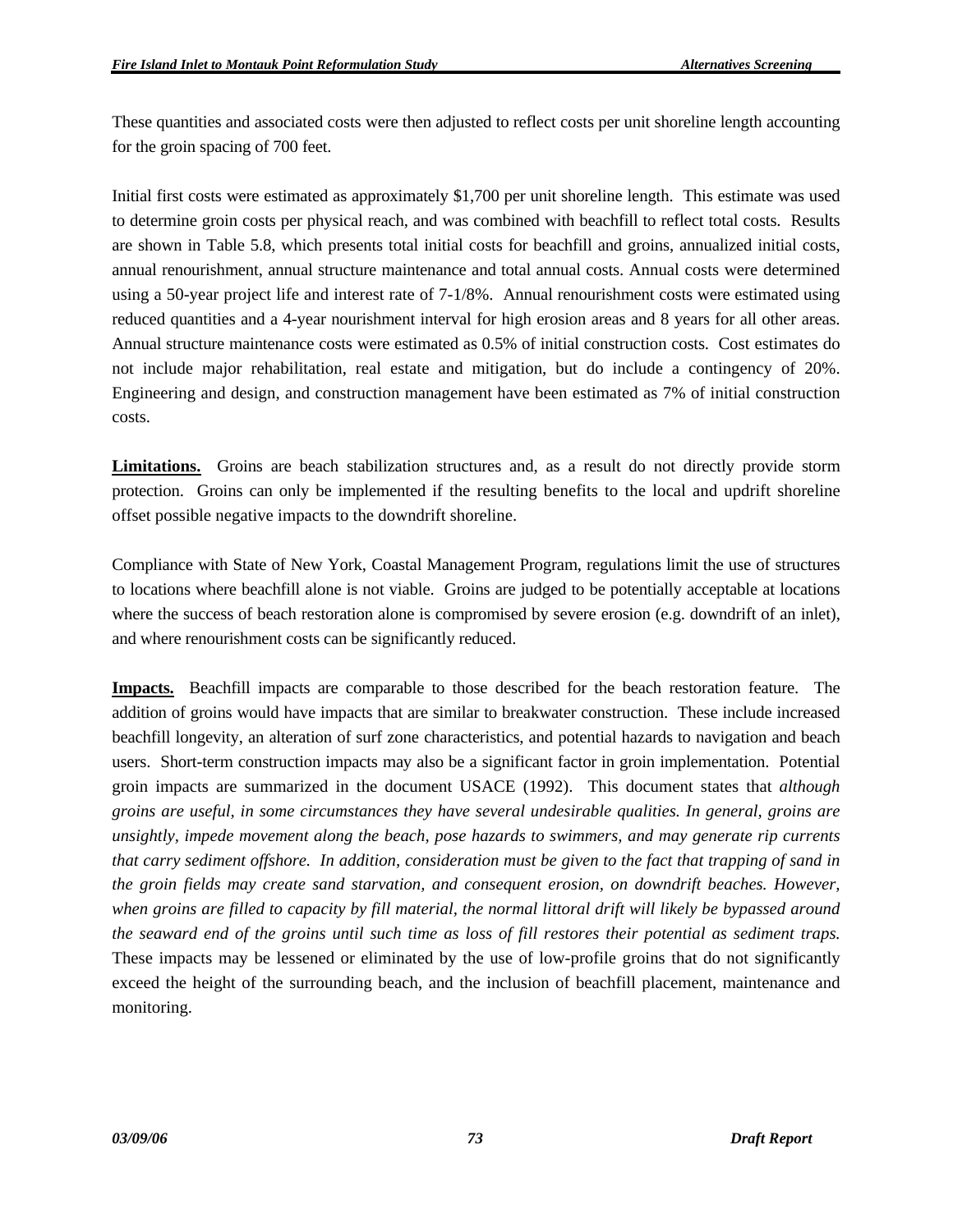## **5.3.6 Removal/Modification of Groins**

This feature is applicable to locations where existing groins may potentially have adversely impacted the beach and adjacent areas. Existing groins are located in the Towns of Easthampton and Southampton (8), at Westhampton Beach (16) and along Fire Island (2).

**Performance.** This feature would examine the removal or modification of groins in the study area to augment the performance of other shore protection features (particularly beachfill). For the present screening groin removal was examined, although future study phases may consider modification of existing groins to lessen possible adverse impacts on the existing littoral environment. Groin modifications could include tapering existing groin fields, lowering and/or shortening groins, or notching groins to enhance sand bypassing to downdrift shorelines. Groin removal/modification is not a storm damage reduction feature itself. The purpose of groin removal would be to reduce or eliminate interruptions in longshore sediment transport interruptions in order to restore natural sediment movement. A complete investigation into the feasibility or impacts of this alternative requires careful investigation aimed at quantifying the historic and ongoing impact of the existing groins. It would also be required that existing storm protection in areas where groin removal occurred was not adversely affected.

**Design.** The total number of structures that may be classified as groins is 26, not including jetties and drainage outfalls. These structures are located from Project Reach 1 in Montauk to Project Reach 5 in Ocean Beach on Fire Island. Most of the groins are quite substantial in size and are generally in good condition. The majority of the existing structures are comprised of rubble-mound, quarrystone construction, except the Ocean Beach groins that are constructed of pre-cast concrete armor units and the Shinnecock groins (steel sheetpiling). The feasibility and benefits of groin removal can be determined by estimating the groin impacts on shoreline changes and sediment transport processes. A comprehensive evaluation of groin removal would be performed by investigating: (1) historical shoreline and volumetric changes updrift and downdrift of structures before and after construction, (2) the contribution of the groin toward any irregularities in the existing beach layout, and (3) the groin impacts determined by implementation of the GENESIS shoreline change model. These results and engineering judgement would be applied to determine the anticipated impact of groin removal. Groin removal would be considered beneficial if the resulting negative updrift impacts (i.e., change of shoreline position) were minimal/manageable, and benefits to the downdrift shoreline were sufficient to justify removal costs. For the present investigation, a simple, conceptual analysis was conducted to screen this feature relative to other storm protection features.

Procedures that would be used to remove groins are dependent on structure size and site accessibility. Many structures would require the use of a barge for their removal, because: 1) existing roads are distant from groin locations and/or 2) groins extend well into the water and the groin crest would not support heavy equipment access.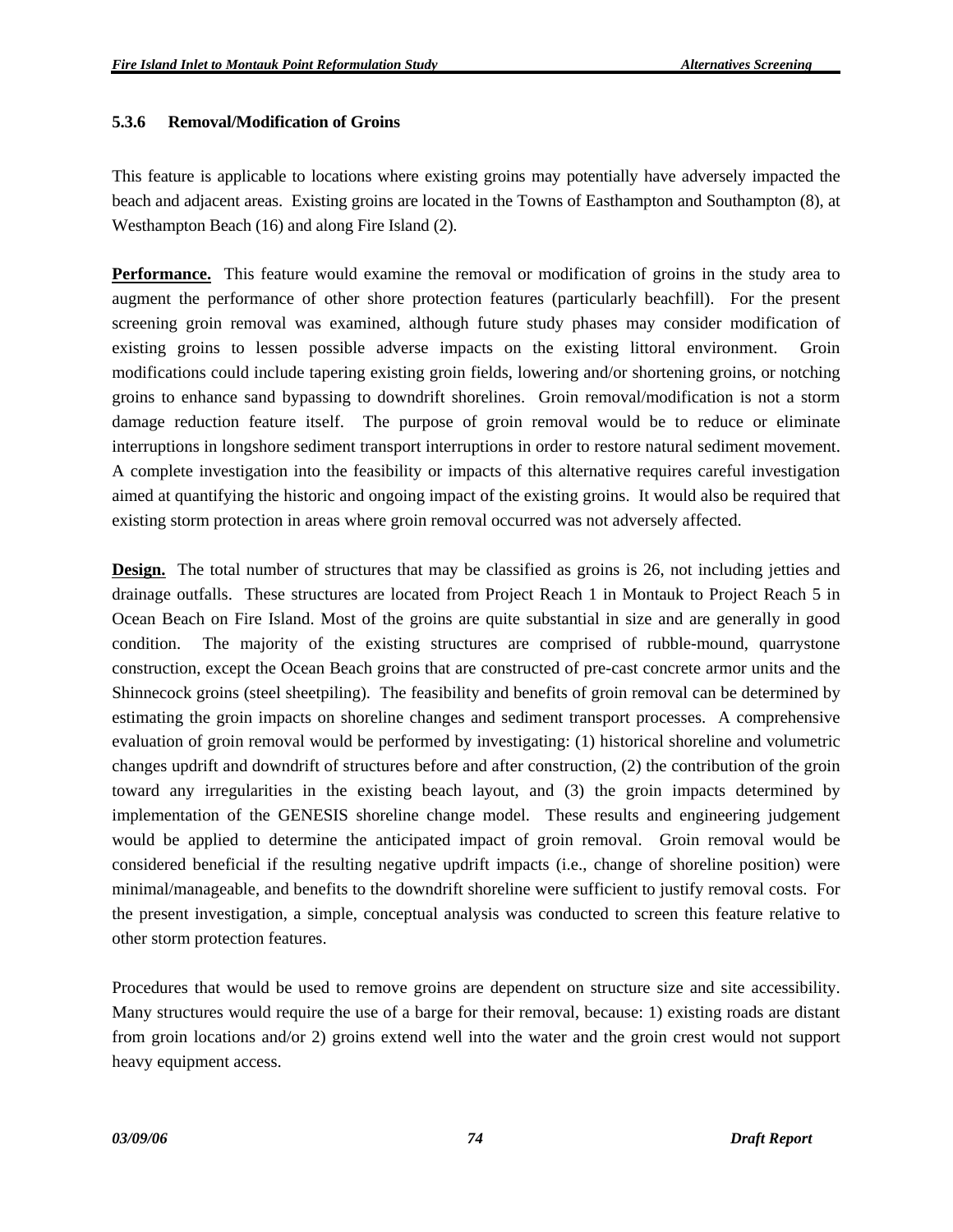**Costs.** Groin removal costs considered stone excavation, site removal, and impacts on renourishment quantities. Groin removal would include all groin materials not deeply buried, and would generally extend between the +10 and –10 ft contours. Groin removal costs were estimated using unit costs detailed in the USACE (1994). Total unit stone removal costs were estimated at about \$80 to \$100 per ton, including stone removal and disposal, and contingencies. As Federal groins in the study area are comprised of approximately 11,000 tons of quarrystone, groin removal costs were estimated as approximately \$760,000 per groin. The exception is the Ditch Plains groin, which, because of its short length, would cost approximately \$380,000 for removal. The removal of the Southampton groins was estimated as approximately \$190,000 per structure.

Groin removal costs in areas not fronted by groins are zero and costs in existing groin areas are the total of removal costs and renourishment differences. For the present analysis, the without-groin (i.e. after removal) erosion rates were assumed equal to the erosion rate for the beachfill alternative, i.e. approximately 6 cy/yr/ft. Renourishment requirements were then estimated for reaches downdrift of groin removal areas by assuming a 25 percent reduction in the erosion rate at Reaches 2B, 4B and 4C.

Table 5.9 summarizes cost differences between groin removal and beachfill, and beachfill alone. Costs shown in this table include initial groin removal, first costs for the beachfill and beachfill with groin removal, renourishment costs, and total annual cost for the beachfill with groin removal. Additionally, Table 5.9 shows annual cost differences between the beachfill and beachfill with groin removal, where negative cost differences indicate potential savings by including groin removal. Annual costs were calculated using a 50-year project life and interest rate of 7-1/8%. Due to the small number of groins or their condition, Physical Reaches 1A, 3A and 5C costs are limited to groin removal with no adjustment of renourishment requirements as compared to beachfill alone. The results indicate that groin removal would have cost benefits in downdrift regions (i.e., west) from where groins were removed, although these cost savings are notably less than expenditures in the areas where groins would be removed. Consequently, groin removal results in overall cost increases based on the present analyses.

**Limitations.** Groin removal should not be undertaken without a thorough understanding of the likely impacts. Based on the present analyses, groin removal results in increased costs with no readily identifiable benefit in terms of beachfill performance.

Most of the groins were Federally constructed, although two of the Easthampton groins and the Ocean Beach groins were constructed by the State. Privately constructed groins are limited to the structures in Southampton. The institutional limitations or social objections for the removal of Federal groins may be significant. Groin removal may be not be feasible if it is anticipated that primary and secondary dune systems established naturally after groin construction would be diminished.

**Impacts.** The primary impact of groin removal would be the restoration of longshore transport rates closer. The result may include the widening of beaches west (downdrift) of the groin locations, and a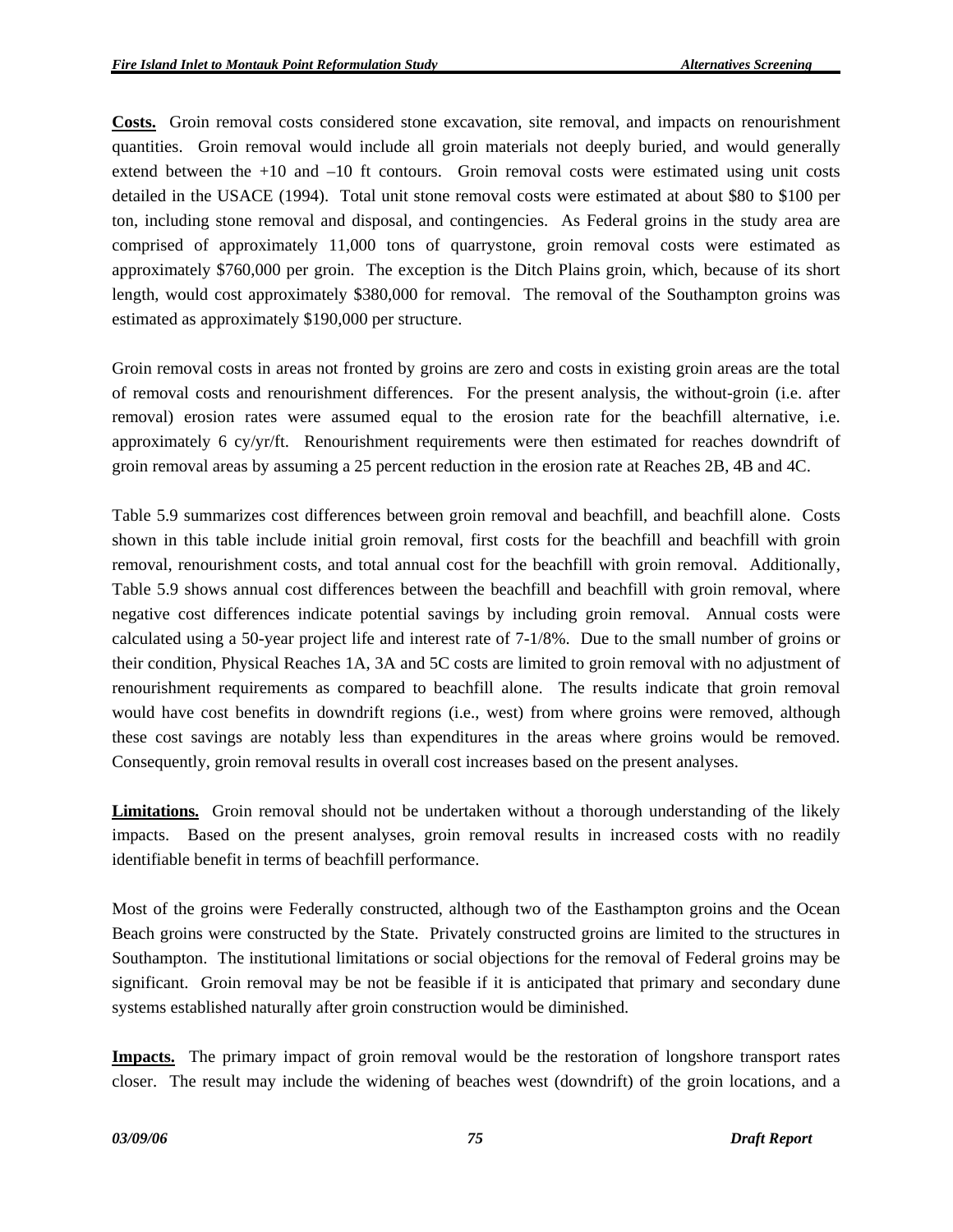narrowing of berms east (updrift) of the groin locations. A prior study (USACE 1984b) described the Ocean Beach and Easthampton groins as being *generally saturated with sand. As a result, downdrift effects of the groins are not particularly severe*, and it was stated that their removal would not have any significant impacts. However, more recent shoreline recession seems to have exposed more of the groins' length. Furthermore, this report described the Westhampton Groins as creating sediment transport reversals, and indicated the *danger of being severely overwashed or breached in the event of a storm*. This danger has been reduced by the Westhampton Interim Project. The study went on to determine that the removal of the Westhampton groins would result in significant short-term impacts (positive downdrift, negative in the groins' vicinity), but minimal long term impacts (as the longshore transport returns to its existing rate). It should be noted, however, that groin removal at Westhampton Beach could possibly cause erosion to revert to pre-groin conditions that led to multiple breaches and overwashing. Environmental impacts would include the immediate loss of the groins as intertidal and subtidal habitats.

### **5.3.7 Levees and Floodwalls**

Levees and floodwalls are effective in reducing tidal flooding in coastal areas not subject to significant wave activity or currents. As such, levees and floodwalls are suited for mainland and backbay areas, but are not feasible for oceanfront protection. The levee or floodwall system provides a barrier against high storm tides that cause flooding. A levee or floodwall system must be accompanied by interior drainage facilities to allow the water on the protected side to drain during precipitation events. Without interior drainage facilities, water on the protected side would build up and cause flooding from the interior.

**Performance.** Levees and floodwalls are designed to provide a continuous line of protection around a group of structures or larger development. These features represent a flood barrier not directly exposed to ocean storms. Conceptual design performed for the present analysis describes the development of the levee/floodwall protection alternatives for the mainland of Long Island, except at Westhampton and Tiana Beaches. These features may be comprised of earthen materials, concrete, rock or a combination of materials. Levees and floodwalls must either be self-enclosed or tie into high ground at each end of a project segment. If a large area is to be protected, rivers or canals draining into the bays will either require closure gates and drainage facilities such as pump stations or will require the line of protection to surround the water course on both sides, extending inland to high ground.

**Design.** The levee/floodwall protection feature for the mainland of Long Island consisted of an update of the analysis described in (USACE 1982). This previous design report proposed three different types of protection along the south shore including earth levees, concrete floodwalls and offshore rubble mound structures. Levees were further subdivided into sand levees, earth levees and rip-rap faced levees. All levees included a clay core. Regular levees were utilized in areas of low wave energy, while rip-rap levees were specified for areas of higher wave energy. Where there is limited space due to the presence of structures, a floodwall was utilized in lieu of a levee. Rubble mound sea walls were chosen to connect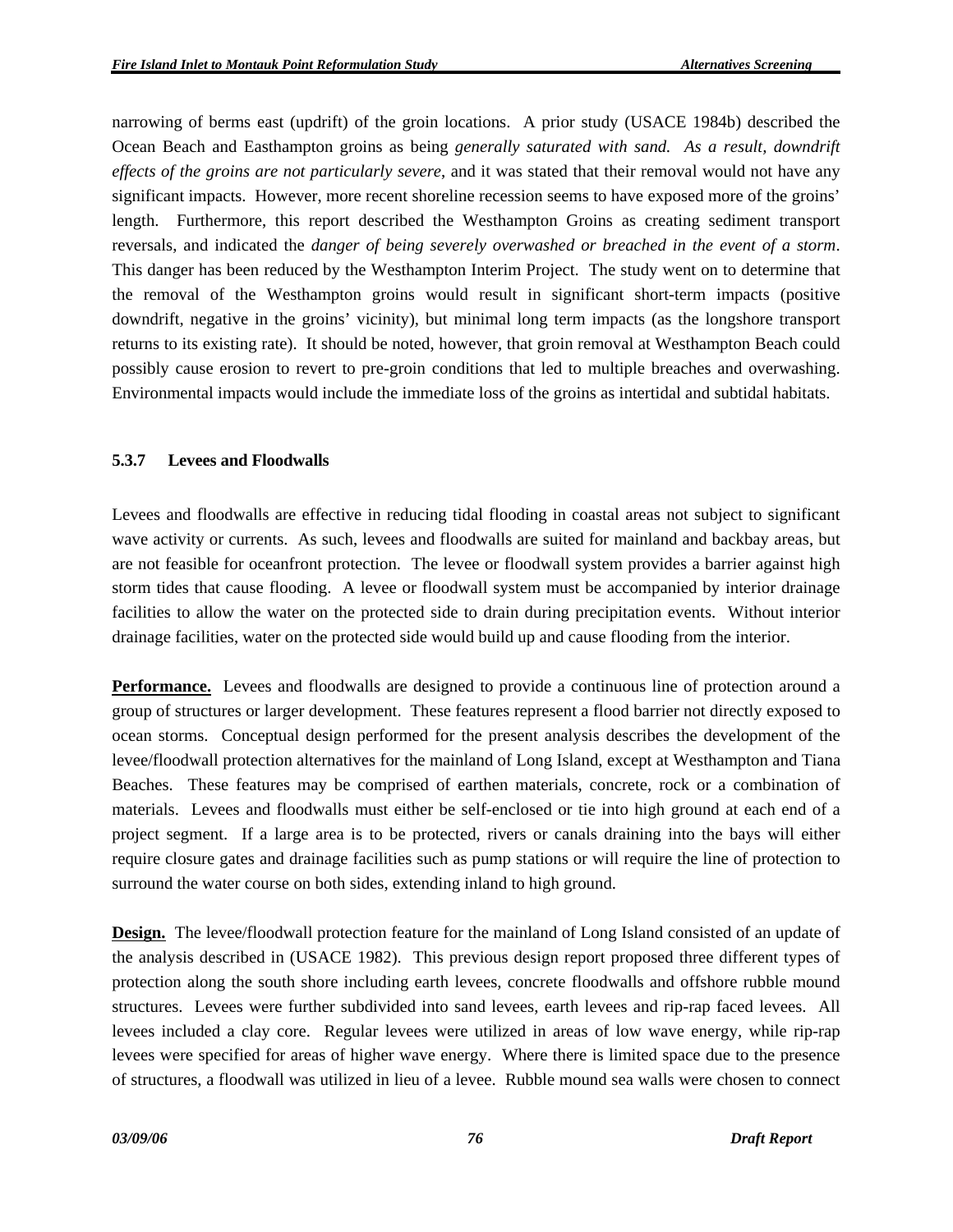gates across canals and in areas where shorefront activities would be severely impeded by construction of floodwalls or levees. The 1982 report also specified levees on Fire Island. However, the lack of available space makes this impracticable. The present analysis presents technical and cost updates for protection of the mainland between the Robert Moses Causeway and Montauk Point.

Combined hurricane/northeaster stage frequency curves from CHL were used to determine 100-year water surface elevations along the bay shoreline. Levee heights were set at 3' above these elevations to allow for wave setup, runup and design uncertainties. Design levels for the back bays assume that there will be no significant increases in future stages due to higher rates of barrier island overwash or the formation of new inlets.

Typical cross-sections were used for estimating levee and floodwall costs. The levee design section includes a 6-foot deep key with side slopes of  $1(v)$ :2.5(h). Ground elevations behind all bulkheads were recorded from existing topographic maps and were averaged by economic reach. These ground elevations were then utilized in conjunction with the 100-year water surface elevations to determine floodwall and levees heights. Rubble mound seawalls for the mainland were designed for a toe elevation of -2 feet NGVD, because structures would be placed close to the existing shoreline.

Levee lengths were determined for each economic reach along back bay shorelines. Levee and floodwall types for various study area locations assumed the same structure types that were used in the prior design report. The proposed feature is comprised of levees, rip-rap levees, flood walls, rubble mound sea walls, interior drainage outlets, closure gates and pump stations, and also includes canal closure gates, interior drainage and pump stations recommended for this feature.

**Costs.** Cost curves were developed for levees, rip-rap levees, rubble-mound seawalls and flood walls. Each of these curves represents levee or floodwall cost as a function of height. Total capital costs include initial construction, overhead and profit, engineering and design, supervision and administration, and real estate. Costs estimates do not include environmental mitigation, such as wetland replacement or restoration, but do include a contingency of 25%. Engineering and design, and construction management have been estimated as 7% of initial construction. Annual levee and floodwall costs have been estimated using a project life of 50 years and an annual interest rate of 7-1/8%. Total initial and annual costs are presented in Table 5.10 per project reach. This table also summarizes structure type, height and length selected for each project reach.

**Limitations.** Levees and floodwalls are not designed to protect against wave damage due to breaking waves, but rather are intended to protect against tidal flooding and storm surges. Consequently, levee features are not practicable for storm protection on the barrier islands. Levees and floodwalls are also inappropriate features in areas subject to erosion. In this regard, levees and floodwalls at actively eroding areas may be combined with beach restoration (or maintenance).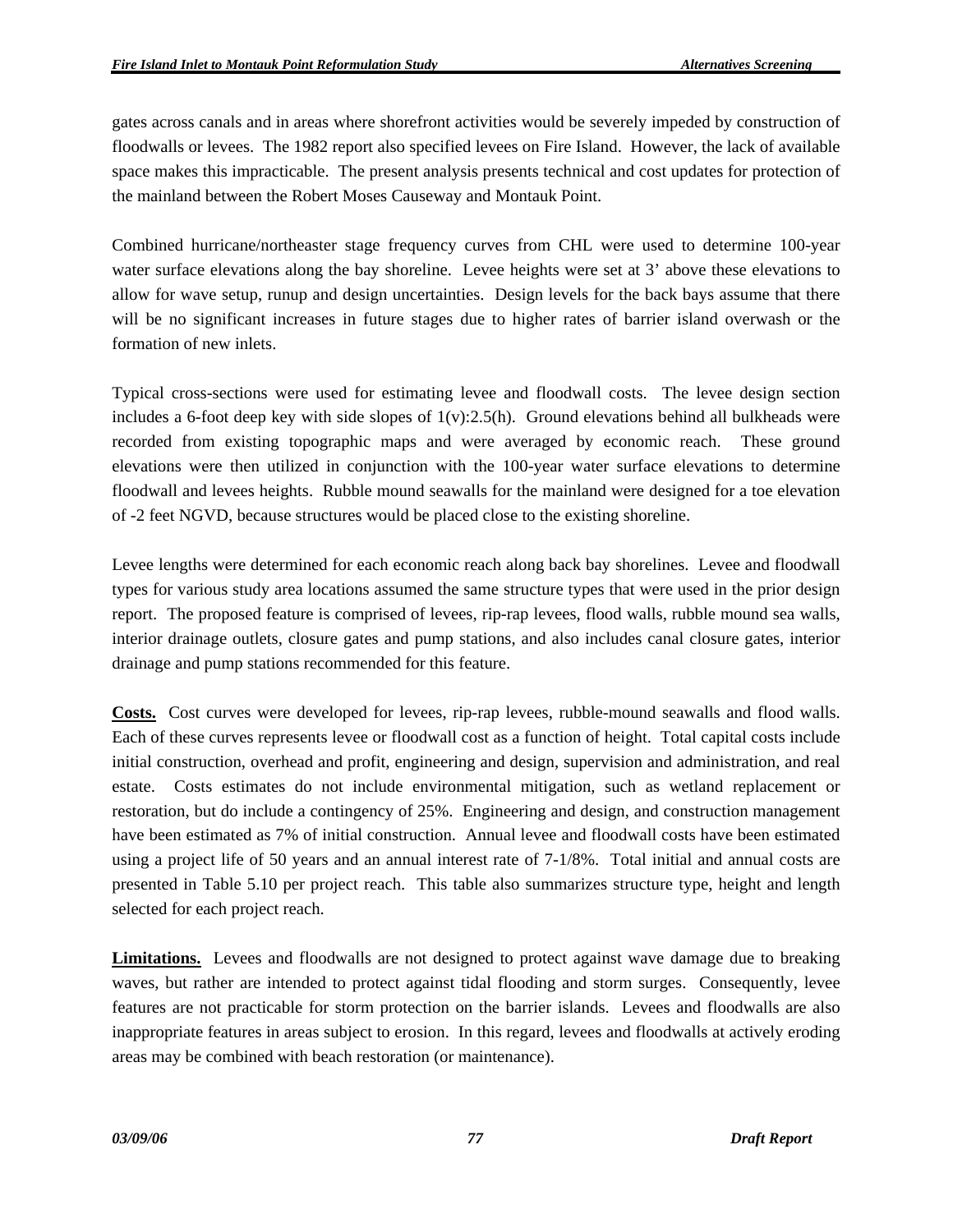Levee features require extensive property easements along their length. This may meet with more significant opposition than other features (e.g., dune easements), because some property owners may be unwilling to provide the necessary easement. Furthermore, this alternative also may be impracticable due to the numerous closure gates required across tidal river inlets and associated environmental impacts.

**Impacts.** Beneficial impacts include providing direct protection to back bay areas from flooding. The line of protection would protect low-lying areas along the mainland shore from inundation. However, levee features would impact tidal wetlands. Although floodwalls can be used to minimize impacts to wetlands due to their smaller footprint, costs would be increased. As an alternative, levee placement could possibly be modified to avoid wetland impacts in some locations, but adverse wetland impacts may be unavoidable at other locations.

Levee construction would also require the modification and/or relocation of shore structures, including marinas and docks. Furthermore, businesses that utilize the waterfront would be adversely impacted during levee construction.

# **5.3.8 Storm Closure Gates**

These structures are appropriate as stand alone features at locations where surrounding landmasses are high enough to preclude surge inundation, but may need to be combined with beachfill where surrounding land areas are low. Along the barrier islands in the study area, closure gates would require that storm erosion and inundation of the islands was not a significant contributing factor to estuary flooding. In other words, storm closure gates serve only to reduce flooding through inlets.

**Performance.** Tidal gates at Fire Island, Moriches and Shinnecock Inlets would provide barriers to flow to preclude or limit the propagation of storm surges into adjoining bays. The present examination also considers a closure gate at Narrow Bay to limit flow between Moriches and Great South Bays. In the event that flow control structures are operated at Moriches and Fire Island Inlets, no structure would be required at Narrow Bay. A flow control structure was not examined between Shinnecock and Moriches Bay, as flows between these estuaries are presently constricted.

Numerous gate geometries were considered. Articulated gates include a closure that can be raised, lowered or otherwise removed from service when the threat of flooding is absent. Weir structures are fixed structures. Weir gates restrict flow by inducing hydraulic losses and/or limiting available flow area. Weir structures were eliminated from further consideration, because normal tidal flows would be restricted. Tidal gate options selected for the present evaluation are as follows: (1) rising sector gate – Fire Island, Moriches and Shinnecock Inlets and (2) vertical lift gate – Narrow Bay. Selection of these options was based on overall effectiveness, navigation impacts, ease of operation/maintenance,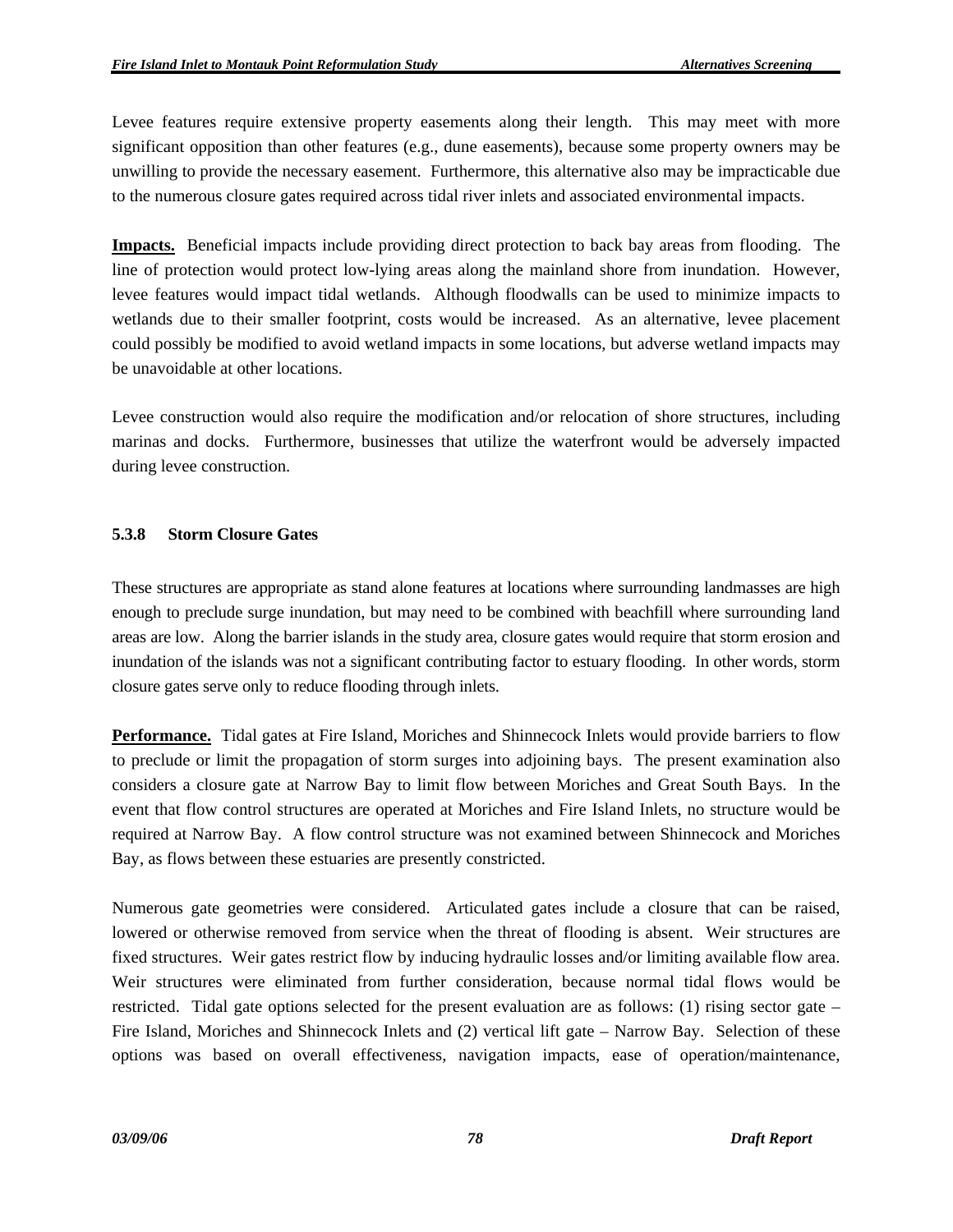constructability, inlet and environmental impacts, and relative aesthetic/social acceptance. Descriptions of these gate types are given below.

Rising Sector Gates. The rising sector gate closes by rotating the gate structure until the curved plate faces seaward. The advantage of this type of gate structure is that it does not hinder navigation while open. Vibration problems and a complicated rotary drive system are disadvantages of this structure.

Vertical Lift Gates. The vertical lift gate operates by lowering the gate into position between two structure piers. The advantages of this structure are that it is a proven design and simple to operate. The primary disadvantage is that the structure is a hindrance to navigation due to its low overhead clearance and large supporting piers.

**Design.** The goals used in conceptual design of tidal gate closures were as follows: (1) arrest storm surge propagation, (2) maintain existing inlet navigation depths, widths and overhead clearances, (3) maintain existing or stable inlet cross-sections to minimize shoaling effects, and (4) minimize structure lengths. A design storm water level of +5 feet NGVD was used for each bay. A gate height (i.e. top elevation) of +8 feet NGVD was used for Narrow Bay to be consistent with neighboring topography. Tidal gate heights were established at two feet above the design storm surge levels at each of the inlets. Wave overtopping was permitted to minimize structure heights and to reduce wave loading. Authorized channel depths in each inlet are 10 feet MLLW. Gate sill elevations were set at a minimum depth of 12 feet MLLW. At Narrow Bay, the authorized channel depth is 6 feet MLLW and sill depths were set at 8 feet MLLW.

The location of the closure gate at Fire Island Inlet is across the inlet channel between Democrat Point and the "Thumb". This location was selected because it provides the shortest structure length, most direct connection to high ground and protection to Oak Beach. The gate consists of two different sill elevations across the inlet, specifically: (1) Democrat Point for a distance of 1,500 feet into the inlet with a sill elevation of –10 feet NGVD and (2) northwest to the "Thumb" for a distance of about 1,500 feet at an elevation of –31 feet NGVD. A total of twelve, 250-ft gates would comprise the total closure. Tie-back levees would connect the gate structure with high ground. The height of the closure gates would be +15.0 feet NGVD, based on a total water elevation of 13.0 feet NGVD for the 100-year storm. This feature would also require repair of the "Thumb" due to previous storm damages.

The rising sector closure gates at Moriches and Shinnecock Inlets would be located near the north or landward end of the existing jetties, generally aligned with the existing dune locations at each inlet. Sill depths were set at -15 feet NGVD with approximate total gate widths of 800 feet. Each gate structure would consist of four gate units, each approximately 170 feet long. The elevation of the closed rising sector gate would be approximately +13.0 feet NGVD and +14.0 feet NGVD at Shinnecock and Moriches Inlet, respectively. These heights are based on a 100-year total water surface elevation of 11.2 feet NGVD and reflect the general increase of storm tide elevations from east to west along the study area. A closure levee would be required at Shinnecock Inlet to connect the tidal gate with high ground. Inlet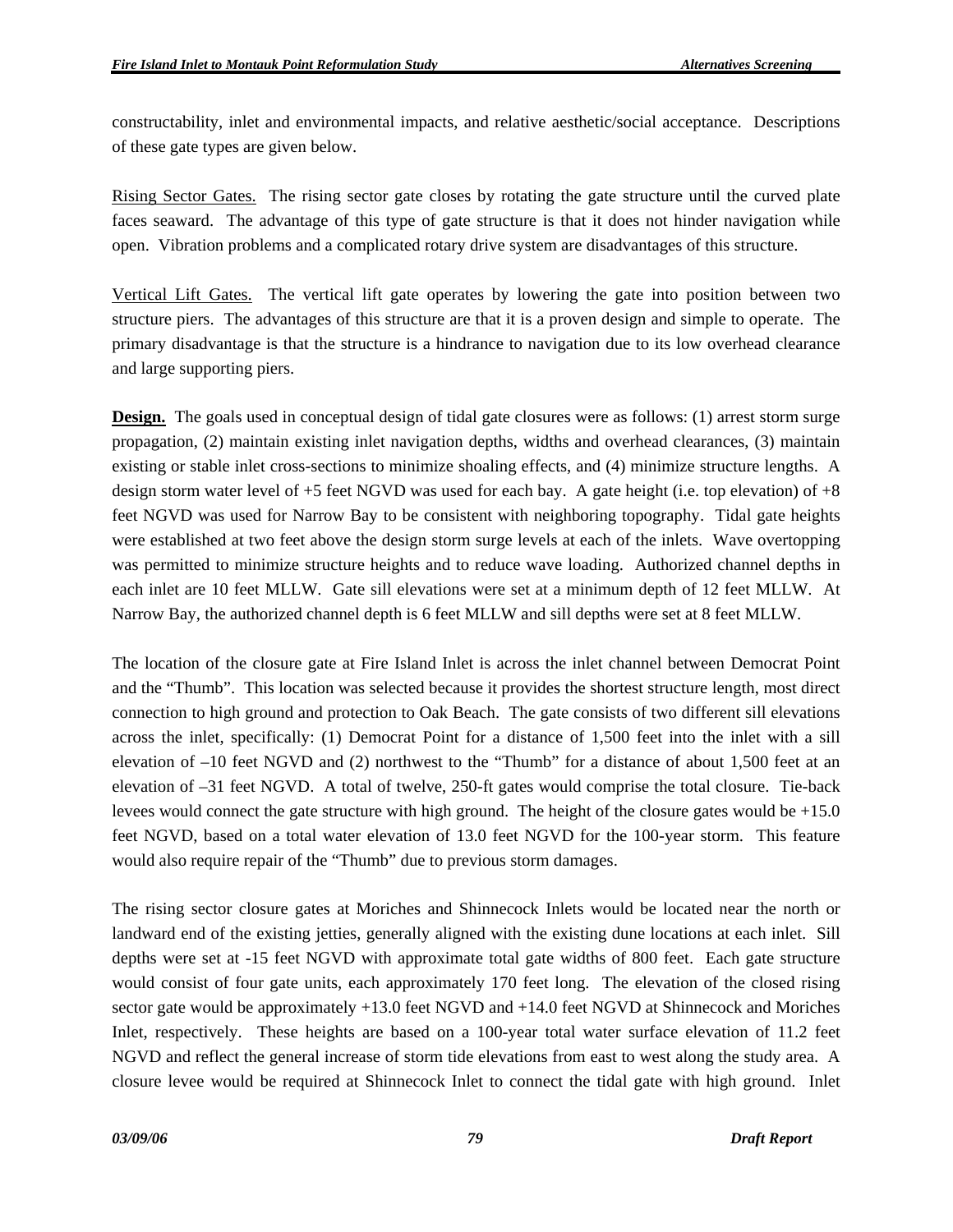cross-sectional areas would be approximately 12,000 sq. feet, which is consistent with existing inlet flow areas and tidal inlet stability analyses.

The location of the vertical lift at Narrow Bay is adjacent to the William Floyd Parkway Bridge. A sill elevation of -8 feet NGVD was selected. The required length of the gate would be about 600 feet comprised of 5 gates connected to shore by 200-ft levees on either side to adjacent high ground. A vertical clearance of 65 feet would be provided.

**Costs.** Total capital costs include initial construction, overhead and profit, engineering and design, supervision and administration. Costs estimates do not include real estate and mitigation, and include a contingency of 20%. Engineering and design, and construction management have been estimated as 7% of initial construction costs with a contingency of 10%. While real estate costs were not included, land requirements would be minimal.

Storm tidal gate annual costs have been estimated using a project life of 50 years and an interest rate of 7- 1/8%, and include operation, maintenance and depreciation costs. Total annual costs are presented in Table 5.11. The risk of increased costs should be noted due to uncertainties concerning construction difficulties, and inlet siltation and scour influences on gate operations and maintenance.

**Limitations.** Storm closure gates would restrict the passage of storm surge through Fire Island, Moriches and Shinnecock Inlets. Furthermore, the flow of storm waters through Narrow Bay between Great South and Moriches Bay would be precluded in the event that a storm closure gate was placed at either Fire Island or Moriches Inlet. Care must be exercised in viewing tidal gates as flood protection measures in and of themselves. Breaching of the barrier islands or structure flanking would significantly reduce gate effectiveness. As the existing barrier islands are vulnerable to breaching and overtopping, tidal gates alone would not provide the desired storm protection. Consequently, storm closure gates must be considered in concert with shoreline improvements.

A disadvantage of storm gates is the inability to allow rescue vessels ocean access during storms and refuge harbor access for ocean vessels. Inlet closure would require these vessels to find shelter east of Montauk Point or west of Fire Island Inlet. Otherwise, vessels would have to weather storms offshore. The U.S. Coast Guard (USCGS), Third District, New York, has previously indicated that inlet closure during storms was unacceptable.

**Impacts.** The storm closure gates, when open, would have little impact on total tidal exchange. In this connection, water quality effects in the estuaries may be minor. The gate structures would segment and train flows. Therefore, closure gates would change sedimentation characteristics of the inlet. Closure gates would also involve construction across the inlets and may require closure dikes that would possibly disrupt or destroy nearby habitats. Additionally, storm closure gates would be massive structures that may be socially unacceptable and would interfere with fishing activities within the inlets.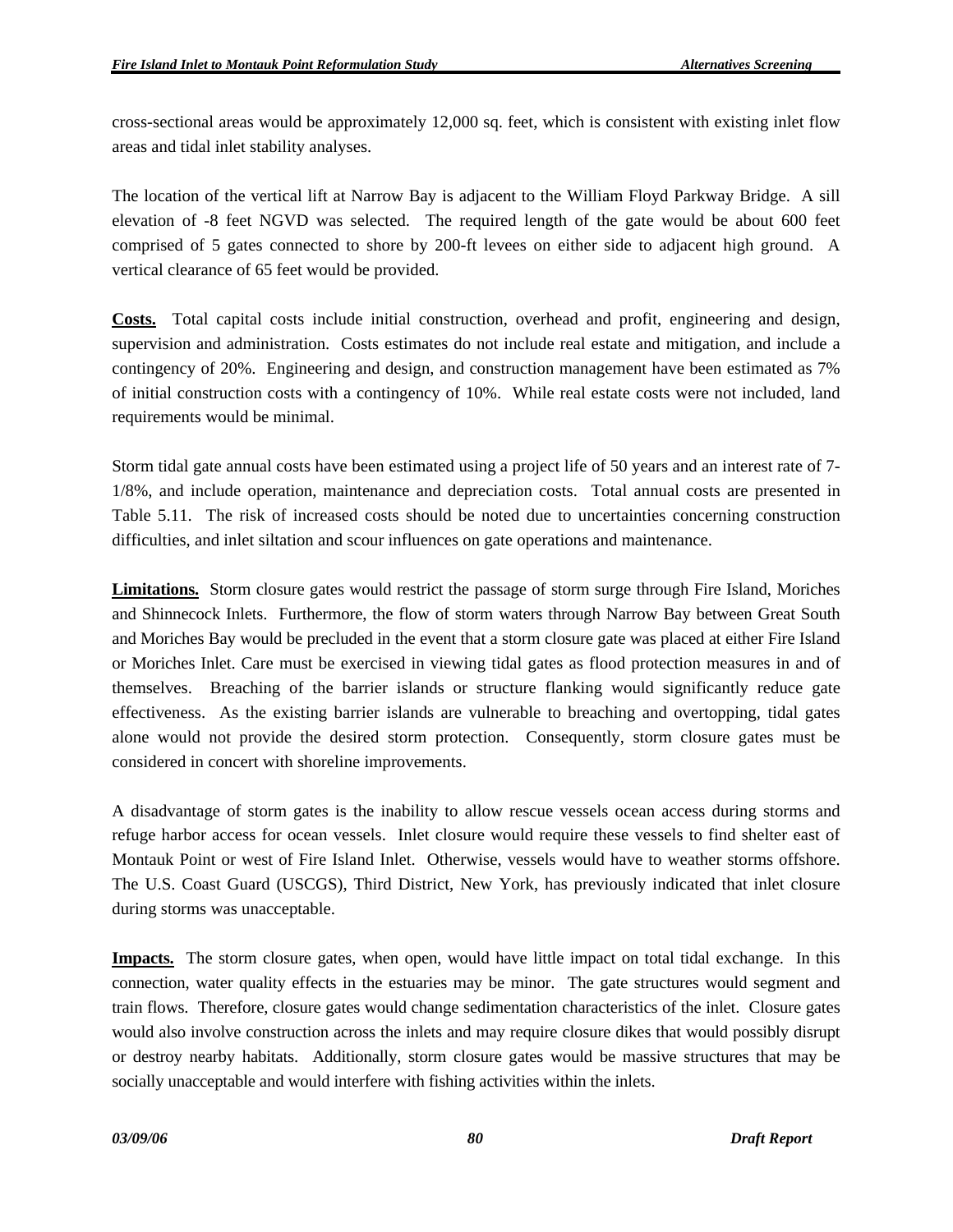### **5.3.9 Inlet Modifications**

Modifications to Fire Island, Moriches and/or Shinnecock Inlets will be investigated during future study efforts. These modifications would focus on reducing inlet-trapping capacity and could involve modification of inlet dredging practices to enhance sand bypassing and/or construction of sand bypassing plants. Other modifications could include revision of current inlet design cross-sections or other features to limit storm surge propagation through the inlets, and concomitantly bay tidal inundation. These modifications cannot be classified as storm protection features, but could reduce long-term erosion in the region.

### **5.4 Pond Drainage Requirements**

Storm protection features fronting Georgica Pond, Mecox Bay and Sagaponack Lake require the provision of outlet structures to ensure adequate stormwater drainage and water quality. Currently, the existing beach fronting these water bodies is periodically excavated to allow drainage when pond water levels are high. Storm water outlets would be required along with storm protection construction in these areas to allow drainage through a widened beach. Drainage outlets would reduce flooding of low-lying backshore properties. The outlet structures would also reduce the length of time that storm water resides in the ponds with an associated improvement of water quality.

Conceptual interior drainage facilities are summarized in Table 5.12. Cost estimates were prepared based on conceptual designs, and included a 20% contingency, 10% for engineering and design and 10% for construction management, but do not include real estate and mitigation. A summary of the outlet costs is shown in Table 5.13 for Project Reach 2.

### **5.5 Cost Summary**

Costs were estimated using the previously described costs/quantities for each feature, and total annual costs are summarized in Table 5.14. Closure gate, floodproofing and levee and floodwall costs are presented per project reaches, whereas other features are presented for both physical and project reaches. Closure gates assumed that features are implemented at each ocean inlet (i.e., no gate at Narrow Bay). Groin removal is shown relative to the cost differences between beachfill and costs required for removal operations in concert with beachfill (positive indicates cost increases for groin removal). It should be noted that several features (i.e., groin removal, closure gates) would not likely be satisfactory stand-alone solutions. Consequently, these features must be considered in concert with other storm protection features (e.g. beachfill).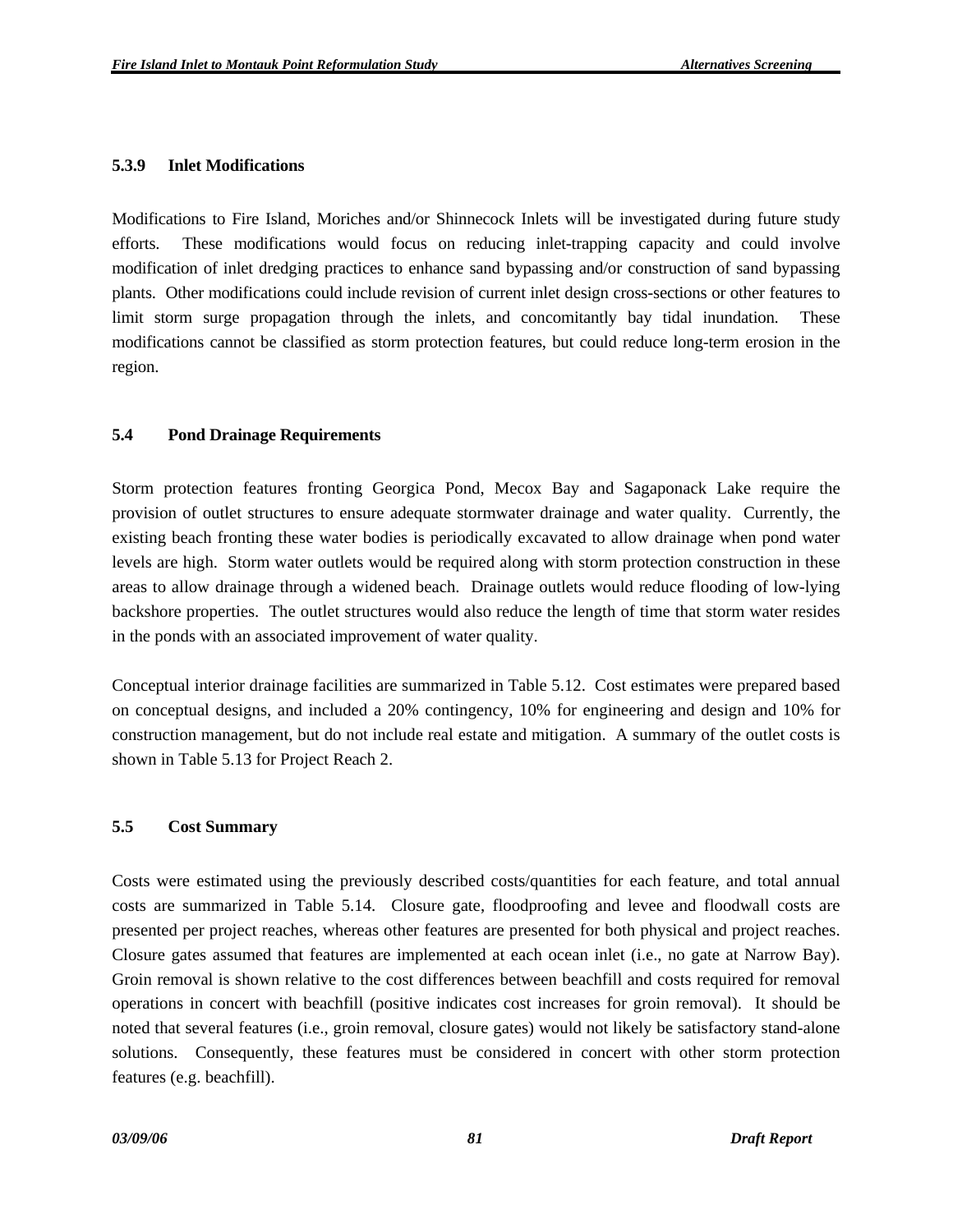The design and costs for local protection projects, such as levees and floodwalls or floodproofing, along the bays in Project Reaches 3 to 5 are based on maintaining the existing inlet and bay hydrodynamics. The design of these alternatives is extremely sensitive to storm surge levels in the bays, and to a large extent storm surge elevations in the bays are controlled by the number, size and location of inlets, breaches, and overwash areas. Any major change in inlet or barrier conditions, including the presence of a significant breach, could result in overtopping of the design. Since exceeding the design level of levees or floodproofed buildings would create a significant public safety hazard, these features will only be considered in conjunction with some barrier island planning element which ensures predictable future hydraulic conditions within the bays. The barrier island element could range from a breach management or closure plan to prevent the development of new inlets, to stabilization plans that minimize breach formation and reduce the volume of flow overtopping the barrier. Any of the range of protection alternatives considered for the barrier islands would provide reasonable certainty regarding future changes in bay hydrodynamics and the potential frequency of design exceedance.

Because of the interdependence between future barrier island conditions and the design requirements for levees, floodwalls or floodproofing, these local protection features will only be considered as an added element to those plans identified for further consideration along the barrier island. Since the current estimate of local protection costs is based on existing hydrodynamics, there is an inherent assumption that the level of storm protection provided by the barrier would continue into the future. Results show in Table 5.14 for Project Reach 2 do not include the pond drainage structures, which would increase initial costs by the amounts shown in Table 5.13. General observations that can be drawn from the screening level investigations are described in the following paragraphs.

The most cost-effective storm protection solution along the barrier island shorelines (i.e., Project Reaches 3 to 5) is likely to be beach restoration. However, non-structural measures are shown as less costly along Shinnecock Bay (Project Reach 3). Non-structural measures in lieu of or in concert with beachfill may be warranted in the event that beachfill is not implementable or supplemental protection is required in areas of high residual damages. In Project Reach 5, levees and floodwalls may provide an effective method to reduce localized areas of high residual damages. Development or design of such alternatives, however, requires that the future barrier island alternatives and conditions be established and maintained.

The non-structural floodproofing feature is the most cost-effective solution along the mainland oceanfront shoreline between Southampton and Montauk Point, i.e. Project Reaches 1 and 2. This observation arises primarily from the nature of the problems in these areas, which are more isolated than along the estuaries located to the west and may indicate that non-structural features are appropriate solutions for isolated problem areas. Non-structural measures, however, do not reduce damages due to erosion and waves and, consequently, may need to be supplemented with other features that provide protection against erosion and waves. Beach restoration and beach restoration with groins are the least expensive features that provide erosion and wave protection. Beach restoration with breakwaters (or headlands) were not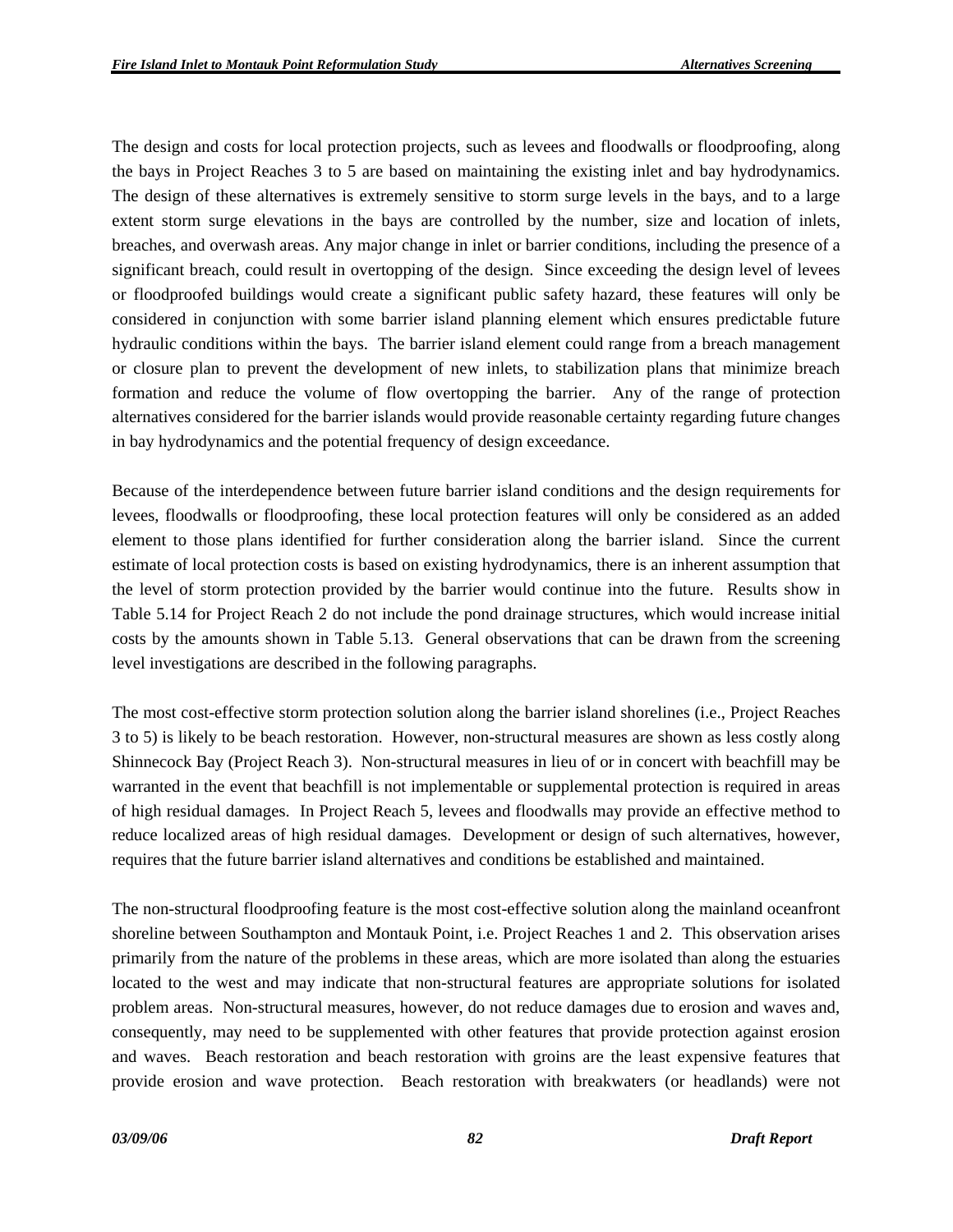considered for further study since these alternatives cost more than beach restoration and beach restoration with groins. Even though these two alternatives cost less than beach restoration with seawalls, they may not be as effective in addressing highly localized flooding and erosion. In addition to nonstructural measures, beach restoration, beach restoration with groins and beach restoration with seawalls will be considered in future analyses for Project Reaches 1 and 2.

Costs for beach restoration and seawalls, groins, headlands or breakwaters exceed beachfill costs at this level of study. Past experience, however, has shown that the use of structures with beachfill could prove to be a lower cost option at erosional hot-spots or at locations that require short lengths of storm protection. Consequently, it is necessary to investigate the cost effectiveness of coastal structures on a more localized basis than has been presented. These investigations will examine small, isolated areas and erosional hot spots to determine if structures in concert with beachfill are warranted to reduce renourishment requirements. As an alternative, beachfill in concert with seawalls may also be advantageous at some locations, where fill requirements can be markedly lessened due to the protection capacity of the structure. Additionally, beach restoration and seawalls may be effective at locations where isolated flooding and erosion damages are experienced due to dune/bluff erosion, but beach erosion is not significant. Such an option may be used to bolster dunes or bluffs with limited beachfill serving principally to restrict structure exposure to storm waves and as feeder material to longshore sediment transport.

It is uncertain at this juncture that features are economically justified for the entire study length. Project Reaches 1 and 2, for example, may not justify contiguous storm protection improvements, because development is sparse and existing conditions provide adequate protection along much of these reaches. In this regard, feature lengths and cost comparisons may be significantly altered from those in Table 5.14. Other features (i.e. beachfill and seawalls, groins, headlands or breakwaters) may be more cost-effective for smaller projects. Another consideration is that design procedures implemented herein do not explicitly reflect localized erosion hot spots or shoreline undulations. The area west of Shinnecock Inlet, for example, has experienced severe erosion during recent years, but accretion or lesser erosion may mask the significance of this erosion over the remainder of Physical Reach 3B. Further evaluation of localized problems is necessary prior to the final selection of features that may eventually comprise storm protection alternatives.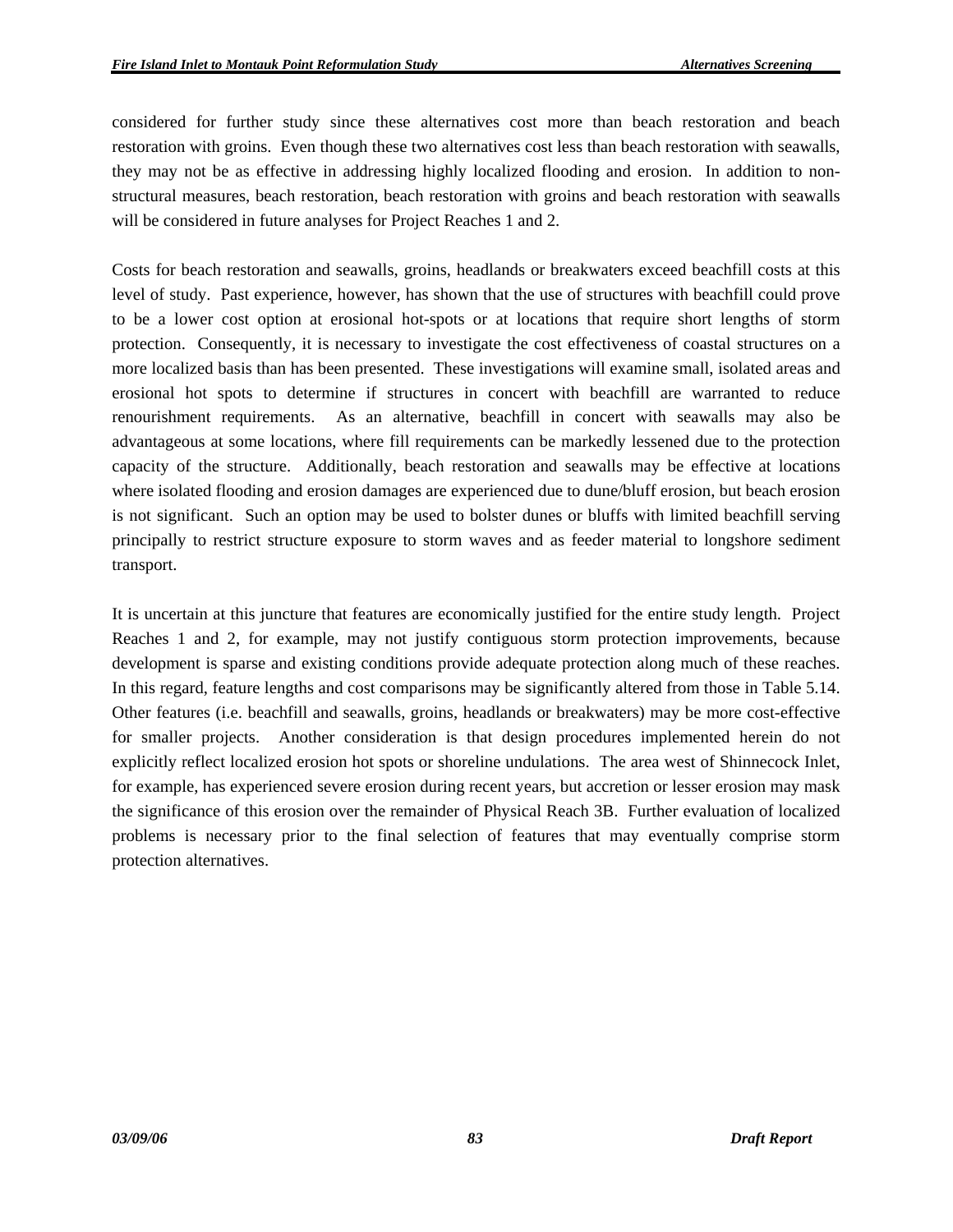| <b>TABLE 5.12</b><br><b>POND DRAINAGE SUMMARY</b> |                    |                |                |  |
|---------------------------------------------------|--------------------|----------------|----------------|--|
|                                                   |                    |                |                |  |
| Outlets                                           | 2-20 inch diameter | $6-60x60$ inch | $4-48x48$ inch |  |
| <b>Outlet Lengths</b>                             | 400 feet           | 400 feet       | 400 feet       |  |
| <b>Invert Elevation (Upstream)</b>                | 1.5                | 1.5            | 1.5            |  |
| <b>Invert Elevation (Downstream)</b>              | 0.0                | 0.0            | 0.0            |  |
| Normal water surface elevation                    | 4.5                | 4.0            | 4.5            |  |

| <b>TABLE 5.13</b><br>POND DRAINAGE COSTS |                   |  |  |
|------------------------------------------|-------------------|--|--|
| <b>Water Body</b>                        | <b>Total Cost</b> |  |  |
| Georgica Pond                            | \$135,000         |  |  |
| Mecox Bay                                | \$1,338,000       |  |  |
| Sagaponack Pond                          | \$662,000         |  |  |
| Total                                    | \$2,135,000       |  |  |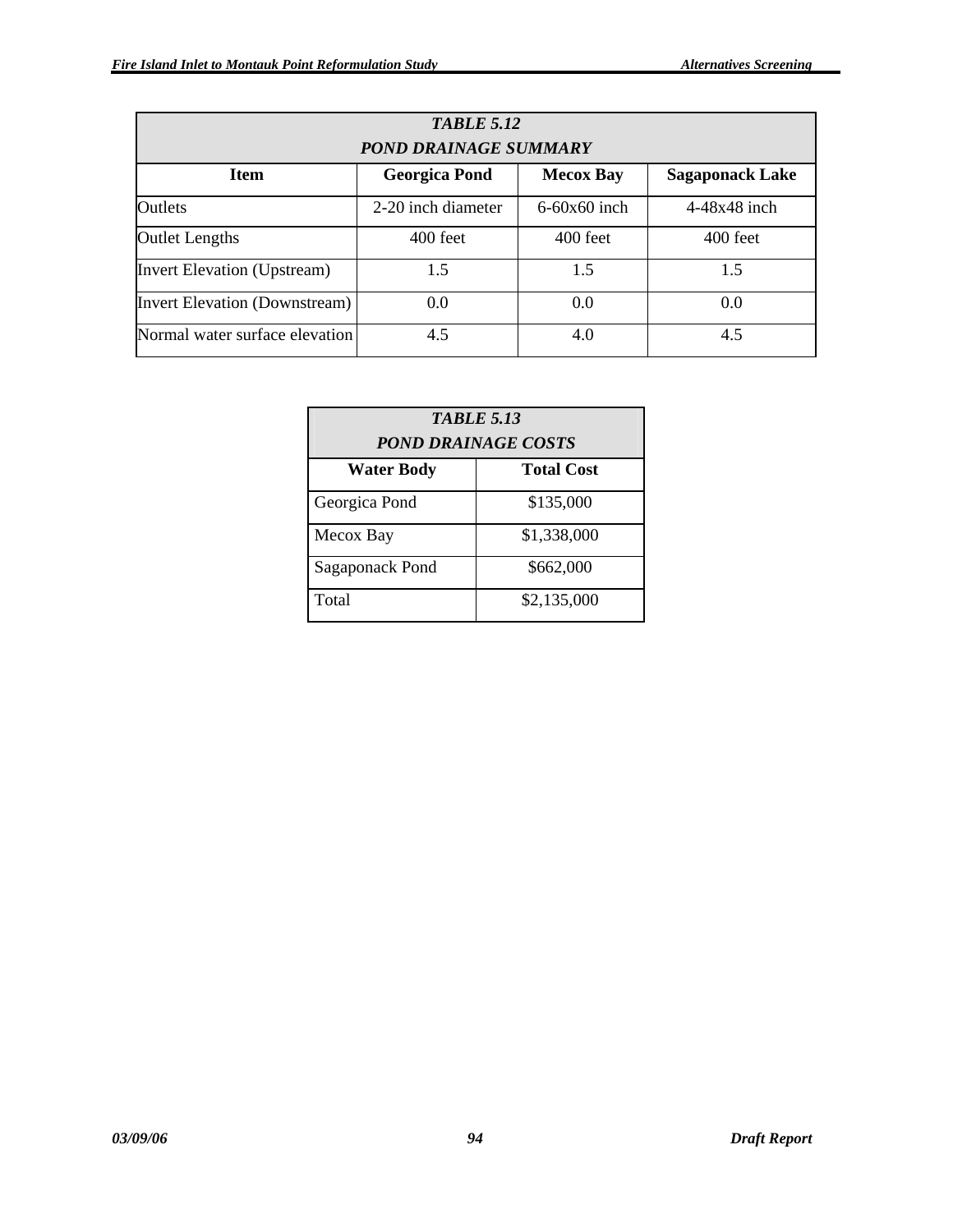## **6. FEATURES SELECTION**

#### **6.1 Introduction**

Site-specific conditions were evaluated to determine the needs, opportunities and constraints that influence storm damage reduction plan development. This evaluation was performed in order to determine those alternative features that will be considered in specific design reaches. While the study area exhibits generally similar physical characteristics, variation among study segments must be considered. Accordingly, matrices were developed to compare the needs, opportunities and constraints for different locations in the study area. Alternative storm protection features were then evaluated to identify potential measures. Finally, site conditions were evaluated relative to these potential storm protection features to select measures for detailed planning.

### **6.2 Screening Matrices**

Table 6.1 summarizes storm damage problems in each reach with specific reference to tidal inundation, shoreline erosion, bluff/dune erosion, breach formation, overwash and wave attack. Existing topographic/shoreline information, and damage histories were used to identify those areas susceptible to future storm damages. Table 6.1 also summarizes each reach in terms of economic resources, including development density, damage history, existing coastal structures, and environmental/institutional constraints. These factors were weighed to determine the areas most likely to meet the planning criteria and constraints established for the Reformulation Study. The following ratings were used in the screening of applicable project features:

- No factor
- + Significant factor
- o Minor factor

Criteria described below were considered in selection of storm damage protection measures.

#### **Problems and Opportunities**

- $\triangleright$  Inundation threat of inundation in shoreline regions; barrier island reaches include mainland shoreline areas
- $\triangleright$  Shoreline Erosion threat of long-term and storm-induced shoreline erosion
- $\triangleright$  Bluff/Dune Erosion threat of bluff or dune erosion during normal conditions and/or storms
- $\triangleright$  Breach Formation vulnerability of barrier island to breaching
- $\triangleright$  Overwash vulnerability of shoreline areas overwash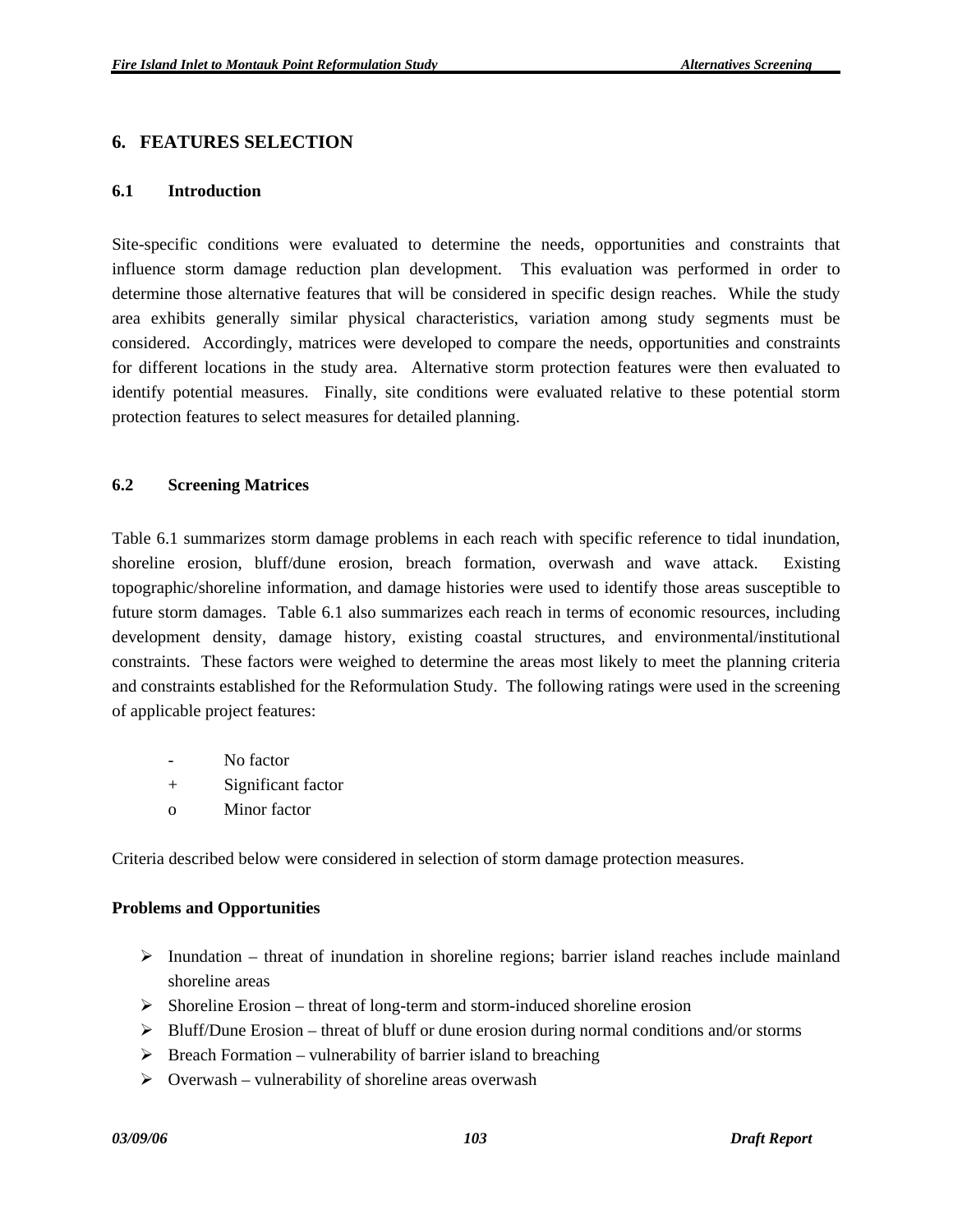$\triangleright$  Wave Attack – threat of wave attack of shorefront structures

### **Economic Resources**

- $\triangleright$  Damage History severity of past coastal damages
- $\triangleright$  Barrier Island Development density of barrier island development subject to future damage
- $\triangleright$  Mainland Development density of mainland development subject to future damage, barrier island reaches account for mainland damages arising from barrier island inundation
- $\triangleright$  Coastal Structures presence of coastal structures that indicate existing or past storm damage problems

### **Environmental Constraints**

- $\triangleright$  Coastal Barrier Resource System (CBRS) indicates whether reach falls within CBRS unit
- $\triangleright$  Significant Fish & Wildlife Habitats presence of identified habitats within or adjacent to reaches

### **Institutional Constraints**

- ¾ Coastal Barrier Resources Act (CBRA) storm damage protection measures limited by CBRA
- $\triangleright$  New York State Coastal Zone Management Policies feature compliance with policies
- $\triangleright$  Public Access ease of providing public access/existing public access
- $\triangleright$  Fire Island National Seashore relevant to reaches within the National Seashore
- $\triangleright$  Other local regulation, wilderness designation, historical constraints

Table 6.2 summarizes the effectiveness of various storm protection features relative to damage mechanisms. This table also rates features in terms of cost, environmental and institutional criteria. Screening criteria used to evaluate the performance and implementability of various shore protection features are described below.

#### **Feature Performance**

- $\triangleright$  Inundation effective in reducing inundation damages
- $\triangleright$  Shoreline Erosion offsets or limits shoreline erosion
- $\triangleright$  Bluff/Dune Recession offsets or limits bluff/dune erosion
- $\triangleright$  Breach Formation reduces risk of breach formation
- $\triangleright$  Overwash restricts overwash
- $\triangleright$  Wave Attack limits wave attack of shorefront structures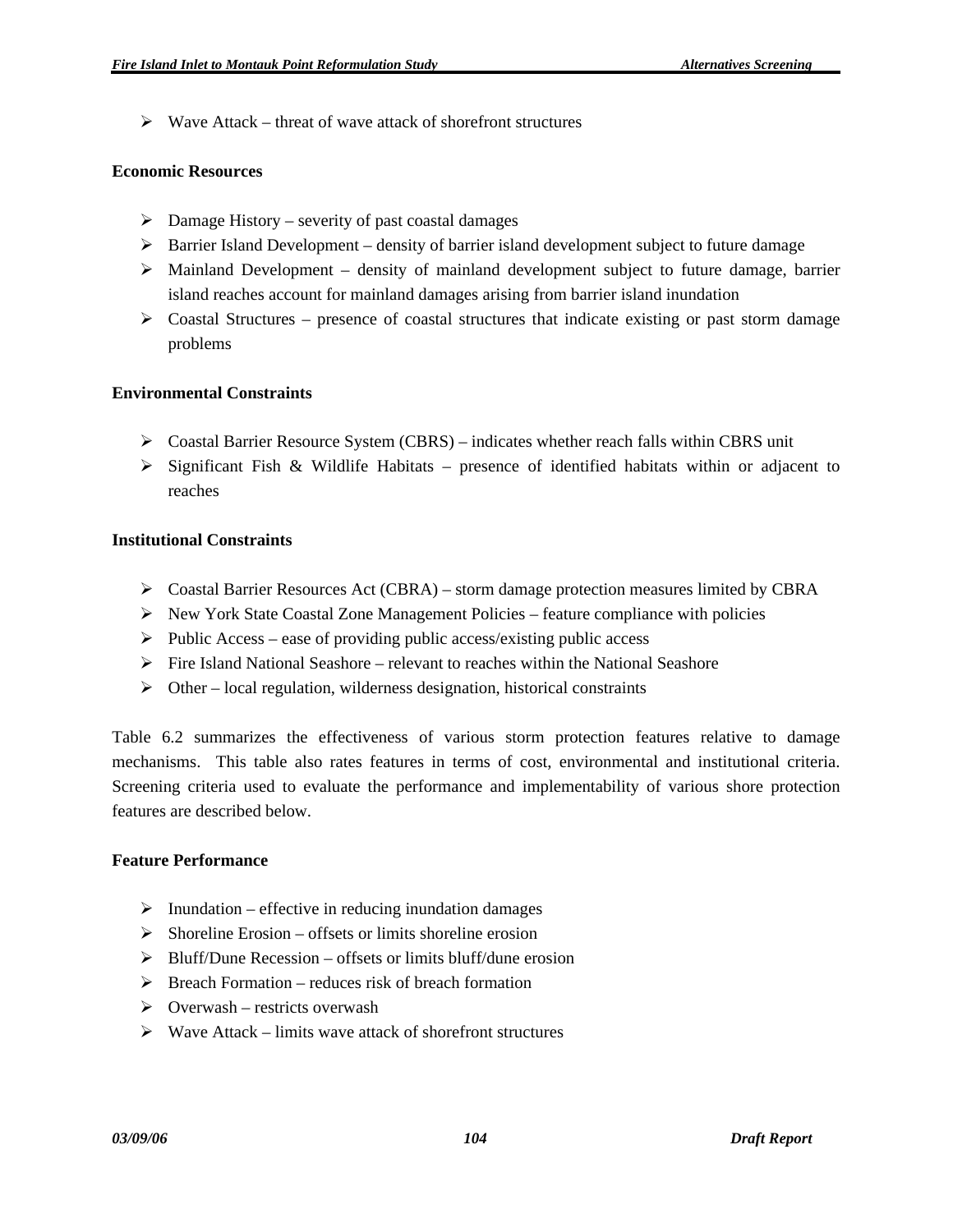### **Other**

- $\triangleright$  Cost relative cost with provision for technical uncertainty and/or complexity
- $\triangleright$  Environmental Acceptability relative environmental impact and likelihood of feature acceptance
- $\triangleright$  Institutional Acceptability institutional constraints on feature

The following ratings were applied to the performance and constraint criteria:

- -- Significant negative impact or constraint
- Negative impact or constraint
- o Minor impact or constraint
- + Positive impact or acceptability
- ++ Very positive impact or acceptability

Economic resources summarized in Table 6.1 were subjectively evaluated to determine whether storm protection features could possibly be economically justified. Parallel efforts are currently underway to better quantify the existing storm damage/benefit pool to consider the maximum threshold for project implementation. It is also noted that environmental and institutional acceptability ratings are relative to other features, and are subjective evaluations based on generally accepted practice.

### **6.3 Relative Cost Comparison**

Cost comparisons considered the length/scale of protection required, anticipated complexity and significant technical constraints. Direct cost comparisons shown in Table 5.14 were considered, although judgement was applied in some cases to determine feature cost-effectiveness for localized problems. It is judged, for example, that localized improvements may be economically justified in Project Reach 1, rather than large-scale construction. Feature costs were then weighed based on past experience to select the features most applicable to these smaller areas.

### **6.4 Feature and Constraints Screening**

Results of the storm damage reduction features screening are summarized in Table 6.3, which identifies features to be considered for more detailed development in each of the study area reaches (and subreaches). Design subreaches identified in Table 3.2 (and Figures 3.1 to 3.5) refer to areas that can be treated as: (1) economically justified or stand-alone projects or (2) subreaches characterized by isolated problems that are treatable by isolated solutions. Feature selection is described further in the following paragraphs.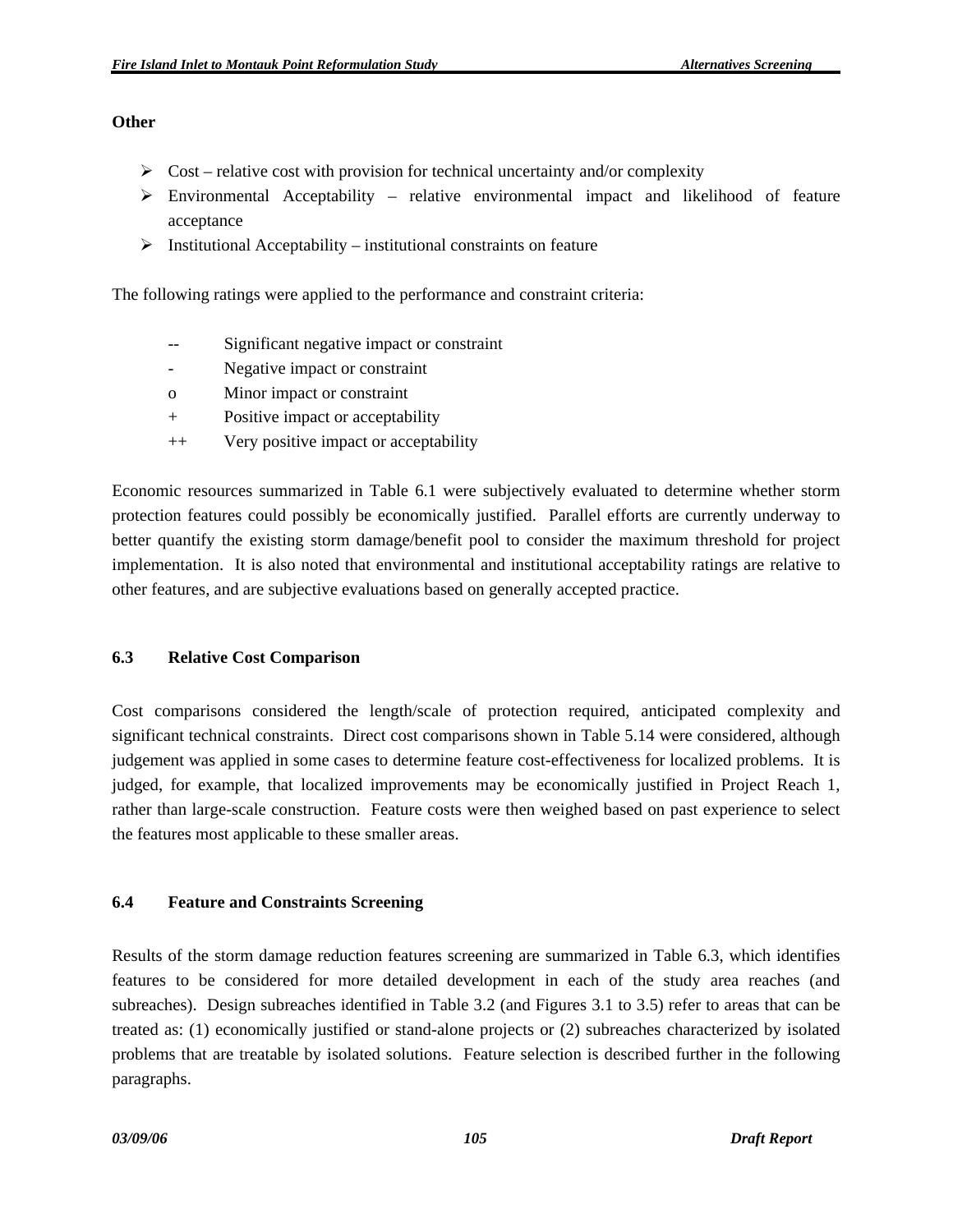#### **6.4.1 Project Reach 1 – Montauk**

**Physical Reach 1A – Ditch Plains.** Developed areas in this reach are located at Ditch Plains and Montauk Beach. Other areas in this reach are sparsely developed and are less subject to storm damage. Consequently, it is doubtful that storm damage reduction measures are required elsewhere, although bluff erosion may threaten individual or small groups of shorefront structures. Based on the localized nature of these problems, the most viable shorefront features are beach restoration, beach restoration and seawalls or beach restoration and groins. As previously noted, the effectiveness of beach restoration depends on project length. Therefore, the needs of isolated problem areas may require the use of coastal structures. Storm protection for the entire reach, on the other hand, could be provided by beach restoration alone. While non-structural floodproofing measures for the developed areas is the least costly feature (see Table 5.14), beach restoration may also be required to ensure erosion protection or non-structural actions may be more costly when compared to localized shorefront improvements. Non-structural measures may also be warranted in concert with shorefront improvements. The three selected shoreline features were beach restoration (Ditch Plains and Montauk Beach), beach restoration and seawalls (Ditch Plains and Montauk Beach) and beach restoration and groins (Ditch Plains and Montauk Beach). Non-structural measures, such as floodproofing or relocation, will also be further examined for developed areas, and non-structural land use management opportunities for currently undeveloped areas will be identified.

**Physical Reach 1B – East Hampton Beach.** Conditions in this reach are comparable to those described for Physical Reach 1A. Design subreaches were selected at Hither Hills State Park and East Hampton Beach, based on vulnerability of existing shoreline development and access routes. Isolated shorefront structures are also present throughout this reach, and are generally located seaward of the existing dune/bluff face. Features selected for further development in Physical Reach 1B are beach restoration (Hither Hills and East Hampton Beach), beach restoration and seawalls (East Hampton Beach), beach restoration and groins (East Hampton Beach), and non-structural measures, such as floodproofing and land use management.

**Physical Reach 1C – Beach Hampton.** The major developed area in this reach is the community of Beach Hampton. Other areas in this reach are generally undeveloped, although there are individual structures situated near the bluff face that may be vulnerable. Beach restoration (Beach Hampton), beach restoration and seawalls (Beach Hampton), beach restoration and groins (Beach Hampton), and nonstructural measures were selected for further evaluation.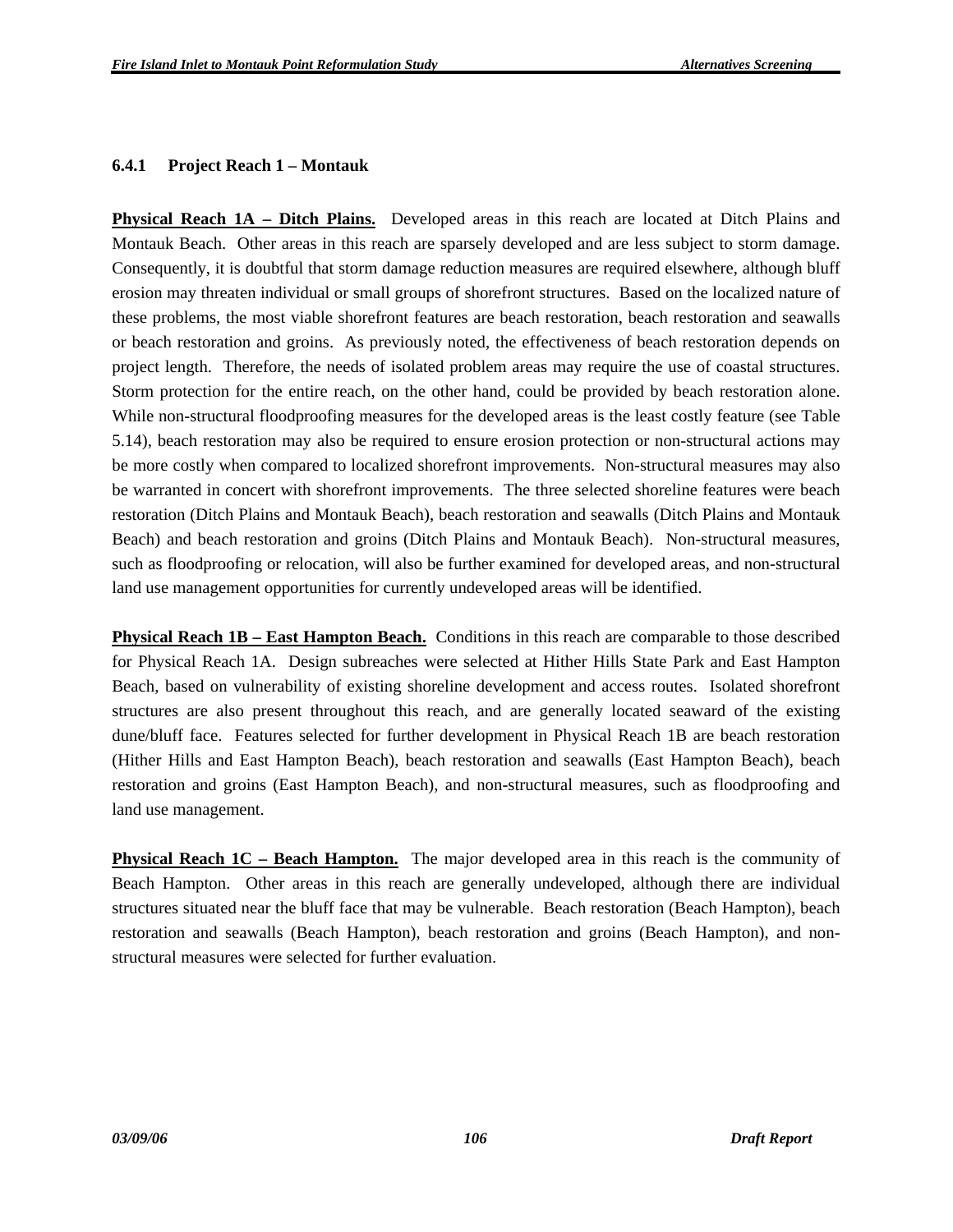## **6.4.2 Project Reach 2 – Ponds**

**Physical Reach 2A – Georgica.** Storm damages are mostly related to bluff/dune recession along the entire reach, whereas overwash and inundation is a problem in the Georgica Pond area. Bluff/dune erosion could be reduced through beach restoration. Beach restoration (with appropriate drainage structures) is applicable to Georgica Pond. Features selected for further evaluation include beach restoration (Physical Reach 2A, Apaquogue, Georgica Pond and Wainscott), beach restoration and seawalls (Georgica Pond), beach restoration and groins (Apaguogue, Georgica Pond and Wainscott), and non-structural measures.

**Physical Reach 2B – Sagaponack.** Conditions in Physical Reach 2B are comparable to Physical Reach 2A, both in terms of storm damage problems and development patterns. Storm damage reduction features selected for further analyses include beach restoration (Physical Reach 2B, Peters Lane, Sagaponack Lake and Surfside Drive), beach restoration and seawalls (Sagaponack Lake and Peters Lane), beach restoration and groins (Peters Lane, Sagaponack Lake and Surfside Drive), and non-structural measures for developed and undeveloped areas.

**Physical Reach 2C – Mecox.** This reach has nearly continuous shorefront development along the Atlantic Ocean characterized by individual homes just landward of the dunes/bluffs. Storm damage reduction features selected for further analyses include beach restoration for all of Physical Reach 2C and individual subreaches, beach restoration and seawalls (Mecox Bay and Dune Road), beach restoration and groins (Dune Road, Mecox Bay, Watermill Beach and Wickapogue), and non-structural measures.

# **6.4.3 Project Reach 3 - Shinnecock**

**Physical Reach 3A – Southampton.** Mainland development along Shinnecock Bay is heavy, therefore the integrity of the protective capacity of the barrier island is critical. Breach formation along the barrier island is not anticipated in Physical Reach 3A. Consequently, Physical Reach 3A is primarily susceptible to dune erosion possibly leading to inundation and wave attack damages. The selected features for this reach were beach restoration (Physical Reach 3A, Agawam, Southampton and Southampton Beach), beach restoration and seawalls (Agawam), beach restoration and groins (Agawam and Southampton) and non-structural measures (either in concert or in lieu of shorefront improvements). The beach restoration and seawall feature at Agawam was selected, because this location is characterized by severe dune erosion that threatens oceanfront structures proximate to the existing dune. Levee and floodwalls were not selected in Project Reach 3 due to high costs associated with construction relative to non-structural costs. The continuance of the Breach Contingency Plan (USACE 1995b) will also be examined to determine if provisions for rapid response to breach formation are warranted.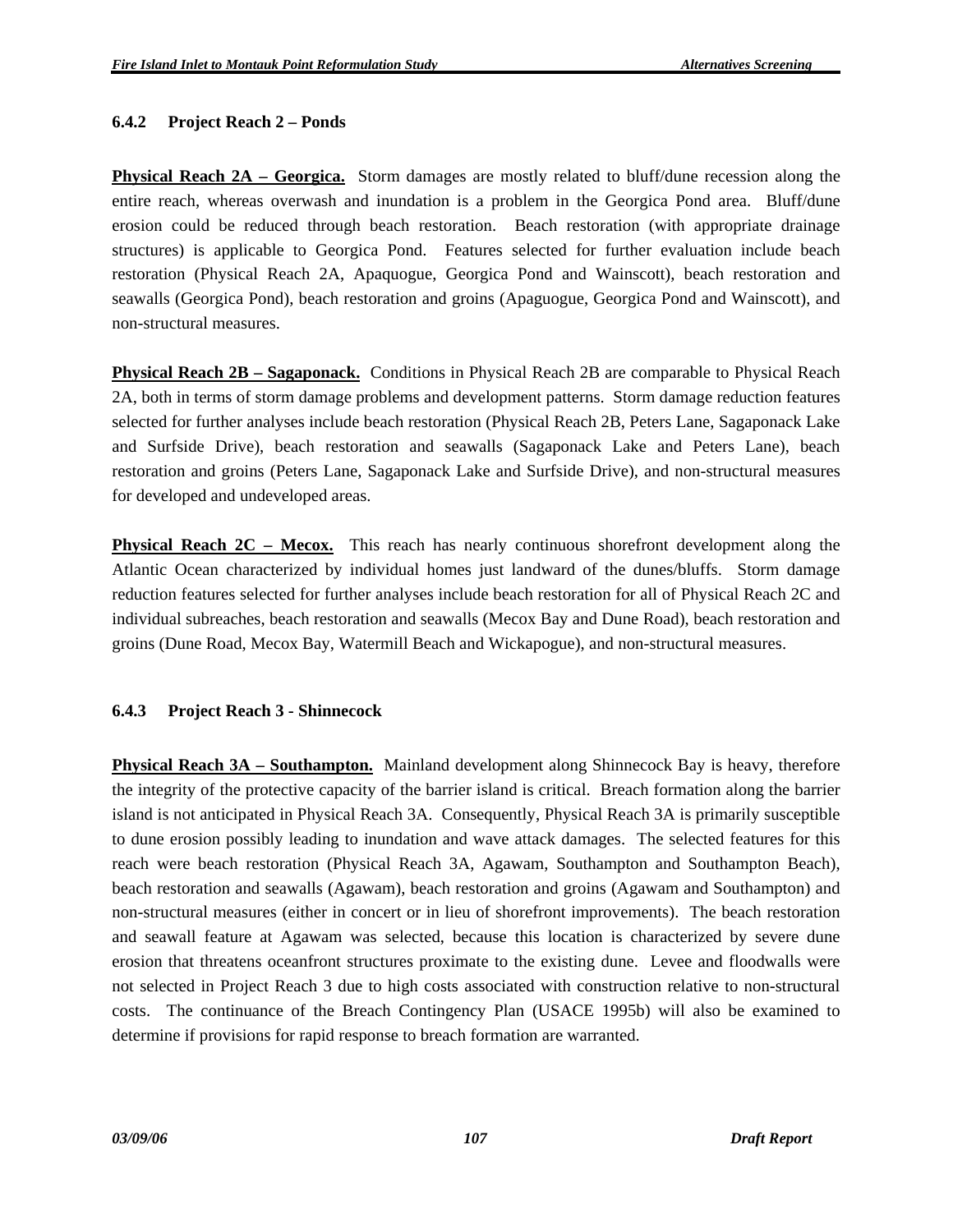**Physical Reach 3B – Shinnecock Inlet.** Conditions in this reach are highly variable due to the presence of Shinnecock Inlet. Development is sparse, but breaching and/or inundation of the barrier island or damages to the Shinnecock Fishing Cooperative located west of the inlet are a significant concern. The selected features for these areas were beach restoration (Physical Reach 3B, Shinnecock Inlet – East, Shinnecock Inlet – West and Ponquogue), beach restoration and groins (Shinnecock Inlet – West and Ponquogue), beach restoration and seawall (Shinnecock Inlet – West), non-structural measures and the Breach Contingency Plan. The area west of Shinnecock Inlet is particularly subject to storm damages and long-term erosion, thus the cost effectiveness of beach restoration may be examined in greater detail. Improvements or modifications of Shinnecock Inlet should also be considered, including inlet dredging and sand bypassing.

**Physical Reach 3C – Tiana Beach.** Mainland development in this reach is heavy and the barrier island is vulnerable to breach formation. Beach restoration for all of Physical Reach 3C was carried forward for further design analyses. Subreaches were identified to evaluate the need for beach restoration and groins due to varied shoreline erosion rates. The Breach Contingency Plan and non-structural measures were also selected for additional evaluation.

### **6.4.4 Project Reach 4 – Moriches**

**Physical Reach 4A – Westhampton.** The Westhampton groin field dominates site conditions in this reach. Significant barrier island damages and/or breaching are not anticipated, assuming the continuance of renourishment operations. No subreaches were identified. Groin removal was not selected due to costs, institutional constraints, and possibly severe erosion in the area currently protected by the groins. As stated previously, groin removal may lead to severe erosion and a return to pre-groin conditions that were characterized by multiple breaches and overwashing. Consequently, groin removal does not meet the planning objective of reduced storm damages. Groin removal would also be more costly than other measures and would require local acceptance and support, which is unlikely given recent litigation decisions. Beach restoration, groin modification, non-structural measures and the Breach Contingency Plan were carried forward for further development. Groin modification will examine the impacts/functioning of the groin field as a result of the recent filling/tapering project, which would provide the basis for possible modification of the existing Interim Project. Mainland levees and floodwalls were eliminated in Project Reach 4 due to costs in providing regional storm protection, but may be considered in the event that residual storm damages are high, especially for localized protection.

**Physical Reach 4B – Pikes.** Site conditions in the area are dictated by the Interim Project, although the project life extends only for a period of only thirty years. Selected features include beach restoration, beach restoration and groins, non-structural measures and the Breach Contingency Plan. Each of these measures would be evaluated to determine whether modifications or abandonment of the Interim Project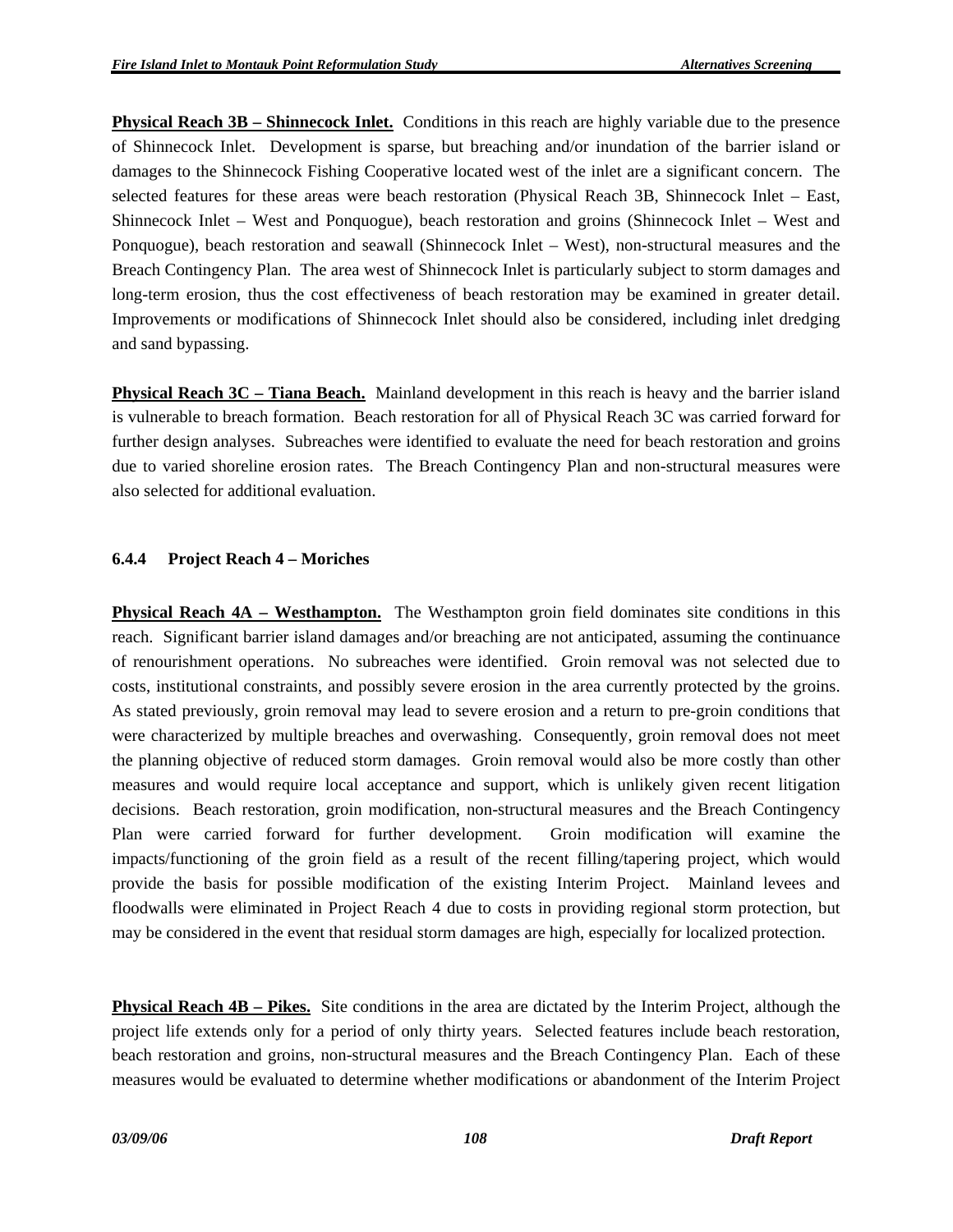would be warranted. The beach restoration and groins feature would be examined to determine whether extending the Westhampton groin field would reduce renourishment requirements or provide a more effective long-term solution than the existing Interim Project.

**Physical Reach 4C – Moriches.** Subreaches identified in this reach were as follows: (1) Moriches Inlet – East (8,000 feet), (2) Moriches Inlet – West (6,000 feet) and (3) Great Gun (4,000 feet). Storm damages in this and adjoining low-lying areas along Moriches Bay would arise from barrier island breaching and/or inundation. Storm protection features selected for further evaluation in this reach are beach restoration, non-structural measures, inlet modifications, the Breach Contingency Plan and beach restoration and groins (Moriches Inlet – East and Moriches Inlet – West). The beach restoration and groins feature west of the inlet was selected based on experience at Shinnecock Inlet. The beach restoration and breakwaters feature was not selected due to higher costs relative to groins.

**Physical Reach 4D – Smith Point County Park.** The area along the barrier island is undeveloped with the exception of Smith Point County Park facilities at the extreme western end. Heavily developed areas on the mainland are present, including Mastic Beach. The reach contains several areas with narrow beach widths and low dunes, which are vulnerable to breaching. Smith Point – West contains park facilities that are currently exposed to inundation and wave attack. Features selected for further development in this reach include beach restoration, beach restoration and seawalls (Smith Point – West), the Breach Contingency Plan and non-structural measures. The beach restoration and seawall feature at Smith Point – West was selected to evaluate localized protection of park facilities absent of a larger-scale project.

### **6.4.5 Project Reach 5 – Fire Island.**

**Physical Reach 5A – Wilderness Area.** Features selected for further evaluation in Physical Reach 5A include beach restoration, the continuance of the Breach Contingency Plan and non-structural measures. Mainland development leeward of this reach is heavy, and inundation damages arising from breaching or inundation of Old Inlet could be severe. Hence, rapid response to breach formation may be warranted. Local protection using mainland levees and floodwalls was eliminated in Project Reach 5 due to high costs and the need to identify the future bay and inlet hydrodynamic conditions. Local protection may, however, be considered in response to high residual storm damages along Great South Bay, even with beachfill or other barrier island features.

**Physical Reach 5B – Cherry Grove.** Barrier island breaching and/or inundation is a concern because mainland development leeward of Physical Reach 5B is heavy. Additionally, breaches are a concern due to the instability Fire Island Inlet. Barrier island damages are primarily limited to developed areas. The features selected for further evaluation in this reach include beach restoration, non-structural measures and the Breach Contingency Plan. As shoreline undulations may limit the success of beach restoration, a beach restoration and breakwater feature was selected for further evaluation in all subreaches. Beach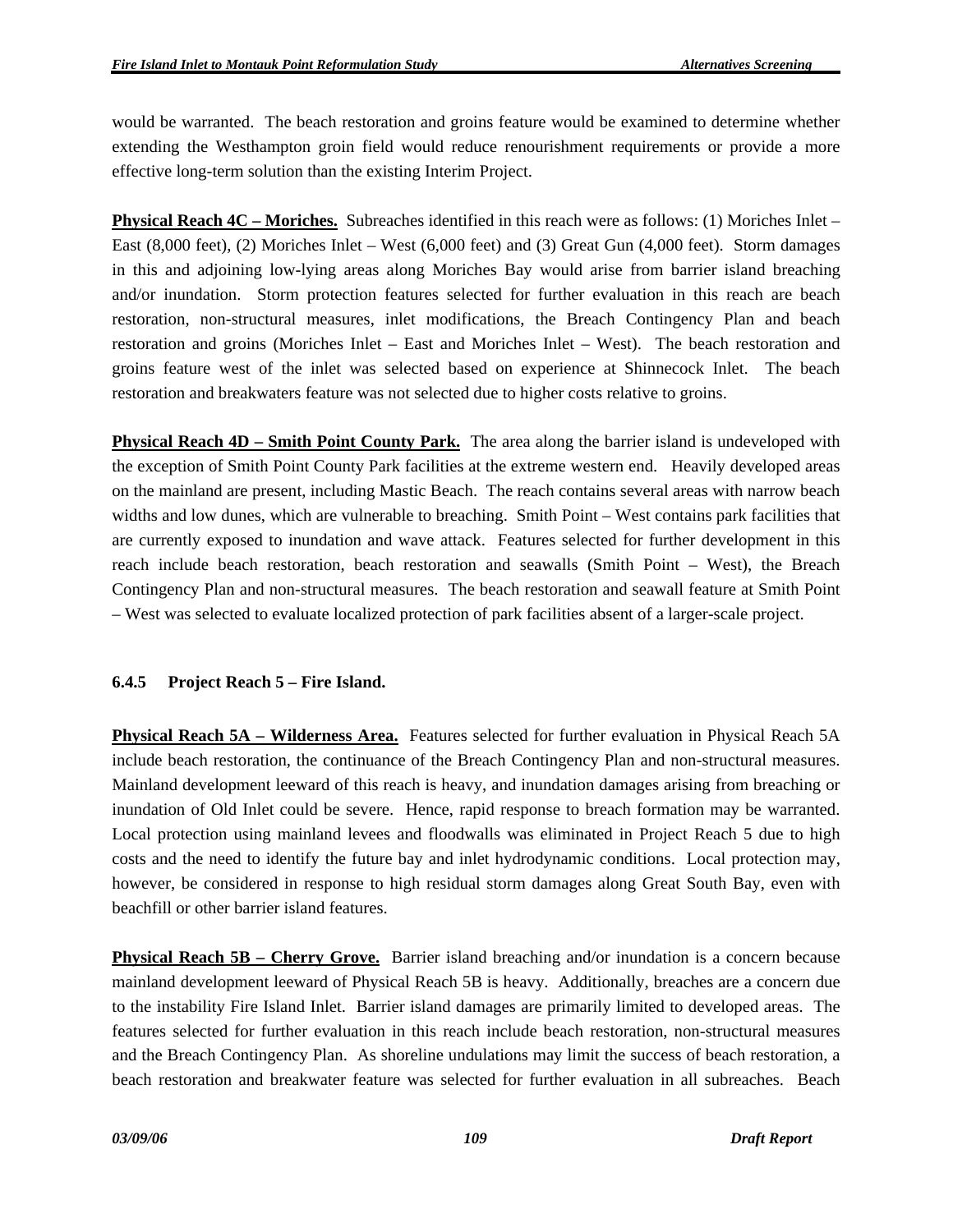restoration with seawalls or groins was not selected. Seawalls were eliminated based on costs associated with protecting a long shoreline area. Groins were not selected, because breakwaters may be better suited to shoreline undulation behavior that is similar to shoreline response to breakwaters that includes tombolo and salient features.

**Physical Reach 5C – Atlantique.** Barrier island structures in these areas are subject to inundation, wave attack and overwash damages. Additionally, this reach is susceptible to breaching/inundation, and mainland damages associated with breaching and/or inundation could be severe. Features chosen for Physical Reach 5C include beach restoration, beach restoration and breakwaters, non-structural measures and the Breach Contingency Plan.

**Physical Reach 5D – US Coast Guard Station.** Barrier island damages are limited to wave attack and inundation, however, barrier island breaching/inundation is possible. Beach restoration, non-structural and the Breach Contingency Plan will be evaluated for the entire reach. Furthermore, protection of Park facilities will be investigated by considering the beach restoration and seawall feature and non-structural measures (e.g. roadway relocation).

**Physical Reach 5E – Robert Moses State Park.** Conditions in this reach are comparable to Physical Reach 5D. Features selected for continued analysis include beach restoration, non-structural measures, and the Breach Contingency Plan for all of Physical Reach 5E, and beach restoration and seawalls along facilities in the State Park. Furthermore, modification of the navigation project at Fire Island Inlet will be examined.

# **6.5 Findings**

Table 5.3 presents the findings of the features screening procedures. Continuous beach restoration for all of Project Reaches 1 and 2 is unlikely to be economically justified, as development and problem areas are isolated. The most cost-effective solutions in this area, based on the present analyses and past experience, are non-structural and localized beach restoration. Beach restoration with seawalls or groins were selected for more detailed evaluation, notably at localized problem areas in Project Reaches 1 and 2. Non-structural measures were selected for further evaluation at all locations, as stand-alone or companion features to shorefront improvements. Non-structural measures may also be implemented in Project Reaches 1 and 2 to avoid exacerbation of future storm damage problems.

Barrier islands in the study area are susceptible to breaching and/or inundation that could lead to inundation of heavily development mainland communities. Beach restoration is the most cost-effective, large-scale shore protection feature and will be subjected to detailed examination. Non-structural measures were selected for further evaluation, but generally have higher costs than beach restoration. Isolated problems areas along the barrier islands were identified. These areas generally consist of erosion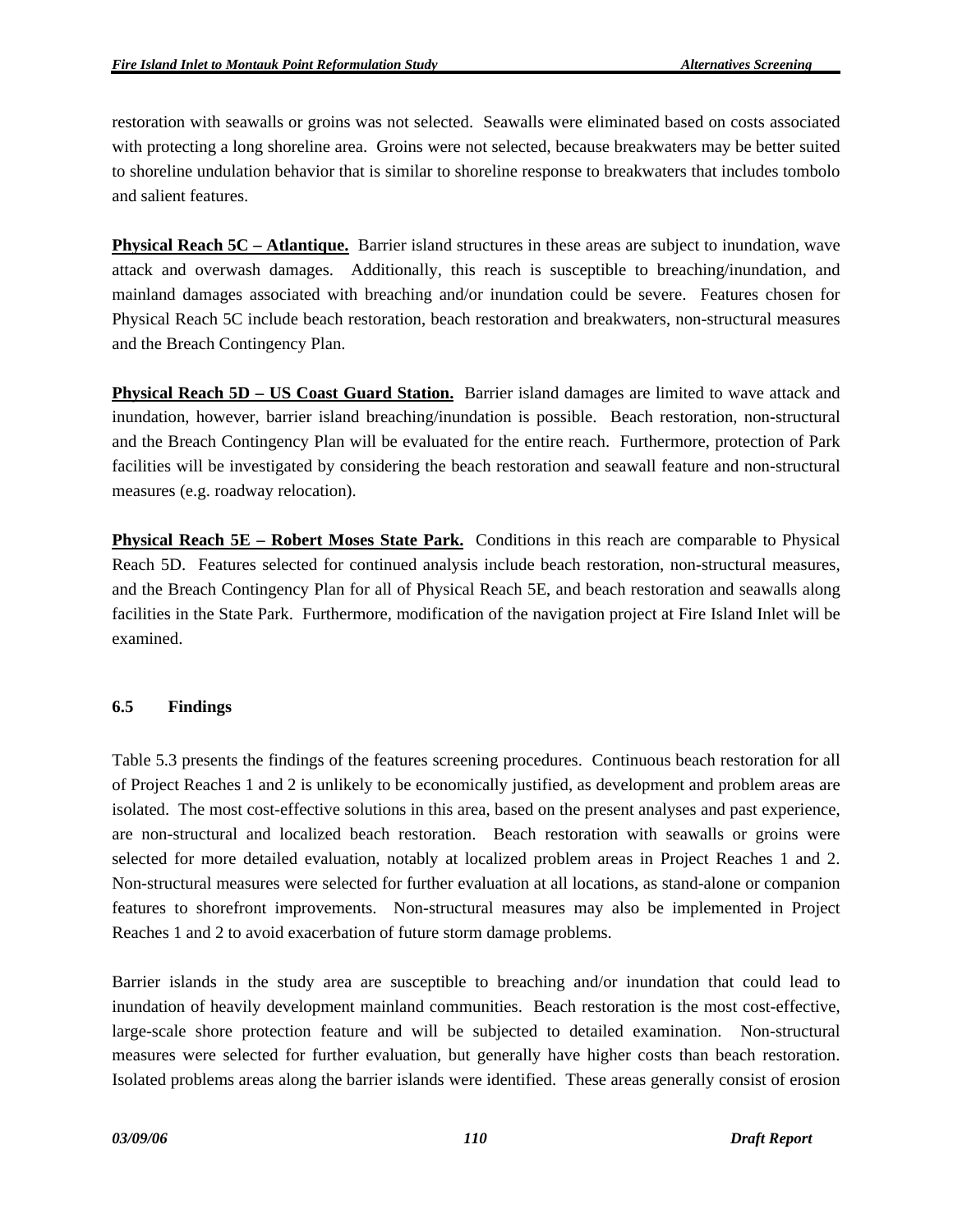hot-spots (e.g. west of Shinnecock Inlet, Tiana Beach, Hampton Beach, Pikes Beach and part of Fire Island) or areas where shorefront structures are vulnerable to direct wave attack and inundation (e.g. west of Shinnecock Inlet, Smith Point County Park, Fire Island and Robert Moses State Park). Structural features selected at these locations in concert with beach restoration include breakwaters, seawalls and groins. All areas along the barrier islands were also chosen for examination of the Breach Contingency Plan and non-structural measures.

Provision of sand bypassing at Fire Island, Moriches and Shinnecock Inlets was selected for further assessment. These actions would reduce the potentially adverse impacts of the inlets on the study area shorelines by ensuring interruptions of longshore sediment transport are minimized. Other inlet modifications will also be considered to provide less intrusive measures than storm tidal gates to reduce storm surge flow into the adjoining bays.

### **6.6 Continuing Analyses**

The storm damage reduction solutions identified for specific sites will be developed in more detail to more thoroughly evaluate their cost effectiveness and acceptability. This will include formulation of preliminary designs and layouts at three different scales in order to allow for subsequent performance evaluation and economic optimization. The further development of alternatives is necessary to perform accurate site-specific assessment of alternative effectiveness and environmental impacts.

Structural plans will undergo further development for each identified reach at three design levels. For example, a beach fill cross section template might be designed with three different berm and dune dimensions with greater protection at the expense of higher cost. Prior to commencing with these designs, a basis of design report will be prepared. This report will set the criteria by which all subsequent designs will be prepared. The structural designs and layouts will be done to a level of detail required to judge effectiveness, impacts and costs. Design performance will be assessed using shoreline erosion and hydraulic modeling. After completion of the designs at three levels of protection, an assessment will be made as to their applicability and effectiveness and recommendations will be made for which structural alternatives (if any) will be considered in each area. Nonstructural plans for the study area will also undergo further development. One of these plans, a floodproofing plan has been discussed in this report. Additional plans to be developed include possible land use controls and relocation or buyout of threatened structures. Since the Corps of Engineers does not have land use authority, the plan development will also include implementation strategies.

Following preliminary design and performance modeling of individual plan features, any necessary adjustments or mitigation features will be incorporated into the plans. The benefits and costs of each plan will be evaluated. The plan providing the greatest net benefits in excess of cost will be designated the National Economic Development (NED) plan, which will be compared to the selected plan, if different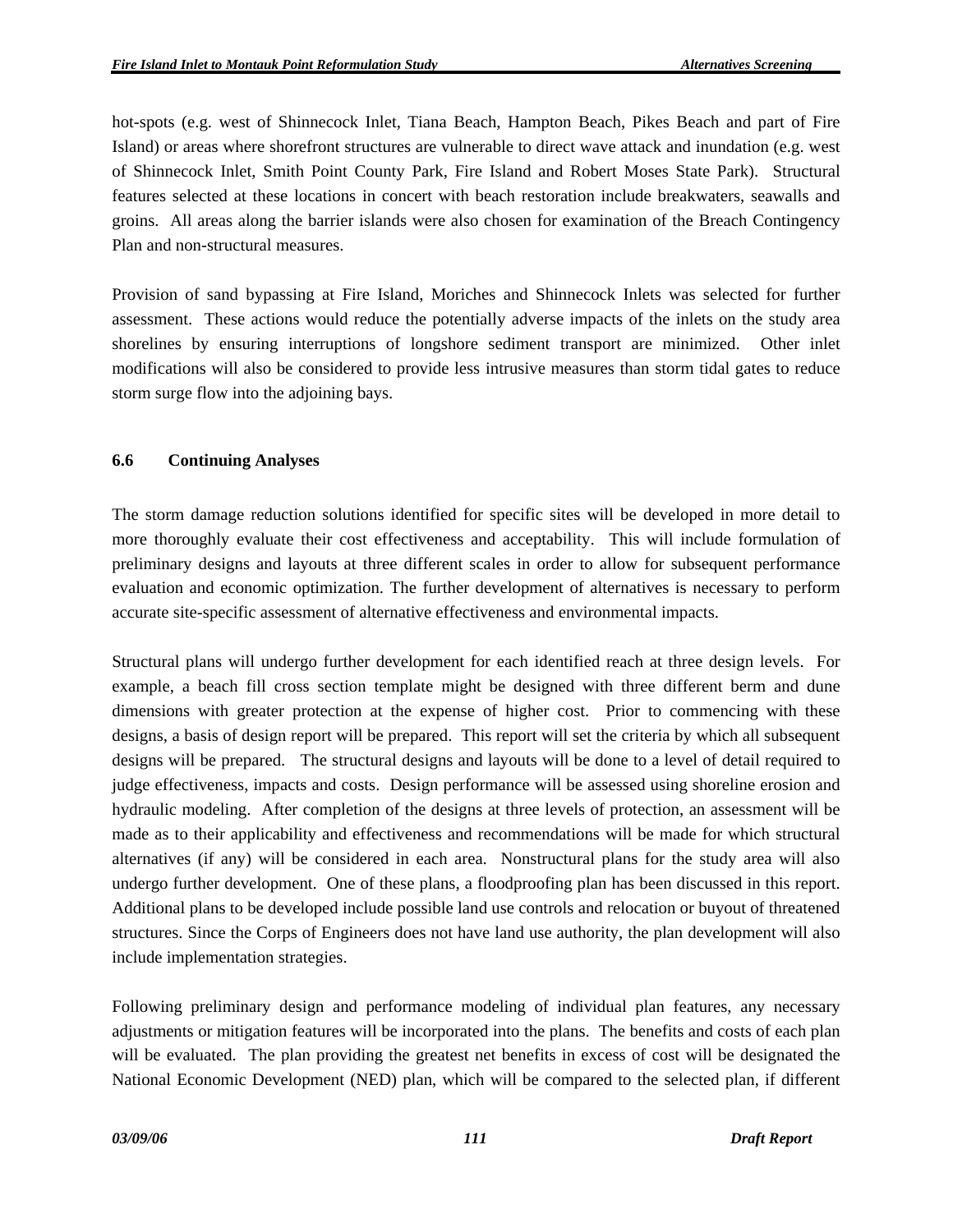from the NED plan. Following plan selection, the selected plan will be developed in more detail and the reformulation report and Draft Environmental Impact Statement (DEIS) will be prepared.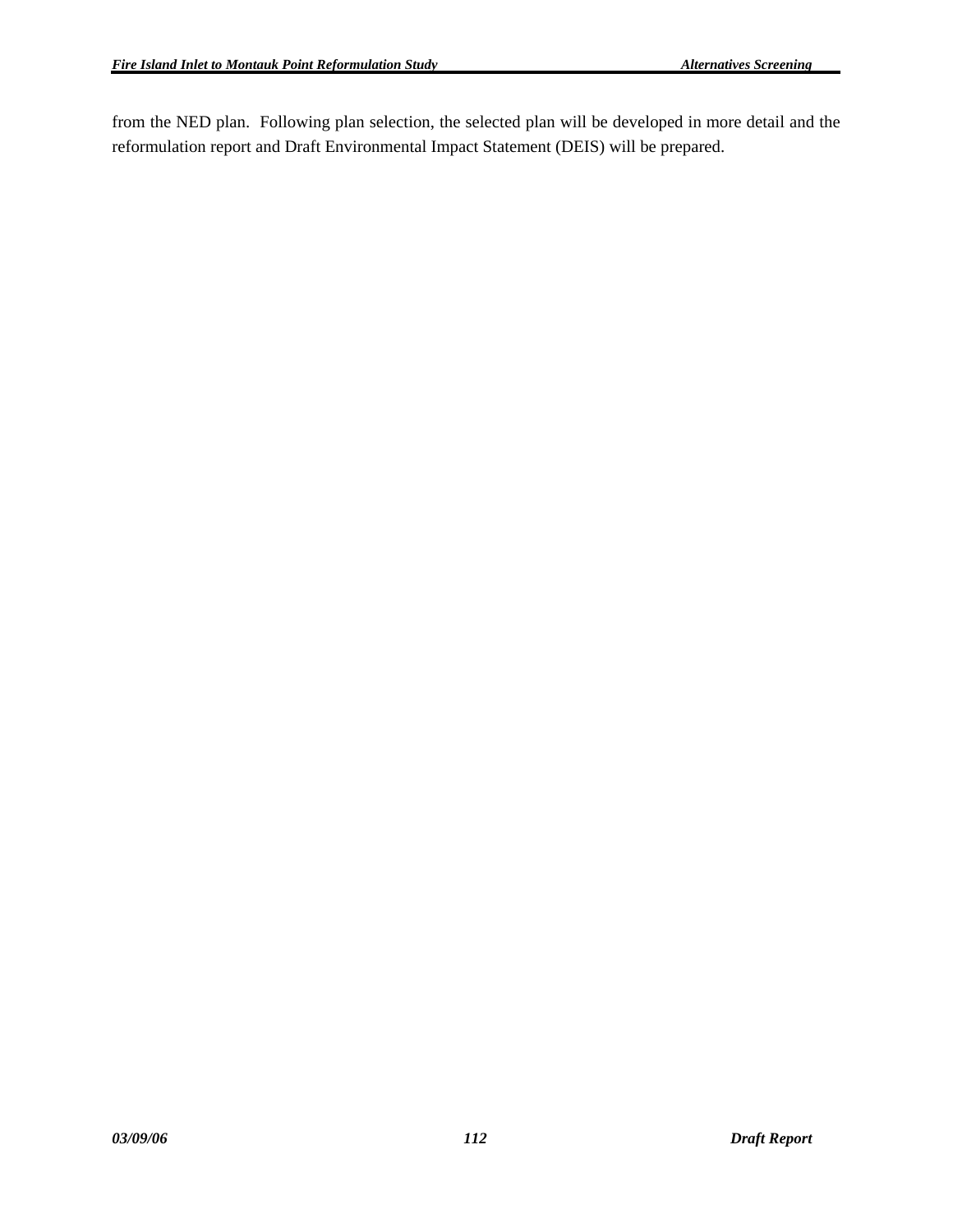# **REFERENCES**

Basco, D.R. and Shin, C.S. (1998). "Dune Damage Curves and Their Use to Estimate Dune Maintenance Costs," *Proceedings of the 25th International Conference on Coastal Engineering*, American Society of Civil Engineers (ASCE), pp. 2969-2981.

Headland, J.R. (1992). "Design of Protective Dunes at Dam Neck, Virginia*," Proceedings of Coastal Engineering Practice '92*, American Society of Civil Engineers (ASCE), pp. 251-267.

House Document No. 126 (1960). Moriches and Shinnecock Inlets, Long Island, New York, 86th Congress, 1st session.

Long Island Regional Planning Board (1982). Land Use – 1981: Quantification and Analysis of Land Use for Nassau and Suffolk Counties.

National Research Council (1995). "Beach Nourishment and Protection," Marine Board, Commission on Engineering and Technical Systems, National Academy Press, Washington DC.

US Army Corps of Engineers (1998b, *in preparation*). "Fire Island to Montauk Point, Long Island, New York, West of Shinnecock Inlet Interim Storm Damage Reduction Project," New York District, New York, NY.

US Army Corps of Engineers (1998a, *in preparation*). "Fire Island to Montauk Point, Long Island, New York, Reach 1, Fire Island Inlet to Moriches Inlet, Interim Plan for Storm Damage Reduction," New York District, New York, NY.

U.S. Army Corps of Engineers (1995a). "Design of Coastal Revetments, Seawalls and Bulkheads," Engineering Manual, EM 1110-2-1614, Washington, DC.

US Army Corps of Engineers (1995b). "Fire Island to Montauk Point, Long Island, New York, Breach Contingency Plan Executive Summary and Environmental Impact Statement," New York District, New York, NY.

US Army Corps of Engineers (1994). "Fire Island to Montauk Point, New York, Moriches to Shinnecock Reach, Interim Plan for Storm Damage Protection, Technical Support Document," New York District, New York, NY.

U.S. Army Corps of Engineers (1992). "Coastal Groins and Nearshore Breakwaters," Engineering Manual, EM 1110-2-1617, Washington, DC.